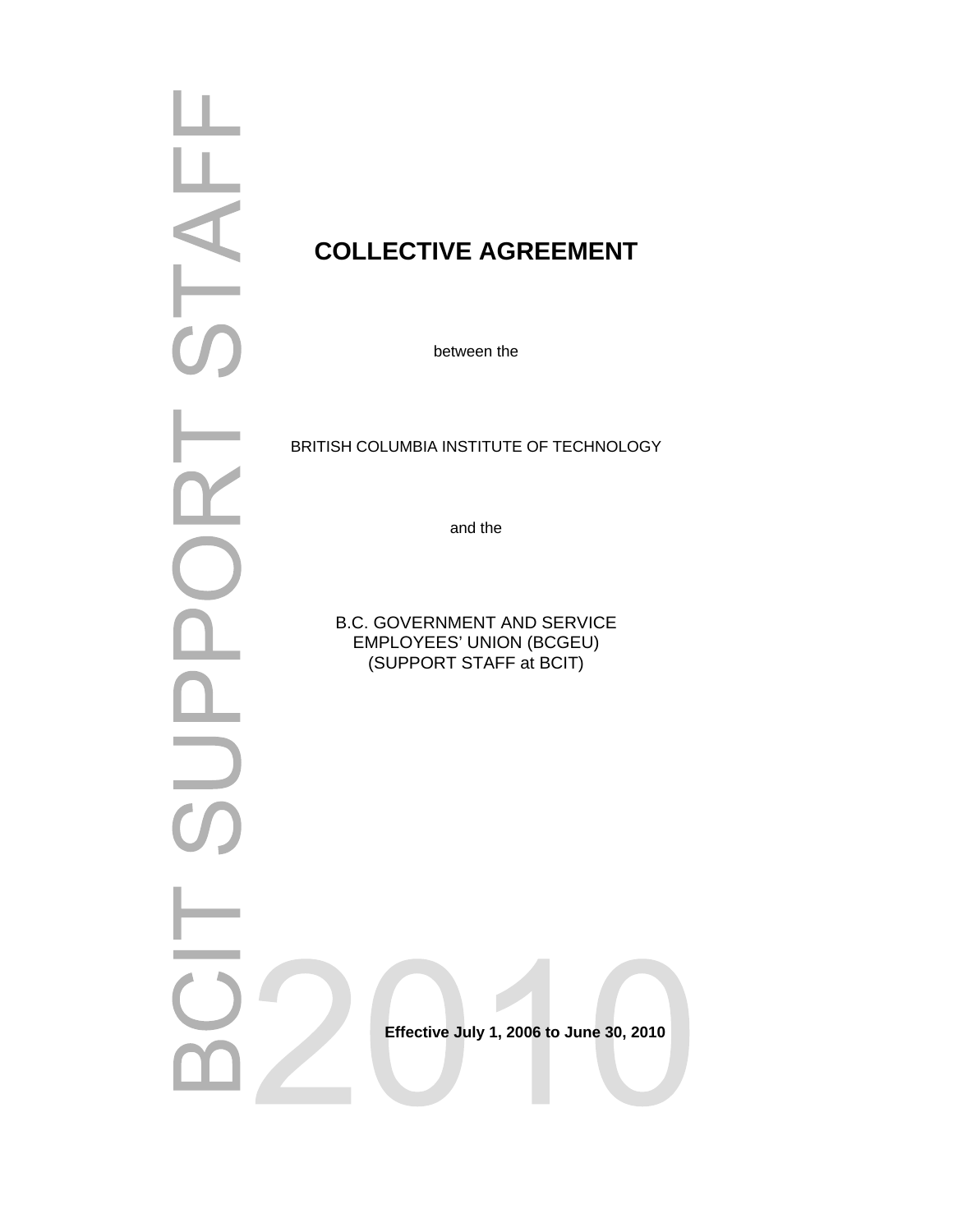# **TableofContents**

| 1.1  |  |
|------|--|
| 1.2  |  |
| 1.3  |  |
| 1.4  |  |
| 1.5  |  |
| 1.6  |  |
| 1.7  |  |
| 1.8  |  |
|      |  |
| 3.1  |  |
| 3.2  |  |
| 3.3  |  |
| 3.4  |  |
| 3.5  |  |
| 3.6  |  |
| 3.7  |  |
| 3.8  |  |
| 3.9  |  |
| 3.10 |  |
| 3.11 |  |
| 3.12 |  |
| 3.13 |  |
|      |  |
| 4.1  |  |
| 4.2  |  |
| 4.3  |  |
| 4.4  |  |
| 4.5  |  |
| 4.6  |  |
| 4.7  |  |
| 4.8  |  |
|      |  |
|      |  |
|      |  |
| 7.1  |  |
| 7.2  |  |
| 7.3  |  |
| 7.4  |  |
| 7.5  |  |
| 7.6  |  |
|      |  |
| 8.1  |  |
| 8.2  |  |
| 8.3  |  |
| 8.4  |  |
| 8.5  |  |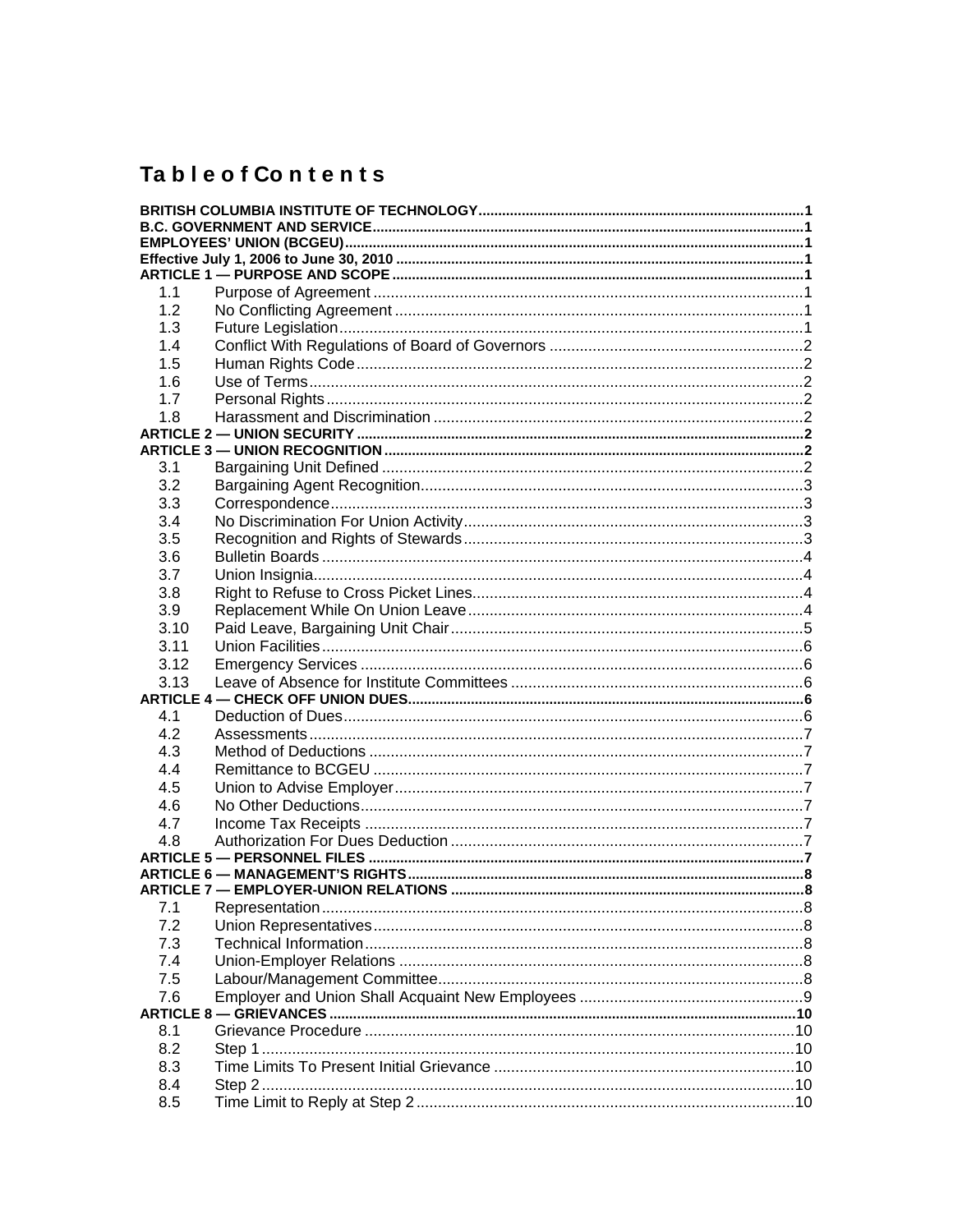| 8.6   |  |
|-------|--|
| 8.7   |  |
| 8.8   |  |
| 8.9   |  |
| 8.10  |  |
| 8.11  |  |
| 8.12  |  |
| 8.13  |  |
| 8.14  |  |
| 8.15  |  |
|       |  |
| 9.1   |  |
| 9.2   |  |
| 9.3   |  |
| 9.4   |  |
| 9.5   |  |
| 9.6   |  |
| 9.7   |  |
| 9.8   |  |
| 9.9   |  |
| 9.10  |  |
|       |  |
| 10.1  |  |
| 10.2  |  |
| 10.3  |  |
| 10.4  |  |
| 10.5  |  |
| 10.6  |  |
| 10.7  |  |
| 10.8  |  |
| 11.1  |  |
| 11.2  |  |
| 11.3  |  |
| 11.4  |  |
| 11.5  |  |
| 11.6  |  |
|       |  |
| 12.1  |  |
|       |  |
| 12.3  |  |
| 12.4  |  |
| 12.5  |  |
| 12.6  |  |
| 12.7  |  |
| 12.8  |  |
| 12.9  |  |
| 12.10 |  |
| 12.11 |  |
| 12.12 |  |
|       |  |
| 13.1  |  |
| 13.2  |  |
| 13.3  |  |
|       |  |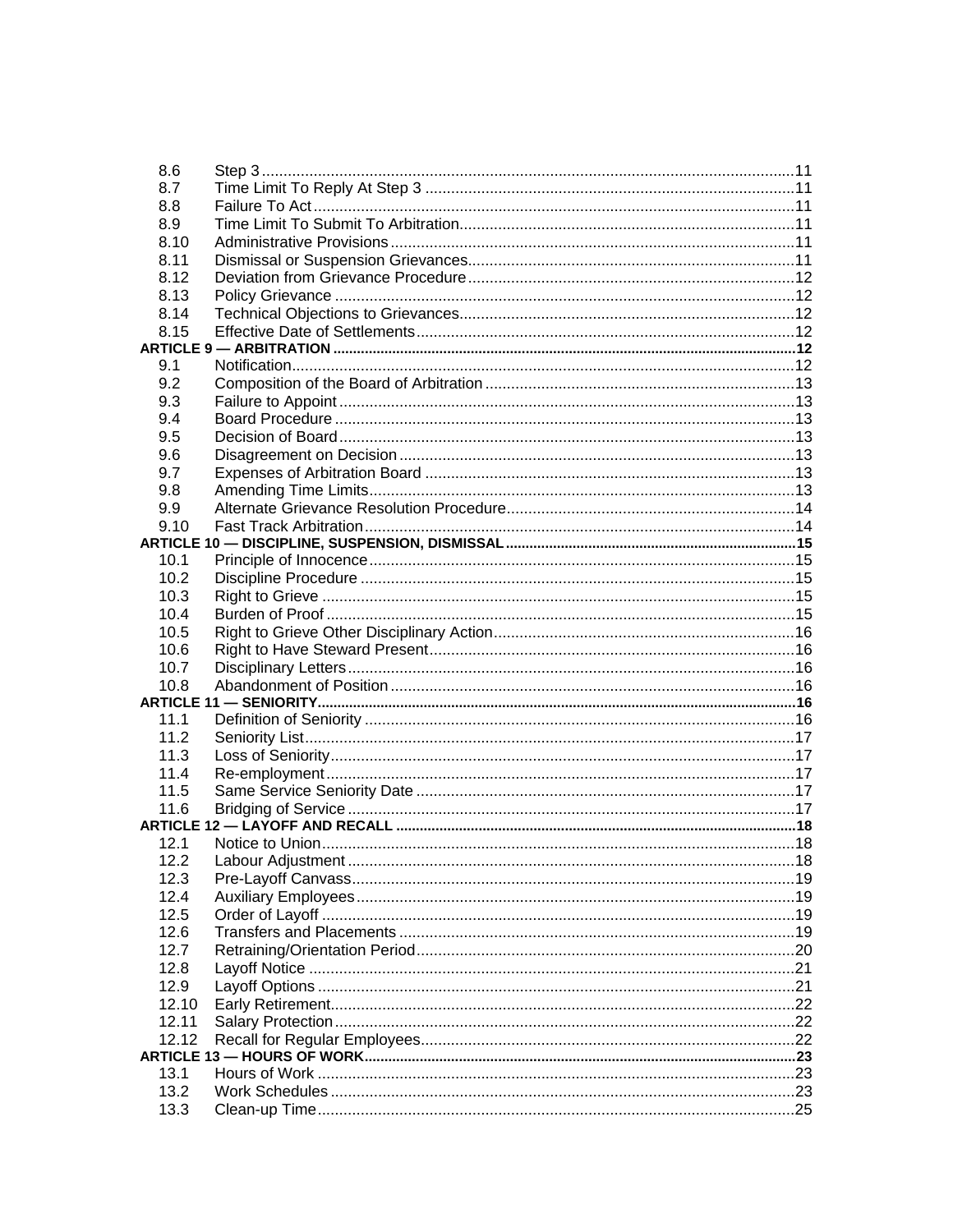| 13.4            |                                                                    |  |
|-----------------|--------------------------------------------------------------------|--|
| 13.5            |                                                                    |  |
| 13.6            |                                                                    |  |
| 13.7            |                                                                    |  |
| 13.8            |                                                                    |  |
| 13.9            |                                                                    |  |
| 13.10           |                                                                    |  |
| 13.11           |                                                                    |  |
| 13.12           |                                                                    |  |
|                 |                                                                    |  |
| 14 <sub>1</sub> |                                                                    |  |
| 14.2            |                                                                    |  |
| 14.3            |                                                                    |  |
| 14.4            |                                                                    |  |
| 14.5            |                                                                    |  |
| 14.6            |                                                                    |  |
| 14.7            |                                                                    |  |
| 14.8            |                                                                    |  |
| 14.9            |                                                                    |  |
| 14.10           |                                                                    |  |
|                 |                                                                    |  |
| 15.1            |                                                                    |  |
| 15.2            |                                                                    |  |
| 15.3            |                                                                    |  |
| 15.4            |                                                                    |  |
| 15.5            |                                                                    |  |
| 15.6            |                                                                    |  |
| 15.7            |                                                                    |  |
| 15.8            |                                                                    |  |
| 15.9            |                                                                    |  |
| 15.10           | Overtime for Regular Part-time Employees and Auxiliary Employees33 |  |
| 15.11           |                                                                    |  |
| 15.12           |                                                                    |  |
|                 |                                                                    |  |
| 16.1            |                                                                    |  |
| 16.2            |                                                                    |  |
| 16.3            |                                                                    |  |
| 16.4            |                                                                    |  |
| 16.5            |                                                                    |  |
| 16.6            |                                                                    |  |
| 16.7            |                                                                    |  |
|                 |                                                                    |  |
| 17.1<br>172     |                                                                    |  |
|                 |                                                                    |  |
| 17.3            |                                                                    |  |
| 17.4            |                                                                    |  |
| 17.5            |                                                                    |  |
| 17.6            |                                                                    |  |
| 17.7            |                                                                    |  |
| 17.8            |                                                                    |  |
| 17.9            |                                                                    |  |
| 17.10           |                                                                    |  |
| 17.11           |                                                                    |  |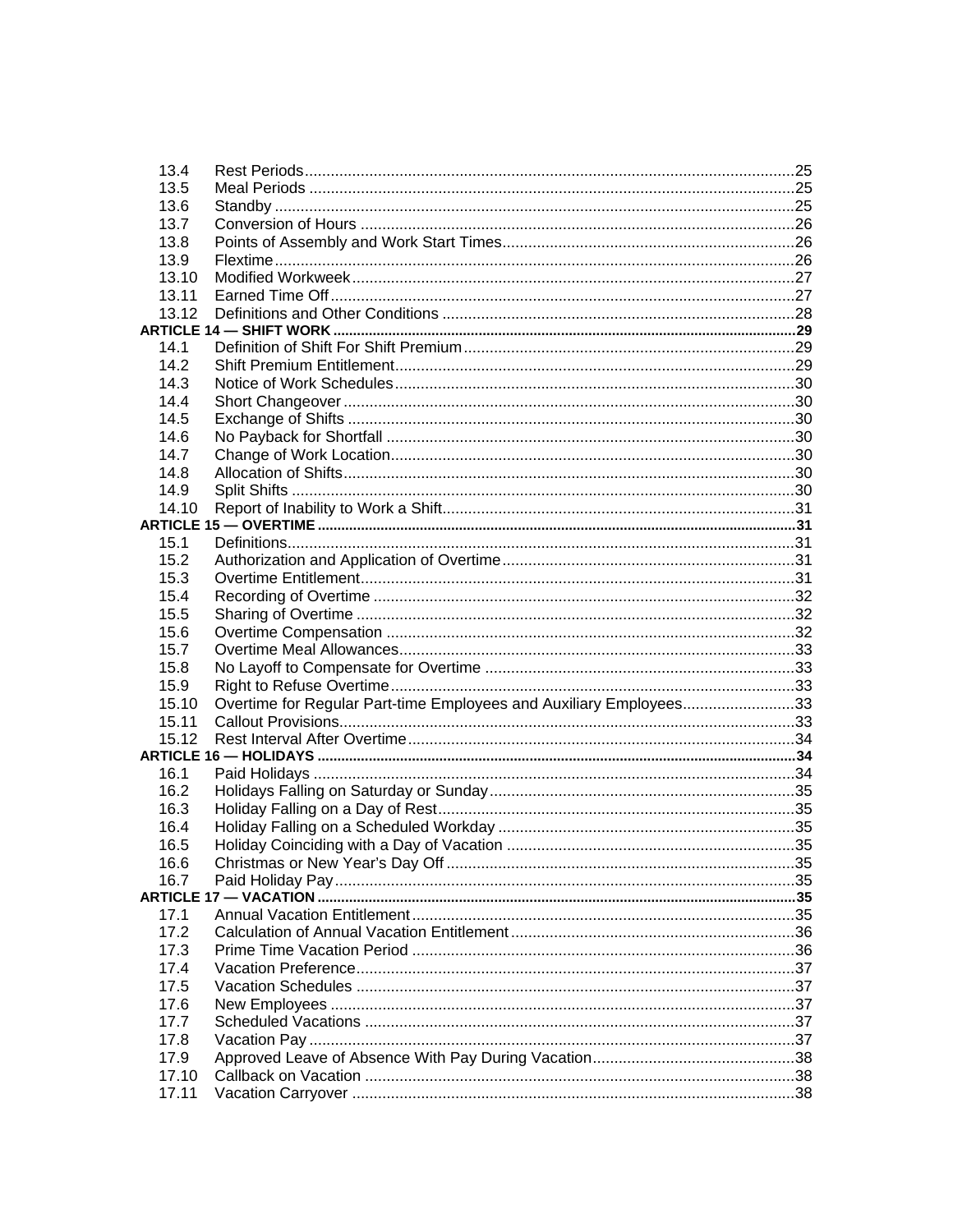| 18.1         |                                                                     |  |
|--------------|---------------------------------------------------------------------|--|
| 18.2         |                                                                     |  |
| 18.3         |                                                                     |  |
|              |                                                                     |  |
| 19.1         |                                                                     |  |
|              |                                                                     |  |
| 20.1         |                                                                     |  |
| 20.2         |                                                                     |  |
| 20.3         |                                                                     |  |
| 20.4         |                                                                     |  |
| 20.5         |                                                                     |  |
| 20.6         |                                                                     |  |
| 20.7         |                                                                     |  |
| 20.8         |                                                                     |  |
| 20.9         |                                                                     |  |
| 20.10        |                                                                     |  |
| 20.11        |                                                                     |  |
| 20.12        |                                                                     |  |
| 21.1         |                                                                     |  |
| 21.2         |                                                                     |  |
| 21.3         |                                                                     |  |
| 21.4         |                                                                     |  |
| 21.5         |                                                                     |  |
| 21.6         | Supplemental Employment Benefit for Maternity and Parental Leave 45 |  |
|              |                                                                     |  |
|              |                                                                     |  |
|              |                                                                     |  |
| 22.1         |                                                                     |  |
| 22.2         |                                                                     |  |
| 22.3         |                                                                     |  |
| 22.4         |                                                                     |  |
| 22.5         |                                                                     |  |
| 22.6<br>22.7 |                                                                     |  |
|              |                                                                     |  |
| 22.8<br>22.9 |                                                                     |  |
| 22.10        |                                                                     |  |
| 22.11        |                                                                     |  |
|              |                                                                     |  |
| 22.13        |                                                                     |  |
| 22.14        |                                                                     |  |
|              |                                                                     |  |
| 23.1         |                                                                     |  |
| 23.2         |                                                                     |  |
| 23.3         |                                                                     |  |
| 23.4         |                                                                     |  |
| 23.5         |                                                                     |  |
|              |                                                                     |  |
| 24.1         |                                                                     |  |
| 24.2         |                                                                     |  |
| 24.3         |                                                                     |  |
| 24.4<br>24.5 |                                                                     |  |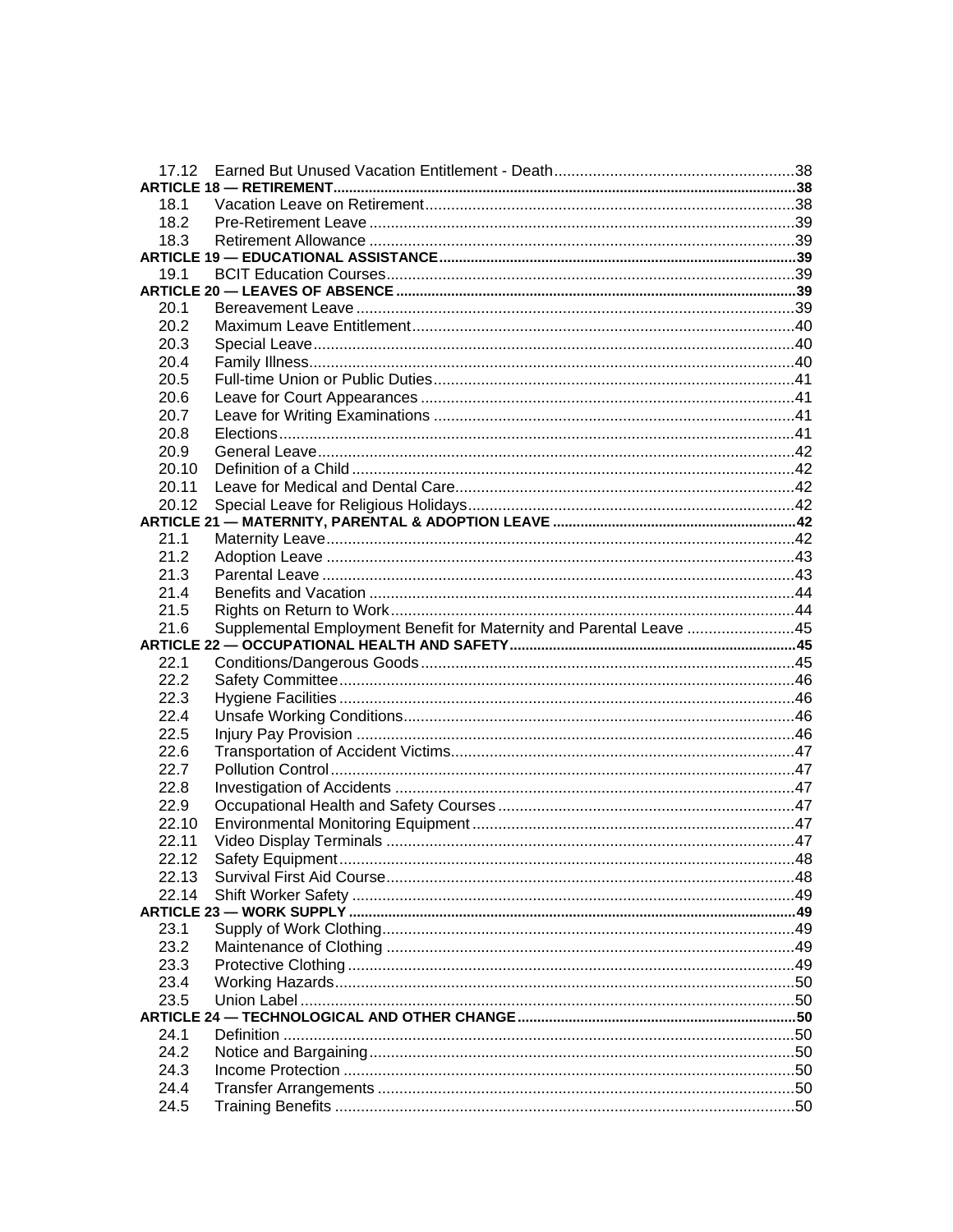| 24.6         |                                                                         |  |
|--------------|-------------------------------------------------------------------------|--|
| 24.7         |                                                                         |  |
| 24.8         |                                                                         |  |
|              | ARTICLE 25 - PROMOTIONS AND STAFF CHANGES, AND PERFORMANCE APPRAISALS51 |  |
| 25.1         |                                                                         |  |
| 25.2         |                                                                         |  |
| 25.3         |                                                                         |  |
| 25.4         |                                                                         |  |
| 25.5         |                                                                         |  |
| 25.6         |                                                                         |  |
| 25.7         |                                                                         |  |
| 25.8         |                                                                         |  |
| 25.9         |                                                                         |  |
| 25.10        |                                                                         |  |
| 25.11        |                                                                         |  |
| 25.12        |                                                                         |  |
| 25.13        |                                                                         |  |
|              |                                                                         |  |
| 26.1         |                                                                         |  |
|              |                                                                         |  |
|              |                                                                         |  |
| 27.1         |                                                                         |  |
| 27.2         |                                                                         |  |
| 27.3         |                                                                         |  |
| 27.4         |                                                                         |  |
| 27.5         |                                                                         |  |
| 27.6         |                                                                         |  |
| 27.7         |                                                                         |  |
| 27.8         |                                                                         |  |
| 27.9         |                                                                         |  |
| 28.1         |                                                                         |  |
| 28.2         |                                                                         |  |
| 28.3         |                                                                         |  |
| 28.4         |                                                                         |  |
| 28.5         |                                                                         |  |
| 28.6         |                                                                         |  |
|              |                                                                         |  |
| 28.7         |                                                                         |  |
| 28.8<br>28.9 |                                                                         |  |
|              |                                                                         |  |
| 29.1         |                                                                         |  |
| 29.2         |                                                                         |  |
| 29.3         |                                                                         |  |
| 29.4         |                                                                         |  |
| 29.5         |                                                                         |  |
| 29.6         |                                                                         |  |
| 29.7         |                                                                         |  |
| 29.8         |                                                                         |  |
| 29.9         |                                                                         |  |
| 29.10        |                                                                         |  |
| 29.11        |                                                                         |  |
| 29.12        |                                                                         |  |
| 29.13        |                                                                         |  |
|              |                                                                         |  |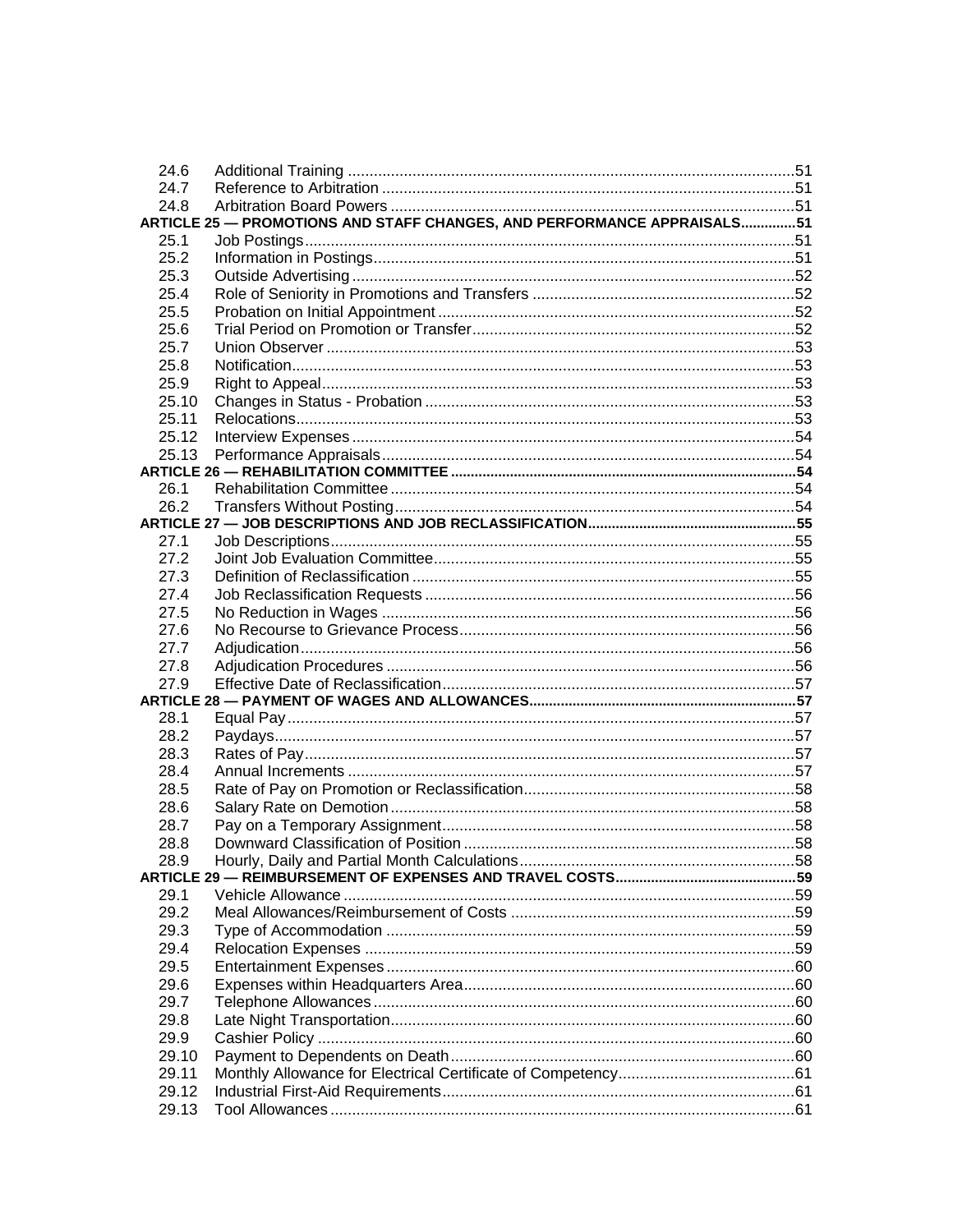| 30.1           |                                                                                 |  |
|----------------|---------------------------------------------------------------------------------|--|
| 30.2           |                                                                                 |  |
| 30.3           |                                                                                 |  |
| 30.4           |                                                                                 |  |
| 30.5           |                                                                                 |  |
| 30.6           |                                                                                 |  |
| 30.7           |                                                                                 |  |
| 30.8           |                                                                                 |  |
| 30.9           |                                                                                 |  |
| 30.10          |                                                                                 |  |
| 30.11          |                                                                                 |  |
| 30.12          |                                                                                 |  |
|                |                                                                                 |  |
| 31.1           |                                                                                 |  |
| 31.2           |                                                                                 |  |
| 31.3           |                                                                                 |  |
| 31.4           |                                                                                 |  |
| 31.5           |                                                                                 |  |
| 31.6           |                                                                                 |  |
| 31.7           |                                                                                 |  |
| 31.8           |                                                                                 |  |
| 31.9           |                                                                                 |  |
| 31.10          |                                                                                 |  |
| 31.11          |                                                                                 |  |
| 31.12          |                                                                                 |  |
| 31.13<br>31.14 |                                                                                 |  |
| 31.15          |                                                                                 |  |
|                |                                                                                 |  |
| 31.16<br>31.17 |                                                                                 |  |
| 31.18          |                                                                                 |  |
|                |                                                                                 |  |
| 32.1           |                                                                                 |  |
| 32.2           |                                                                                 |  |
| 32.3           |                                                                                 |  |
| 32.4           |                                                                                 |  |
| 32.5           |                                                                                 |  |
| 32.6           |                                                                                 |  |
| 32.7           |                                                                                 |  |
| 32.8           |                                                                                 |  |
| 32.9           |                                                                                 |  |
| 32.10          |                                                                                 |  |
|                |                                                                                 |  |
|                |                                                                                 |  |
| 34.1           |                                                                                 |  |
| 34.2           |                                                                                 |  |
| 34.3           |                                                                                 |  |
| 34.4           | Employer's Representative Designated to Handle Grievances at the Second Step 72 |  |
|                |                                                                                 |  |
| 35.1           |                                                                                 |  |
| 35.2           |                                                                                 |  |
|                |                                                                                 |  |
| 36.1           |                                                                                 |  |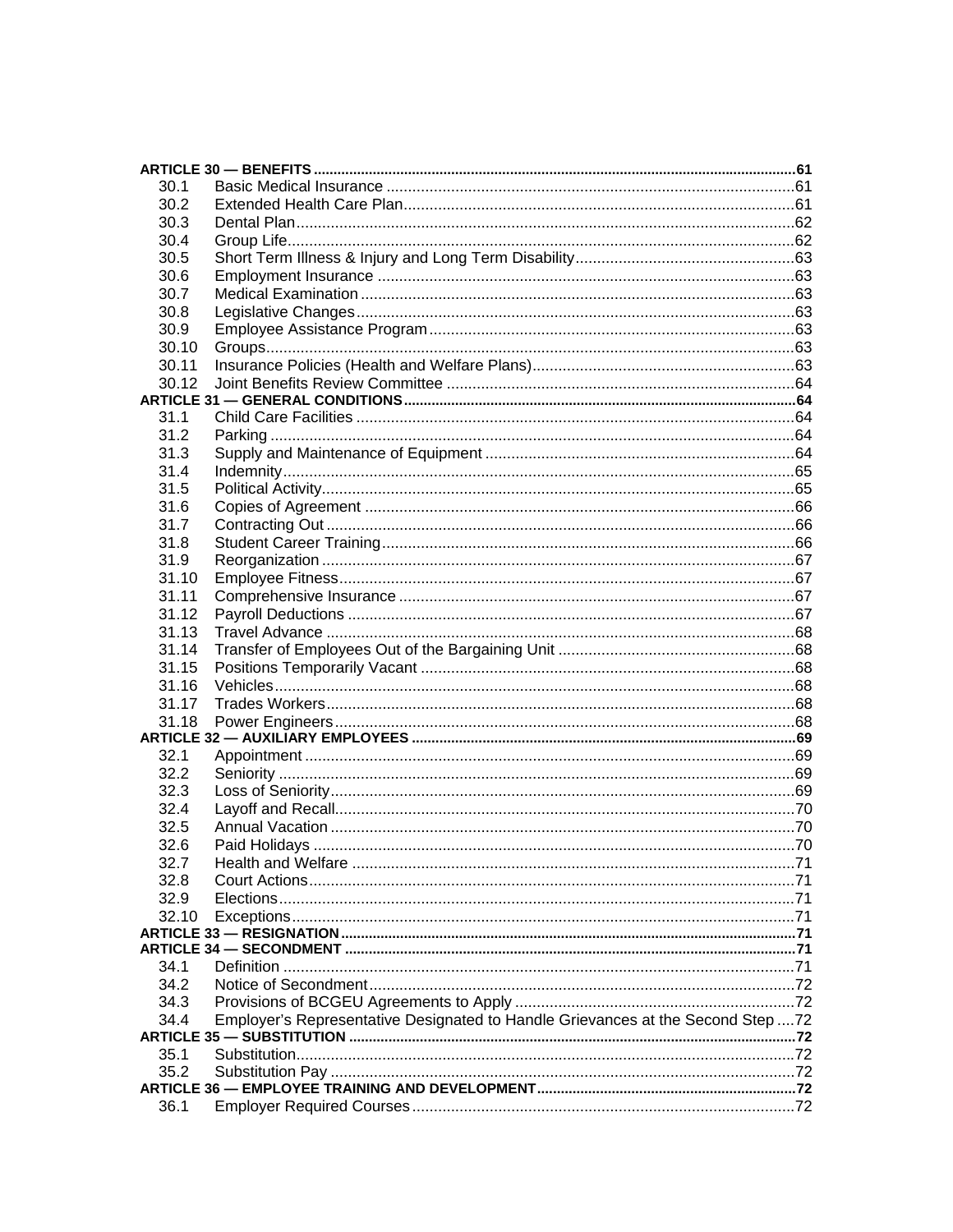| 36.2 |                             |     |
|------|-----------------------------|-----|
| 36.3 |                             |     |
| 36.4 |                             |     |
|      |                             |     |
| 37.1 |                             |     |
| 37.2 |                             |     |
| 37.3 |                             |     |
| 37.4 |                             |     |
| 37.5 |                             |     |
|      |                             |     |
|      |                             |     |
|      |                             |     |
|      |                             |     |
|      |                             |     |
|      |                             |     |
| 1.1  |                             |     |
| 1.2  |                             |     |
| 1.3  |                             |     |
| 1.4  |                             |     |
| 1.5  |                             |     |
| 1.6  |                             |     |
| 1.7  |                             |     |
| 1.8  |                             |     |
| 1.9  |                             |     |
| 1.10 |                             |     |
|      |                             |     |
| 2.1  |                             |     |
| 2.2  |                             |     |
| 2.3  |                             |     |
| 2.4  |                             |     |
| 2.5  |                             |     |
| 2.6  |                             |     |
| 2.7  |                             |     |
| 2.8  |                             |     |
|      |                             |     |
| 2.9  |                             |     |
| 2.10 |                             |     |
| 2.11 |                             |     |
| 2.12 |                             |     |
| 2.13 |                             |     |
| 2.14 | <b>Physical Examination</b> | .91 |
| 2.15 |                             |     |
| 2.16 |                             |     |
| 2.17 |                             |     |
| 2.18 |                             |     |
|      |                             |     |
|      |                             |     |
| 1.1  |                             |     |
| 1.2  |                             |     |
| 1.3  |                             |     |
| 1.4  |                             |     |
| 1.5  |                             |     |
|      |                             |     |
| 2.1  |                             |     |
| 2.2  |                             |     |
|      |                             |     |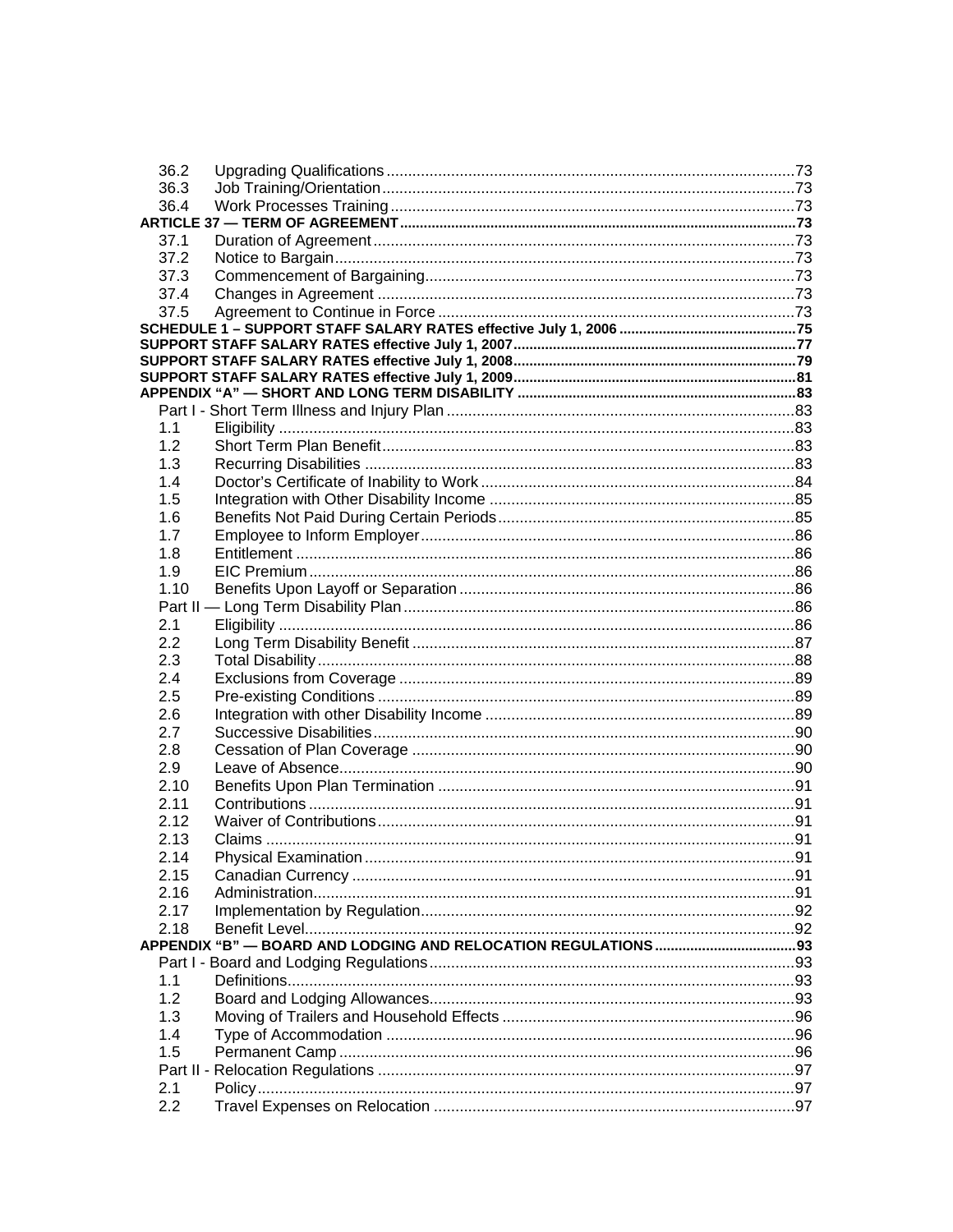| 2.3  |                                                                                |  |
|------|--------------------------------------------------------------------------------|--|
| 2.4  |                                                                                |  |
| 2.5  |                                                                                |  |
| 2.6  |                                                                                |  |
| 2.7  |                                                                                |  |
| 2.8  |                                                                                |  |
| 2.9  |                                                                                |  |
| 2.10 |                                                                                |  |
|      |                                                                                |  |
|      |                                                                                |  |
|      | LETTER OF UNDERSTANDING #2 - STUDENT ASSISTANTS, WORK STUDY PROGRAM,           |  |
|      | LETTER OF UNDERSTANDING #3 - JURISDICTIONAL DISPUTES PROCEDURES  107           |  |
|      |                                                                                |  |
|      | LETTER OF UNDERSTANDING #5 - VOLUNTARY TRANSFERS BETWEEN BARGAINING UNITS110   |  |
|      |                                                                                |  |
|      | LETTER OF UNDERSTANDING #7 - TRANSFERS/MERGERS OF PROGRAMS/SERVICES BETWEEN    |  |
|      |                                                                                |  |
|      |                                                                                |  |
|      |                                                                                |  |
|      | LETTER OF UNDERSTANDING #10 - JOINT EARLY INTERVENTION SYSTEM FOR EMPLOYEES ON |  |
|      |                                                                                |  |
|      |                                                                                |  |
|      |                                                                                |  |
|      |                                                                                |  |
|      |                                                                                |  |
|      |                                                                                |  |
|      |                                                                                |  |
|      |                                                                                |  |
|      |                                                                                |  |
|      |                                                                                |  |
|      |                                                                                |  |
|      |                                                                                |  |
|      |                                                                                |  |
|      |                                                                                |  |
|      |                                                                                |  |
|      |                                                                                |  |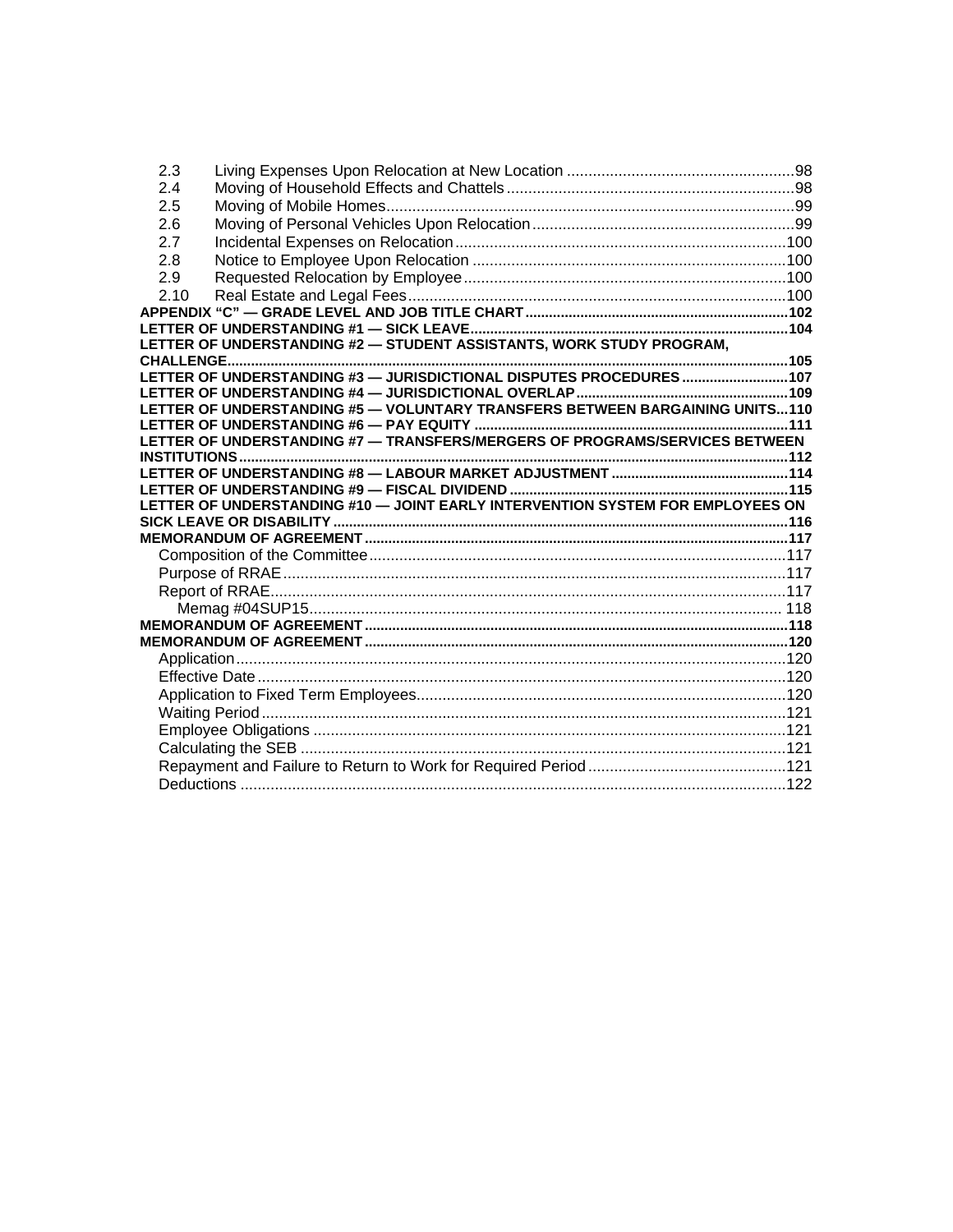# **D E F I N I T I O N S**

For the purposes of this Agreement:

(1) "*bargaining unit*" - is the unit for collective bargaining for which the B.C. Government and Service Employees' Union is certified and includes:

All Employees except those Employees for which the BCIT Faculty and Staff Association or BCGEU Vocational Instructors are certified and except those Employees specifically excluded by Statute, employed by the British Columbia Institute of Technology.

- (2) "*classification*" means the pay grade to which a position is assigned.
- (3) "*continuous employment and continuous service*" means uninterrupted employment with the amalgamated British Columbia Institute of Technology and includes continuous service as at March 31, 1986 with the Public Service, British Columbia Institute of Technology and Pacific Vocational Institute.
- (4) "*day of rest*" in relation to an Employee, means a day other than a holiday on which an Employee is not ordinarily required to perform the duties of his/her position. This does not include Employees on a leave of absence.
- (5) "*demotion*" means a change from an Employee's position to one with a lower maximum salary.
- (6) "*Employee*" means a member of this bargaining unit and includes:
	- (a) "*regular Employee*" meaning an Employee who is employed for work which is of a continuous full-time or continuous part-time nature.
		- (b) "*auxiliary Employee*" meaning an Employee employed:
			- (1) for a duration of six (6) months or less, during peak periods, or to carry out special projects or to replace Employees on vacation, or other leave; or
			- (2) to replace Employees on maternity, adoption, parental leave, subsequent to Article 25.1; or
			- (3) to replace Employees on sick leave with a duration of six (6) months or less; or
			- (4) on an on-call basis in mutually agreed service areas listed in Article 32; or
			- (5) for less than seventeen and one-half (17.5) hours per week; or
			- (6) to replace regular Employees working on special projects, or to replace a regular Employee on leave subsequent to Article 25.1, such appointment shall be for a duration of not more than twelve (12) months, unless prior agreement has been reached by the Parties.

"*Employee*" does not include:

- (a) incumbents of managerial or confidential positions which are mutually agreed to as excluded from this bargaining unit by the Parties to this Agreement;
- (b) persons excluded by Section 1 of the Labour Relations Code of British Columbia.
- (7) "*Employer*" means the British Columbia Institute of Technology.
- (8) "*field status*" Employees who are normally required to work away from their point of assembly and who, on a day-to-day basis, do not work in an office, institution, plant, or other similar fixed location which is their normal point of assembly.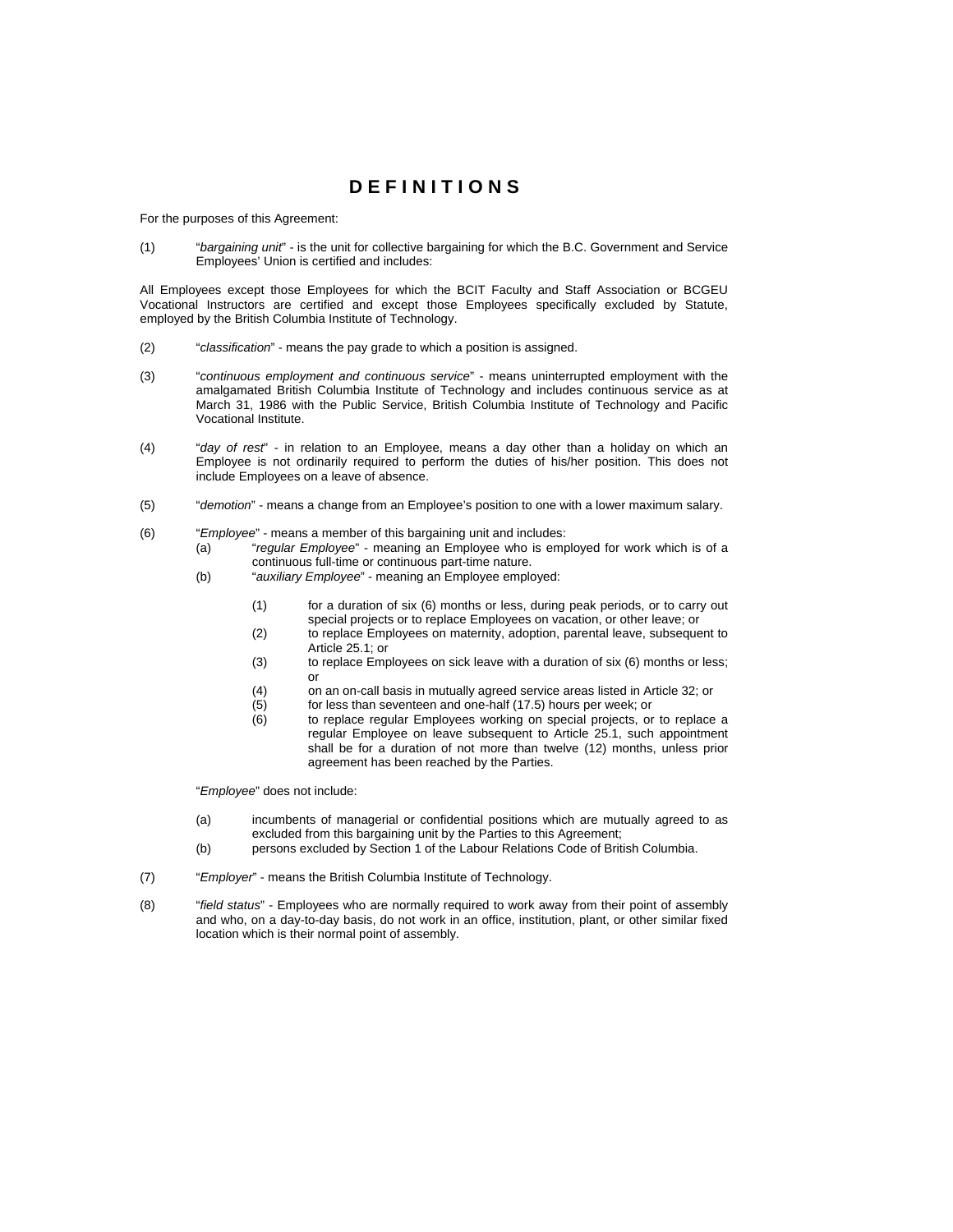- (9) "*headquarters or geographic location*" is that area within a radius of twenty (20) miles of where an Employee ordinarily performs his/her duties. Within the Greater Vancouver Regional District geographic location for transfer purposes is that area within a radius of ten (10) miles of where an Employee ordinarily performs his/her duties. When Employees are transferred the headquarters area may be redefined where exceptional circumstances such as unusual road conditions exist.
- (10) "*holiday*" means the 24-hour period commencing at 0001 hours of a day designated as a paid holiday in this Agreement.
- (11) "*hours of operation*" are the hours established by the Employer to provide adequate service to the public and to fulfill the functions of the work unit.
- (12) "*hours travelled*" means hours spent travelling from point to point on an hourly or daily basis laid down by the Employer and does not include meal breaks, lodging time, or time spent other than travelling.
- (13) "*lateral transfer*" refers to the movement of an Employee from one position to another which does not constitute a demotion or promotion.
- (14) "*layoff*" is a cessation of employment or a reduction of regularly scheduled hours as a result of a reduction of the amount of work required to be done by the Employer and where, should work become available, Employees will be recalled in accordance with Article 12 or Article 32 of this Agreement.
- (15) (a) "*leave of absence with pay*" means to be absent from duty with permission and with pay;

(b) "*leave of absence without pay*" - means to be absent from duty with permission but without pay.

- (16) "*pay*" means rate of compensation for the job.
- (17) "*promotion*" means a change from an Employee's position to one with a higher maximum salary level.
- (18) "*rest period*" is a paid interval which is included in the workday and is intended to give the Employee an opportunity to have refreshments or a rest.
- (19) "*retraining/orientation*" means:

(a) For the purpose of Article 12 and Article 24, retraining means on-the-job training which may include skills upgrading training courses for Employees who satisfy the basic requirements of the job and where it can be reasonably expected that the job requirements can be met within the probationary period outlined in Article 25 and up to one (1) year for Article 24.

(b) "*comparable*" position means a position within the same pay grade or one or two pay grades below the Employee's current grade.

- (20) "*shift schedule*" is the pattern or work hours established pursuant to Article 13 to meet the hours of operation.
- (21) "*technological change*" is defined in Article 24.1.
- (22) "*termination*" is the separation of an Employee from the Employer for cause pursuant to Articles 10, 11, and 32 of this Agreement.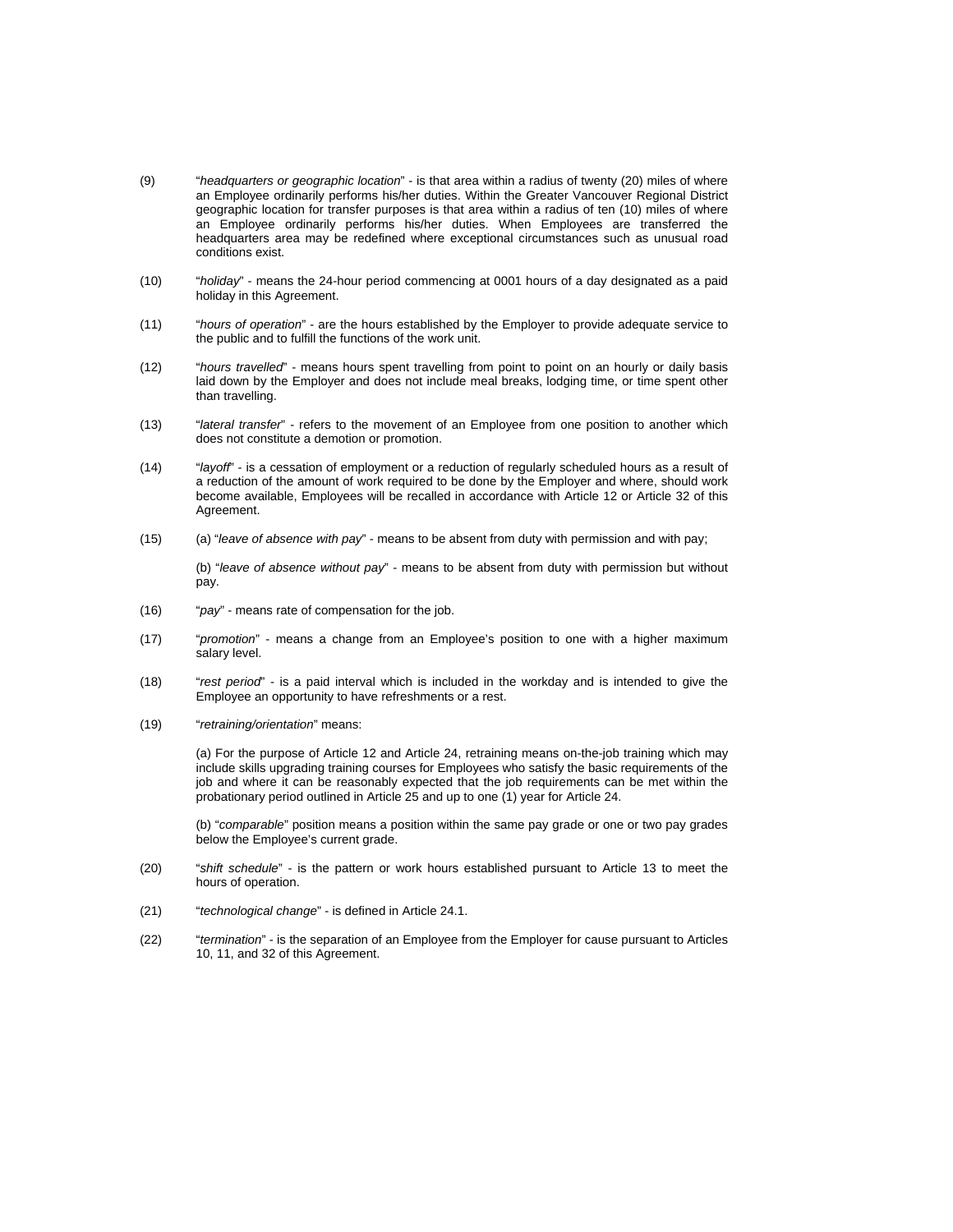- (23) "*transfer*" refers to the movement of an Employee from one (1) geographic location to another.
- (24) "*seasonal field employees*" are those Employees who occupy positions which permit them to be normally domiciled at their permanent headquarters but who are assigned field duties on a seasonal basis, returning to their permanent headquarters when not working in the field.
- (25) "*travel status*" with respect to an Employee means absence of the Employee from his/her headquarters or geographic location on the Employer's business with the approval of the Employer but travel status does not apply to Employees temporarily assigned to a position outside of their headquarters or geographic location or to field status Employees.
- (26) "*Union*" means the B.C. Government and Service Employees' Union.
- (27) "*workday*" is a period of twenty-four (24) consecutive hours commencing with the starting time of any shift. For the purpose of calculating compensatory overtime rates only, the time worked prior to, but adjoining to a shift, shall be deemed as time worked after a shift.
- (28) "*work schedule*" means the roster of work hours and days to meet the annual hours of work.

# **ARTICLE 1 — PURPOSE AND SCOPE**

### **1.1 Purpose of Agreement**

- (a) The purpose of this Agreement is to establish and maintain orderly collective bargaining procedures between the Employer and the Union.
- (b) The Parties to this Agreement share a desire to improve the quality of the educational services provided at the British Columbia Institute of Technology. Accordingly, they are determined to establish, within the framework provided by the law, an effective working relationship at all levels of the Institute in which members of the bargaining unit are employed.

# **1.2 No Conflicting Agreement**

No Employee covered by this Agreement shall be required or permitted to make a written or oral agreement with the Employer or its representatives which may conflict with the terms of this Agreement.

#### **1.3 Future Legislation**

In the event that any future legislation renders null and void or materially alters any provision of this Agreement, the remaining provisions shall remain in effect for the term of the Agreement, and the Parties hereto shall negotiate a mutually agreeable provision to be substituted for the provision so rendered null and void or materially altered.

The Employer agrees that no proposal submitted by the Institute to amend, repeal, or revise the British Columbia Institute of Technology Act or the Labour Relations Code or regulations made pursuant thereto, which would affect the terms and conditions of employment of Employees covered by this Agreement shall be put forward without first notifying the Union in writing of the nature of the proposal.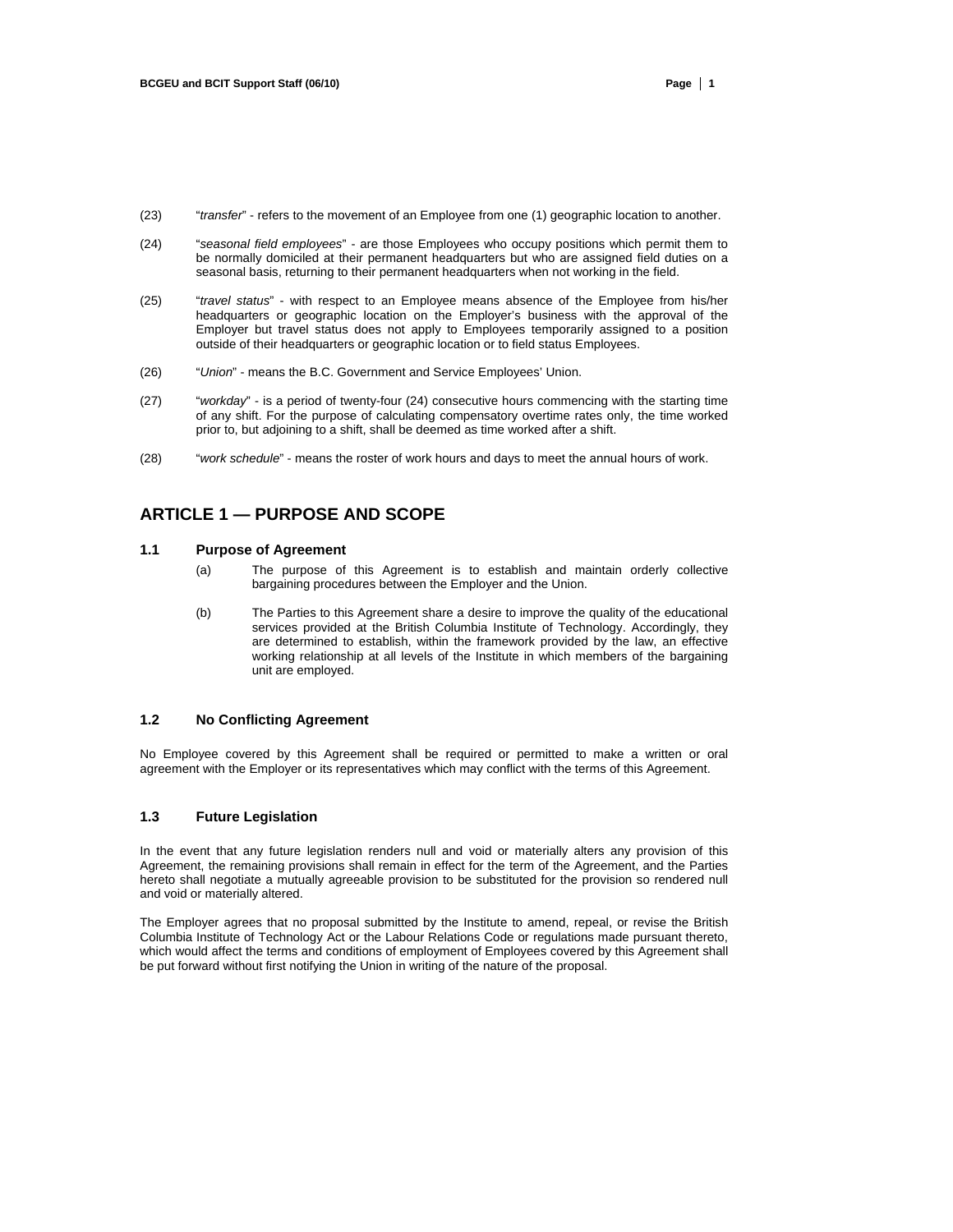# **1.4 Conflict With Regulations of Board of Governors**

In the event that there is a conflict between the contents of this Agreement and any regulation made by the Employer, or on behalf of the Employer, this Agreement shall take precedence over the said regulation.

# **1.5 Human Rights Code**

The Parties hereto subscribe to the principles of the Human Rights Code of British Columbia.

#### **1.6 Use of Terms**

- (a) Masculine and feminine The masculine or feminine gender may be used interchangeably throughout this Agreement. Wherever one gender is used it shall be construed as meaning the other if the facts or context require.
- (b) Singular and plural Wherever the singular is used the same shall be construed as meaning the plural if the facts so require.

# **1.7 Personal Rights**

- (a) It is understood by both Parties that work not related to the business of the Employer should not be performed on the Employer's time.
- (b) An Employee shall not be required to perform any work of a personal nature for the Employer or its representatives, e.g., personal shopping, banking, correspondence, or similar duties.

# **1.8 Harassment and Discrimination**

- (a) The Union and the Employer are committed to providing a work environment free of harassment and discrimination.
- (b) The Parties agree that the policy and procedures respecting complaints of harassment and discrimination shall be those found in the "*Harassment and Discrimination Policy and Procedures"*.
- (c) This policy and procedures may be amended from time to time by mutual agreement of the Parties.
- (d) Notwithstanding Clause 16 of the "*Harassment and Discrimination Policy and Procedures*", it shall remain in effect for the duration of this Collective Agreement.

# **ARTICLE 2 — UNION SECURITY**

All Employees in the bargaining unit shall, as a condition of continued employment, become members of the Union, and maintain such membership, upon completion of thirty (30) days as an Employee (subject only to the provisions of Section 11 of the Labour Relations Code).

# **ARTICLE 3 — UNION RECOGNITION**

# **3.1 Bargaining Unit Defined**

The bargaining unit shall consist of all Employees described in Definition #1 except those persons employed in a managerial or confidential capacity.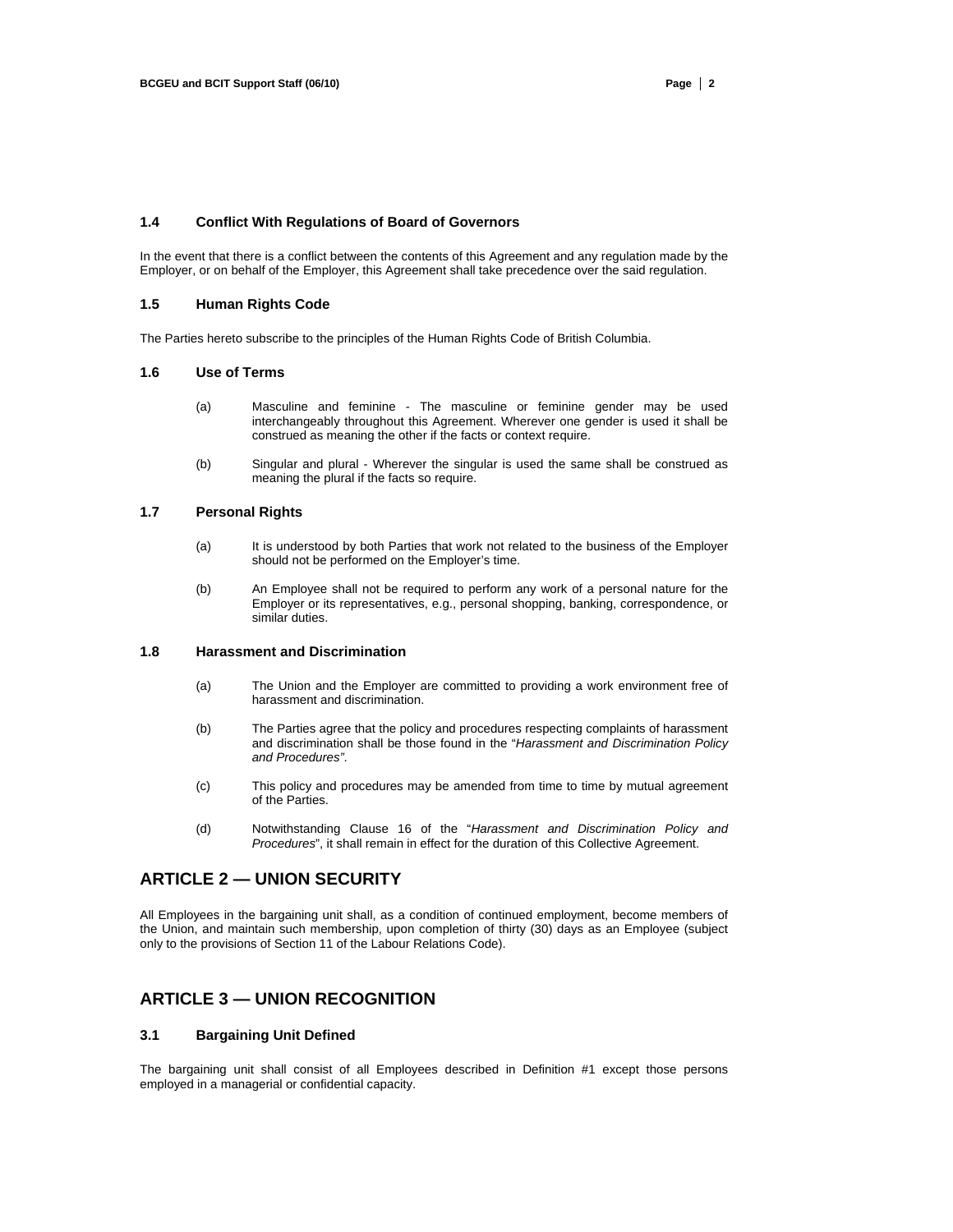Where the Employer seeks to exclude a position, representation shall be made to the Union in writing. Where agreement is not reached within fourteen (14) days of receipt of initial representation the matter may be referred to the Labour Relations Board for adjudication by either Party.

The Employer shall make every effort to provide time prior to making an appointment for the process outlined above to be completed. Where it becomes necessary to fill a new position in dispute, the incumbent will not be considered in the unit until determination is made by the Labour Relations Board.

Established or upgraded positions in the bargaining unit shall not be excluded except by mutual agreement or a decision of the Labour Relations Board.

#### **3.2 Bargaining Agent Recognition**

The Employer recognizes the B.C. Government and Service Employees' Union as the exclusive bargaining agent for all Employees to whom the certification issued by the Labour Relations Board applies.

#### **3.3 Correspondence**

The Employer agrees that all correspondence between the Employer and the Union related to matters covered in this Agreement shall be sent to the President of the Union or his/her designate and to the Chairperson of the bargaining unit. The Employer agrees that a copy of any correspondence between the Employer or Employer's official and any Employee in the bargaining unit covered by this Agreement, pertaining to the interpretation or application of any clause in this Agreement as it applies to that Employee, shall be forwarded to the President of the Union or his/her designate and to the Chairperson of the bargaining unit.

# **3.4 No Discrimination For Union Activity**

The Employer and Union agree that there shall be no discrimination, interference, restriction, or coercion exercised or practised with respect to any Employee for reason of membership or activity in the Union.

### **3.5 Recognition and Rights of Stewards**

The Employer recognizes the Union's right to select a Chief Steward and one alternate Chief Steward, and stewards to represent Employees. The Employer and the Union will agree on the number of stewards, taking into account both operational and geographic considerations.

The Union will provide the Employer with a list of the Employees designated as the Chief Steward and alternate Chief Steward, and stewards and indicate the jurisdiction of each steward.

The Chief Steward, the alternate Chief Steward, and steward or his/her alternate from the designated stewards, shall obtain the permission of his/her manager or manager's designate before leaving his/her work to perform duties as a Chief Steward or as a steward. On resuming his/her normal duties, the Chief Steward, alternate Chief Steward, steward or alternate steward shall notify his/her supervisor. Leave for this purpose shall not be unreasonably withheld and will be with pay.

The duties of stewards shall include:

- (a) investigation of complaints of an urgent nature;
- (b) investigation of grievances and assisting any Employee whom the steward represents in presenting and preparing the grievance in accordance with the grievance procedure;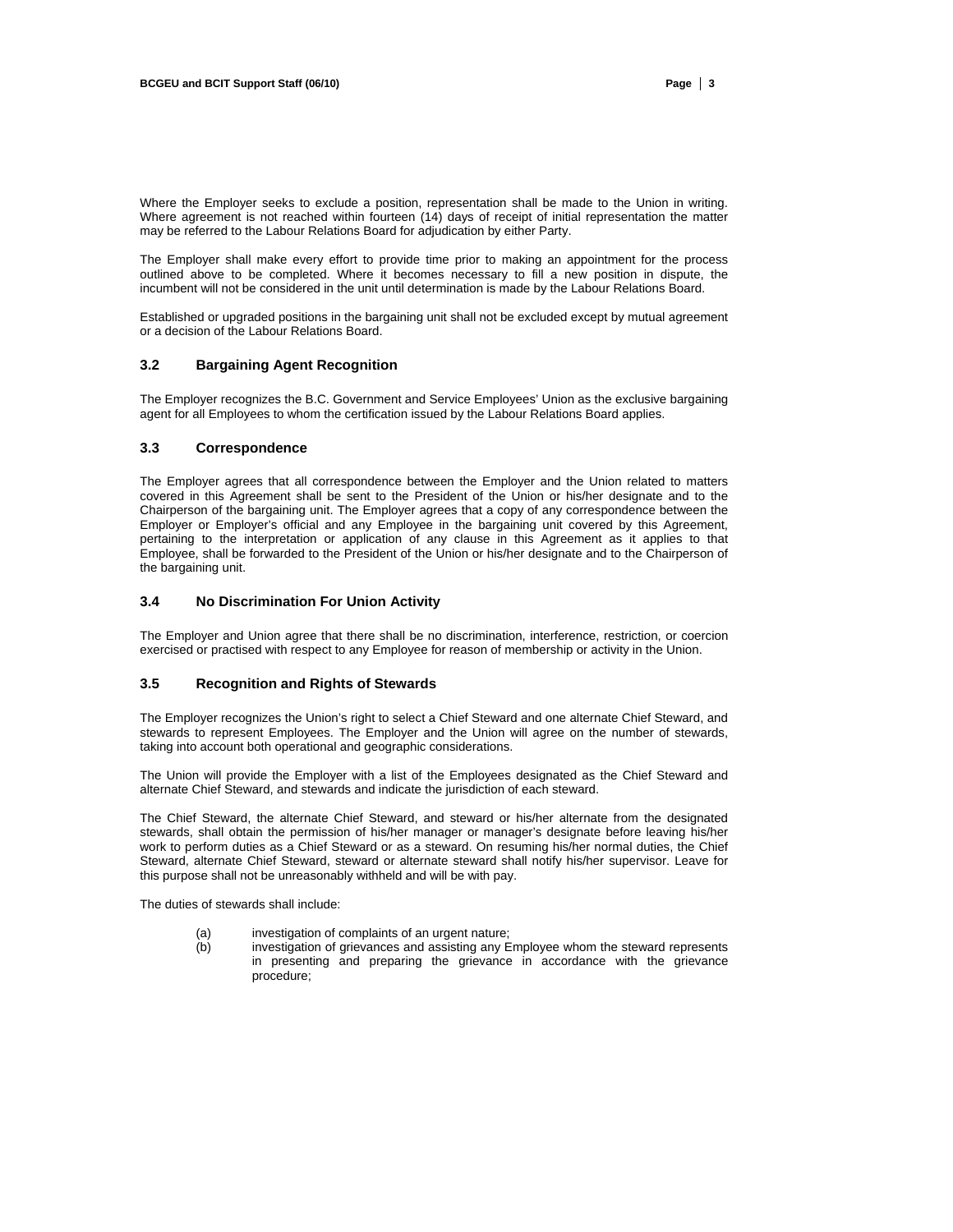- (c) supervision of ballot boxes and other related functions during ratification votes;
- (d) attending meetings at the request of the Employer;
- (e) receiving and posting all job postings on designated bulletin boards.

The duties of the Chief Steward shall include all of the above and the following:

(f) representing the Union at Step 2 meetings to examine the facts and the nature of the grievance with an attempt to resolve the dispute.

#### **3.6 Bulletin Boards**

The Employer shall provide locking bulletin boards for the exclusive use of the Union, the sites to be determined by mutual agreement. The use of such bulletin board facilities shall be restricted to the business affairs of the Union.

# **3.7 Union Insignia**

(a) A Union member shall have the right to wear or display the recognized insignia of the Union.

> The Union agrees to furnish to the Employer at least one union shop card, for each of the Employer's places of operation covered by this Agreement, to be displayed on the premises. Such card will remain the property of the Union and shall be surrendered upon demand.

- (b) The recognized insignia of the Union shall include the designation "BCGEU". This designation shall, at the Employee's option, be placed on stenography typed by a member of the Union. This designation shall be placed below the signatory initials on typewritten correspondence.
- (c) Pursuant to Article 3.7(a), the Union insignia shall be displayed in mutually agreeable, prominent positions on all mobile equipment operated by Employees covered by this Agreement. The Union shall supply and, wherever necessary, replace such emblems of mutually agreeable size and type.

#### **3.8 Right to Refuse to Cross Picket Lines**

- (a) All Employees covered by this Agreement shall have the right to refuse to cross a picket line arising out of a dispute as defined in the Labour Relations Code of British Columbia. Any Employee failing to report for duty shall be considered to be absent without pay.
- (b) Failure to cross a picket line encountered in carrying out the Employer's business shall not be considered a violation of this Agreement nor shall it be grounds for disciplinary action.

# **3.9 Replacement While On Union Leave**

- (a) *Without Pay*  leave of absence without pay and without loss of seniority will be granted:
	- (1) to an elected or appointed representative of the Union to attend conventions of the Union and bodies to which the Union is affiliated;
	- (2) for elected or appointed representatives of the Union to attend business which requires them to leave their premises of employment;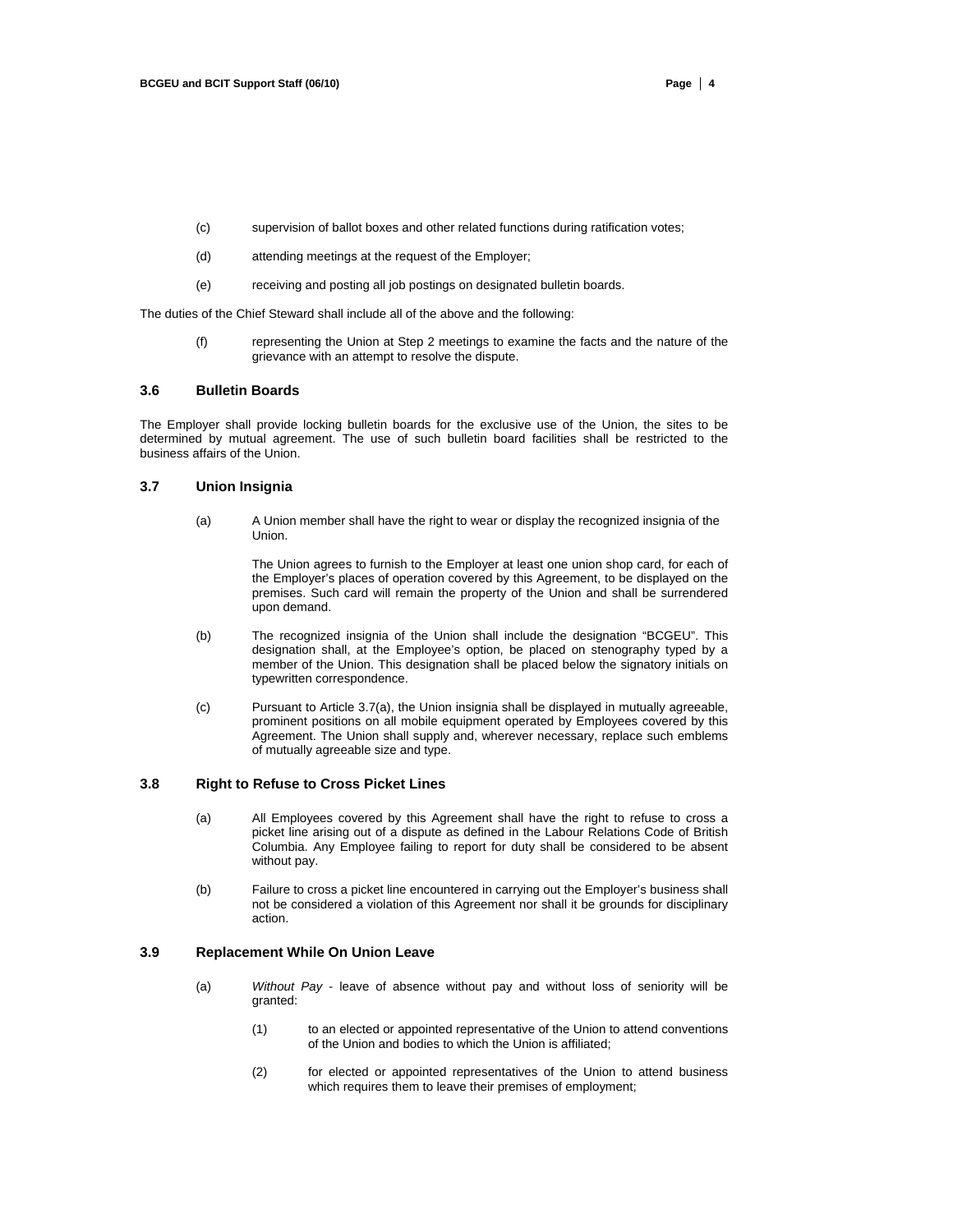- (3) for four (4) Employees who are representatives of the Union on a bargaining committee to attend meetings of the bargaining committee;
- (4) to Employees called by the Union to appear as witnesses before an arbitration board or the Labour Relations Board of B.C.
- (5) the Employer agrees as a matter of principle that the workload of Employees shall not be unreasonably increased as a result of an Employee taking a leave pursuant to Article 3.9(a). The supervisor/manager shall consult with the Employee taking the leave to determine the need to backfill and if the need is immediate.
- (b) *With Pay*  leave of absence with pay and without loss of seniority will be granted:
	- (1) to four (4) Employees who are representatives of the Union on the bargaining committee to leave their employment to carry on negotiations with the Employer;
	- (2) to stewards, or their alternates, to perform their duties pursuant to Article 3.5;
	- (3) to Employees designated to sit as an observer on a selection panel in accordance with Article 25.7;
	- (4) to Employees appointed by the Union as Union representatives to joint Union Management committees as specified in this Agreement to attend meetings of the committees.
- (c) *Pay while on Union Leave*

It is understood that Employees granted leave of absence pursuant to this Article shall receive their current rate of pay while on leave of absence with pay. Leave of absence granted under this Article shall include sufficient travel time. The Employer agrees that any of the above leaves of absence shall not be unreasonably withheld.

To facilitate the administration of Subsection 3.9(a) of this Article, when leave without pay is granted, the leave shall be given with pay and the Union shall reimburse the Employer for the appropriate salary costs, including travel time, incurred.

#### (d) *Local Union Meetings*

The Employer agrees to allow Employees to leave work at 15:30 hours, four (4) times a year for the purpose of attending Union meetings without loss of pay.

The Union agrees to notify the Employer of the dates of such meetings at least two (2) weeks prior to the meeting.

Minimal staff coverage shall be maintained.

It is understood that, where Employees are working a shift which does not end at 16:30 hours, that these individuals are expected to return to work upon the conclusion of the Union meeting.

# **3.10 Paid Leave, Bargaining Unit Chair**

The Parties to the collective agreement agree that it would be beneficial to their relationship if the Chair of the bargaining unit had dedicated time to attend to employment issues directly affecting members of the bargaining unit and/or the Institute. To this end the parties agree that: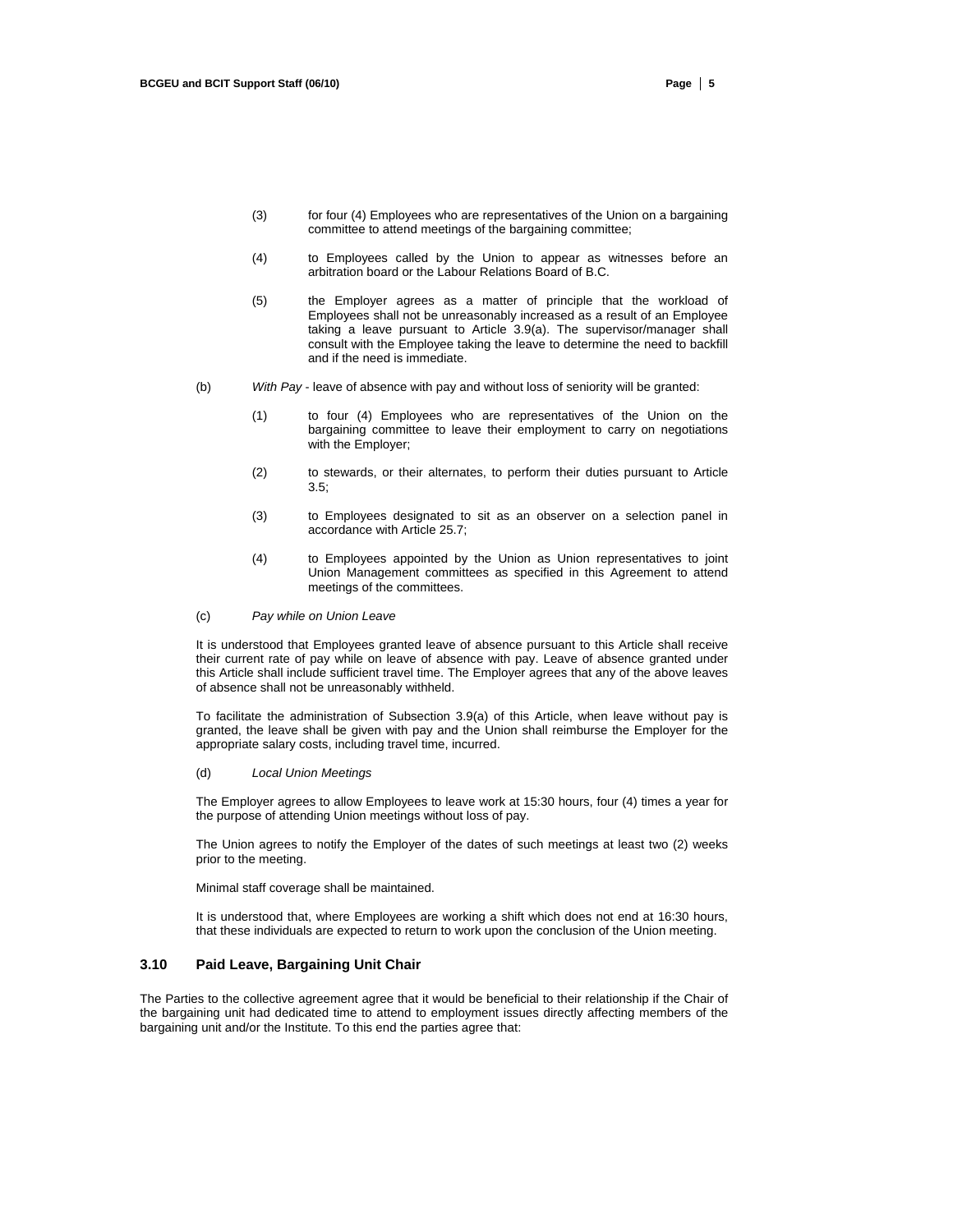- (a) The Institute will provide the Chair of the bargaining unit, or alternate, with twenty five percent (25%) Employer paid time off per year from their normally scheduled hours of work. This twenty-five percent (25%) leave will be in addition to any other Union leave paid for by the Employer on behalf of the Chair of the bargaining unit, or alternate.
- (b) The twenty-five percent (25%) leave will be scheduled with as much advance notice as possible by mutual agreement between the Chair, or alternate, and the Institute.
- (c) The twenty-five percent (25%) leave will be used for functions including, but not limited to the following:
	- (i) attending meetings called by the Institute; (ii) consulting with representatives of the Labour Relations Department; (iii) preparing for grievance meetings; and (iv) meeting with bargaining unit employees.
- (d) Employees who are granted leave under this article shall be replaced where deemed necessary by the Employer.

### **3.11 Union Facilities**

The Union shall be:

- (a) provided with access to printing and duplicating facilities;
- (b) able to purchase stationery and other office supplies from British Columbia Institute of Technology at the same rate as supplied to the internal user;
- (c) provided a parking permit to allow easy access to the administration building;
- (d) have temporary use of an office for the investigation of grievances.

# **3.12 Emergency Services**

The Parties recognize that in the event of a strike or lockout, situations may arise of an emergency nature. To this end, the Employer and the Union will agree to provide services of an emergency nature.

# **3.13 Leave of Absence for Institute Committees**

Employees whose assigned work schedule would prevent them from attending meetings of an Institute committee to which they have been elected or appointed, will be granted a leave of absence from their duties without loss of pay or entitlements to attend such meetings.

Employees who are granted leave under this article shall be replaced where deemed necessary by the Employer. The cost of this provision will be borne by the Institute.

# **ARTICLE 4 — CHECK OFF UNION DUES**

# **4.1 Deduction of Dues**

The Employer shall, as a condition of employment, deduct from the monthly wages or salary of each Employee in the bargaining unit, whether or not the Employee is a member of the Union, the amount of the regular monthly dues payable to the Union by a member of the Union.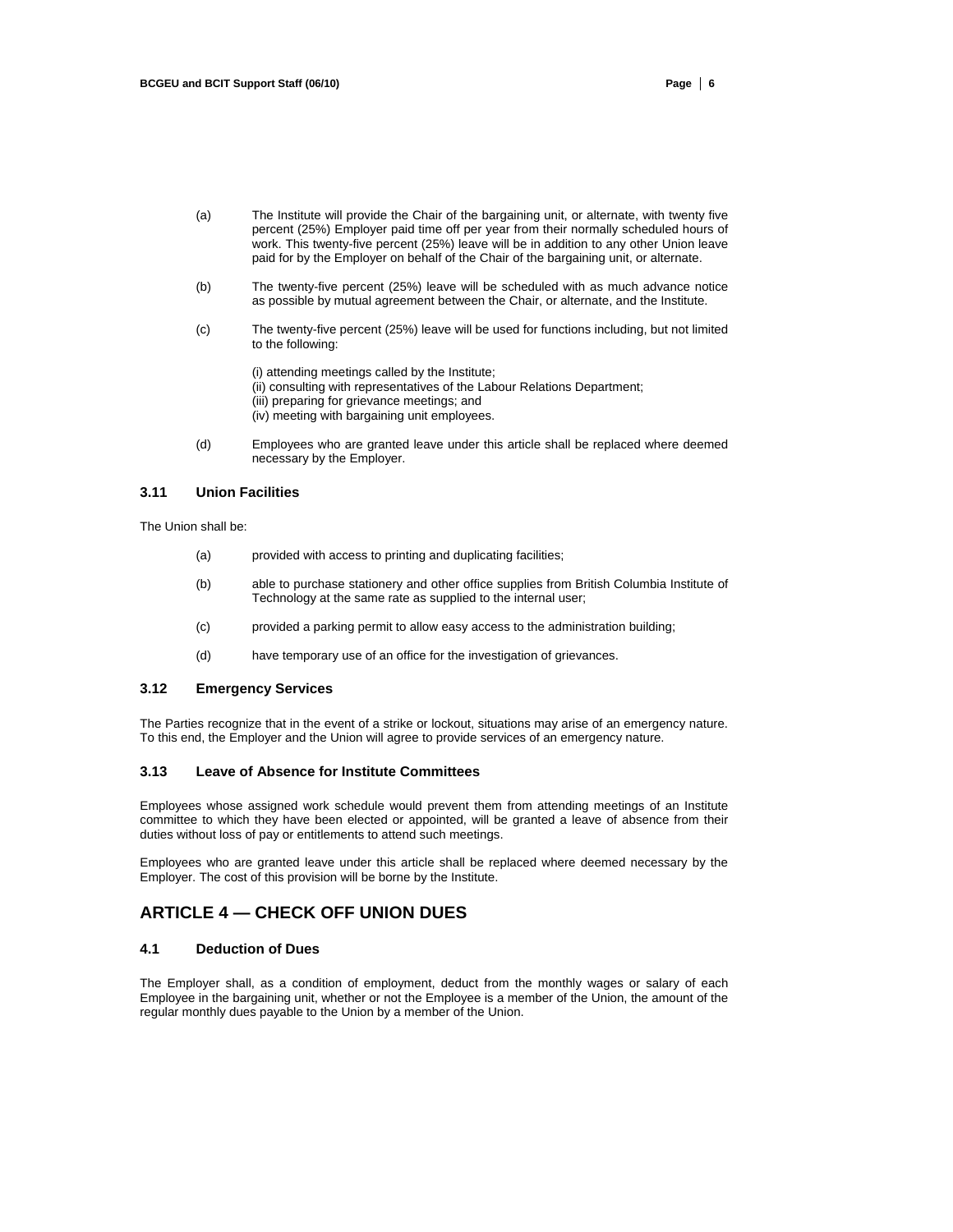# **4.2 Assessments**

The Employer shall deduct from any Employee who is a member of the Union any assessments levied in accordance with the Union constitution and/or bylaws and owing by the Employee to the Union.

# **4.3 Method of Deductions**

Deductions shall be made biweekly and membership dues or payments in lieu thereof shall be considered as owing in the month for which they are so deducted.

#### **4.4 Remittance to BCGEU**

All deductions shall be remitted to the President of the Union, not later than twenty-eight (28) days after the date of deduction and the Employer shall also provide a list of names as well as classification of those Employees from whose salaries such deductions have been made together with the amounts deducted from each Employee.

# **4.5 Union to Advise Employer**

Before the Employer is obliged to deduct any amount under Section 4.1 of this Article, the Union must advise the Employer in writing of the amount of its regular monthly dues. The amount so advised shall continue to be the amount to be deducted until changed by further written notice to the Employer signed by the President of the Union. Upon receipt of such notice, such changed amount shall be the amount deducted.

#### **4.6 No Other Deductions**

From the date of signing of this Agreement and for its duration, no Employee organization other than the Union shall be permitted to have membership dues or other monies deducted by the Employer from the pay of the Employees in the bargaining unit.

### **4.7 Income Tax Receipts**

The Employer shall supply each Employee, without charge, a receipt for income tax purposes in the amount of the deductions paid to the Union by the Employee in the previous year. Such receipts shall be provided to the Employees prior to March 1 of the succeeding year.

#### **4.8 Authorization For Dues Deduction**

An Employee shall, as a condition of continued employment, complete an authorization form providing for the deduction from an Employee's monthly wages or salary the amount of the regular monthly dues payable to the Union by a member of the Union.

# **ARTICLE 5 — PERSONNEL FILES**

- (a) Every Employee has the right of access to his/her personnel record kept in the Human Resources Office during normal working hours and in the presence of a Human Resources Advisor.
- (b) The President of the Union, or his/her designate, shall, upon written authority of the Employee, be entitled to review an Employee's personnel file in the office in which the file is normally kept, in order to facilitate the investigation of a grievance.
- (c) The Employee or the President of the Union or his/her designate, as the case may be, shall give the Employer adequate notice prior to having access to such files. Files will be reviewed in the presence of a Human Resources Advisor or an appropriate designate.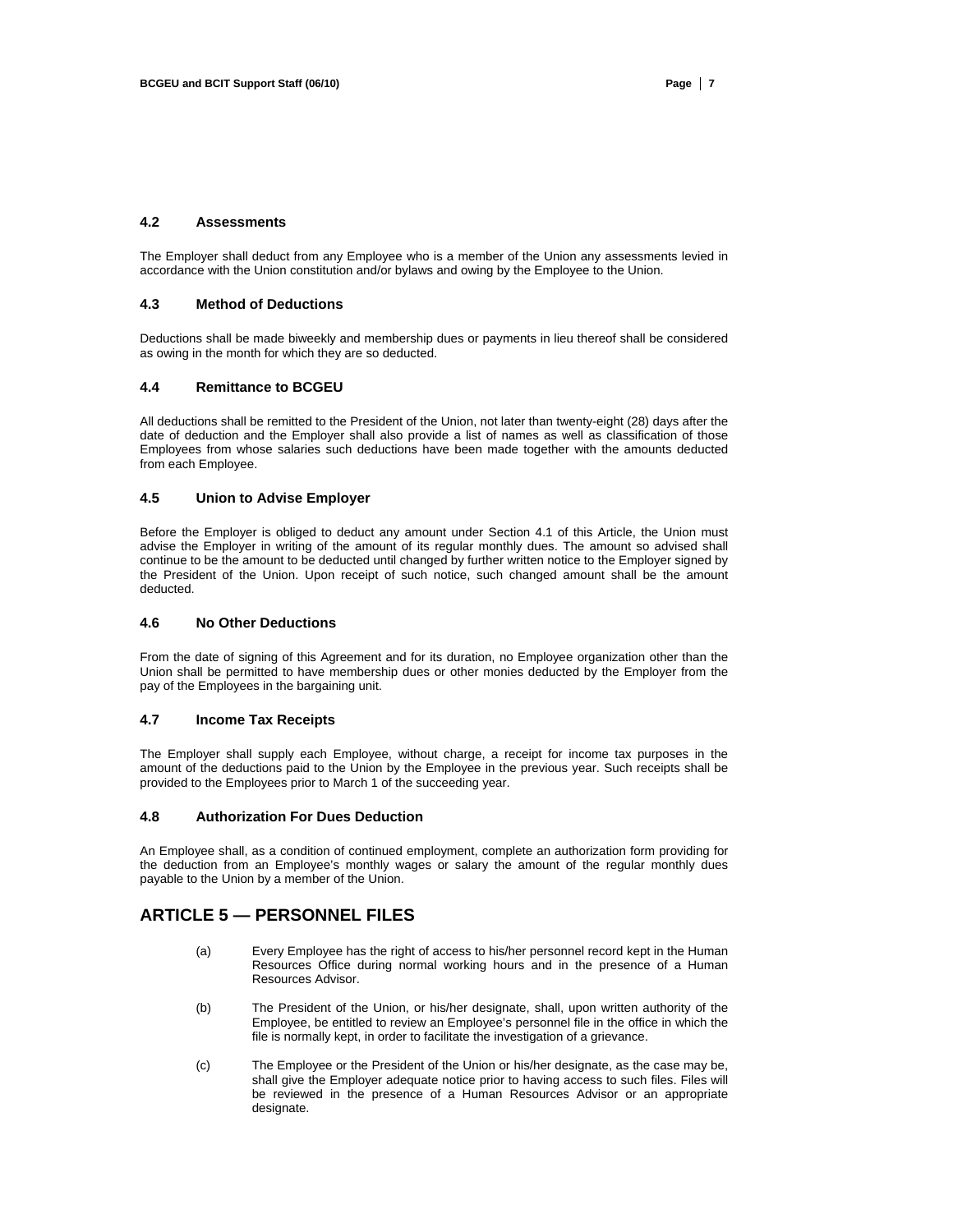# **ARTICLE 6 — MANAGEMENT'S RIGHTS**

The Union acknowledges that the management of the Institute and the direction of the Institute's Employees in the Bargaining Unit is exclusive to the Employer except as this Agreement otherwise provides.

# **ARTICLE 7 — EMPLOYER-UNION RELATIONS**

# **7.1 Representation**

No Employee or group of Employees shall undertake to represent the Union at meetings with the Employer without the proper authorization of the Union. To implement this the Union shall supply the Employer with the names of its officers and similarly the Employer shall supply the Union with a list of its supervisory or other personnel with whom the Union may be required to transact business.

# **7.2 Union Representatives**

- (a) The Employer agrees that access to its premises will be granted to members of the staff of the Union when dealing or negotiating with the Employer, as well as for the purpose of investigating and assisting in the settlement of a grievance. Members of Union staff shall notify the designated supervisory official in advance of their intention and their purpose for entering and shall not interfere with the operation of the department or section concerned. In order to facilitate the orderly, as well as the confidential, investigation of grievances, the Employer will make available to Union representatives or stewards temporary use of an office or similar facility.
- (b) The Employer may, upon written request from the President of the Union, or his/her designate, allow reasonable time for an designated representative of the Union on the agenda of any course, training session or seminar for Employees sponsored by the Employer. Such permission will not be unreasonably withheld.

#### **7.3 Technical Information**

The Employer agrees to provide to the Union such information that is available relating to Employees in the bargaining unit as may be required by the Union for collective bargaining purposes.

# **7.4 Union-Employer Relations**

The Union and Employer recognize the mutual value of ongoing joint discussions and negotiations in matters pertaining to working conditions, employment, services and labour management relations.

To this end, the Union Bargaining Committee and Employer representatives agree that in the event either Party wishes to call a meeting under this clause the meeting shall be held at a time and place fixed by mutual agreement. However, such meeting must be held not later than fourteen (14) days after the request has been given.

#### **7.5 Labour/Management Committee**

(a) *Establishment of Labour/Management Committee* - There shall be established a Labour/Management Committee composed of members equal in number represented by the Employer and the Union. The minimum size of this Committee shall be two (2) Union representatives and two (2) Employer representatives and the maximum size shall be four (4) Union representatives and four (4) Employer representatives. This Committee may call upon additional persons for technical information or advice.

> This Committee may establish Ad Hoc Committees as it deems necessary and shall set guidelines and operating procedure for such committees.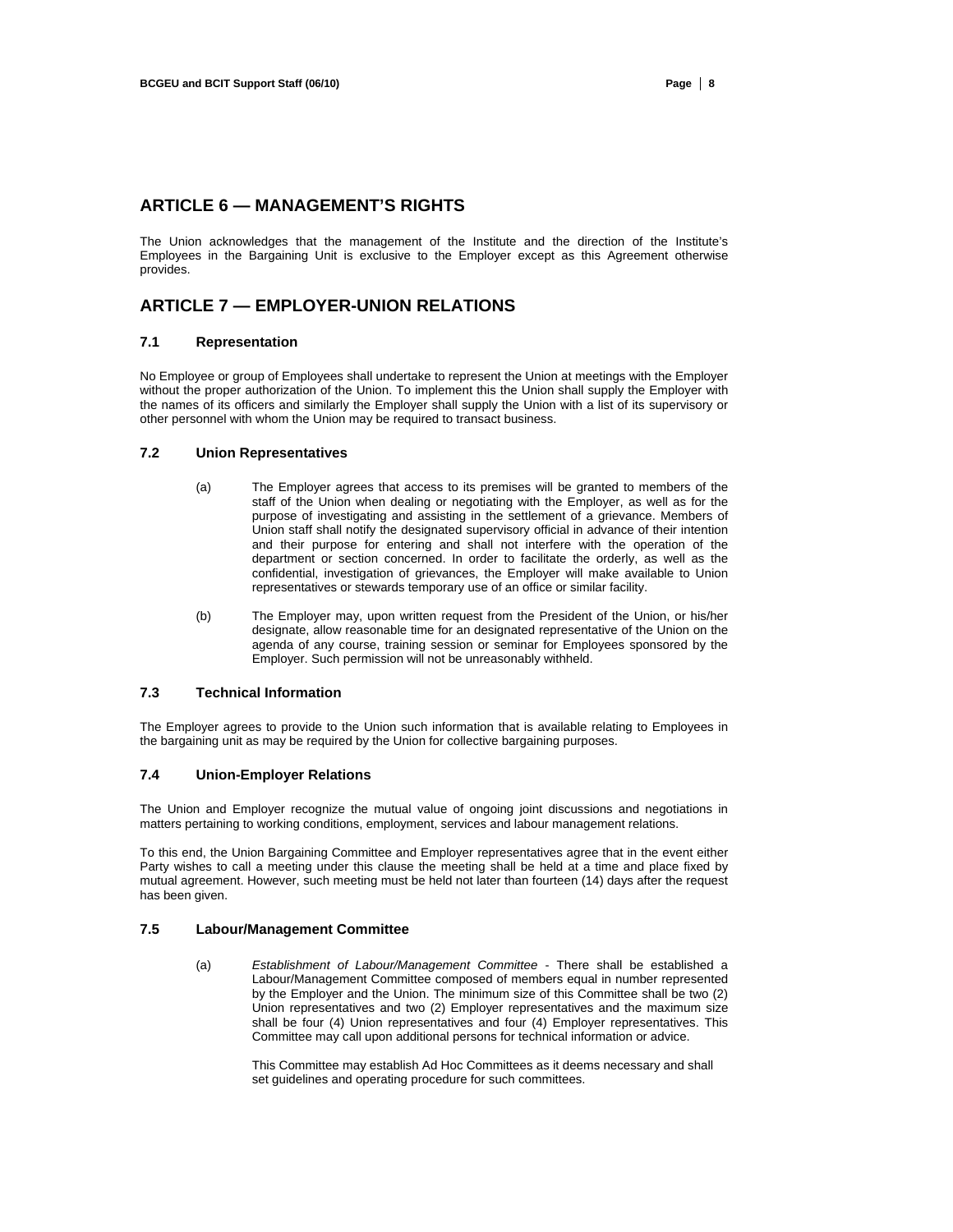- (b) *Meetings of Committee*  The Labour/Management Committee shall meet at least once every sixty (60) days or at the call of either Party at a mutually agreeable time and place. Employees shall not suffer any loss of basic pay for time spent on this committee. Meetings must be held no later than fourteen (14) days after the request has been given.
- (c) *Chairperson of Committee*  An Employer representative and a Union representative shall alternate in presiding over meetings as joint chairpersons.
- (d) *Responsibilities of Committee*  The Committee shall not have jurisdiction over wages or any other matter of collective bargaining, including the administration of this Agreement. The Committee shall not supersede the activities of any other committee of the Union or of the Employer and shall not have the power to bind either the Union or its members or the Employer to any decisions or conclusions reached in their discussions.

The Committee shall have the power to make recommendations to the Union and the Employer on the following general matters:

- (1) reviewing matters, other than grievances, relating to the maintenance of good relations between the Parties;
- (2) correcting conditions causing grievances and misunderstanding.

# **7.6 Employer and Union Shall Acquaint New Employees**

- (a) The Employer agrees to acquaint new Employees with the fact that a Collective Agreement is in effect and with the conditions of employment set out in the Articles dealing with Union Security and Dues Check-off. A new Employee shall be advised of the name and location of his/her steward. Whenever the steward is employed in the same work area as the new Employee, the Employee's immediate supervisor will introduce him/her to his/her steward, who will provide the Employee with a copy of the Collective Agreement. The Employer agrees that a Union steward will be given an opportunity to interview each new Employee within regular working hours, without loss of pay, for fifteen (15) minutes sometime during the first thirty (30) days of employment, for the purpose of acquainting the new Employee with the benefits and duties of Union membership and the Employee's responsibilities and obligations to the Employer and the Union.
- (b) The Chairperson of the bargaining unit shall be provided with a monthly report containing the names of all new hires, resignations, retires and/or laid off Employees.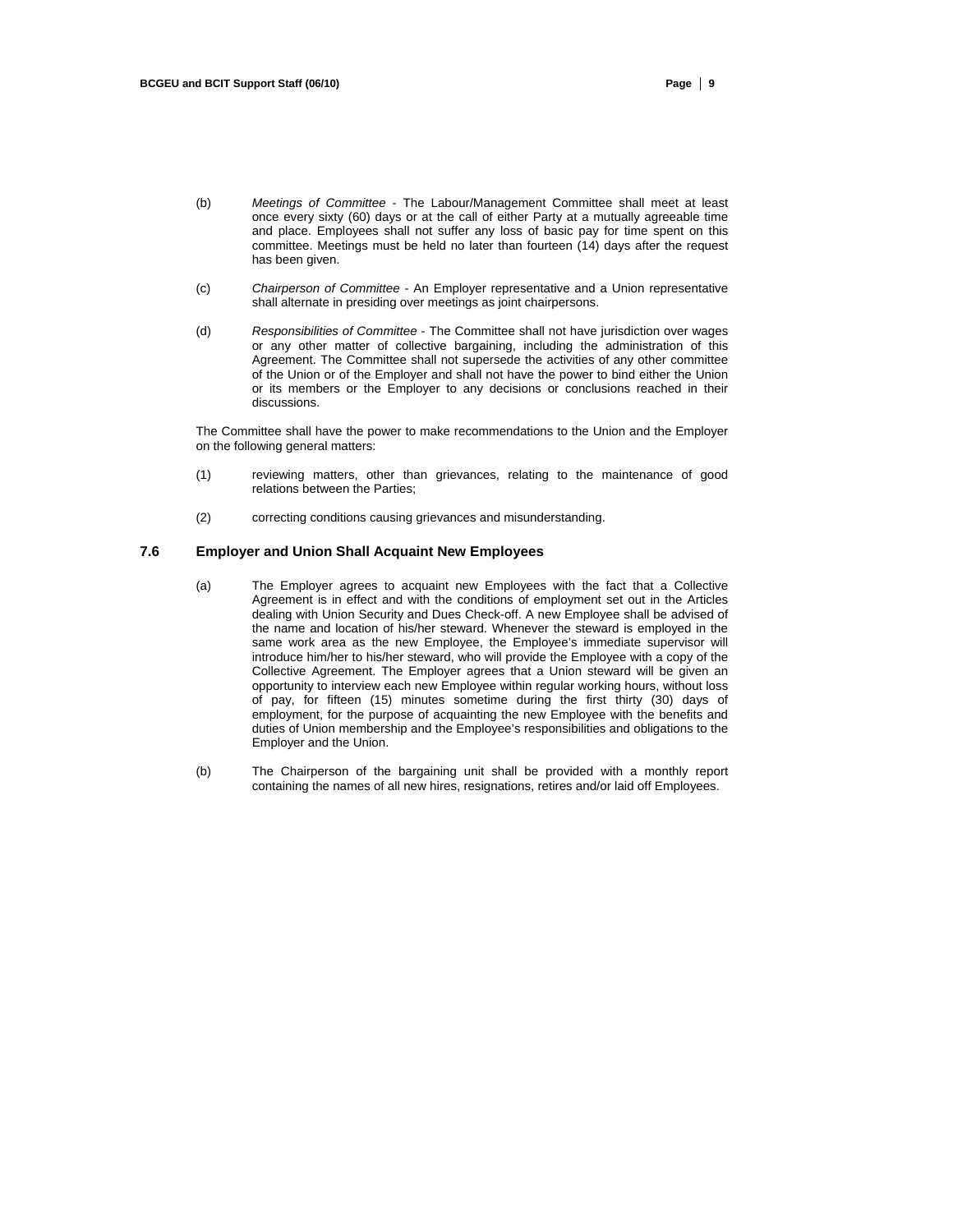# **ARTICLE 8 — GRIEVANCES**

# **8.1 Grievance Procedure**

The Employer and the Union recognize that grievances may arise concerning:

- (a) differences between the Parties respecting the interpretation, application, operation or any alleged violation of a provision of this Agreement, or arbitral award, including a question as to whether or not a matter is subject to arbitration; or
- (b) the dismissal, discipline, or suspension of an Employee bound by this Agreement.

The procedure for resolving a grievance shall be the grievance procedure in this Article.

#### **8.2 Step 1**

In the first step of the grievance procedure, every effort shall be made to settle the dispute with the designated manager. The aggrieved Employee shall have the right to have his/her steward present in such a discussion. If the dispute is not resolved orally, the aggrieved Employee may submit a written grievance, through the Union steward, to Step 2 of the grievance procedure.

## **8.3 Time Limits To Present Initial Grievance**

An Employee who wishes to present a grievance at Step 2 of the grievance procedure, in the manner described in Section 8.4, must do so no later than thirty (30) days after the date:

- (a) on which he/she was notified orally or in writing, of the action or circumstances giving rise to the grievance:
- (b) on which he/she first became aware of the action or circumstances giving rise to the grievance.

## **8.4 Step 2**

- (a) Subject to the time limits in Section 8.3, the Employee may present a grievance at this level by:
	- (1) recording this grievance on the appropriate grievance form, setting out the nature of the grievance and the circumstances from which it arose;
	- (2) stating the article or articles of the Agreement infringed upon or alleged to have been violated and the remedy or correction required; and
	- (3) transmitting this grievance to the designated manager through the Union steward.
- (b) The designated manager shall:
	- (1) forward the grievance to the representative of the Employer authorized to deal with grievances at Step 2; and
	- (2) provide the Employee with a receipt stating the date on which the grievance was received.

# **8.5 Time Limit to Reply at Step 2**

(a) Within ten (10) days of receiving the grievance(s) at Step 2, the representative designated by the Employer to handle grievances at Step 2 and the Union Area Staff Representative, Chief Steward or Alternate Chief Steward shall meet to examine the facts, the nature of the grievance and attempt to resolve the dispute. This meeting may be waived by mutual agreement.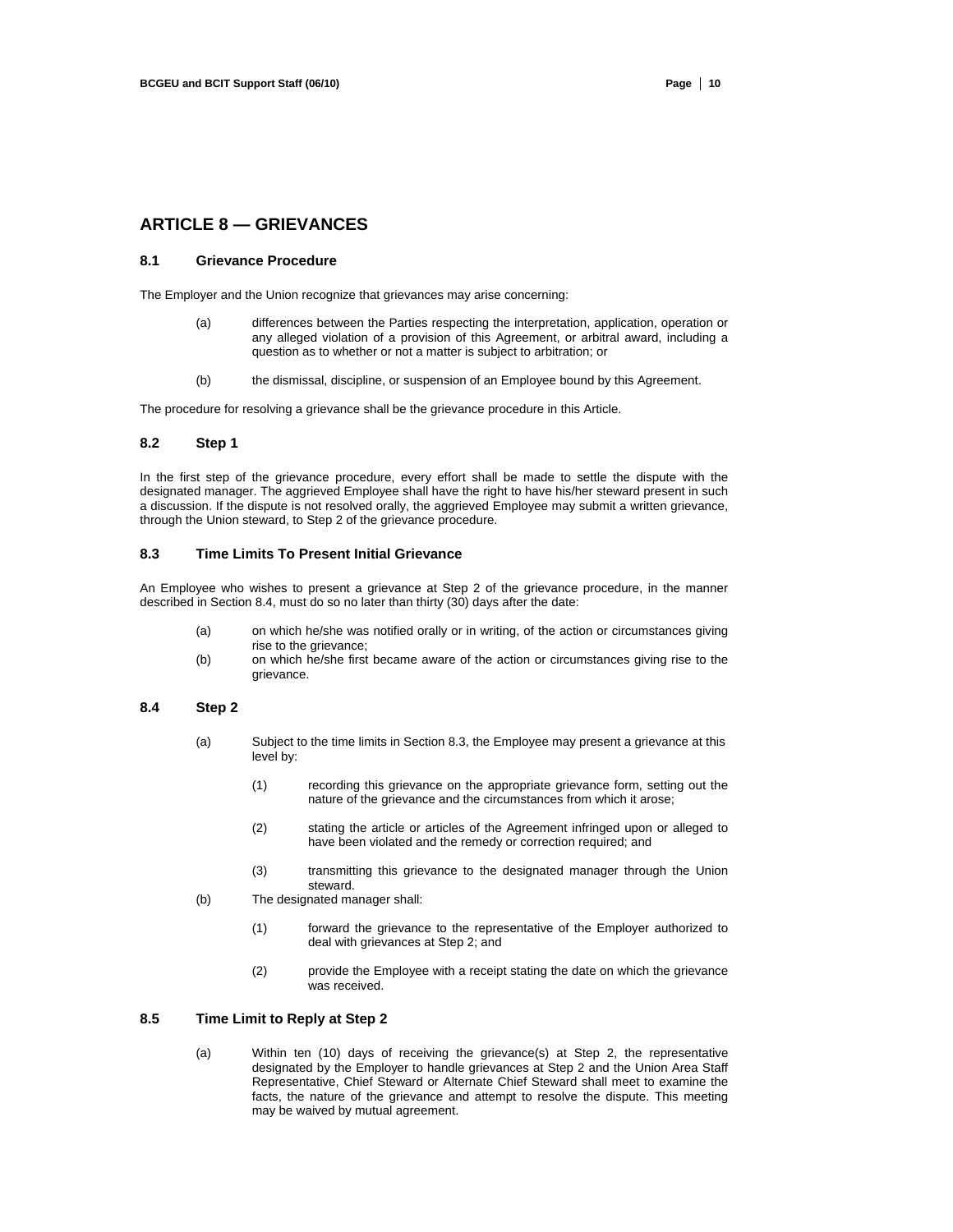(b) The representative designated by the Employer to handle grievances at Step 2 shall reply in writing to an Employee's grievance within fourteen (14) days of the Step 2 meeting.

# **8.6 Step 3**

The President of the Union, or his/her designate, may present a grievance at Step 3:

- (a) within fourteen (14) days after the decision has been conveyed to him/her by the representative designated by the Employer to handle grievances at Step 2; or
- (b) within fourteen (14) days after the Employer's reply was due.

# **8.7 Time Limit To Reply At Step 3**

The representative designated by the Employer to handle grievances at Step 3 shall reply in writing to the grievance within fourteen (14) days of receipt of the grievance at Step 3.

# **8.8 Failure To Act**

If the President of the Union, or designate, does not present a grievance to the next higher level within the prescribed time limits, the grievance will be deemed to be abandoned. However, the Union shall not be deemed to have prejudiced their position on any future grievance.

# **8.9 Time Limit To Submit To Arbitration**

Failing satisfactory settlement at Step 3, and pursuant to Article 9, the President of the Union, or designate, may inform the Employer of his/her intention to submit the dispute to Arbitration (Article 9.1), the Alternate Grievance Resolution Procedure (Article 9.9), or Fast Track Arbitration (Article 9.10) within:

- (a) thirty (30) days after the Employer's decision has been received; or
- (b) thirty (30) days after the Employer's decision is due.

# **8.10 Administrative Provisions**

- (a) The time limits fixed in this grievance procedure may be altered by mutual consent of the Parties, but the same must be in writing.
- (b) Grievances and replies at Step 3 of the grievance procedure and notification to arbitrate shall be by registered mail.
- (c) Grievance replies and notification shall be deemed to be presented on the day on which they are registered and received on the day they were delivered to the appropriate offices of the Employer or the Union.
- (d) In the event of a work stoppage in Canada Post Office within British Columbia, items shall be hand delivered to the appropriate office of the Employer or the Union.

# **8.11 Dismissal or Suspension Grievances**

- (a) The Employer shall notify an Employee in writing of its decision to suspend, or discharge the Employee and shall in the notice indicate the reasons for the action.
- (b) A copy of the written notice of dismissal or suspension shall be forwarded to the President of the Union within five (5) days of the action being taken.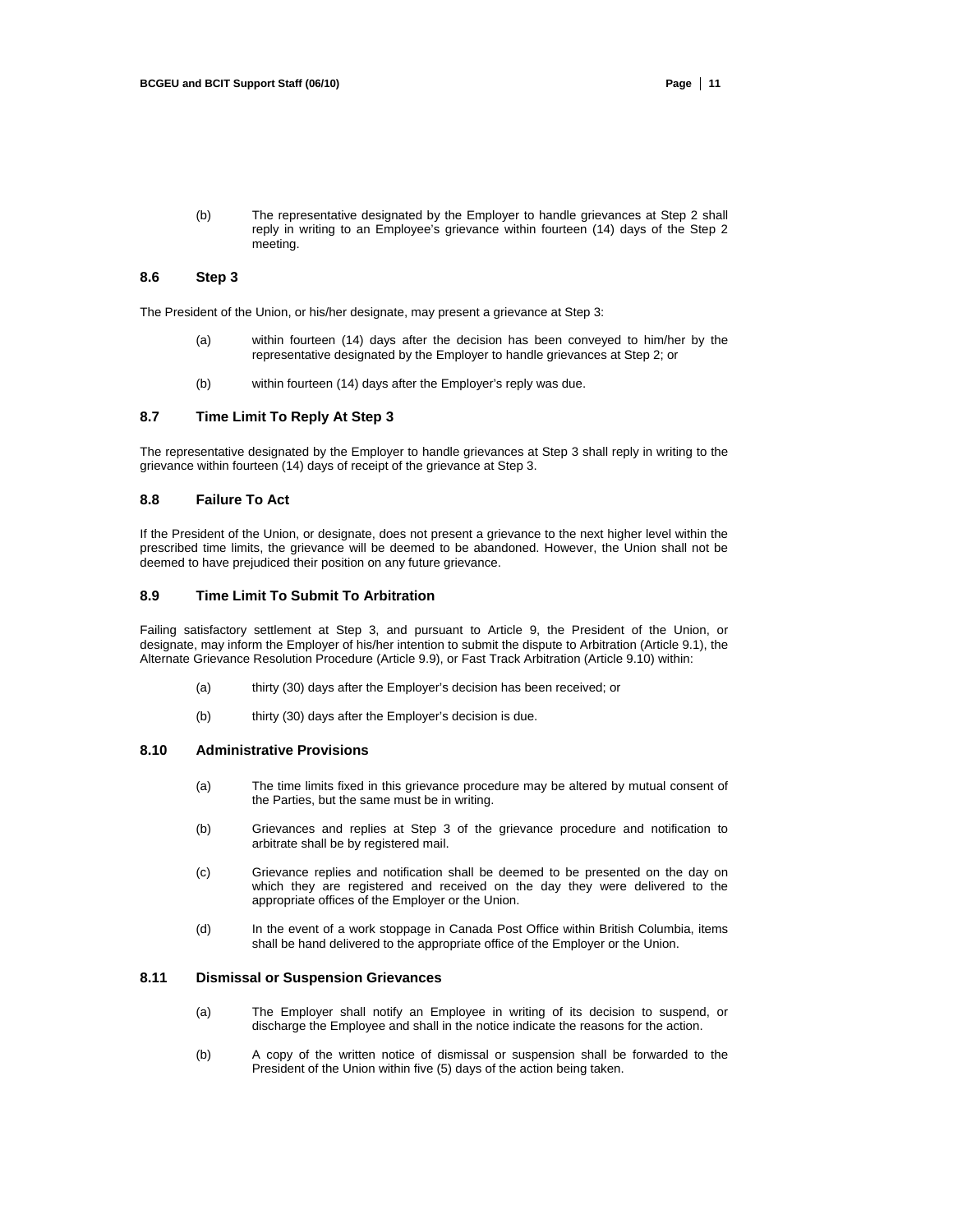- (c) The Employee, within five (5) working days of receiving the notice may file a grievance directly at arbitration regarding the Employer's action.
- (d) The grievance shall be heard by an arbitration board (or a single arbitrator if mutually agreed) within ten (10) working days of filing. The Chair (or single arbitrator) shall be selected from a mutually agreed list on the basis of the person who is available to hear the case within ten (10) days.
- (e) The Parties may each name a nominee to the board, but the nominees must be available on the date acceptable to the chairman.
- (f) The arbitration board shall announce its decision orally or by letter within ten (10) working days of the hearing, with written reasons to follow.

# **8.12 Deviation from Grievance Procedure**

The Employer agrees that after a grievance has been initiated by the Union, the Employer's representatives will not enter into discussion or negotiation, with respect to the grievance, either directly or indirectly, with the aggrieved Employee without the consent of the Union. In the event that after having initiated a grievance through the grievance procedure, an Employee endeavours to pursue the same grievance through any other channel, then the Union agrees that pursuant to this Article, the grievance shall be considered to have been abandoned.

# **8.13 Policy Grievance**

Where either Party to this Agreement disputes the general application, interpretation, or alleged violation of an Article of this Agreement, the dispute shall be discussed initially with the Employer or the Union as the case may be, within sixty (60) days of the occurrence. Where no satisfactory agreement is reached, either Party may submit the dispute to arbitration, as set out in Article 9 of the Agreement.

#### **8.14 Technical Objections to Grievances**

It is the intent of both Parties to this Agreement that no grievance shall be defeated merely because of a technical error other than time limitations in processing the grievance through the grievance procedure. To this end an arbitration board shall have the power to allow all necessary amendments to the grievance and the power to waive formal procedural irregularities in the processing of a grievance, in order to determine the real matter in dispute and to render a decision according to equitable principles and the justice of the case.

# **8.15 Effective Date of Settlements**

Settlements reached at any step of the grievance procedure in the Article other than 8.13 shall be applied retroactively to the date of the occurrence of the action or situation which gave rise to the grievance, but not prior to the effective date of the Collective Agreement in effect at the time of occurrence or the date set by a Board of Arbitration.

# **ARTICLE 9 — ARBITRATION**

# **9.1 Notification**

Where a difference arising between the Parties relating to the interpretation, application or administration of this Agreement, including any questions as to whether a matter is arbitrable or where an allegation is made that a term or condition of this Agreement has been violated, either of the Parties may, after exhausting the grievance procedure in Article 8, notify the other Party within thirty (30) days of the receipt of the reply at the 3rd step, of its desire to submit the difference or allegation to Arbitration.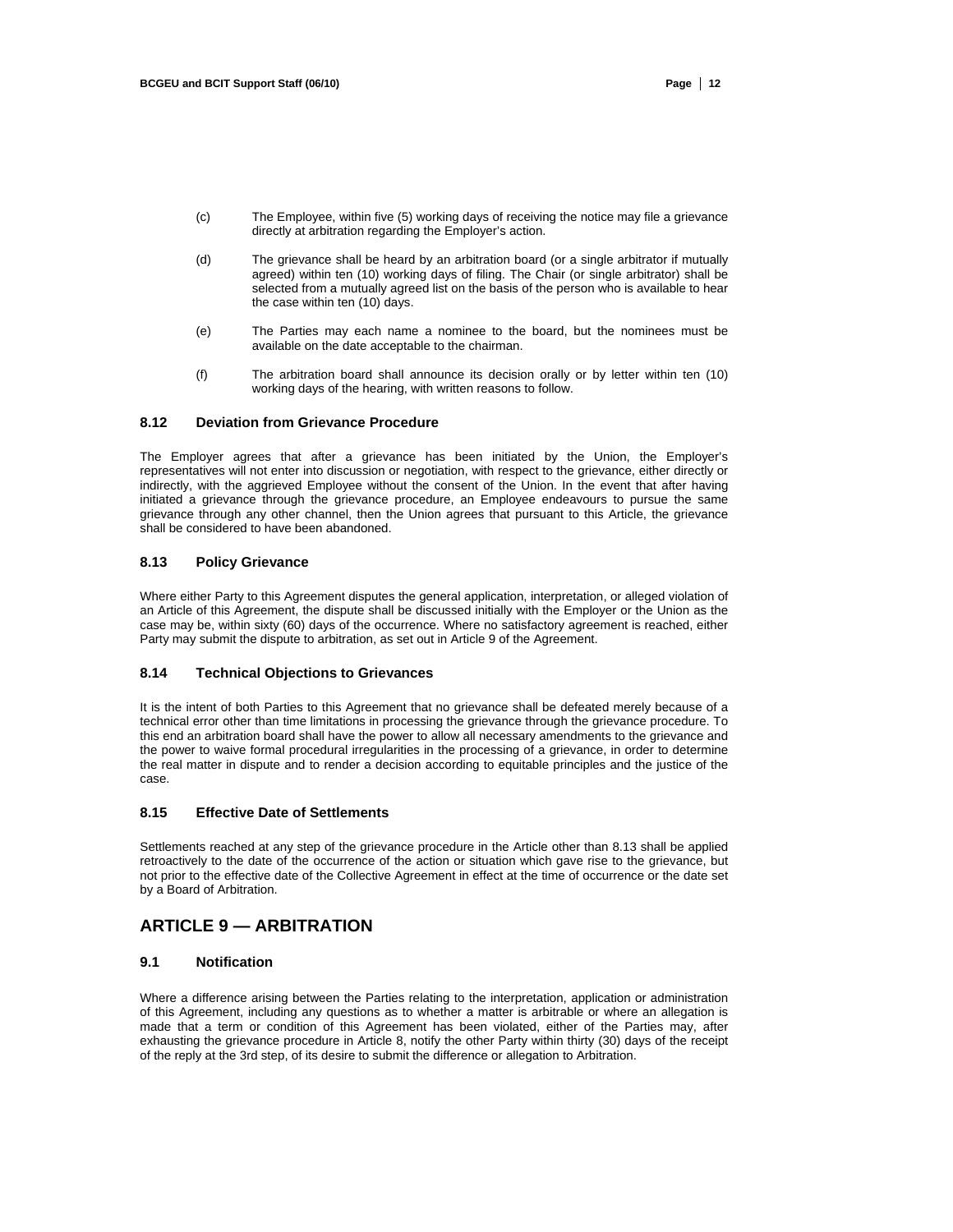# **9.2 Composition of the Board of Arbitration**

When a Party has requested that a grievance be submitted to arbitration it shall indicate to the other Party to the Agreement within seven (7) days:

- (a) its intention to submit the matter in dispute to a single arbitrator to be agreed upon by both Parties; should either Party not agree to submit the dispute to a single arbitrator, both Parties shall then have seven (7) days to name their appointee pursuant to 9.2(b) of this Article;
- (b) the name of its appointee to a Board of Arbitration. Within seven (7) days thereafter the other Party shall indicate the name of its appointee to the Board of Arbitration. The two appointees shall then meet to select an impartial chairperson.

# **9.3 Failure to Appoint**

If the Parties fail to agree upon an arbitrator, the appointment shall be made by the Minister of Labour of British Columbia.

# **9.4 Board Procedure**

The Board may determine its own procedure in accordance with the Labour Relations Code of B.C. and shall give full opportunity to all Parties to present evidence and make representations. It shall hear and determine the difference or allegation and shall make every effort to render a decision within thirty (30) days of the conclusion of the hearing.

### **9.5 Decision of Board**

The decision of the majority shall be the decision of the Board. Where there is no majority decision, the decision of the Chairperson shall be the decision of the Board. The decision of the Arbitration Board shall be final, binding and enforceable on the Parties pursuant to the Labour Relations Code. The Board shall have the power to dispose of a discharge or discipline grievance by any arrangement which it deems just and equitable. However, the Board shall not have the power to change this Agreement or to alter, modify, or amend any of its provisions.

# **9.6 Disagreement on Decision**

Should the Parties disagree as to the meaning of the Board's decision, either Party may apply to the Chairperson of the Arbitration Board to reconvene the Board to clarify the decision, which it shall make every effort to do within seven (7) days.

# **9.7 Expenses of Arbitration Board**

Each Party shall pay:

- (a) the fees and expenses of the arbitrator it appoints; and
- (b) one-half (1/2) of the fees and expenses of the Chairperson.

# **9.8 Amending Time Limits**

The time limits fixed in the arbitration procedure may be altered by mutual consent of the Parties but the same must be in writing.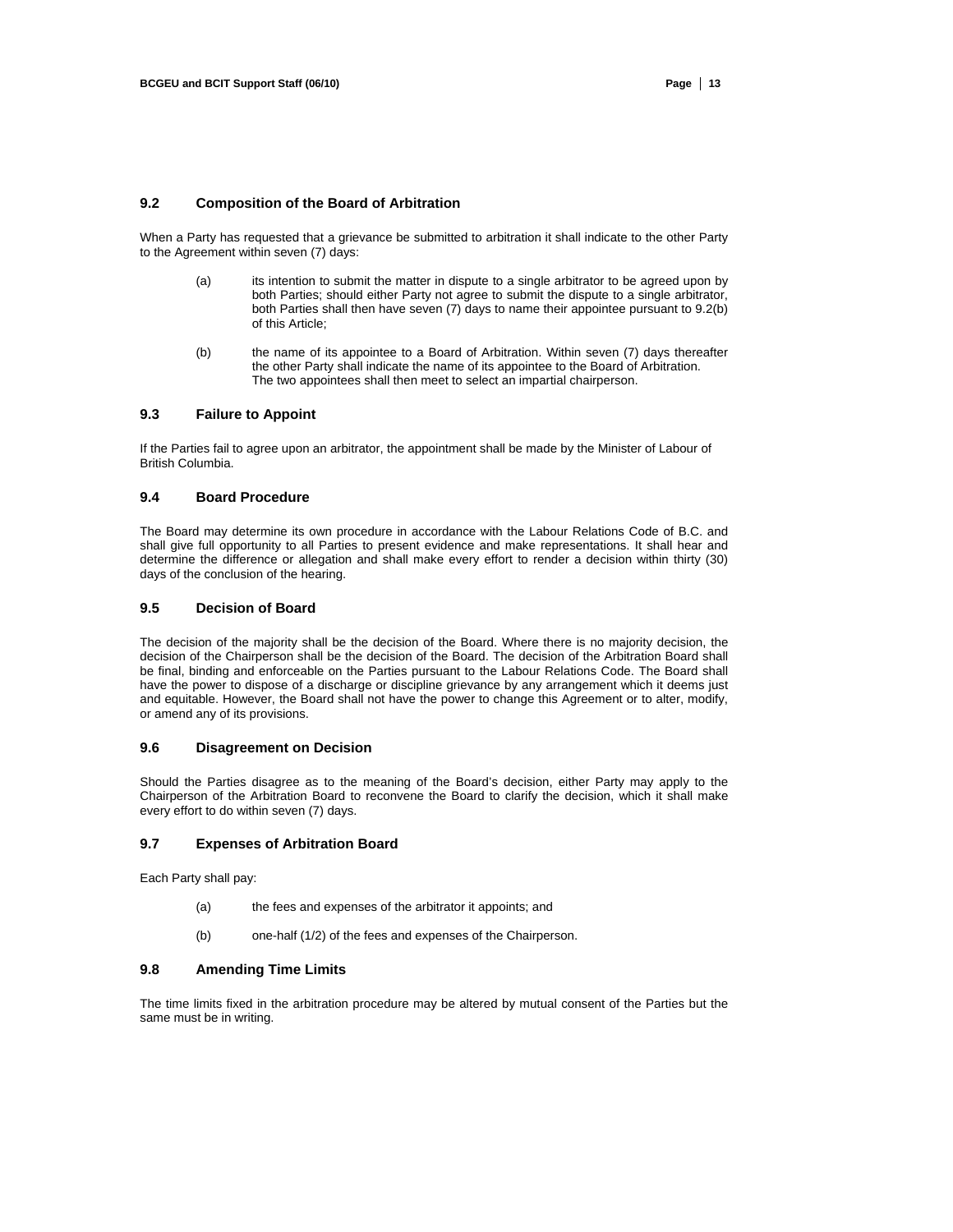#### **9.9 Alternate Grievance Resolution Procedure**

- (a) The Parties may mutually agree to the following procedure as an alternative to submitting matters in dispute to the formal arbitration procedure or to Fast Track Arbitration.
- (b) If a difference arises between the Parties relating to the dismissal, discipline or suspension of an Employee, or to the interpretation, application, operation or alleged violation of this Agreement, including any question as to whether a matter is arbitrable, during the term of the Collective Agreement, Barbara Bluman or Colin Taylor or a substitute agreed to by the Parties, shall at the request of either Party:
	- (1) investigate the difference;
	- (2) define the issue in the difference; and
	- (3) make written recommendations to resolve the difference within thirty (30) days of the date of receipt of the request; and for thirty (30) days from that date, time does not run in respect of the grievance procedure.
- (c) The Parties agree that these hearings shall be conducted on a without-prejudice basis and that the written recommendations of the third Party shall be of no precedential value and shall not thereafter be referred to by the Parties in respect of any other matter.

Should a dispute not be resolved through the above procedure, either Party may submit the matter to arbitration pursuant to Articles 8.11, 9.1, or 9.10.

# **9.10 Fast Track Arbitration**

The Parties agree to the following fast track arbitration process for those grievances filed subsequent to February 7, 1992.

- (a) The Parties shall meet every four (4) months or as often as required to review all outstanding grievances to determine by mutual agreement those grievances suitable for this process, and shall set dates for hearings of groups of grievances considered suitable for fast track arbitration.
- (b) All grievances shall be considered suitable for and resolved by fast track arbitration except grievances in the nature of:
	- (1) dismissal;
	- (2) suspension in excess of twenty (20) workdays;<br>(3) policy grievances;
	- policy grievances;
	- (4) grievances requiring substantial interpretation of a provision of the Collective Agreement;
	- (5) grievances requiring presentation of extrinsic evidence;<br>(6) rejection on probation:
	- rejection on probation;
	- (7) grievances where a Party intends to raise a preliminary objection;
	- (8) demotions.

By mutual agreement, a grievance falling into any of these categories may be placed into the fast track arbitration process.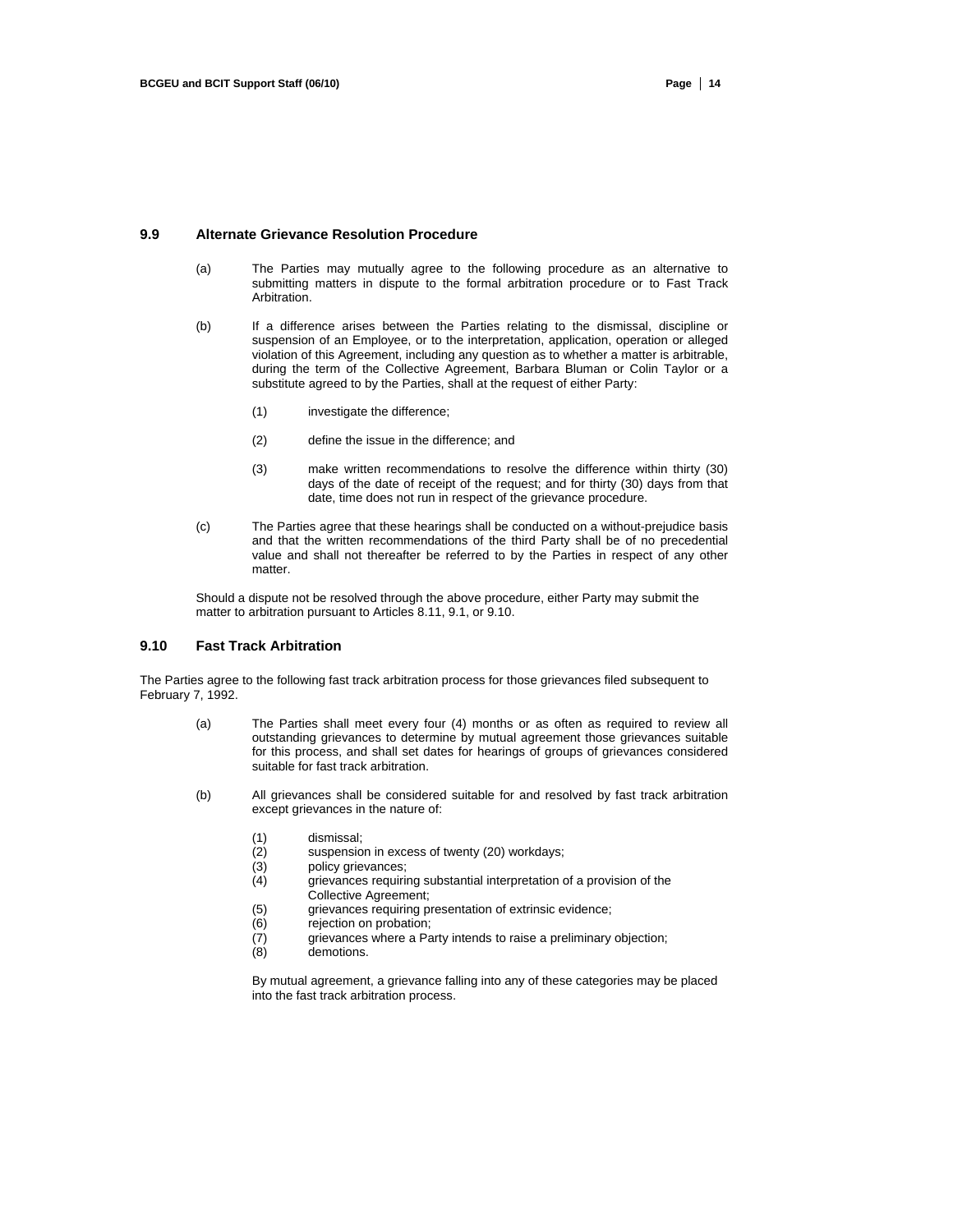- (c) The Parties shall mutually agree upon single arbitrators who shall be appointed to hear and resolve groups of grievances.
- (d) The arbitrator shall hear the grievance and shall render a decision within two (2) working days of such hearings. No written reasons for the decision shall be provided beyond that which the arbitrator deems appropriate to convey a decision.
- (e) Arbitration awards shall be of no precedential value and shall not thereafter be referred to by the Parties in respect of any other matter.
- (f) All settlements of fast track arbitration cases prior to hearing shall be without prejudice.
- (g) A grievance determined by either Party to fall within one of the categories listed in (b) above may be removed from the fast track arbitration process at anytime prior to hearing and forwarded to a regular arbitration hearing pursuant to Article 9.2. However, every effort will be made by the Party removing the grievance from the fast track arbitration to provide at least two (2) weeks' notice prior to the date set for the hearing of its intent to remove a grievance from the cases scheduled for hearing.
- (h) The Parties shall equally share the cost of the fees and expenses of the arbitrator and hearing rooms.

# **ARTICLE 10 — DISCIPLINE, SUSPENSION, DISMISSAL**

### **10.1 Principle of Innocence**

Both Parties agree that an Employee shall be presumed innocent. In the event the Employer initiates disciplinary action against an Employee which may result in his/her discharge, the procedure outlined herein shall be followed.

### **10.2 Discipline Procedure**

- (a) No Employee shall be disciplined, suspended or dismissed except for just cause, and an Employee shall be dismissed only upon the written authority of the Employer. An Employer representative so designated by the Employer may suspend an Employee but shall immediately report such action to the Employer.
- (b) When an Employee is dismissed or suspended, he/she shall be given the reason in writing in the presence of his/her steward. The President of the Union shall be advised, within five (5) working days, in writing, by the Employer of the reason for such dismissal or suspension.
- (c) The dismissal or suspension shall be subject to the provisions of Article 8.11.

# **10.3 Right to Grieve**

An Employee considered by the Union to be wrongfully or unjustly disciplined, suspended or dismissed shall be entitled to recourse under the grievance procedure, in accordance with Article 8 of this Agreement.

# **10.4 Burden of Proof**

In cases of discipline, suspension and dismissal, the burden of proof of just cause shall rest with the Employer. Evidence submitted by the Employer shall be limited to information in the written notice(s) given to the Employee.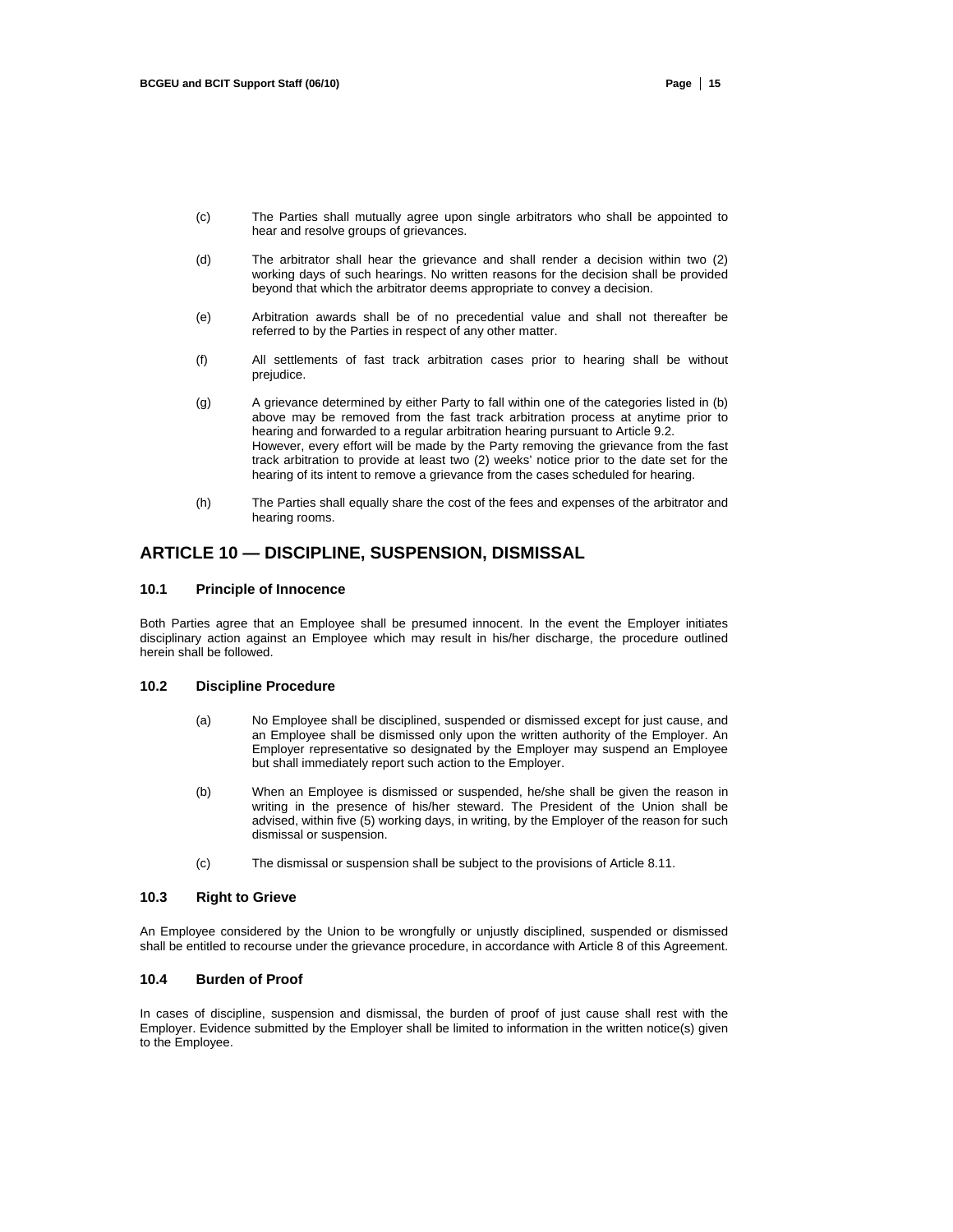#### **10.5 Right to Grieve Other Disciplinary Action**

Disciplinary action grievable by the Employee shall include written censures, letters of reprimand and adverse reports, or performance appraisals. Employees shall be given a copy of any such document placed on their file which might be the basis of disciplinary action. Should an Employee dispute any such entry in their file, they shall be entitled recourse through the grievance procedure and the eventual resolution thereof shall become part of their personnel record. Upon the Employee's request in writing to the Manager of Labour Relations, any written record of a suspension shall be removed from the Employee's file after the expiration of eighteen (18) months from the date it was issued provided there has not been a further infraction. Any other document (other than an official appraisal) shall, at the Employee's request in writing to the Manager of Labour Relations, be removed from their file after the expiration of twelve (12) months from the date it was issued provided there has not been a further infraction. The Employer agrees not to introduce as evidence in any hearing any document from the file of an Employee, the existence of which the Employee was not aware at the time of filing.

# **10.6 Right to Have Steward Present**

- (a) An Employee shall have the right to have his/her steward present at any discussion with supervisory personnel which the Employee believes might be the basis of disciplinary action. Where a supervisor intends to interview an Employee for disciplinary purposes the supervisor shall make every effort to notify the Employee in advance of the purpose of the interview in order that the Employee may contact his/ her steward, providing that this does not result in an undue delay of the appropriate action being taken.
- (b) A steward shall have the right to consult with a staff representative of the Union and to have a local Union representative present at any discussion with supervisory personnel which the steward believes might be the basis of disciplinary action against the steward; providing that this does not result in an undue delay of the appropriate action being taken.

#### **10.7 Disciplinary Letters**

The President of the Union shall receive a copy of all disciplinary letters sent to any members of the Bargaining Unit.

#### **10.8 Abandonment of Position**

An Employee who fails to report for duty for ten (10) consecutive working days without informing the Employer of the reason for his/her absence will be presumed to have abandoned his/her position. An Employee shall be afforded the opportunity to rebut such presumption and demonstrate that there were reasonable grounds for not informing the Employer.

# **ARTICLE 11 — SENIORITY**

# **11.1 Definition of Seniority**

Service Seniority means a regular Employee's service with the Employer. Service as an excluded employee shall be credited towards service seniority provided that the Employee commenced his/her employment with the Employer in the BCGEU Support Staff Bargaining Unit. Regular Employees shall be credited with service seniority equivalent to their length of continuous service with the British Columbia Institute of Technology or the Pacific Vocational Institute and Public Service of British Columbia prior to signing of the first Collective Agreement between British Columbia Institute of Technology/Pacific Vocational Institute and the B.C. Government and Service Employees' Union.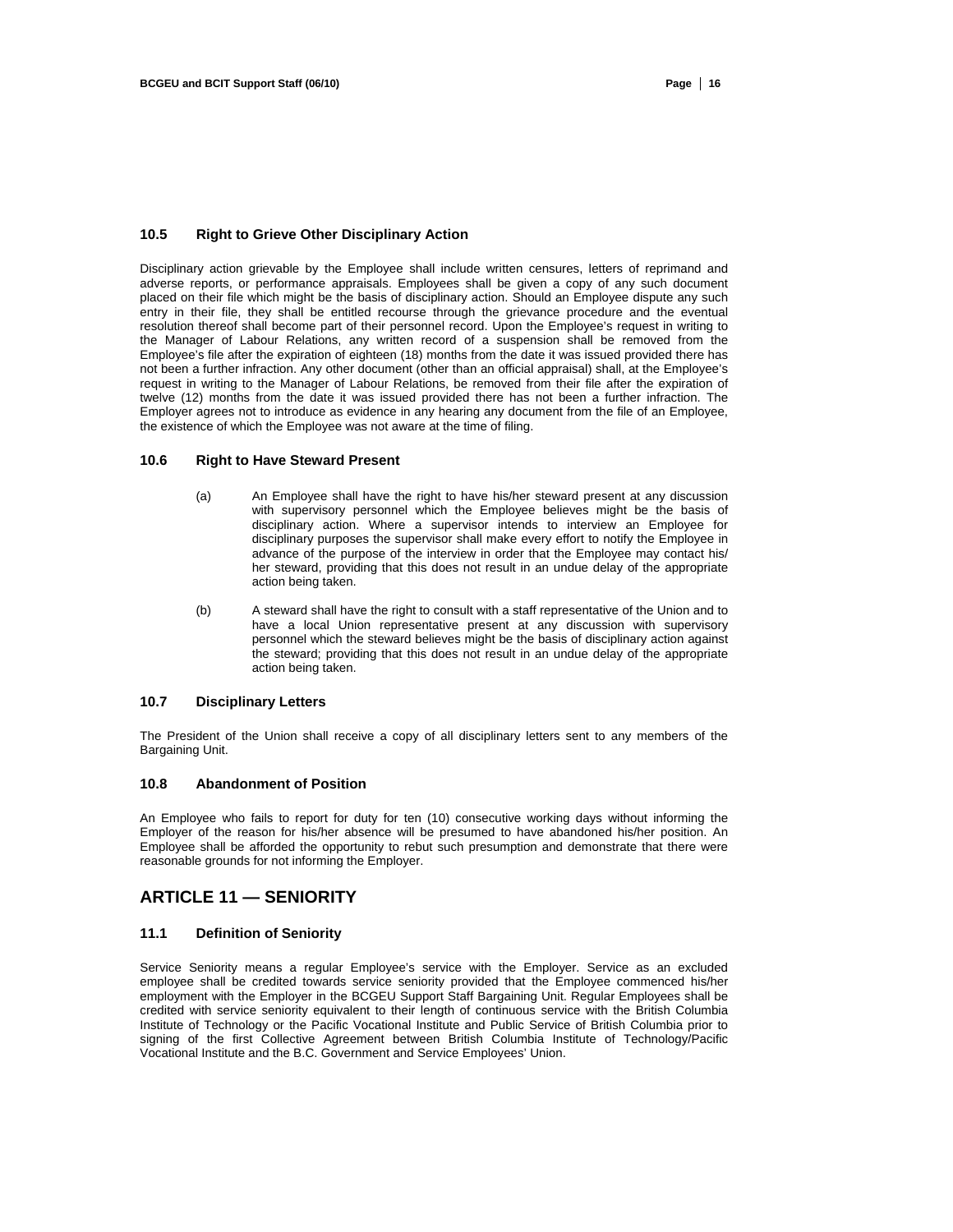#### **11.2 Seniority List**

Within sixty (60) days of signing of this Agreement and once every six (6) months thereafter, the Employer will provide to the President of the Union an up-to-date service seniority list showing the seniority date with the Employer. (See Article 11.5—Same Service Seniority Date)

# **11.3 Loss of Seniority**

A regular Employee on leave of absence without pay, other than leave of absence for an elected or appointed position in the Union or on maternity, adoption and parental leave or on educational leave pursuant to Article 19.1, shall not accrue seniority for leave periods over thirty (30) calendar days.

In the case of approved educational leave, the Employer shall maintain coverage for the Employee's medical, extended health, dental, group life, and long-term disability benefits, and shall pay the Employer's share of these premiums.

A regular Employee who is on leave of absence without pay in an elected or appointed position of the Union shall continue to accrue seniority without benefits during the leave period, provided that, upon returning, the Employee shall accept the first available position in his/her original classification at the work location nearest his/her residence. An Employee shall lose his/her seniority as a regular Employee in the event that:

- (a) s/he is discharged for just cause;
- (b) subject to Article 11.4, s/he voluntarily terminates his/her employment or abandons his/her position; or
- (c) s/he is on layoff for more than one year.

# **11.4 Re-employment**

A regular Employee who resigns his/her position and within ninety (90) days is re-employed as a regular Employee, shall be granted a leave of absence covering those days absent and shall retain all previous rights in relation to seniority and other fringe benefits, provided he/she has not withdrawn his/her superannuation contributions.

### **11.5 Same Service Seniority Date**

- (a) When seniority is to be the determining factor in the application of a provision of the BCIT/BCGEU Support Staff Collective Agreement, and the affected individuals' seniority dates are found to be within a day of each other, it is agreed by the Parties that the payroll file will be reviewed to determine the number of hours actually worked.
- (b) When two (2) or more regular or auxiliary Employees have the same service seniority hours and when mutual agreement cannot be reached, then seniority shall be determined by chance.

# **11.6 Bridging of Service**

If a regular Employee terminates employment as a result of a decision to raise a dependent child or dependent children, and is re-employed, upon application for credit, s/he shall be credited with length of service accumulated at time of termination for purpose of benefits based on service seniority. The following conditions shall apply: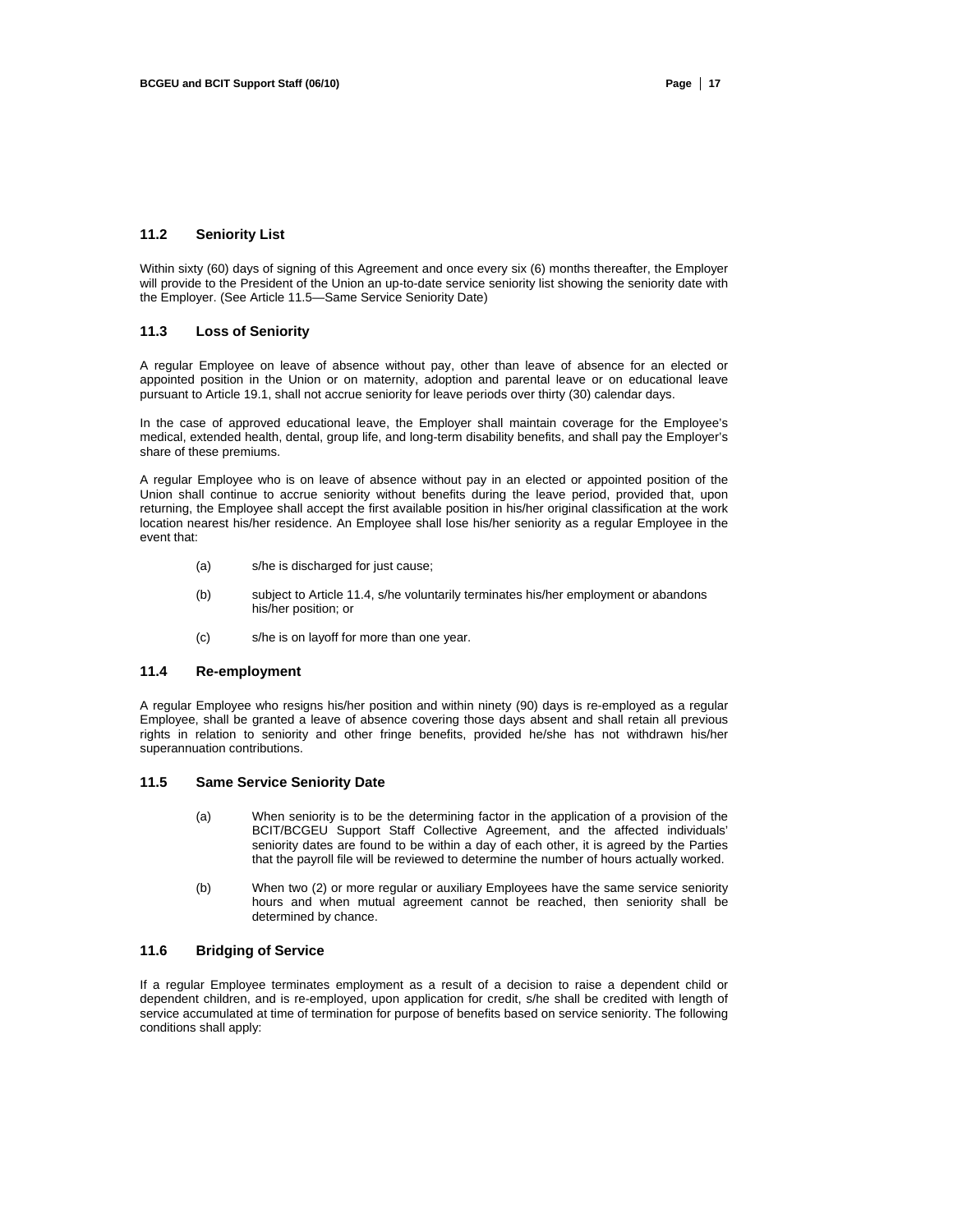- (a) the Employee must have been a regular Employee with at least three (3) years of service seniority at time of termination;
- (b) the resignation must indicate the reason for termination;
- (c) the break in service shall be for no longer than six (6) years; and during that time the Employee must not have been engaged in remunerative employment for more than six (6) months;
- (d) the previous length of service shall not be reinstated until successful completion of the probationary period on re-employment;
- (e) Employees who meet the qualifications of (a), (b) and (c) shall be considered in internal competitions. However, for the purpose of this article, previous service seniority in the internal competition shall not be applied.

# **ARTICLE 12 — LAYOFF AND RECALL**

### **12.1 Notice to Union**

The Employer agrees to supply the Union with as much advance notice as possible of expected position redundancies.

#### **12.2 Labour Adjustment**

- (a) The Employer will make every reasonable attempt to minimize the impact of funding shortfalls and reductions on the workforce.
- (b) Subject to budgetary constraints and the amount of funding available for labour adjustment costs, fairness, flexibility and Employee choice will prevail in the implementation of labour adjustment strategies as approved by the Institute.
- (c) If a workforce reduction is necessary, representatives of the Employer and the Union will canvass Employees in the area identified for reduction over a five (5) work day period, or a longer period agreed to by the parties, to find volunteer solutions that provide as many viable options as possible to minimize potential layoffs.
- (d) Menu of Labour Adjustment Strategies

To minimize layoffs, the following menu of labour force adjustment strategies will be considered, and, whenever possible, offered to Employees:

- Job Sharing
- Reduced hours of work through partial leaves
- Transfers to other areas within the bargaining unit subject to available work and meeting qualifications, with minimal training required
- Paid and unpaid leaves of absence
- Voluntary severance
- Purchasing past pensionable service. If permissible, the Employer will match a minimum of three years' contributions to the appropriate pension plan where an Employee opts for early retirement
- Early retirement incentives
- Secondment
- **Retraining**
- Trial retirement
- Continuation of health and welfare benefits
- Combinations and variations of the above or other alternatives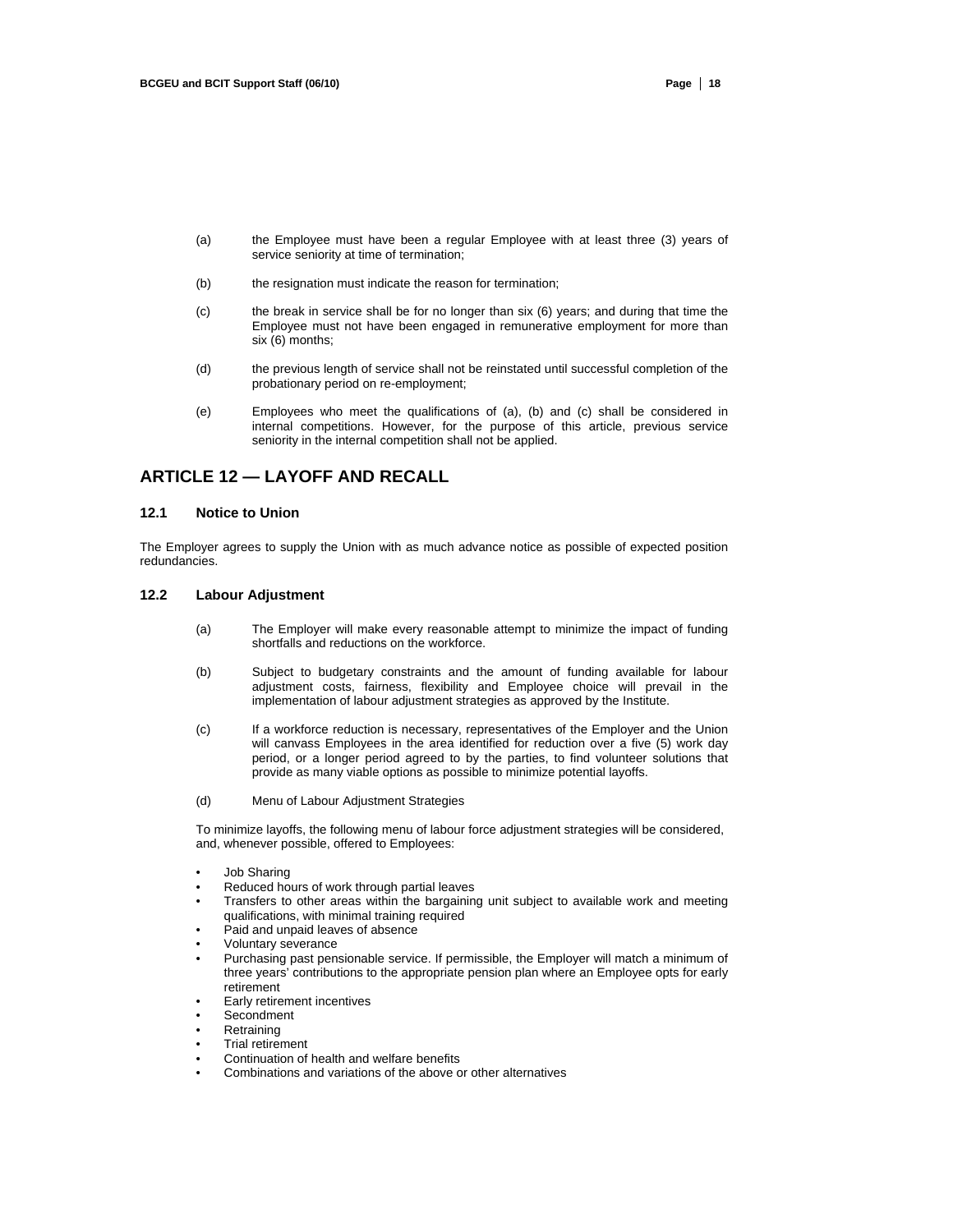- (e) While various options may be considered and offered, there will be no stacking of benefits.
- (f) Once strategies other than layoff have been explored, the Employer may proceed, if need be, with the pre-layoff canvass.

# **12.3 Pre-Layoff Canvass**

- (a) Where the Employer identifies to the Union a need to proceed with a layoff of Employees pursuant to Article 12.1, the Employer shall, prior to any layoff of Employees under Article 12, canvass in writing any Employee or group of Employees within the area identified for reduction in order to invite on a voluntary basis:
	- (1) Placement of an Employee(s) into a vacant position(s); or
	- (2) Resignation of an Employee(s) with severance as provided for in Article 12, as well as any payout of outstanding vacation and banked sick leave if applicable; or
	- (3) Where eligible, early retirement (see Article 12.10).
- (b) Where an Employee(s) selects an option or accepts an offer of placement, which shall be confirmed in writing by the Employer, such acceptance is final and binding on the Employee.
- (c) Responses from Employees to the Pre-Layoff Canvass will only be received by the Employer for consideration if submitted in writing within five (5) work days, or a longer period agreed to between the parties, of issuance of a written notice to the Employee or group of Employees within the area identified for reduction and to the Union of the Pre-Layoff Canvass.

# **12.4 Auxiliary Employees**

When a position redundancy is identified in a department, all auxiliaries in the affected department shall be laid off, providing the remaining Employees in the department have the necessary skills, abilities and qualifications to fill the remaining positions.

# **12.5 Order of Layoff**

In the event a position(s) redundancy is required in a department for regular Employees, then such position redundancy shall occur in reverse order of service seniority within a classification in the affected department.

# **12.6 Transfers and Placements**

(a) Where a position has been identified by the Employer to be redundant, the Employee occupying the redundant position will be advised in writing by the Employer. When a regular Employee is advised s/he is occupying a redundant position, the Employee shall be given the following option in sequential order:

A regular Employee may be transferred to a regular vacancy provided she/he possesses the skills and abilities to perform the job after a reasonable period of retraining/orientation. The Employee shall be placed on the basis of seniority to a vacancy in accord with (1) through (4) below: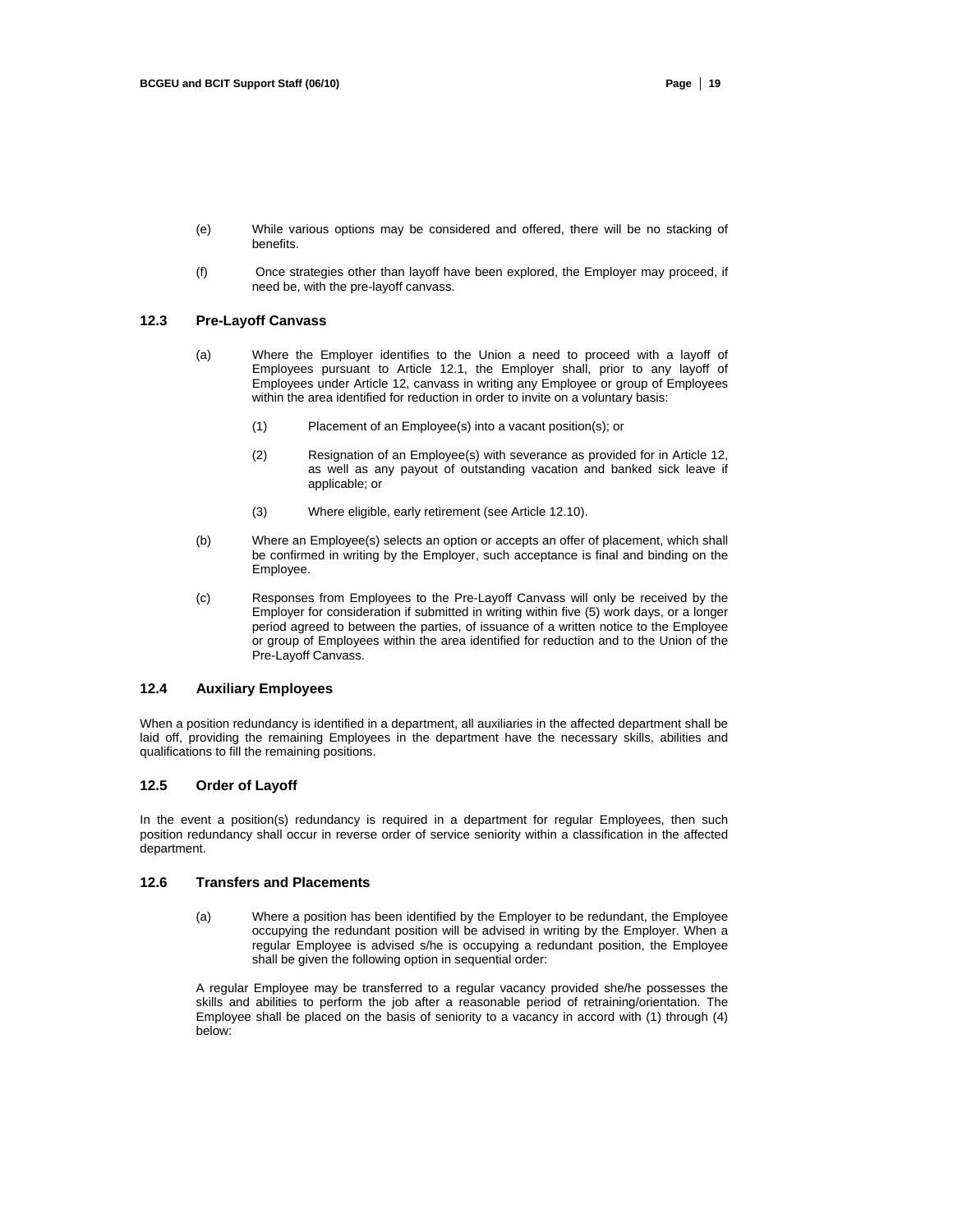| Fill Vacancy | Grade      | <b>Department</b> |  |
|--------------|------------|-------------------|--|
| 1. Vacancy   | Same       | Same              |  |
| 2. Vacancy   | Comparable | Same              |  |
| 3. Vacancy   | Same       | Other             |  |
| 4. Vacancy   | Comparable | Other             |  |
|              |            |                   |  |

(b) If no appropriate regular vacancy is available within five (5) working days of the notice to the Employee in Article 12.6(a) or a longer period agreed to by the parties, then the following shall apply:

The Employer will identify the Employee with the least service seniority within the same or comparable positions and the Employee occupying the redundant position shall be placed in the identified position provided that the Employee possesses the skills, qualifications and abilities to perform the job after a period of retraining/orientation. Such placement will be offered in accordance with the following:

# **Displacement of**

| <b>Least Senior Employee</b> | Grade      | <b>Department</b> |
|------------------------------|------------|-------------------|
| 1. Displace                  | Same       | Same              |
| 2. Displace                  | Comparable | Same              |
| 3. Displace                  | Same       | Other             |
| 4. Displace                  | Comparable | Other             |
|                              |            |                   |

(c) (1) For the purpose of the application of 12.6(a) and (b), comparable position means a position within the same pay grade or one or two pay grades below the Employee's current grade.

> (2) For the purposes of the application of this Article, when two (2) or more regular Employees have the same service seniority date and when mutual agreement cannot be reached, then seniority shall be determined by chance.

(d) (1) Failing placement under either (a) or (b) above within ten (10) working days or a longer period agreed to by the parties, the Employee who occupies a redundant position shall receive layoff notice in accordance with Article 12.8.

> (2) The Employee displaced by placement of a senior Employee under 12.6(b) shall not have the right to displace another Employee, but shall have the right to placement into an available regular vacancy pursuant to 12.6(a). Should there be no available regular vacancy, then the displaced Employee shall be given layoff notice in accordance with Article 12.8.

> (3) In the case of a redundancy or layoff of a single-rated Employee, Article 12.6(a) shall apply. However, Article 12.6(b) regarding displacement and comparable positions shall not apply to single-rated Employees. Comparable positions for displacement by single-rated Employees shall mean all single-rated positions.

# **12.7 Retraining/Orientation Period**

Employees who assume a new position pursuant to this Article will receive job orientation including, where deemed appropriate, current in-service training. For the purposes of the application of this Article, such retraining/orientation period will be for a reasonable period of time not to exceed the probationary period under Article 25. The Employee will be assessed through regular performance appraisals.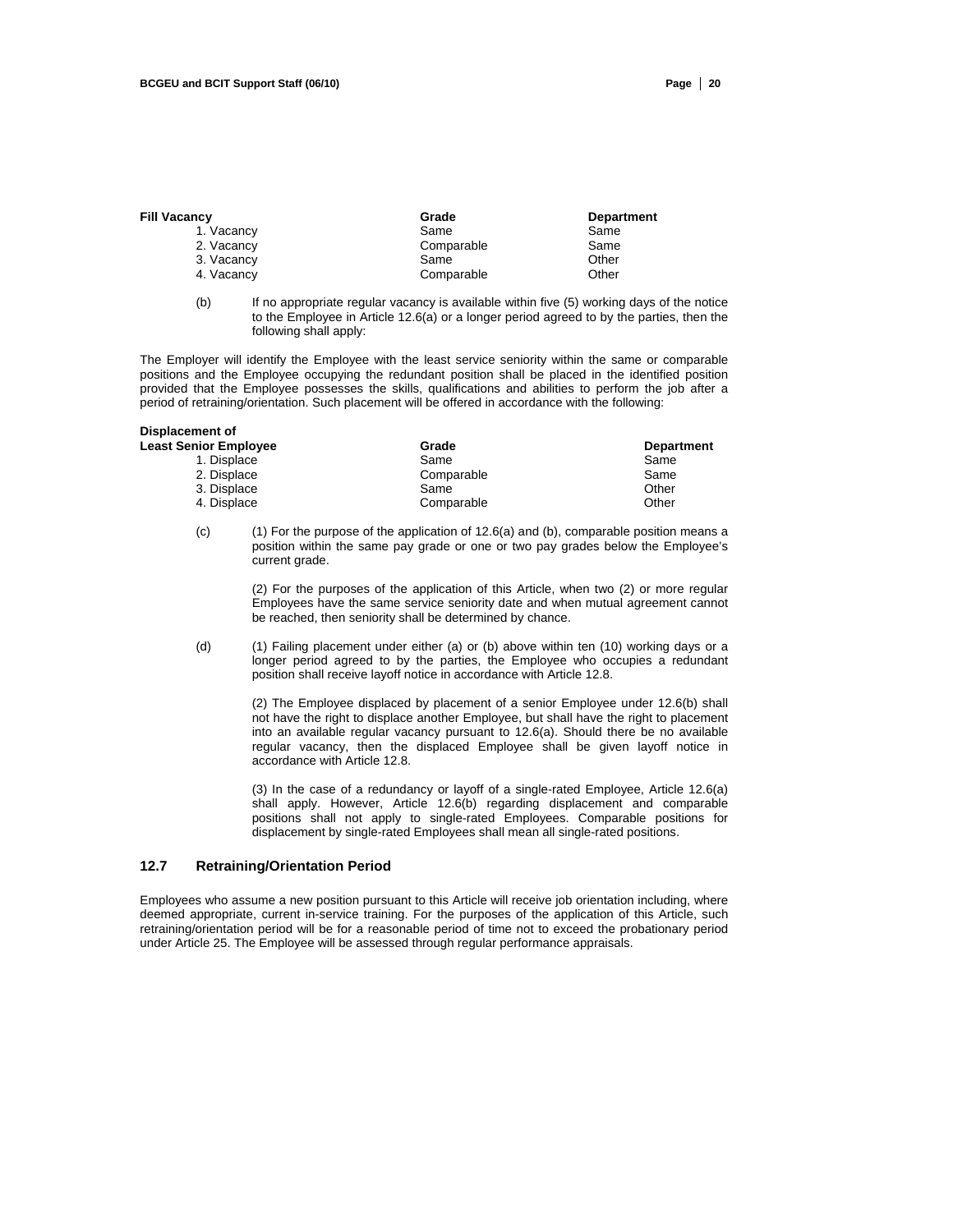#### **12.8 Layoff Notice**

- (a) A regular Employee who is issued layoff notice shall receive eight (8) calendar weeks notice of layoff or pay in lieu for that period of time for which work is not made available. Such notice shall not be rescinded without mutual agreement with the Employee once the Employee has elected either of the severance or early retirement options. Upon receipt of such notice an Employee shall elect from the options in Article 12.9.
- (b) The regular Employee who is issued layoff notice resulting from actions taken per Article 12.5 shall elect one (1) of the options identified in Article 12.9.
- (c) An Employee who opts for auxiliary recall and accepts that recall cannot claim the right to notice or pay in lieu pursuant to Article 12.8 when the auxiliary work expires and the Employee returns to layoff status.

# **12.9 Layoff Options**

An Employee who is issued layoff notice shall elect one (1) of the following options within two (2) calendar weeks:

- (a) to be placed on the regular recall list.
- (b) to displace the auxiliary Employee with the longest remaining appointment for which s/he is qualified and/or to be placed on a list for both regular and auxiliary recall.

An Employee electing this option shall accrue regular seniority for all work assignments for which s/he has been recalled; however, the rate of pay for work available under this option shall be commensurate with the actual classification of the work assignment offered.

Upon completion of each work assignment and for the purposes of Article 11.3(c), s/he shall reestablish his/her right to a further twelve (12) months of recall.

- (c) to elect early retirement and, if eligible, to receive the early retirement benefits covered by Article 18 and in addition to receive severance pay in accordance with Article  $12.9(d)$  below.
- (d) to sever his/her employment and receive severance pay based on total years of service as follows:
	- (1) for the first year of completed employment, three (3) weeks' current salary,
	- (2) for the second year of completed employment, an additional three (3) weeks' current salary,
	- (3) for each completed year thereafter, one-half (1/2) months' current salary.

The Employee will not receive an amount greater than six (6) months' current salary.

(e) to defer receiving severance pay pursuant to Article 12.9(d) and remain on recall in accordance with Article 12.9(a).

In the event that such laid off Employee is not recalled to a regular position during the twelve (12) month recall period, they shall be eligible to receive a severance pay amount equal to that which they would have been eligible for had the option pursuant to Article 12.9(d) been elected at the time of their original layoff. The Employee will not receive an amount greater than six (6) months' current salary, as well as any payout of outstanding vacation and banked sick leave. The twelve (12) month recall period shall not be extended if auxiliary work assignments are accepted by the laid off Employee.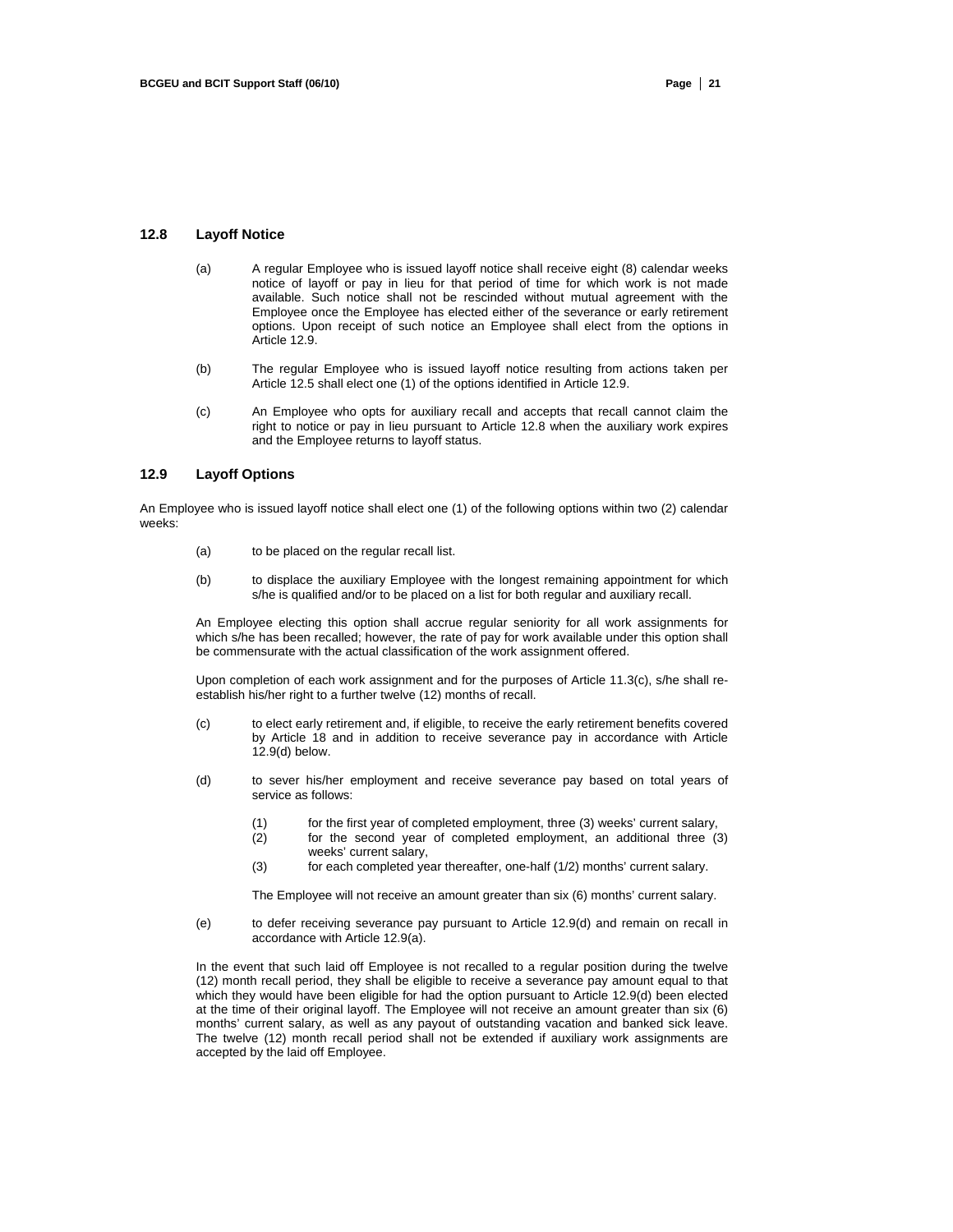# **12.10 Early Retirement**

A regular Employee who is age fifty- five (55) years or older and has completed ten (10) years of pensionable service as of the effective date of layoff may opt for early retirement and shall be entitled to additional pensionable service equivalent in value to the amount of severance pay outlined in Article 12.9(d), as determined by the Superannuation Commissioner. Benefits under this provision shall not exceed the time that would be required to reach the Employee's maximum retirement age.

#### **12.11 Salary Protection**

A regular Employee who is assigned to a regular vacancy, or who displaces a regular Employee which results in a demotion shall receive salary protection in accordance with Article 28.**8**(b). However, the Employee must accept subsequent job offers to higher rated positions for which s/he has the skills and abilities or forfeit the protection of Article 28.8(b).

#### **12.12 Recall for Regular Employees**

- (a) Regular Employees who are laid off shall be placed on a recall list for one (1) year.
- (b) No new regular Employees shall be hired until Employees on the regular recall list are recalled as specified in Article 12.12(c).
- (c) A regular Employee who opts to remain on the recall list shall be recalled in order of service seniority within the comparable classification provided s/he possesses the skills and abilities to perform the job after a period of retraining/orientation.
- (d) The Employer will attempt to reach the regular Employee for regular position(s) by telephone and registered letter(s) for one (1) working week.
- (e) It is the responsibility of the laid off Employee to ensure that the Employer is kept notified of his/her current mailing address, telephone number and availability.
- (f) If the recalled Employee with the highest service seniority is unavailable or refuses work, the Employee with the next highest service seniority in the classification shall be recalled.
- (g)
- (1) A regular Employee who elects recall option 12.9(a) and 12.9(b) shall remain on the regular recall list for one (1) year from his/her date of layoff or until such time s/he declines three (3) offers of regular work. S/he shall not lose his/her service seniority during that period.
- (2) However, seniority shall be accrued and wages and other benefits shall be paid only for periods worked.
- (h) When a regular Employee initially displaces an auxiliary Employee in accordance with Article 12.9(b), and there is no break in service, s/he shall remain on the benefit plans for which s/he is eligible, accrue but not be entitled to scheduled vacation leave, and remain covered by the provisions of Article 30.5 for the duration of that appointment.
- (i) A regular Employee on the recall list may continue on the benefit plans for which s/he is eligible (Basic Medical Plan, Dental, Extended Health Care, Accidental Death and Dismemberment, and Group Life) by prepaying the premiums for such coverage.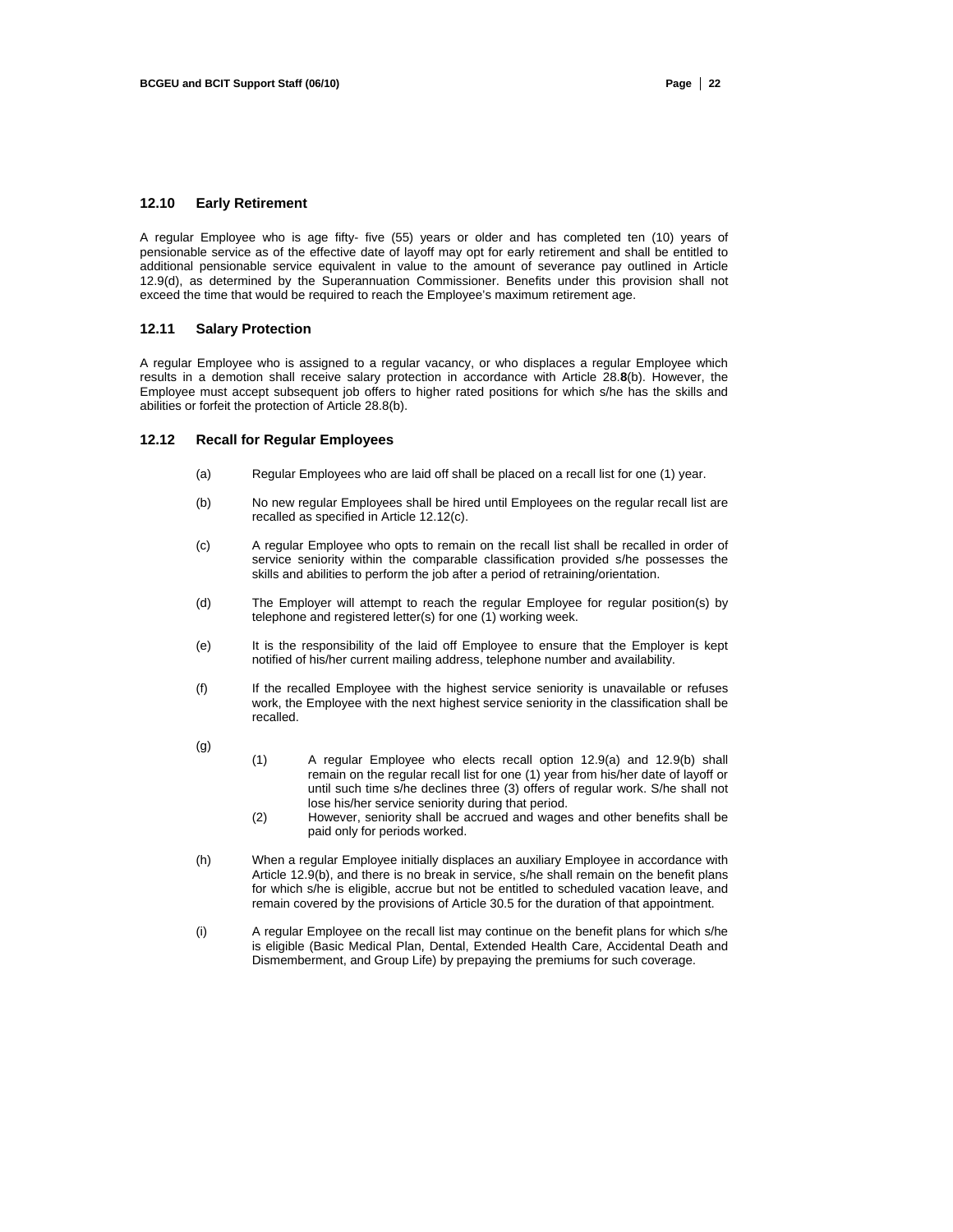- (j) When a regular Employee is recalled in accordance with Article 12.9(b) to an auxiliary position of less than four (4) months' duration, s/he shall receive compensation of fifty cents (50¢) per hour, up to a maximum of eighty-five dollars (\$85) per month in lieu of health and welfare benefits. If a regular Employee is recalled to a position of four (4) months or greater, s/he shall receive all benefits outlined in Article 30.
- (k) A regular Employee on the recall list is entitled to access the Educational Assistance Fund under the provisions of Article 19. Any payment of wages from the Fund will not extend the recall period.

# **ARTICLE 13 — HOURS OF WORK**

#### **Preamble**

The Parties recognize the Employer's right to establish hours of operation and to schedule work to provide required services and to fulfill the functions of the work unit.

# **13.1 Hours of Work**

The annual hours of work exclusive of meal periods taken away from the work station but including paid holidays will be 1827, which is equivalent to an average of thirty-five (35) hours per week.

# **13.2 Work Schedules**

Work schedules shall be established by mutual agreement between the Employer's designate and the Employees at the local level in accordance with the terms of this Agreement.

- (a) Except as otherwise provided, the normal workweek for Employees covered by this Agreement shall consist of five (5) consecutive days between Monday and Friday inclusive.
- (b) Except as otherwise provided, the workday shall be seven (7) hours duration exclusive of meal periods and these hours shall be scheduled between 700 and 1730 hours.
- (c) (1) For all Employees hired prior to January 1, 1977 at the pre-merger BCIT, the standard workweek for non-shift Employees shall consist of five (5) consecutive days, from Monday to Friday inclusive.
	- (2) For all Employees recruited to positions after January 1, 1977, the workweek may be scheduled on any five (5) consecutive days from Sunday to Saturday, provided that:
		- (i) the position is advertised as having an irregular workweek;
		- (ii) the irregular workweek is constant on the same days each week;
		- (iii) the standard workweek will be thirty-five (35) hours per week.
	- (3) Standard hours and working times for the clerks in the Library (Circulation) and Part-Time Studies/Continuing Education who are required to work a second shift shall be covered by the following provisions:
		- (I) The workweek shall be thirty-four (34) hours per week for the second shift.
		- (ii) The hours of work for the second shift shall be Monday to Thursday, between 1300 hours and 2300 hours.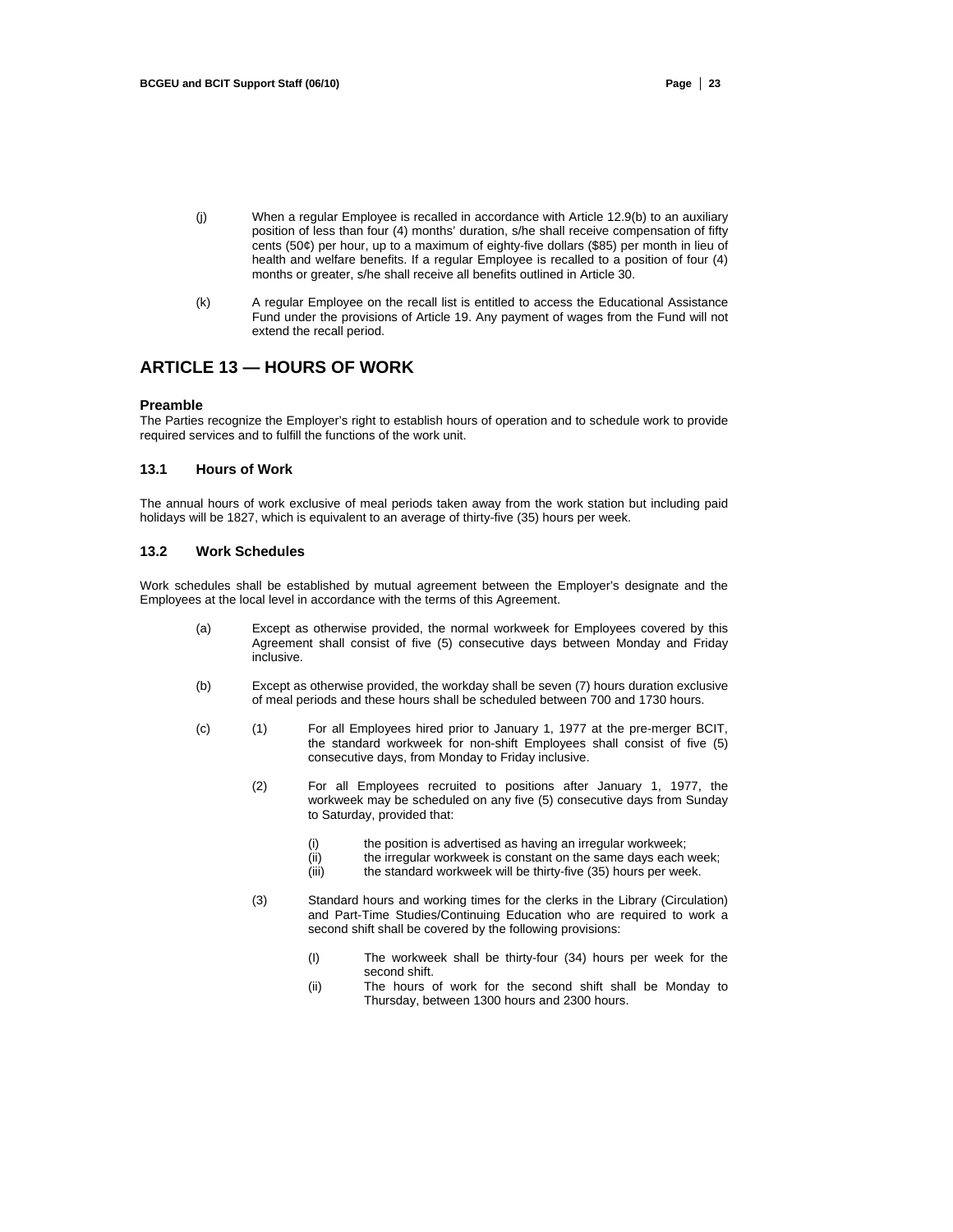- (iii) The standard workday shall be eight and one-half (8½) hours per day for the second shift.
- (iv) Shift schedules shall be drawn up and posted by the Employer within the departments listed above.
- (v) Employees on the second shift shall be entitled to overtime compensation after eight and one-half (8½) hours of work in a regularly scheduled workday as in Article 15 of this Agreement.
- (d) Changes in shift scheduling and starting and finishing times shall be established at the local level and shall conform with the provisions of this Agreement. The new schedules once agreed upon shall be posted as per Article 14.3.
- (e) (1) If either Party wishes a change to existing work schedules, it shall provide the other Party with the earliest possible advance notice.

(2) If a change is requested only at the local level, the notice shall be given to the appropriate Union steward or designated Employer representative. If a change is requested which involves more than one worksite, notice shall be given to the President of the Union or designated Employer official.

(3) The Parties shall have fourteen (14) days from the date notice is given to reach agreement on work schedules.

(4) If the Parties are unable to reach agreement within fourteen (14) days, either Party may refer the matter to arbitration pursuant to Article 9 of this Agreement.

(5) The Party requesting a change from what has been previously agreed to shall bear the onus for justifying the change.

(f) (1) In the event there is a dispute between Parties at the local level, the Employer may implement, on an interim basis, a new or changed work schedule by giving fourteen (14) days notice, providing the length of workday is not increased beyond nine (9) hours and providing the change is necessary because of an introduction of a new program or a change to the hours of operation. However, under extenuating circumstances the fourteen (14) days' notice may be concurrent with the period of notice in (e)(3) above.

> (2) Where the proposed change is within existing hours of operation, no change shall be made without mutual agreement or an arbitrator's ruling.

> The Parties recognize that in reaching mutual agreement on work schedules in accordance with the provisions of the Article, the following will apply:

- (i) work schedules shall meet the hours of operation and shall consider unusual or seasonal demands and functionally linked work groups within and without the Bargaining Unit;
- (ii) work schedule changes, within existing hours of operation, must not result in increased cost to the Employer and where possible shall result in decreased cost and/or improved efficiency and/or improved service to the public. The onus of proof shall be on the Employer to prove decreased cost;
- (iii) consideration shall also be given to Employee preferences, fairness and equity;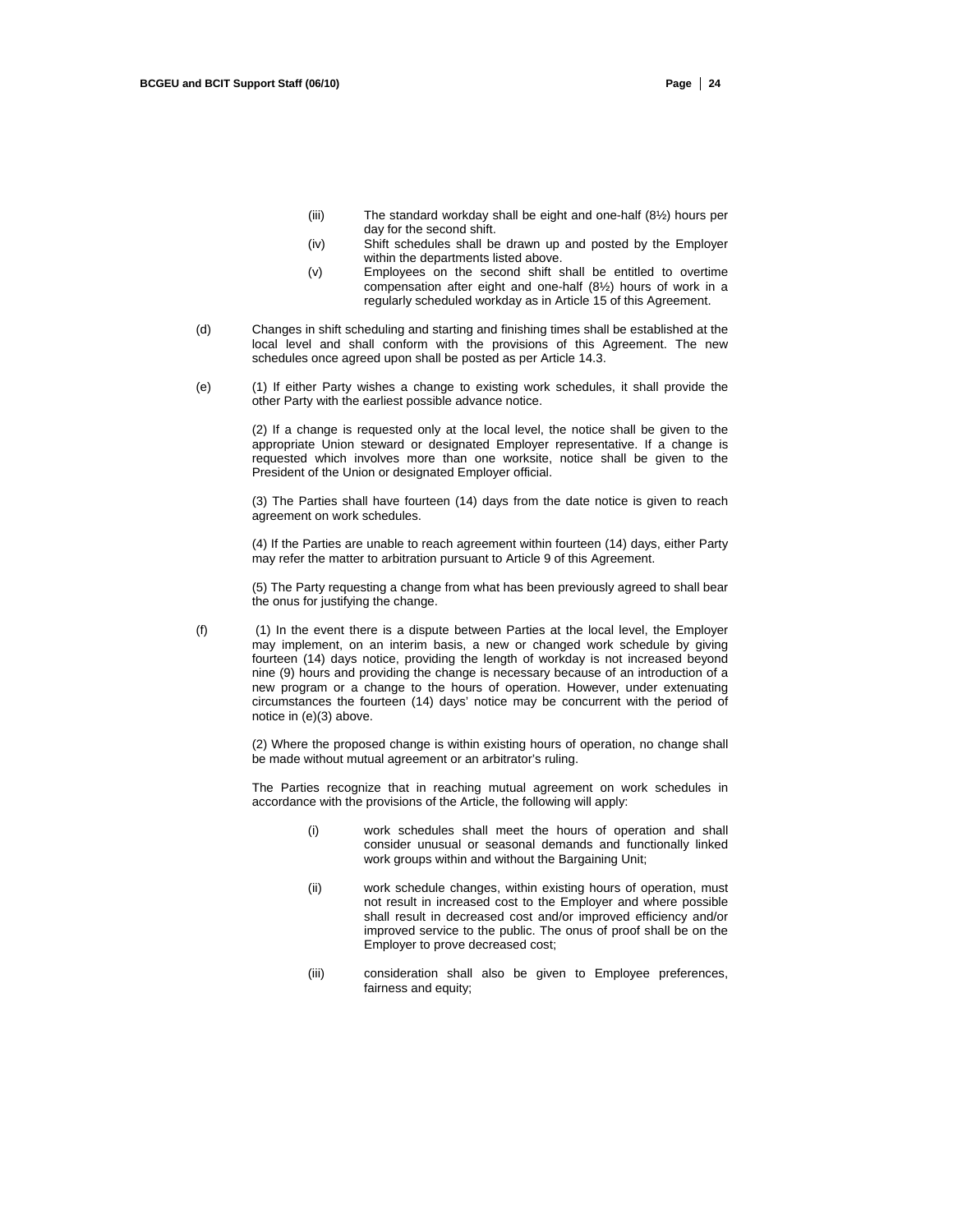- (iv) where mutual agreement is not achieved and the matter is referred to arbitration, the Arbitrator shall abide by the following rules:
	- (a) the decision must not be retroactive:
	- (b) the hours of work schedule awarded shall not contain scheduled overtime;
	- (c) the decision must not interpret the Collective Agreement except for the provisions of 13.2(f );
	- (d) the decision must accord with the agreed upon terms of reference referred to above.
- (g) Notification Regarding Changes in Hours of Operation Except in the case of emergency, the Employer will give the Union forty-five (45) days' notice of anticipated changes in work schedules as a result of changes in the hours of operation.
- (h) If any of the provisions of the Article are in conflict with or are restricted by any provision of this Agreement, the provisions of this Article will apply.

#### **13.3 Clean-up Time**

Employees shall be allowed reasonable time during the workday or shift for clean-up purposes, including changing out of uniforms.

# **13.4 Rest Periods**

All Employees shall have two (2) fifteen (15) minute rest periods in each work period in excess of six (6) hours, one (1) rest period be granted before and one (1) after the meal period. Employees working a shift of three and one-half (3½) hours but not more than six (6) hours, shall receive one (1) rest period during such a shift. Rest periods shall not begin until one (1) hour after the commencement of work or not later than one (1) hour before either the meal period or the end of the shift; however, a single rest period of thirty (30) minutes may be taken during the second and third shift subject to approval by the Union. Rest periods shall be taken without loss of pay to the Employee. However, the provisions covering rest periods may be altered by mutual agreement between the Employer and the Union.

#### **13.5 Meal Periods**

- (a) Meal periods shall be scheduled as close as possible to the middle of the workday or shift and to correspond to dining room facilities. The length of the meal period shall not be less than thirty (30) nor more than sixty (60) minutes.
- (b) An Employee shall be entitled to take his/her meal period away from the work station. Where this cannot be done, the meal period shall be considered as time worked and compensated for at the applicable overtime rate.

# **13.6 Standby**

- (a) Where regular Employees are required to stand by to be called for duty under conditions which restrict their normal off-duty activities, they shall be compensated at straight time in the proportion of one (1) hour's pay for each three (3) hours' standing by. An Employee designated by the Employer for stand by shall be immediately available for duty during the period of standby at a known telephone number. No standby payment shall be made if an Employee is unable to be contacted or to report for duty when required. The provisions of this section do not apply to part-time Employees who are not assigned a regular working schedule and who are normally required to work whenever called.
- (b) Employees required to stand by under paragraph (a) will not be required to stand by on two (2) consecutive weekends or two (2) consecutive designated paid holidays,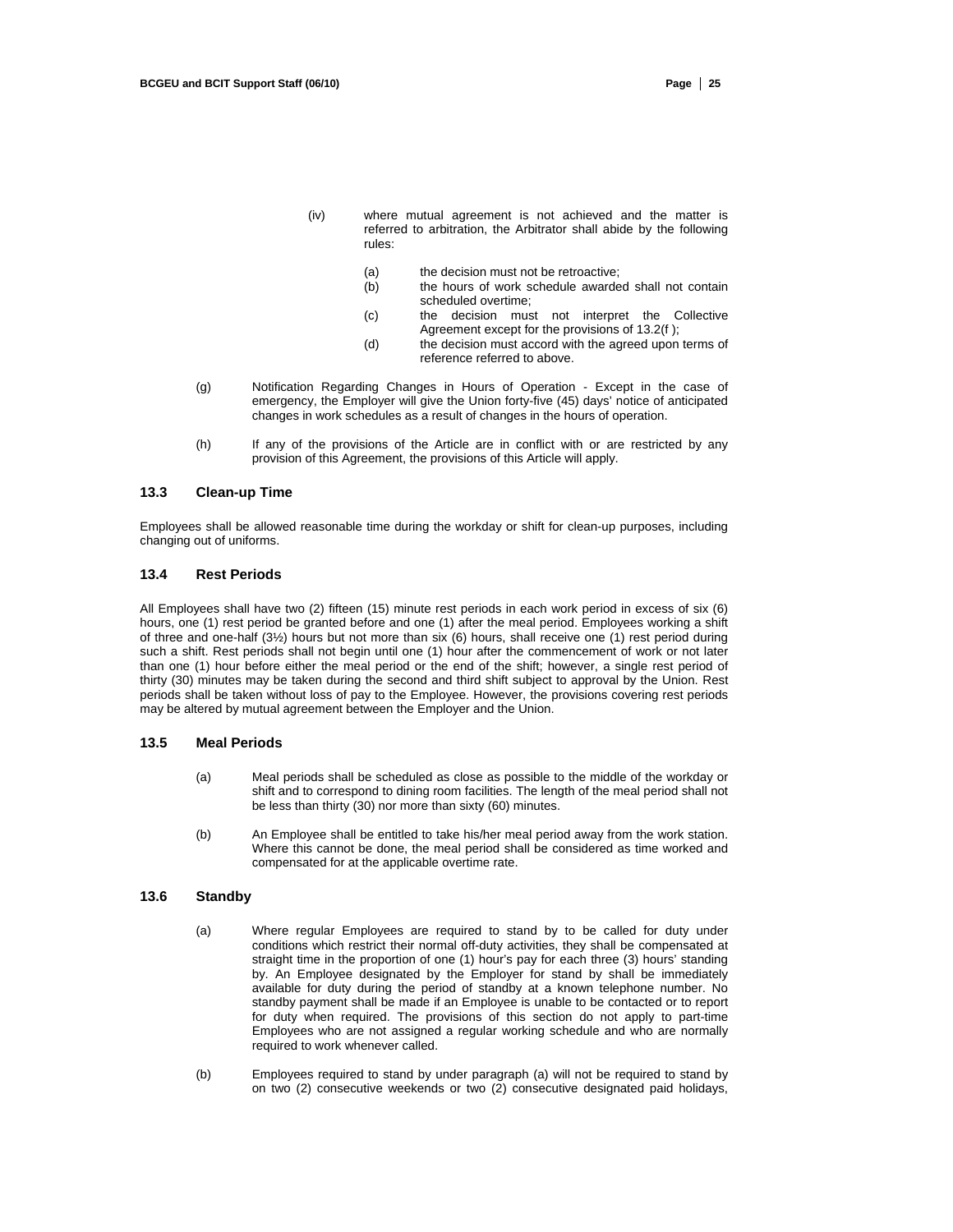except by mutual agreement. The provisions of this paragraph will not apply in emergency situations.

#### **13.7 Conversion of Hours**

#### (a) *Lieu Days*

Where an Employee is granted a lieu day pursuant to Article 16.3 or 16.4 of this Agreement, the time off granted will be seven (7) hours per lieu day for a full-time Employee and prorated for a part-time Employee.

Days off in lieu of Paid Holidays shall be scheduled by mutual agreement and taken within sixty (60) days following the Paid Holiday. If the lieu day is not taken within the sixty (60) days, it shall be immediately scheduled on the vacation roster. This clause does not apply where the days in lieu of Paid Holidays are built into the shift pattern.

#### (b) *Vacation*

Where an Employee is granted vacation pursuant to Article 17.1 of this Agreement, and where the regularly scheduled workday is greater than seven (7) hours per day, the annual vacation entitlement shall be converted to hours on the basis of a seven (7) hour day and deducted accordingly.

#### (c) *Designated Paid Holidays*

Where an Employee is granted a designated paid holiday pursuant to Article 16 of this Agreement, the time off granted will be seven (7) hours per day per designated Paid Holiday for a full-time Employee and prorated for a part-time Employee.

#### **13.8 Points of Assembly and Work Start Times**

- (a) Where a work unit is staffed by Employees who are covered by more than one (1) Agreement and where there is a work dependency between such Employees, the start time shall be established for the members having the largest representation in the work unit.
- (b) When Employees are required to report to a central location in order to be assigned their work location, their workday shall commence from the time they are required to report for assignment.

## **13.9 Flextime**

- (a) For the purpose of this Agreement, flextime means the hours worked by an Employee, or group of Employees, who are given authority to:
	- (1) choose their starting and finishing times;
	- (2) choose their length of workday within a maximum of ten (10) hours, subject to meeting the required annual hours of work in accordance with this Agreement, through a specified averaging period of seventy (70) hours per two (2) week period.
- (b) The full-time Employee on flextime who has a day of absence, whether with or without pay, will be deemed to be absent for seven (7) hours providing at least seven (7) hours are required to complete the averaging period. If less than seven (7) hours are required to complete the averaging period such number of hours will be deemed to be hours of absence.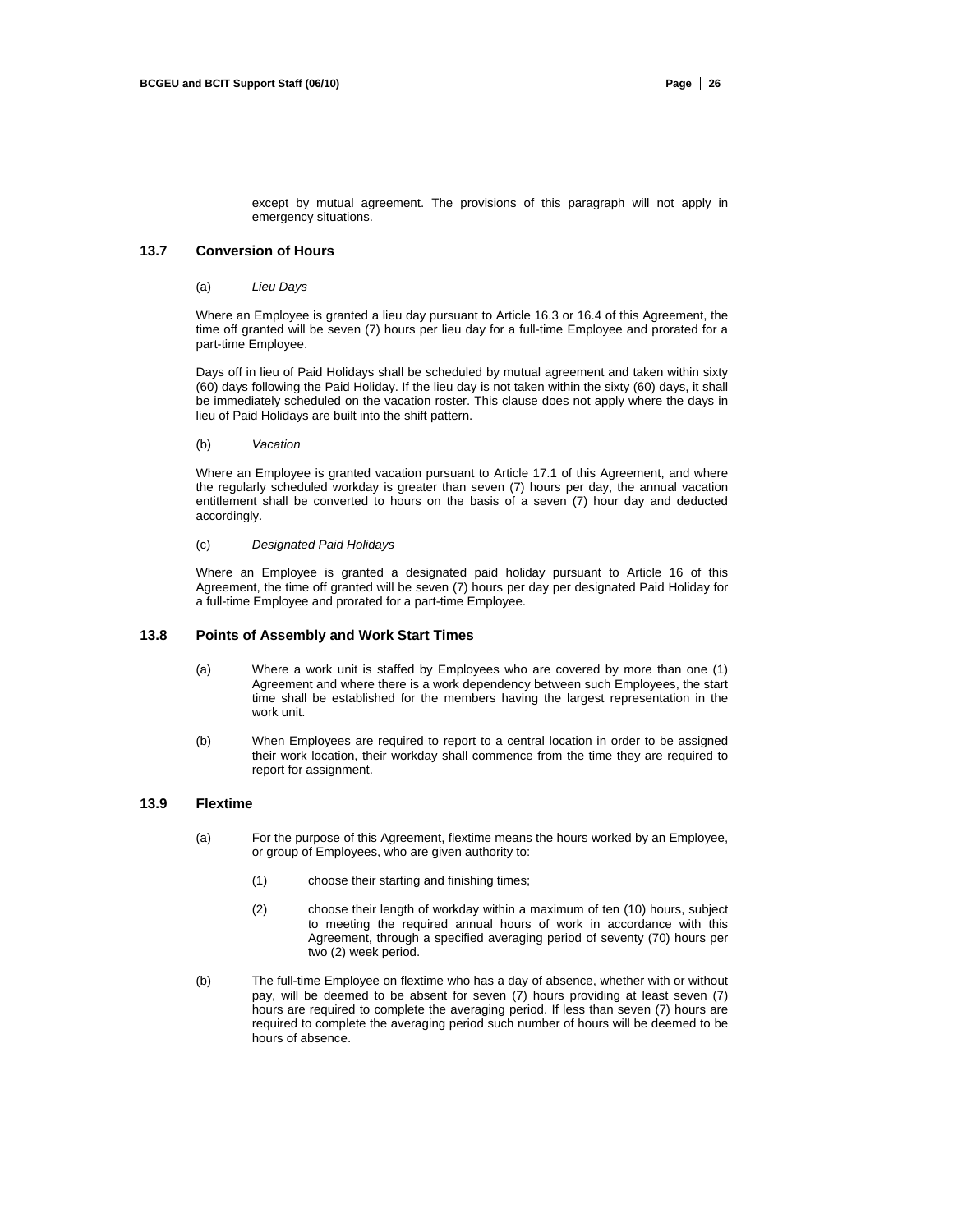## **13.10 Modified Workweek**

- (a) Where there is mutual agreement between the Union's designate and the Employer's designate at the local level for a modified workweek, work schedules may be arranged on one (1) of the following bases:
	- (1) Five (5) day, four (4) day work schedule with the extra day off being scheduled by mutual agreement at the local level on Mondays or Fridays. The nine  $(9)$  workdays within the two  $(2)$  week period shall be seven  $(7)$ hours and forty-seven (47) minutes in duration.
	- (2) Four (4) days on, three (3) days off. The workday shall be eight (8) hours and forty-five (45) minutes in duration with the extra day off being scheduled consecutively with the two (2) days of rest.
	- (3) The workday shall be seven (7) hours and thirty (30) minutes in duration with the extra time worked accumulated and
		- (i) scheduled by mutual agreement at the local level as a day off every three (3) weeks on Monday or Friday, or
		- (ii) scheduled by mutual agreement at the local level as lieu days pursuant to 13.7(a) of this Agreement.
	- (4) The foregoing work schedules shall be subject to the following provisions:
		- (i) It is understood that the implementation of modified workweek schedules is dependent on receiving confirmation from the Employer prior to implementation.
		- (ii) There shall be equitable rotation of the extra days off as mutually agreed at the local level.
		- (iii) Pursuant to Article 13.7(b) of the Agreement, for vacation purposes Employees shall remain on the agreed work schedules and vacation entitlement shall be converted to hours. The scheduled daily hours shall be deducted from the vacation entitlement for each day of vacation taken.
		- (iv) Pursuant to Article 13.7(c) of this Agreement, any shortfall arising from designated paid holidays falling within the schedule shall be scheduled by mutual agreement within the two (2) week period following the designated holiday.
- (b) If there is not mutual agreement, an Employee may refer their request to the Joint Labour/Management Committee for recommendation.

# **13.11 Earned Time Off**

(a) The annual work schedules may incorporate "seasonal periods". The seasonal periods shall not exceed a total of ten (10) months. For the purpose of the Agreement, the terms "seasonal period" shall be considered to be the traditional seasonal period of increased activity for the Employees involved.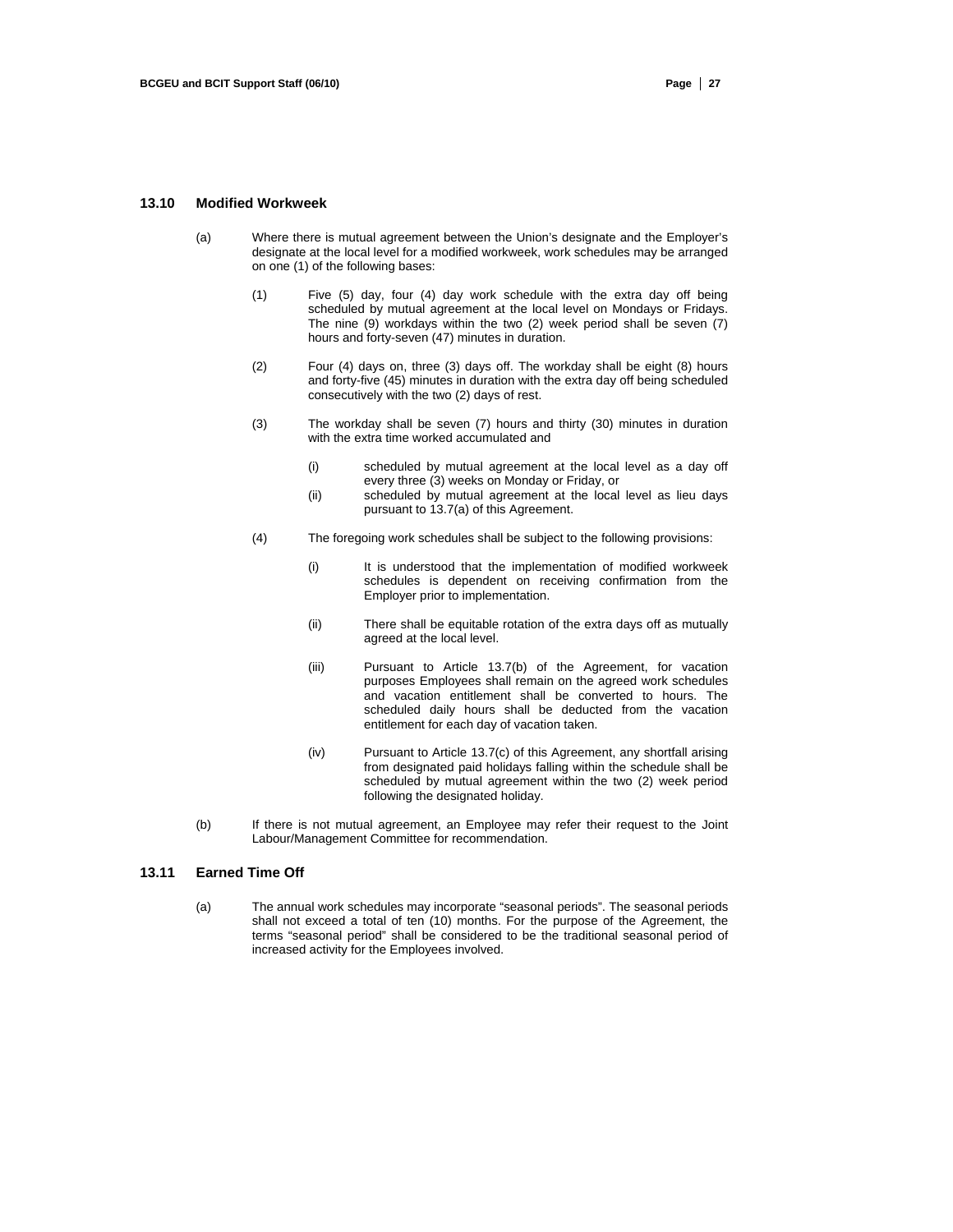- (b) Employees in service areas, and/or departments mutually agreed upon by the Parties, may elect seasonal hours of work provided that the number of consecutive days worked does not exceed fourteen (14).
- (c) Where operational requirements preclude all Employees from making this election, seniority shall be the determining factor.
- (d) Where, surplus days are to be scheduled, they shall be scheduled during the nonseasonal part of the annual schedule.
- (e) All Employees selecting hours of work pursuant to 13.11 shall schedule their annual vacation entitlement during the non-seasonal period to which their surplus days shall be attached.
- (f) Where operational or other requirements preclude either the scheduling of all surplus days or the Employees' full vacation entitlement during the non-seasonal period, the following shall apply:
	- (1) the balance of the annual vacation entitlement shall be scheduled in accordance with Article 17.**5** or carried over pursuant to Article 17.**11**; and/or
	- (2) the balance of earned surplus days shall be scheduled during the seasonal period subject to operational requirements and to any vacation entitlement arising from preference gained by seniority; and/or
	- (3) the balance of earned surplus days shall be attached to the following annual vacation leave or paid out at the Employee's option.

## **13.12 Definitions and Other Conditions**

- (a) For the purpose of this section of this Agreement, the following definitions apply:
	- (1) "*fixed-location Employees*" means those Employees who spend all or the greater part of their time at a business office where they generally perform their duties on a regular daily shift basis.
	- (2) "*field Employees*" means those Employees who spend all or the greater part of their time away from their business office.
	- (3) "*business office*" means the place at which a fixed-location Employee normally carries out his/her duties or at which a field Employee normally receives his/her office correspondence and work assignments.
- (b) The Parties recognize the historical flexibility of working hours performed by the field Employee using his/her own discretion as to the most effective application of those hours to meet operational requirements. The Parties agree to the continuation of this practice.
	- (1) Except for recording vacation, sick leave, overtime and/or compensatory time off, and approved absences with or without pay, and unless specific job requirements necessitate it, the field Employee will not generally be required to record his/her time.
	- (2) Time spent in travel in excess of the time spent in travel from the Employee's residence to his/her business office and return shall be considered as time worked.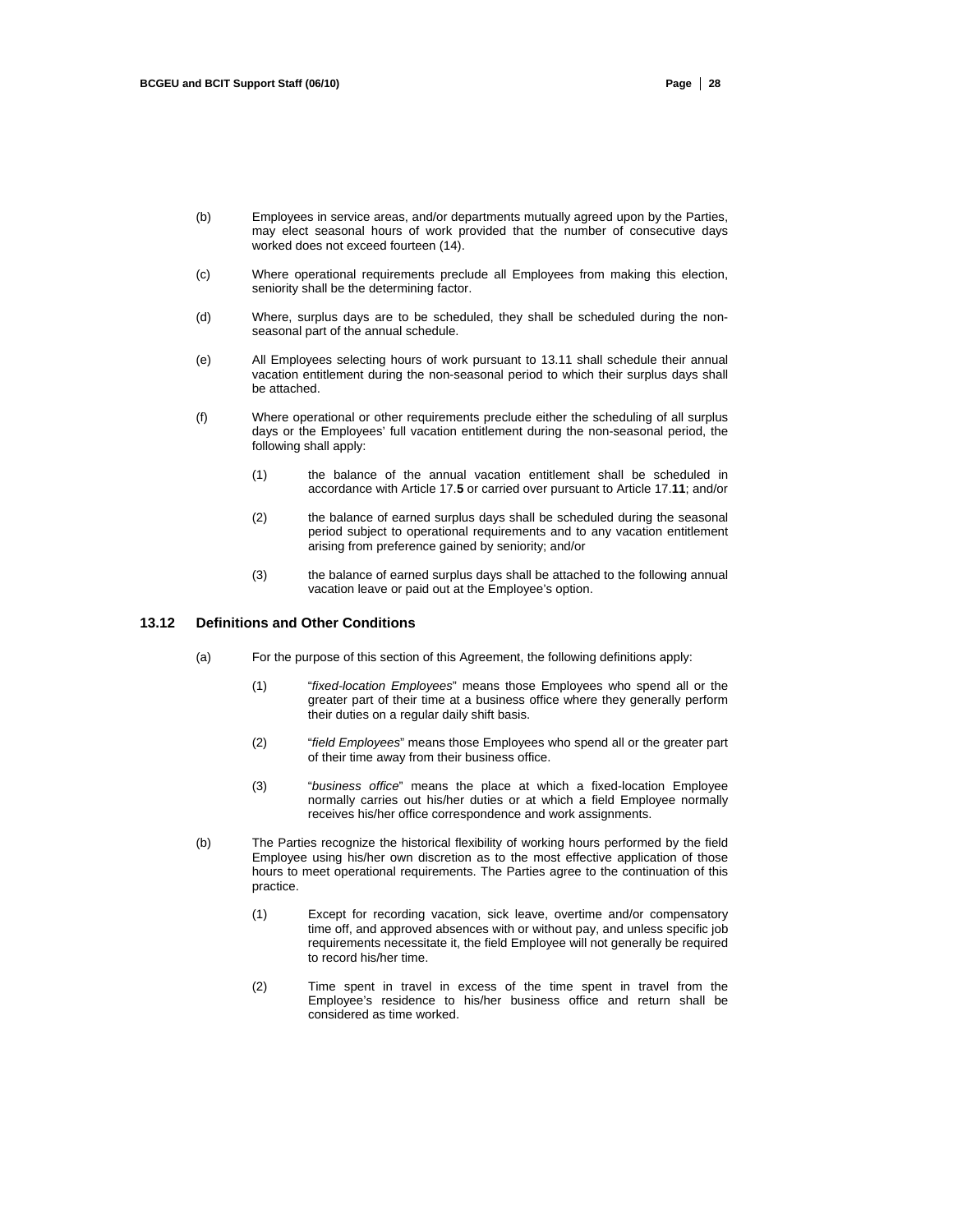# **ARTICLE 14 — SHIFT WORK**

#### **Preamble**

Where the hours of operation require Employees to be scheduled for work outside the standard hours listed in Article 13.2(a) and (b), shift schedules shall be established by mutual agreement at the local level. The shift patterns shall be five (5) days on and two (2) days off unless otherwise agreed to by the Parties to this Agreement. Once the shift pattern and the length of the meal period have been agreed to, the length of the workday will be as required to meet the annual hours outlined in Article 13.1 of this Agreement. This clause shall not apply to those Employees covered by Article 13.12 of this Agreement.

#### **14.1 Definition of Shift For Shift Premium**

- (a) Definition of shift:
	- (1) All hours worked on any shift which starts between 04:30 and 13:59 inclusive, shall be considered a day shift.
	- (2) All hours worked on any shift which starts between 14:00 and 20:59 inclusive, shall be considered afternoon shift.
	- (3) All hours worked on any shift which starts between 21:00 and 04:29 inclusive, shall be considered a night shift.
- (b) Shift premium (full-time Employees): • sixty (60) cents per hour for afternoon shift.
	- seventy (70) cents per hour for night shift.

# **14.2 Shift Premium Entitlement**

- (a) Employees working an afternoon or night shift as defined in Article 14.1(a)(2) and  $14.1(a)(3)$  shall receive a shift premium for all hours worked on the shift.
- (b) An Employee working a full shift not in receipt of a shift premium pursuant to 14.1(b) and working a shift which begins between 11:00 and 13:59 inclusive, shall receive the afternoon shift premium for all hours worked after 14:00.
- (c) A part-time Employee will receive a shift premium of sixty (60) cents per hour for all hours worked on a shift more than half of which is regularly scheduled between 18:00 and 06:00, except that an Employee regularly scheduled to start between 22:00 and 02:00 will receive instead a shift premium of seventy (70) cents per hour.
- (d) Employees covered by flextime and modified workweek agreements, who, by their own volition, choose to begin their shift at a time which qualifies them for a shift premium shall not be entitled to the premium. Employees who are required to begin their shift at a time which qualifies them for a shift premium shall receive the appropriate premium in accordance with Article 14.2 of this Agreement.
- (e) Shift premiums will apply to overtime hours worked in conjunction with a shift. An Employee who is called out between 21:00 and 04:29 shall receive the night shift premium for each hour worked during the call-out period up to the commencement of his/her regularly scheduled shift.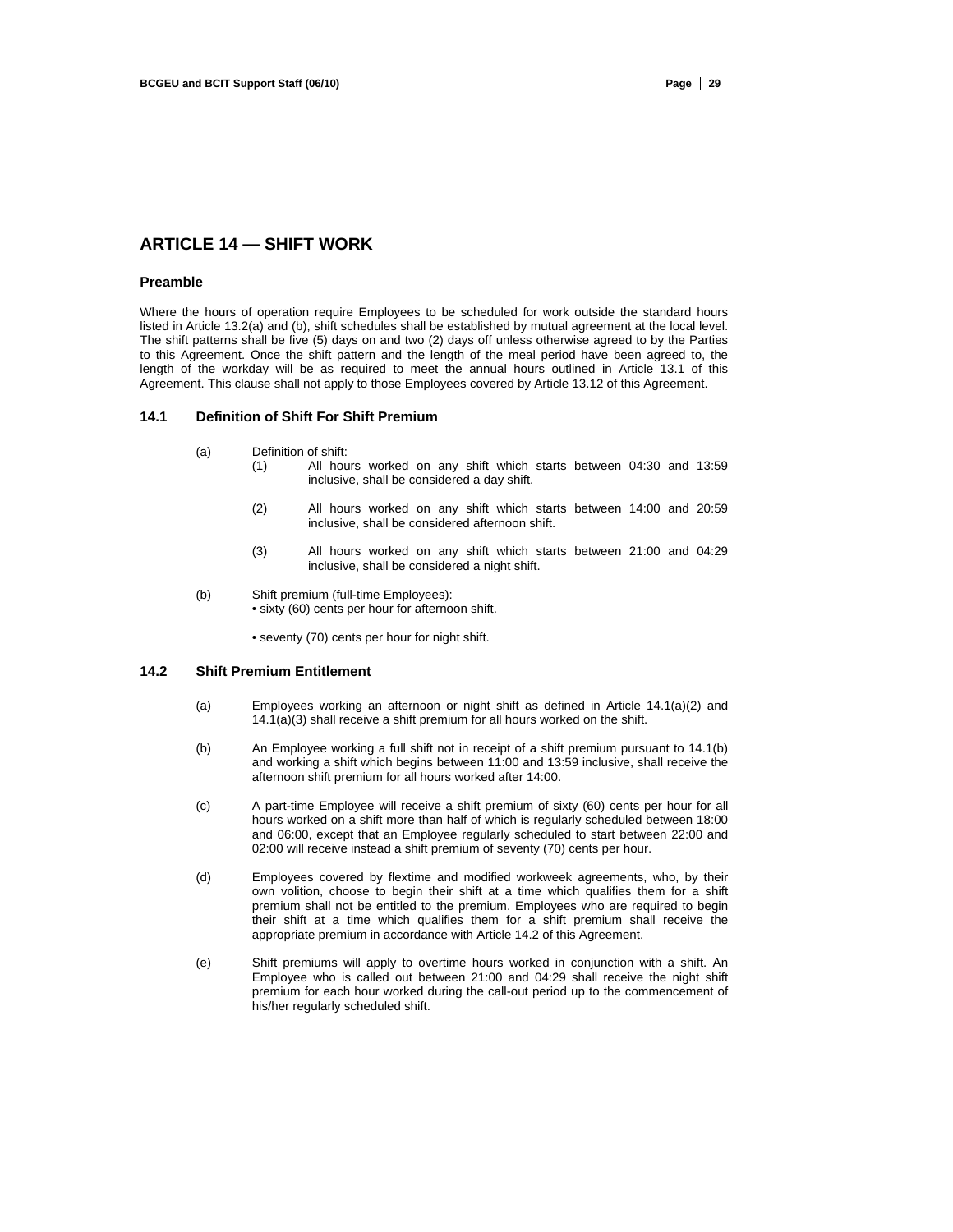#### **14.3 Notice of Work Schedules**

Schedules of work for regular Employees shall be posted at least fourteen (14) days in advance of the starting day of new schedule.

- (a) In the event that the shift schedule for a regular Employee or an auxiliary Employee working a schedule shift roster is changed without forty-eight (48) hours' advance notice and if such change is the result of actions of another Employee covered by this agreement utilizing the benefits provided for by the provisions of this Agreement, the Employee will receive a premium of sixty cents (60¢) per hour, in addition to his/her regular pay, for work performed on the first shift to which s/he changed.
- (b) In the event that an Employee's shift is changed without five (5) days' advance notice and the change results from causes other than defined in Article 14.3(a), the Employee shall receive pay at the applicable overtime rate for work performed on the first shift to which s/he changed, except that if the change results from no fault of the Employer s/he shall not receive pay at overtime rates but shall receive the premium defined under 14.3(a).

#### **14.4 Short Changeover**

- (a) If shifts are scheduled so that there are not twenty-four (24) hours between the start of an Employee's shift and the start of the next shift, overtime rates apply to hours worked on the succeeding shift within the twenty-four (24) hour period.
- (b) In Campus Food Services and Continuing Education, where there is no Friday evening operation, this short-shift changeover shall be twenty (20) hours instead of the twenty-four (24) hours as specified in Article 14.4(a).

# **14.5 Exchange of Shifts**

Employees may exchange shifts with the approval of the Employer, provided that sufficient advance notice is given and there is no increase in cost to the Employer.

### **14.6 No Payback for Shortfall**

There shall be no payback for shortfall of annual working hours in the shift systems determined in this Agreement.

#### **14.7 Change of Work Location**

Except in the case of temporary assignment changes for a duration of less than one (1) month, and except in the case of emergencies the Employer will give a regular Employee two (2) weeks' advance notice in writing stating the reasons, prior to implementing any change in the Employee's designated work location.

## **14.8 Allocation of Shifts**

Where the Parties to this Agreement determine that shifts are to be rotated, such shifts shall be rotated on an equitable basis.

## **14.9 Split Shifts**

No shift shall be split for a period longer than the regularly scheduled meal period. The application of this clause to Employees described in Article 13.10 shall be at their discretion.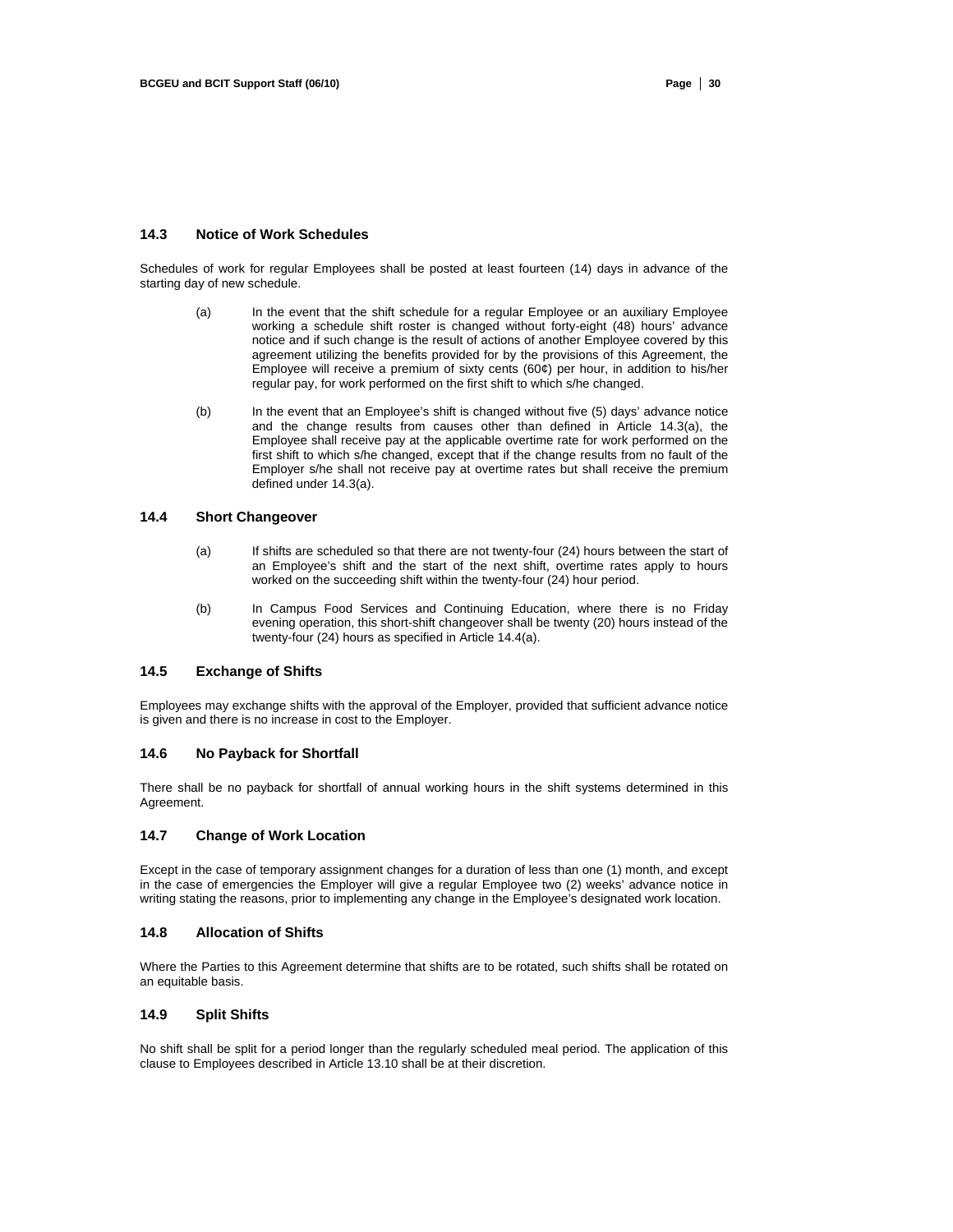#### **14.10 Report of Inability to Work a Shift**

Notice of an Employee's inability to work a shift or come to work at the appointed time shall be given to the Employer by the Employee at the earliest possible time before the shift because of the difficulty of obtaining replacements on short notice.

# **ARTICLE 15 — OVERTIME**

#### **15.1 Definitions**

- (a) "*Overtime*" means work performed by a full-time Employee in excess or outside of his/her regularly scheduled hours of work.
- (b) "*Straight-time rate*" means the hourly rate of remuneration.
- (c) "*Time and one-half*" means one and one-half times the straight-time rate.
- (d) "*Double-time*" means two times the straight-time rate.
- (e) "*Double-time and one-half*" means two and one-half times the straight-time rate.

#### **15.2 Authorization and Application of Overtime**

- (a) An Employee who is required to work overtime shall be entitled to overtime compensation when:
	- (1) the overtime worked is authorized in advance by the Employer; and
	- (2) the Employee does not control the duration of the overtime worked.
- (b) Notwithstanding the foregoing, the Employer and the Union recognize that the nature of the work carried out by persons in some classifications is such that it may not be possible for the Employee to obtain prior authorization for the necessary overtime work. In such cases the Employee shall use his/her discretion in working the overtime and the Employer shall be considered to have authorized the overtime in advance. However, the Employer reserves the right, subject to the grievance procedure to determine the legitimacy of the overtime claimed. In order to facilitate a fair and reasonable administration of the clause, the Employer will draw up regulations defining the circumstances under which an Employee may undertake overtime work without prior authorization.

Copies of these regulations will be supplied to the Labour/Management Committee.

## **15.3 Overtime Entitlement**

- (a) An Employee will be entitled to compensation for authorized overtime in excess of:
	- (1) the scheduled daily hours; or
	- (2) the maximum daily hours for those Employees on flextime; or
	- (3) the agreed averaging period.
- (b) For the purposes of calculating the hourly rate for overtime, an Employee's monthly rate shall be divided by the monthly hours, 152.25 or the bi-weekly rate of seventy (70).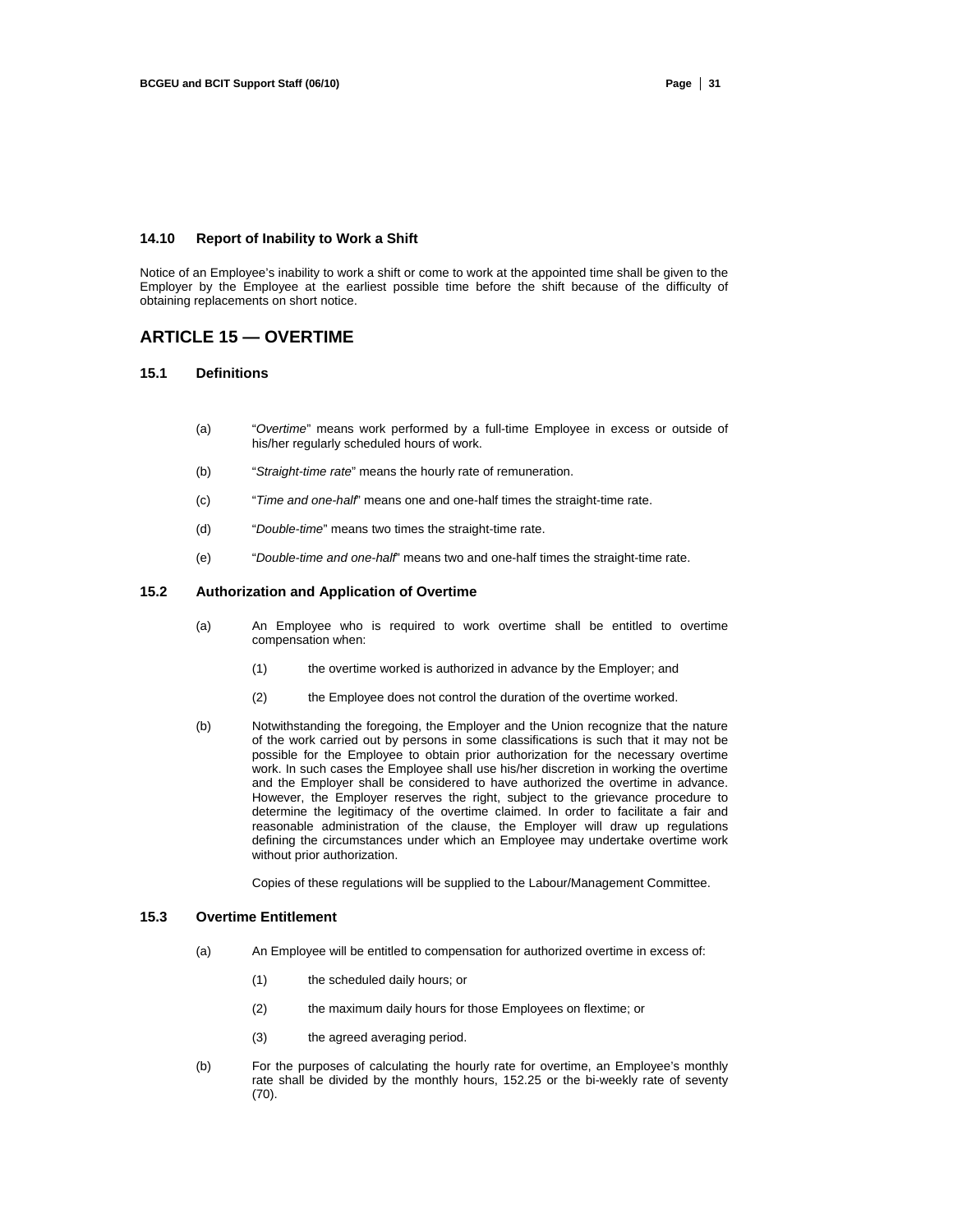(c) Overtime shall be compensated in thirty (30) minute increments, however, Employees shall not be entitled to any compensation for periods or overtime of less than five (5) minutes per day.

#### **15.4 Recording of Overtime**

Employees shall record starting and finishing times for overtime worked in a form determined by the Employer.

Where the Employee opts for payment in cash, the Employer shall make every reasonable effort to make payment by the end of the month following the month in which:

- (a) overtime was worked, and/or
- (b) cash payment was elected as provided for in Article 15.6 of this Agreement.

## **15.5 Sharing of Overtime**

Overtime work shall be allocated equitably considering availability, suitability and location of Employees.

#### **15.6 Overtime Compensation**

- (a) Overtime worked shall be compensated at the following rates:
	- (1) time and one-half for the first two (2) hours of overtime on a regularly scheduled workday; and
	- (2) double time for hours worked in excess of (1);
	- (3) double time for all hours worked on a day of rest.

The compensation of overtime in (1) and (2) is to be on a daily basis and not cumulative.

(b) Employees shall have the option of being compensated for overtime in cash or compensatory time off.

If the Employee elects to take compensatory time off the Employer shall make every reasonable effort to schedule such time off by mutual agreement within sixty (60) days from it being earned.

If mutual agreement on the scheduling of compensatory time off cannot be reached the Employee may elect, at any time after the sixty (60) days to receive payment for such unscheduled compensatory time off.

- (c) An Employee who works on a designated holiday which is not a scheduled workday shall be considered to have worked overtime and shall receive his/her regular day's pay, and shall receive additional compensation at the rate of double time for all hours worked; except Christmas and New Year's when the additional compensation shall be at the rate of double time and one-half for all hours worked.
- (d) An Employee on travel status who is required to travel on Employer's business outside his/her regular working hours shall be compensated at the applicable overtime rates for all hours travelled. The Employer may determine the means of such travel.
- (e) Upon written request, an Employee may receive notification in writing of any accumulated compensatory time off as of February 15 of each year.

Any overtime due at March 31 or on termination shall be paid in cash.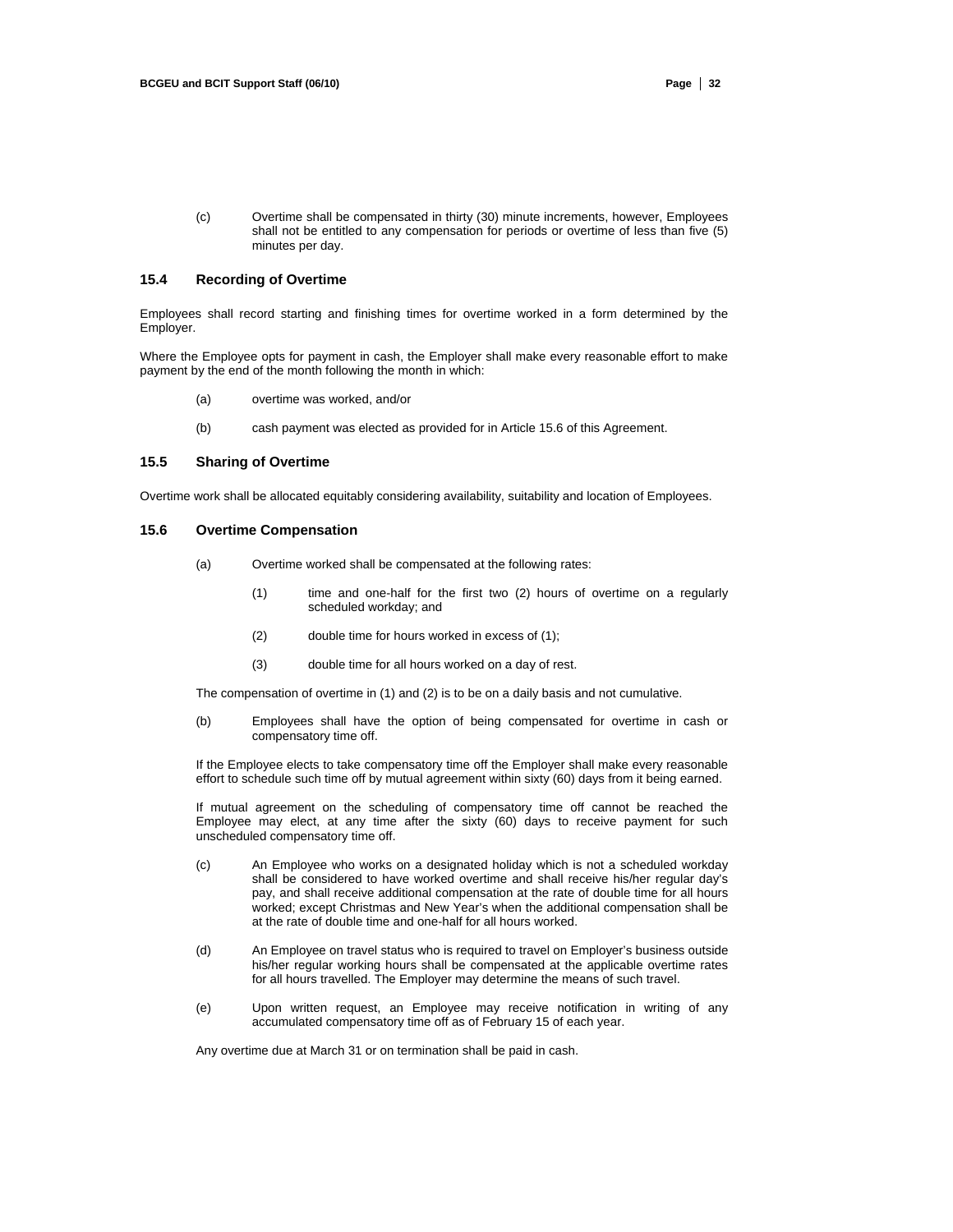#### **15.7 Overtime Meal Allowances**

- (a) An Employee who is required to work a minimum of two and one-half (2½) hours overtime before or after his/her scheduled hours of work, shall be provided with a meal or shall be reimbursed nine dollars (\$9.00). A meal break of one-half (½) hour with pay shall be given at the overtime rate. This section shall not apply to an Employee who is on travel status which entitles him/her to claim for lodging and/or meals.
- (b) If the Employee continues to work overtime beyond three (3) hours, a further meal or allowance and a meal break as above shall be provided upon completion of an additional four (4) hours worked, and upon the completion of every three (3) hours worked thereafter.
- (c) When an Employee is not on stand-by and is called out for overtime prior to his/her scheduled shift and it was not possible to give one-half hour notice to permit preparation of the meal normally taken to work, the Employer shall provide the meal or pay the overtime meal allowance.
- (d) In the case of an Employee called out on overtime to work on a rest day, this section will apply only to hours worked outside his/her regular shift times for a normal workday.
- (e) Where any of the meals provided under (a), (b), (c) or (d) above duplicate a meal for which an Employee is entitled because of travel status or field allowance, then the Employee shall receive only one (1) benefit for each meal.

# **15.8 No Layoff to Compensate for Overtime**

Employees shall not be required to lay off during regular hours to equalize any overtime worked.

#### **15.9 Right to Refuse Overtime**

All Employees shall have the right to refuse to work overtime, except when required to do so in emergency situations, without being subject to disciplinary action for so refusing. An Employee on stand-by shall not have the right to refuse call-out for overtime work.

#### **15.10 Overtime for Regular Part-time Employees and Auxiliary Employees**

Regular part-time Employees and auxiliary Employees working less than the normal hours per day of a regular full-time Employee and who are required to work longer than their regular working day, shall be paid at the rate of straight time for the hours so worked up to and including the normal hours in the working day. Regular overtime rates shall apply after the normal hours in the working day for all work performed on holidays, and for work in excess of thirty-five (35) hours per week.

### **15.11 Callout Provisions**

- (a) Callout Compensation A regular Employee who is called back to work outside his/ her regular working hours shall be compensated for a minimum of three (3) hours at overtime rates. S/he shall be compensated from the time s/he leaves his/her home to report for duty until the time s/he arrives back having proceeded directly to and from work.
- (b) Callout time which abuts the succeeding shift:
	- (1) If the callout is for three (3) hours or less, the Employee will be required to work the callout period and the whole of the abutting shift. In this case, compensation shall be overtime rates for the callout period and straight-time rates for the regular shift.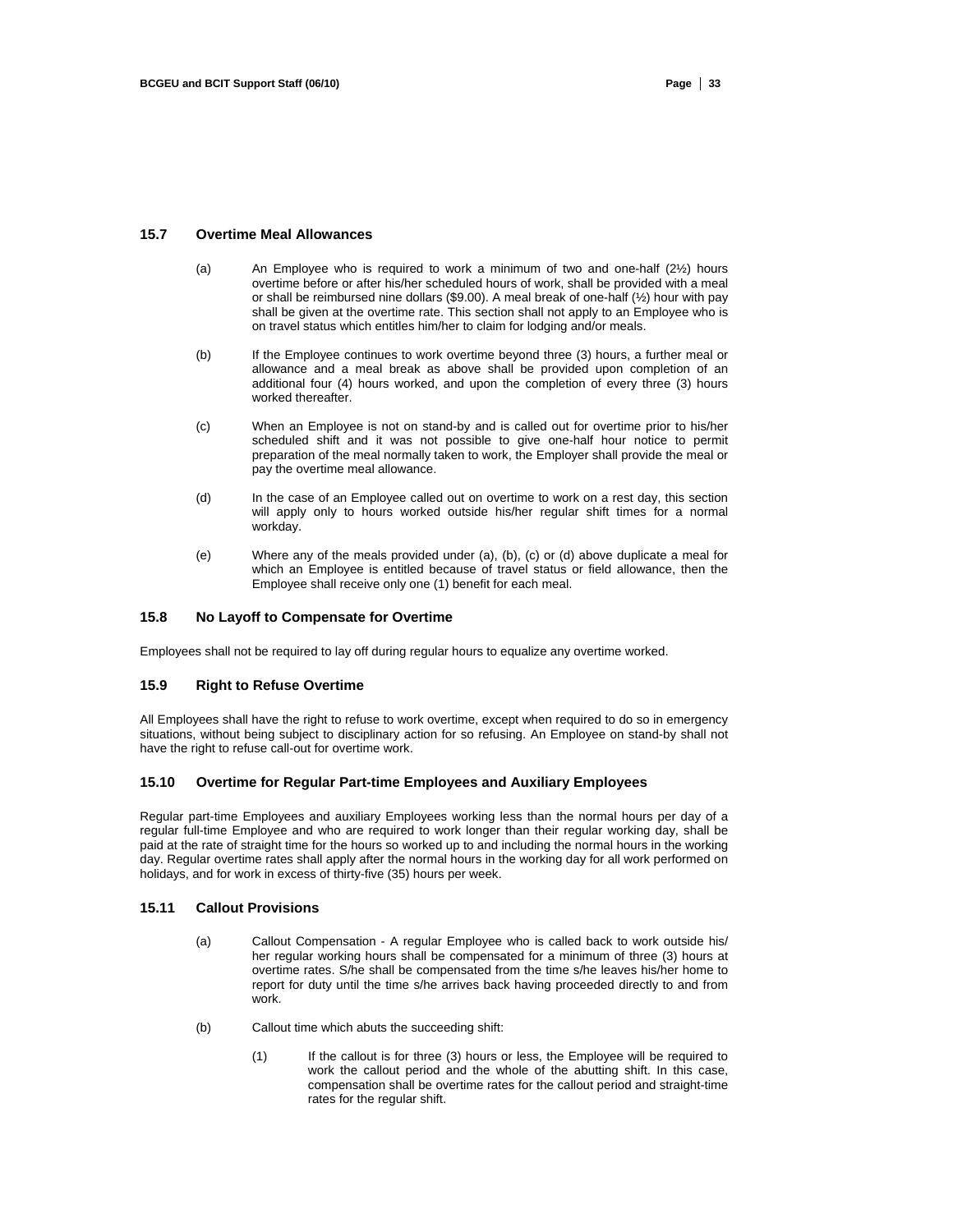- (2) If the callout is for longer than three (3) hours, the Employee will be required to work the callout period and a portion of the abutting regular shift. The portion of the regular shift which must be worked will be regular shift less the amount that callout exceeds three (3) hours. Compensation shall be at overtime rates for the callout period and straight time for the regular shift without shortfall.
- (3) For the purpose of (1) above it is agreed that "callout" means that the Employee has been called out without prior notice.
- (c) Overtime or callout which does not abut the succeeding shift:
	- (1) When overtime is worked there shall be an elapsed time of eight (8) hours between the end of the overtime and the time the Employee reports for duty on the next regular shift, with no shortfall out of his/her regular shift.
	- (2) In a callout situation where at least three (3) hours which do not abut the succeeding shift are worked in the ten (10) hours preceding the start of the regular shift, there shall be an elapsed time of eight (8) hours between the end of callout and the time the Employee reports for duty on his/her next regular shift, with no shortfall out of the regular shift.
	- (3) If the elapsed eight (8) hour period following results in only two (2) hours or less of their regular shift available for work, Employees shall not be required to report for work on that shift, with no shortfall.
- (d) Time spent by an Employee travelling to work or returning to his/her residence before and after callout shall not constitute time worked but shall be compensated at the overtime rate.
- (e) Should the Employee be required to work that period which is considered free from work in the regular shift, as provided for in 15.11(b)(2) and (c)(2), then that portion of the shift shall be compensated at overtime rates.

#### **15.12 Rest Interval After Overtime**

An Employee required to work overtime adjoining his/her regularly scheduled shift shall be entitled to eight (8) clear hours between the end of the overtime work and the start of his/her next regular shift. If eight (8) clear hours are not provided, overtime rates shall apply to hours worked on the next regular shift.

# **ARTICLE 16 — HOLIDAYS**

#### **16.1 Paid Holidays**

The Employer recognizes the following as paid holidays:

Queen's Birthday Canada Day **Boxing Day** Boxing Day<br>
B.C. Day **B.C.** Day Labour Day

New Year's Day **Thanksgiving Day** Good Friday **Remembrance Day**<br> **Easter Monday Remembrance Day** Christmas Eve Day<br>Christmas Day New Year's Eve Day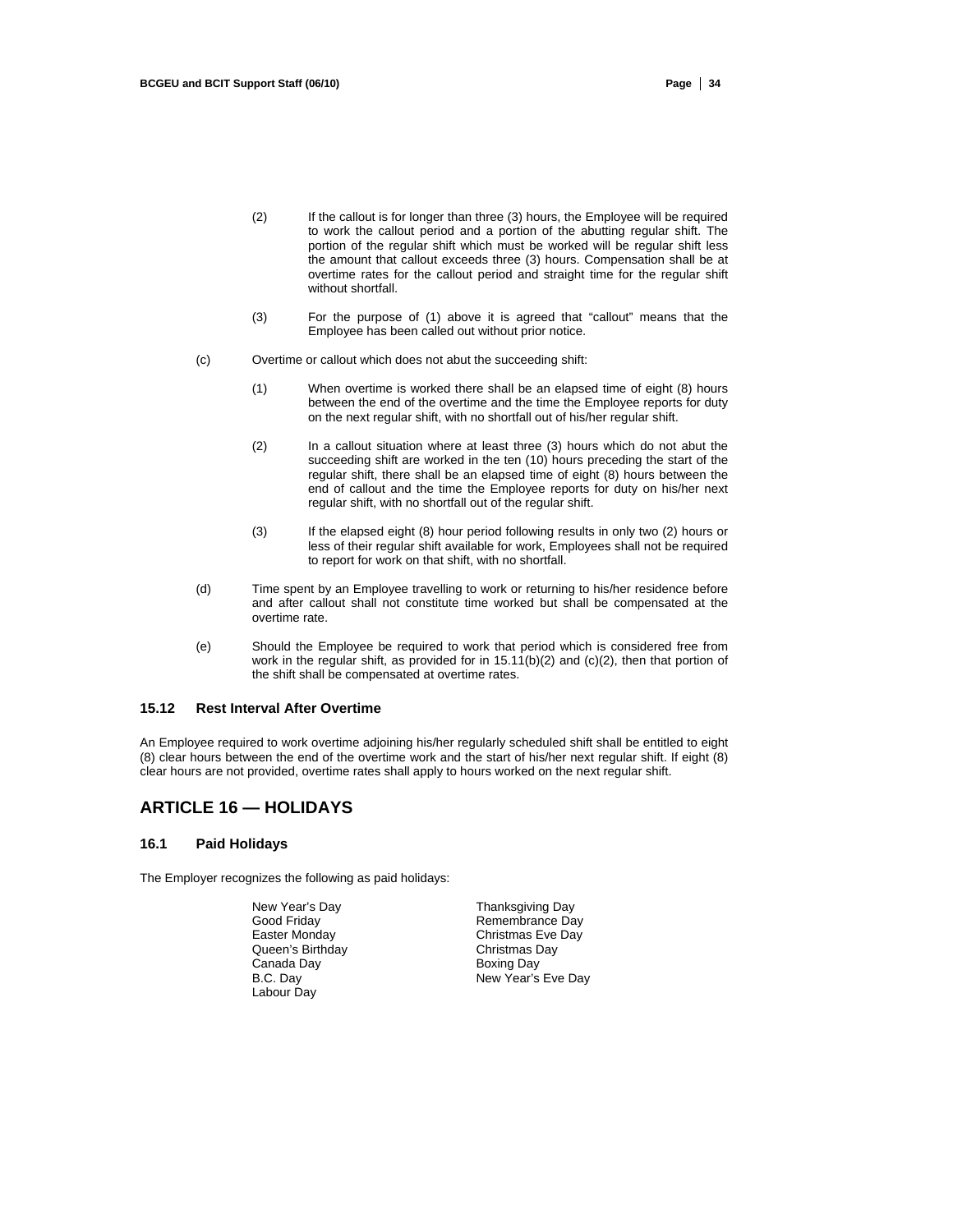Any holiday proclaimed as a holiday by the Federal, Provincial or Municipal Government for the locality in which the Employee is working shall also be a paid holiday.

## **16.2 Holidays Falling on Saturday or Sunday**

(a) For an Employee whose workweek is from Monday to Friday and when any of the above-noted holidays falls on a Saturday and is not proclaimed as being observed on some other day, the following Monday shall be deemed to be the holiday for the purpose of this Agreement; and when a holiday falls on a Sunday and it is not proclaimed as being observed some other day, the following Monday, (or Tuesday, where the preceding Section already applies to the Monday), shall be deemed to be the holiday for the purpose of this Agreement.

# **16.3 Holiday Falling on a Day of Rest**

- (a) When a paid holiday falls on an Employee's day of rest, the Employee shall be entitled to a day off with pay in lieu.
- (b) If an Employee is called to work on the day designated as a lieu day pursuant to (a) above, s/he shall be compensated as described in Article 15.6(a). (See Article 13.7(a)—Lieu Days)

### **16.4 Holiday Falling on a Scheduled Workday**

An Employee who works on a designated holiday which is a scheduled workday shall be compensated at the rate of double time for hours worked, plus a day off in lieu of the holiday; except for Christmas and New Year's when the compensation shall be at the rate of double time and one-half for hours worked, plus a day off in lieu of the holiday. The scheduling of the lieu day shall be in accordance with this Agreement. (See Article 13.7(a)—Lieu Days)

#### **16.5 Holiday Coinciding with a Day of Vacation**

Where an Employee is on vacation leave and a day of paid holiday falls within that period, the paid holiday shall not count as a day of vacation.

#### **16.6 Christmas or New Year's Day Off**

The Employer agrees to ensure that the Employees required to work shift shall have at least Christmas Day or the following New Year's Day off.

#### **16.7 Paid Holiday Pay**

Payment for paid holidays will be made at an Employee's basic pay, except if an Employee has been working in a higher paid position than his/her regular position for a majority of the forty- five (45) working days preceding his/her holiday, in which case s/he shall receive the higher rate.

# **ARTICLE 17 — VACATION**

## **17.1 Annual Vacation Entitlement**

- (a) A regular full-time Employee hired after January 1, 1987 who has earned at least ten (10) days' pay for each calendar month will have an annual vacation entitlement for the vacation year of:
	- (1) pro rata of fifteen (15) working days in the Employee's first year of employment;
	- (2) fifteen (15) working days per annum during the Employee's first two (2) complete years of continuous service;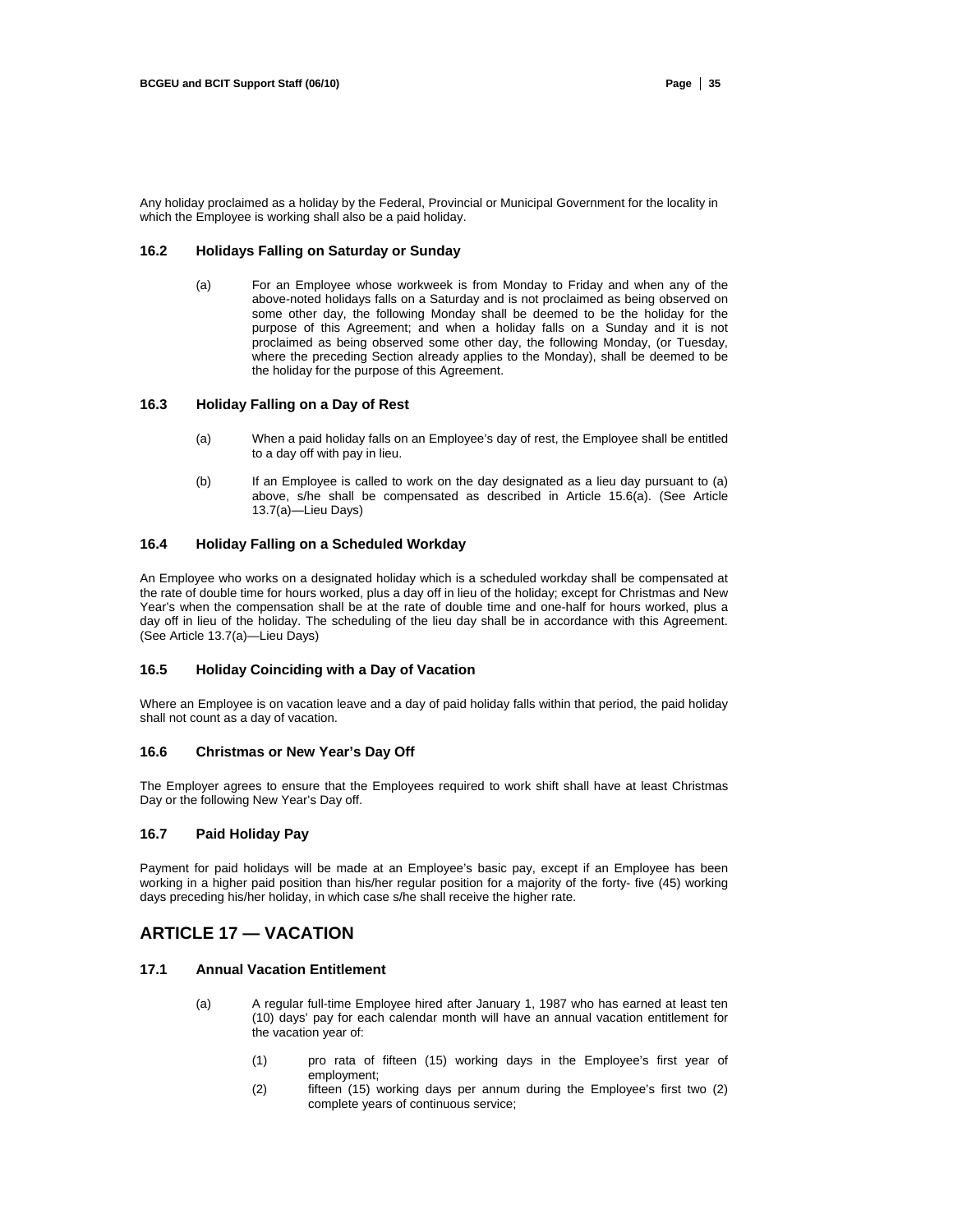- (3) twenty (20) working days during the Employee's third (3rd) complete year of continuous service;
- (4) one (1) additional working day for each completed year of continuous service over three (3) years to a maximum of ten (10) additional days;
- (5) thirty (30) working days per annum during the Employee's thirteen (13) to fifteen (15) complete years of continuous service;
- (6) one (1) additional working day for each complete year of continuous service over fifteen (15) complete years to a maximum of thirty-five (35) days.
- (b) The calendar year in which an Employee's first anniversary falls shall be his/her first vacation year, with the following exception: if an Employee begins his/her employment with the Employer in January of a calendar year, and works 10 days in January, that calendar year shall be his/her first vacation year. For the purpose of additional leave entitlement, the calendar year in which the Employee's second anniversary falls shall be his/her second vacation year, etc.
- (c) During the first partial year of service, a new regular Employee will earn vacation at the rate of 1.25 days for each month for which s/he earns ten (10) days' pay. During this first partial year of service, the Employee shall be entitled to take any earned vacation prior to December 31. The scheduling of this vacation time is subject to the provisions of Article 17.

Subject to Article 17.**11**, any unused vacation earned during the first partial year will be paid to the Employee at December 31 of that year.

- (d) During the first and subsequent vacation years an Employee will earn one-twelfth (1/12) of the annual entitlement for each month in which the Employee has received at least ten (10) days' pay at straight-time rates. Where an Employee has taken more vacation than earned on the foregoing basis, the Employer shall recover the unearned portion on December 31 of that year, or on termination.
- (e) Employees engaged on a part-time basis shall be entitled to annual vacation on a pro rata basis.
- (f ) All regular Employees who were previously covered under the Pacific Vocational Institute/B.C. Government and Service Employees' Union certification will become eligible for vacation entitlement in accordance with Article 17.1 of the new Collective Agreement.
- (g) All regular Employees who were previously covered under the British Columbia Institute of Technology/B.C. Government and Service Employees' Union certification will retain his/her vacation entitlement during the period of transition to the revised schedule.

## **17.2 Calculation of Annual Vacation Entitlement**

For the purposes of calculation of annual vacation entitlement, the vacation year is considered to be January 1 to December 31 of each year.

## **17.3 Prime Time Vacation Period**

Subject to the provisions of this Article, it is the intent of the Parties that no Employee shall be restricted in the time of year s/he chooses to take his/her vacation entitlement. However, all Employees shall be allowed to take their vacation entitlement during the period April 1 - September 30 of each year inclusive, which shall be defined as the prime time vacation period.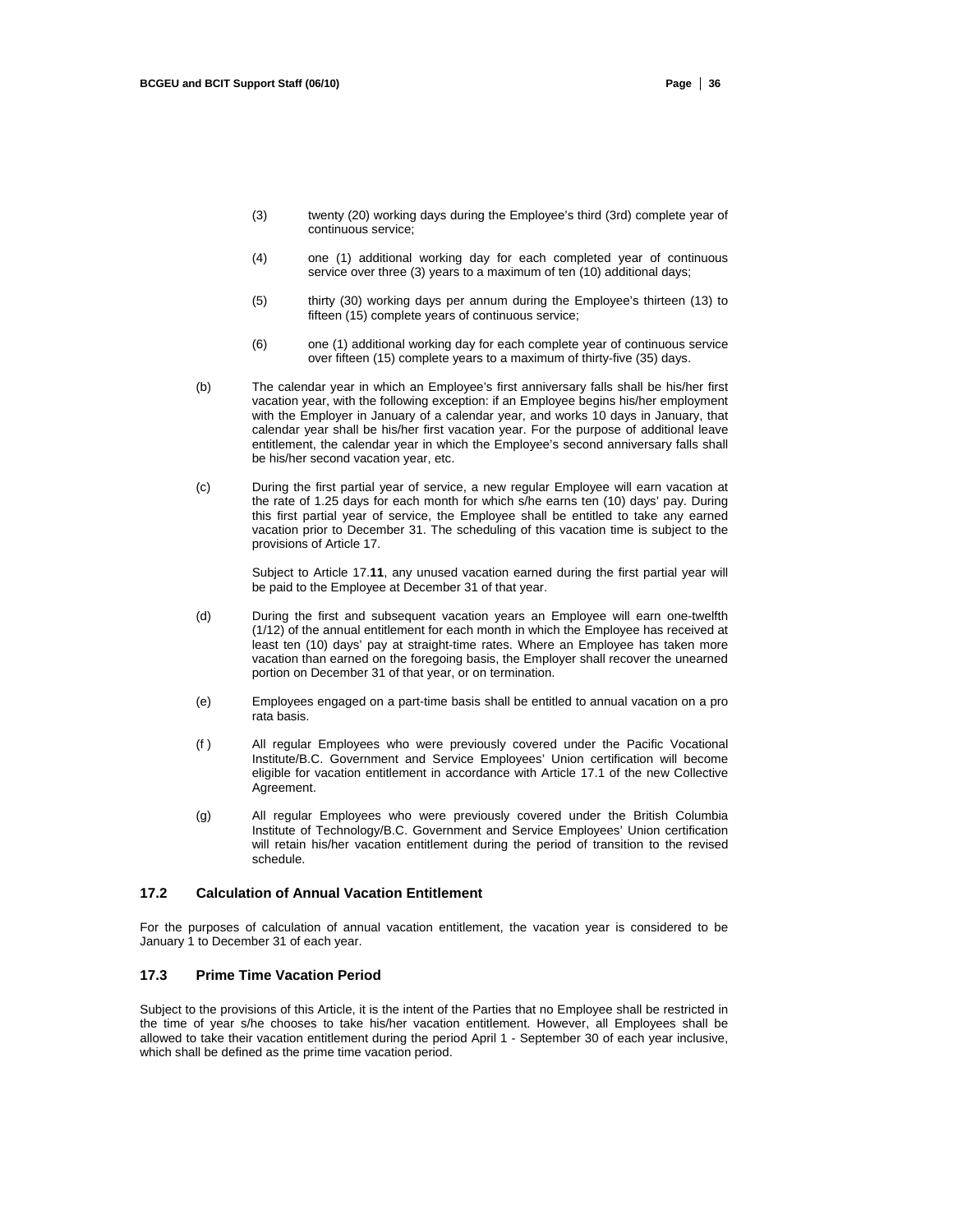#### **17.4 Vacation Preference**

- (a) Preference in the selection and allocation of vacation time shall be determined on the basis of service seniority in each work unit. Where an Employee chooses to split his/her vacation, his/her second choice of vacation time shall be made only after all other Employees concerned have made their initial selection.
- (b) Regular vacations shall have priority over banked vacation time during the prime time vacation period.
- (c) Regular Employees on an approved leave of absence greater than thirty (30) days at the time vacation schedules are circulated will be notified in writing. Within two (2) weeks, the Employee will then advise the Employer in writing of his/her vacation preference for the current calendar year.

#### **17.5 Vacation Schedules**

The scheduling and taking of vacations shall be on a calendar-year basis.

- (a) Vacation schedules shall be circulated January 1<sup>st</sup>. **Employees shall complete and**<br>**submit vacation requests by February 15<sup>th</sup> and the completed schedules shall** be posted no later than March 1st of each year for the current calendar/vacation year.
- (b) An Employee who does not **submit** his/her **vacation request by February 15th** shall not be entitled to exercise **seniority** rights in respect to any vacation time previously selected by an Employee with less seniority.
- (c) An Employee who voluntarily transfers to another work location where the vacation schedule has already been completed will not be entitled to exercise his/her seniority rights with respect to that vacation schedule. However, every effort will be made to grant vacation at the time of the transferred Employee's choice.
- (d) An Employee transferred by the Employer shall maintain his/her vacation period and no other Employee's vacation time shall be effected thereby.
- (e) The Employer shall make every reasonable effort to contact Employees who are absent in order to establish such Employees' preference for vacation.

#### **17.6 New Employees**

An Employee earns but is not entitled to receive vacation leave during his/her first three (3) months of continuous employment.

#### **17.7 Scheduled Vacations**

Vacation schedules, once approved by the Employer, shall not be changed, other than in cases of emergency, except by mutual agreement between Employee and Employer.

## **17.8 Vacation Pay**

- (a) Payment for vacations will be made at an Employee's regular rate of pay except if an Employee has been working in a higher paid position for a majority of the forty-five (45) working days preceding his/her vacation, in which case s/he shall receive the higher rate.
- (b) Once per calendar year, upon thirty (30) days' written notice that the Employee plans to travel and cannot reasonably access his/her bank account, the Employee shall be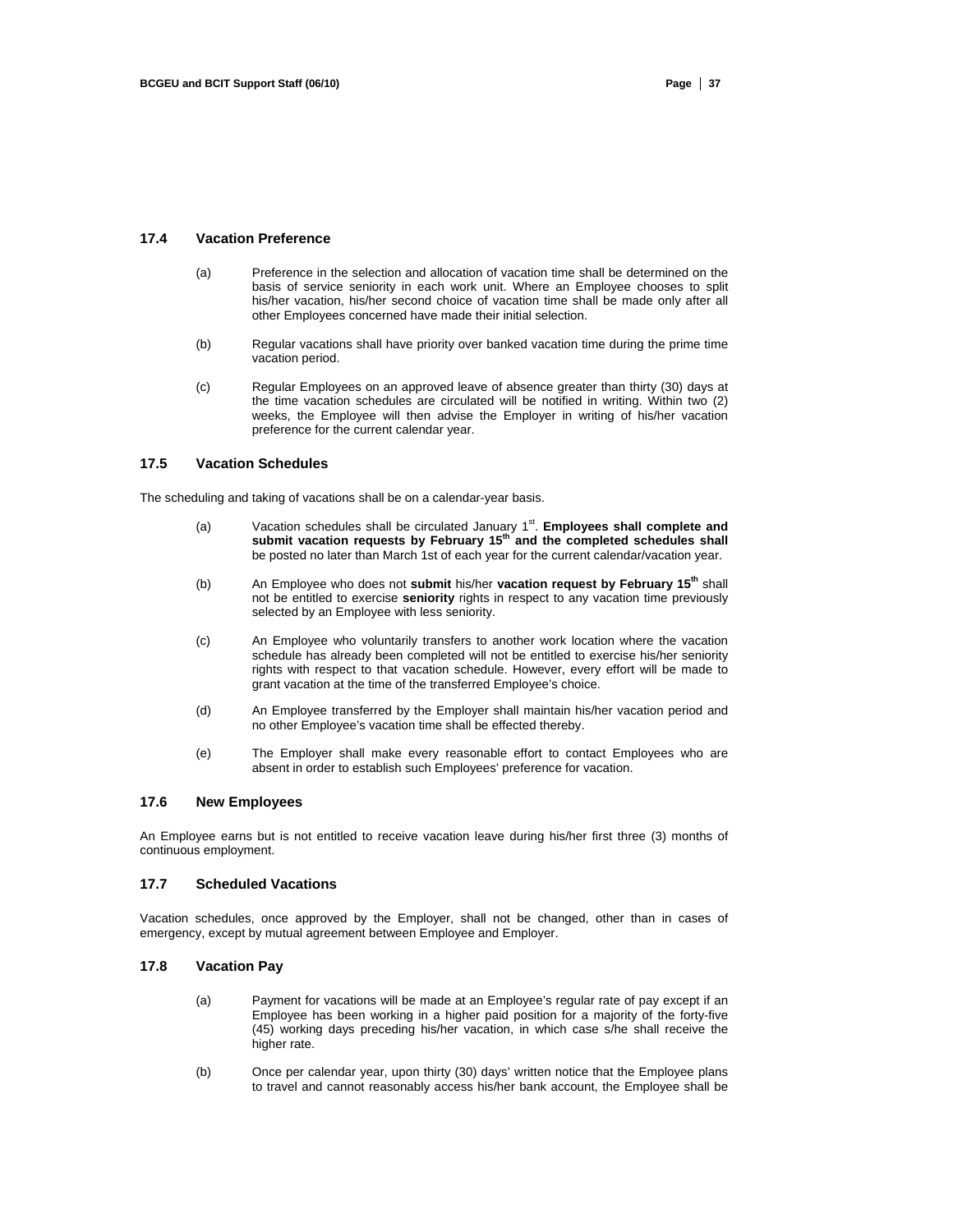entitled to receive, prior to the commencement of a vacation, a payroll advance equivalent to the amount of any regular paycheque issued during the vacation period.

- (c) When a payday falls during a regular Employee's vacation, the Employee shall be entitled to have the paycheque forwarded to a mailing address supplied by the Employee in writing.
- (d) *Conversion of Hours*  where an Employee is granted vacation pursuant to this article, and where the regularly scheduled workday is greater than seven (7) hours per day, the annual vacation entitlement shall be converted to hours on the basis of a seven (7) hour day and deducted accordingly.

#### **17.9 Approved Leave of Absence With Pay During Vacation**

When an Employee is qualified for sick leave, bereavement, or any other approved leave with pay during his/her vacation period, there shall be no deduction from the vacation credits for such leave. The period of vacation so displaced shall be taken at a mutually agreed time. An Employee intending to claim displaced vacation leave must advise the Employer and provide necessary documentation within seven (7) days of returning to work.

#### **17.10 Callback on Vacation**

- (a) Employees who have commenced their annual vacation shall not be called back to work except in cases of extreme emergency.
- (b) When, during any vacation period, an Employee is recalled to duty, s/he shall be reimbursed for all expenses incurred thereby in proceeding to his/her place of duty and in returning to the place from which s/he was recalled upon resumption of vacation. Such reimbursement to be paid upon submission of receipts (except for meals) to the Employer.
- (c) Time necessary for travel in returning to his/her place of duty and returning again to the place from which s/he was recalled shall not be counted against his/her vacation entitlement.

#### **17.11 Vacation Carryover**

(a) Employees may carryover up to five (5) days per annum of annual vacation entitlement. Employees shall not be permitted to carry a bank vacation entitlement of more than ten (10) days at any one time.

Employees shall not receive cash in lieu of vacation time except upon termination.

(b) Employees who, due to illness, are unable to schedule/reschedule all of their vacation days during the current vacation year, shall be entitled to carryover unused days to the extent permitted under Article **17.11(a)** and to have the remaining vacation days paid out on December 31 of the year in which they were earned.

### **17.12 Earned But Unused Vacation Entitlement - Death**

Earned but unused vacation entitlement shall be made payable upon the Employee's death, to the Employee's dependent, or where there is no dependent, to the Employee's estate.

# **ARTICLE 18 — RETIREMENT**

# **18.1 Vacation Leave on Retirement**

An Employee scheduled to retire and to receive a Superannuation allowance under the Employer's applicable pension plan or who has reached the mandatory retiring age, shall be granted full vacation entitlement for the final calendar year of service.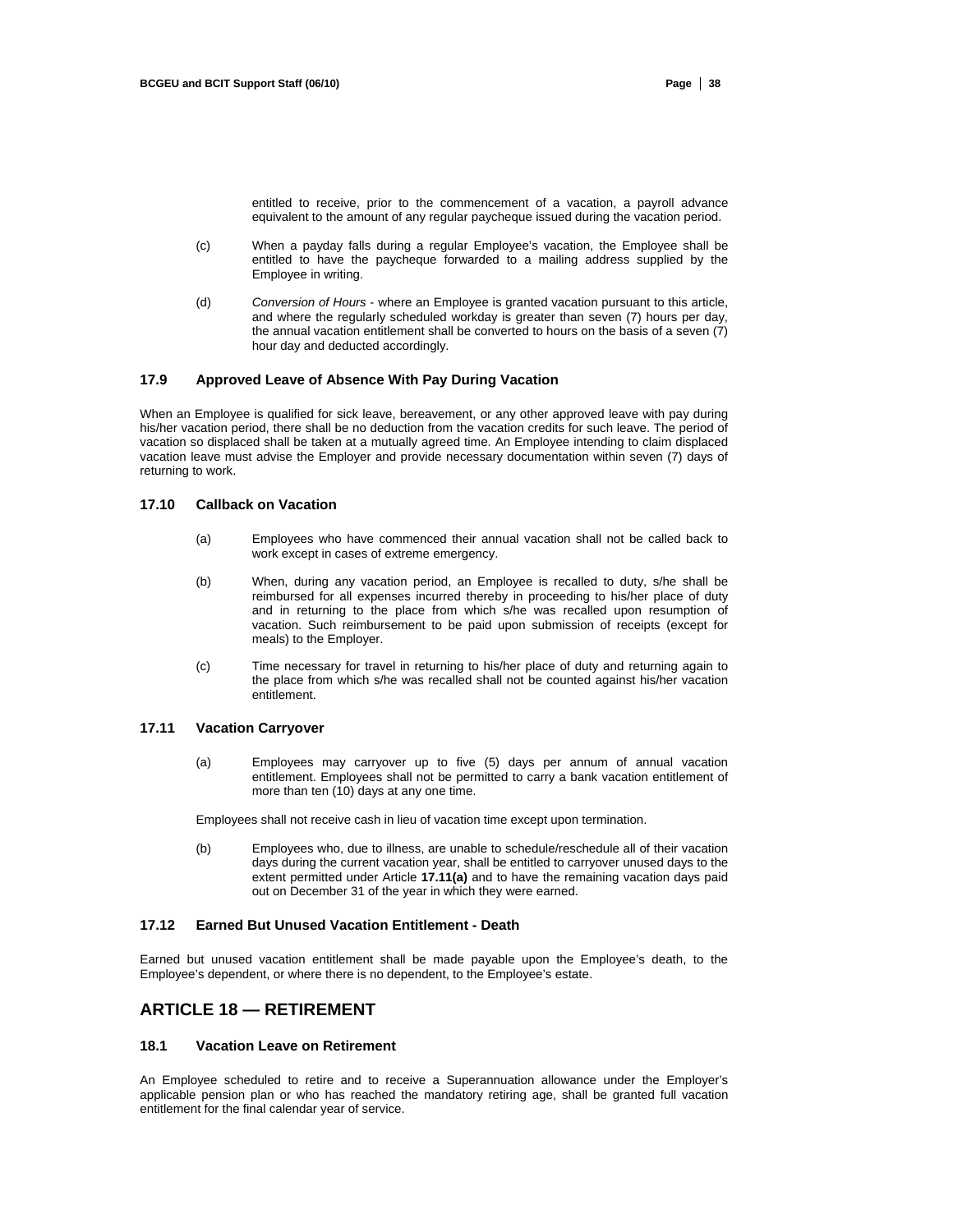The "*final calendar year of service*" means the calendar year in which the last day s/he reports for duty falls.

## **18.2 Pre-Retirement Leave**

An Employee scheduled to retire and to receive a superannuation allowance under the Employer's applicable pension Acts or who has reached the mandatory retiring age, shall be entitled to:

- (a) a special paid leave for a period equivalent to fifty percent (50%) of his/her accumulated sick leave credit, to be taken immediately prior to retirement, or
- (b) a special cash payment of an amount equivalent to the cash value of fifty percent (50%) of his/her accumulated sick leave credit, to be paid immediately prior to retirement and based upon his/her current rate of pay. The special cash payment or paid leave will be paid at the Employee's regular rate of pay and will not include any additional monies such as allowances or substitution pay.

## **18.3 Retirement Allowance**

Upon retirement from service, an Employee who has completed twenty (20) years of continuous service, and who under the provisions of the applicable Pension Acts is entitled to receive a superannuation allowance on retirement, is entitled to an amount to be paid by the Employer equal to his/her salary for one (1) month and, for each full year of service exceeding twenty (20) years, but not exceeding thirty (30) years, is entitled to an additional amount equal to one-fifth (1/5) of his/her monthly salary. It is understood that this benefit is not payable in addition to that provided by Section 49 of the Public Service Act.

# **ARTICLE 19 — EDUCATIONAL ASSISTANCE**

## **19.1 BCIT Education Courses**

Employees will be able to take any Part-time Studies/Continuing Education courses offered by the Institute without paying the tuition fee provided that:

- (a) the Employee satisfies normal course prerequisites; and
- (b) no fee-paying student is displaced; and
- (c) there are no additional material or instructional costs incurred to the Institute such as in Distance Education or Clinical courses.

# **ARTICLE 20 — LEAVES OF ABSENCE**

#### **20.1 Bereavement Leave**

- (a) In the case of bereavement in the immediate family, an Employee not on leave of absence without pay shall be entitled to special leave at his/her regular rate of pay, from the date of death to and including the day of the funeral with, if necessary, an allowance for immediate return travelling time. Such leave shall normally not exceed five (5) working days.
- (b) Immediate family is defined as an Employee's parent, spouse, child, brother, sister, **grandchild**, common-law spouse, or any other relative permanently residing in the Employee's household or with whom the Employee permanently resides.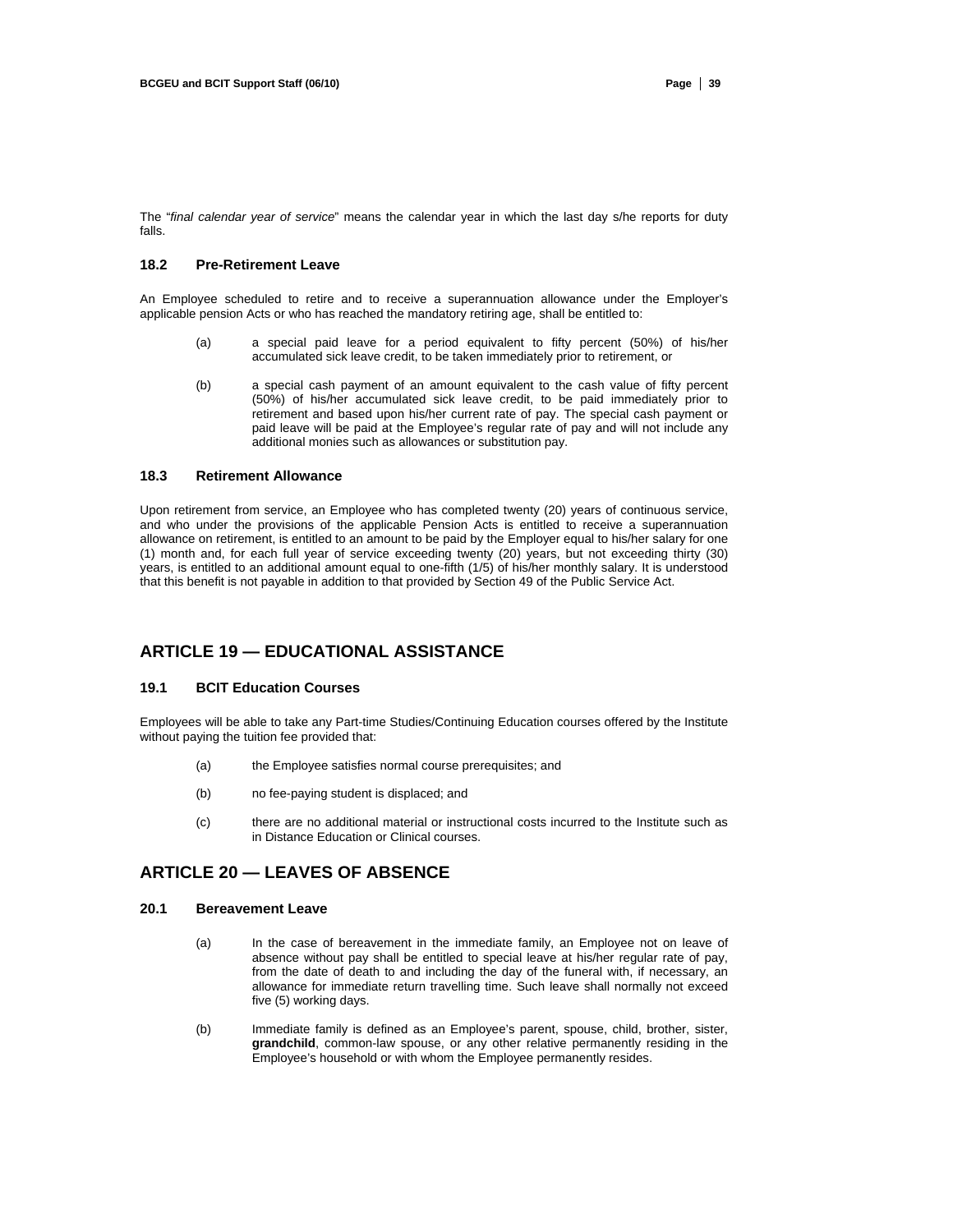- (c) In the event of the death of the Employee's grandparents, son-in-law, daughter-in-law, brother-in-law, sister-in-law, the Employee shall be entitled to special leave for one day for the purpose of attending the funeral.
- (d) If an Employee is on annual leave at the time of bereavement, the Employee shall be granted bereavement leave and be credited the appropriate number of days to annual leave credit.

## **20.2 Maximum Leave Entitlement**

Maximum leave entitlement under Articles 20.3, 20.4, and 20.11 shall not exceed a total of ten (10) workdays per calendar year, unless additional special leave is approved by the Employer.

## **20.3 Special Leave**

An Employee not on leave of absence without pay shall be entitled to special leave at his/her regular rate of pay for the following:

- (a) Marriage of the Employee three (3) days
- (b) Attend wedding of the Employee's child one (1) day<br>(c) Birth or adoption of the Employee's child two (2) day
- Birth or adoption of the Employee's child two (2) days
- (d) Serious household, domestic or family emergency one (1) day
- Moving household furniture and effects one (1) day
- (f) Divorce hearing of Employee one (1) day<br>(g) Attend his/her formal hearing to become a
- Attend his/her formal hearing to become a Canadian citizen one (1) day
- (h) Attend funeral as pallbearer or mourner half (1/2) day
- (i) Court appearance for hearing of Employee's child one (1) day

Two (2) weeks' notice is required for leave under Subsection (a), (b), (e), (f) and (g).

For the purpose of determining eligibility for Special Leave under (e) an Employee will qualify if s/he is changing his/her place of residence which necessitates the moving of household furniture and effects during his/her normal working hours, and if s/he has not already qualified for special leave under (e) on two (2) occasions within the preceding twelve (12) months. For the purpose of Subsection (e), leave with pay will be only for the workday on which the "*moving household furniture and effects*" occurs.

For the purpose of subsections (b), (c), (d), (f), (g), (h) and (i), leave with pay will be only for the workday on which the situation occurs and is not limited to one (1) request per subsection per calendar year.

For the purpose of (d) above, "*family*" shall include immediate family as defined in Article 20.1(b).

#### **20.4 Family Illness**

(a) In the case of illness of a dependent child of an Employee, and when no one at the Employee's home other than the Employee can provide for the needs of the ill child, the Employee shall be entitled, after notifying his/her supervisor, to up to a maximum of two days' paid leave at any one time for this purpose.

In the case of additional time being required, and subject to the approval of the Manager/Supervisor, an Employee may use earned vacation and/or compensatory time off to care for the dependent child.

- (b) An Employee may, for any given circumstance, take a paid leave under either Article 20.3(d) or 20.4, but may not combine the leaves under each of these provisions.
- (c) In the case of unanticipated illness or hospitalization of a dependent parent, when no one else is able to provide for the needs of the ill person, the Employee may request leave with pay to a maximum of two (2) days paid leave at any one time for this purpose.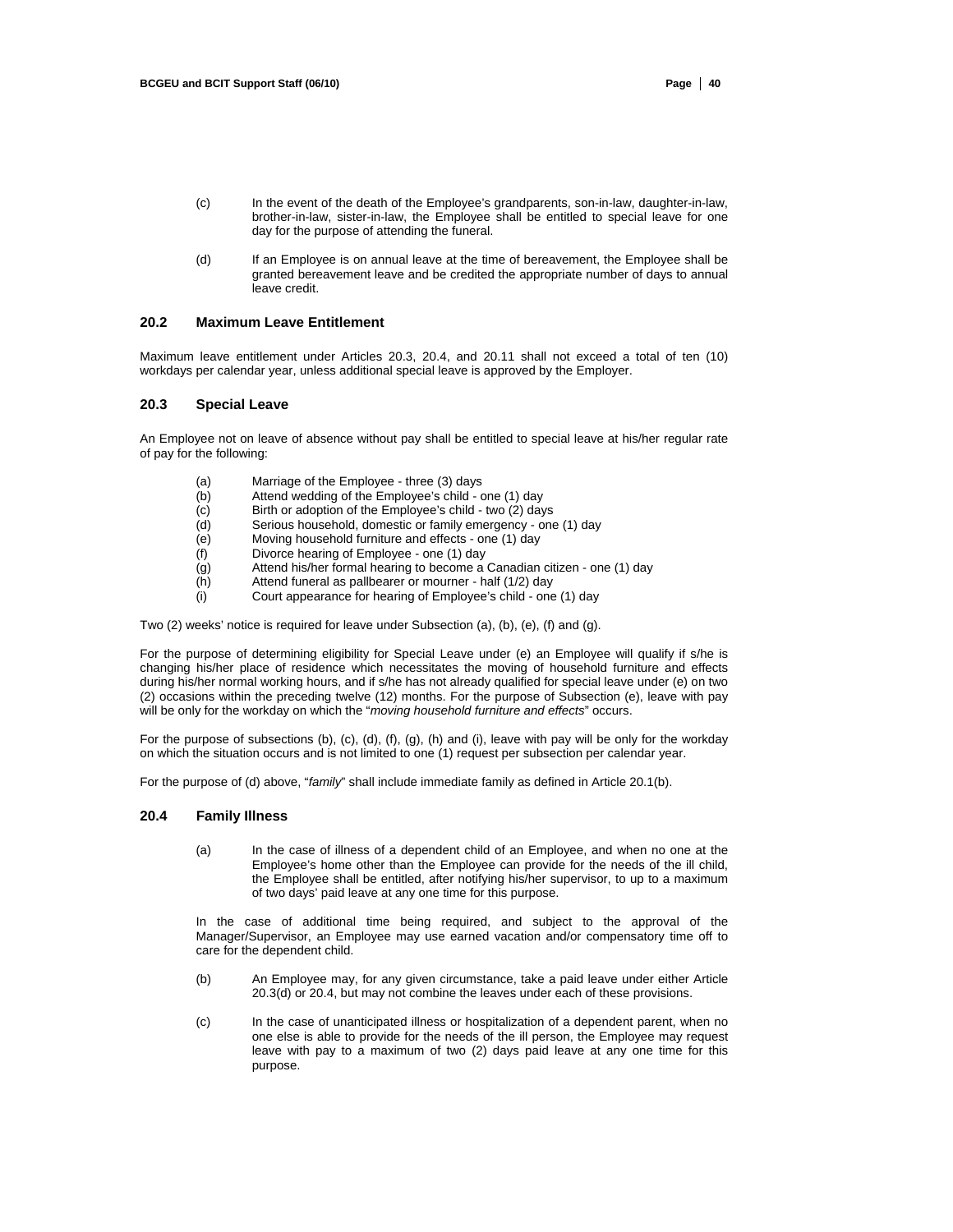- (d) The Employer may require written confirmation from a medical practitioner that the Employee's attendance was required. The cost of the medical report will be borne by the Employer.
- (e) The Employer may request a report from a qualified medical practitioner when it appears that a pattern of consistent absence is developing. The cost of the medical report will be borne by the Employer.

### **20.5 Full-time Union or Public Duties**

The Employer shall grant, on written request, leave of absence without pay:

- (a) for Employees to seek election in a Municipal, Provincial, or Federal election of a maximum of ninety (90) days;
- (b) for Employees selected for full-time position with the Union or any body to which the Union is affiliated for a period of two (2) years;
- (c) for Employees elected to a public office for a maximum period of five (5) years; or
- (d) for an Employee elected to a position in the B.C. Government and Service Employees' Union. The leave shall be for a period of two (2) years and shall be renewed upon request.

#### **20.6 Leave for Court Appearances**

- (a) The Employer shall grant paid leave to Employees, other than Employees on leave without pay, who serve as jurors or witnesses in a court action, provided such court action is not occasioned by the Employee's private affairs.
- (b) In cases where an Employee's private affairs have occasioned a court appearance such leave to attend at court shall be without pay.
- (c) An Employee in receipt of his/her regular earnings while serving at court shall remit to the Employer all monies paid to him/her by the court, except travelling and meal allowances not reimbursed by the Employer.
- (d) Time spent at court by an Employee in his/her official capacity shall be at his/her regular rate of pay.
- (e) Court actions arising from employment requiring attendance at court, shall be with pay.
- (f ) In the event an accused Employee is jailed pending a court appearance, such leave of absence shall be without pay.
- (g) For all the above leaves, the Employee shall advise his/her supervisor as soon as s/he is aware that such leave is required.

# **20.7 Leave for Writing Examinations**

Leave of absence with pay shall be granted to allow Employees time to write examinations for courses approved by the Employer. Employees shall advise the Employer of the time and place of the examination when they are made aware of the time and place.

#### **20.8 Elections**

Any Employee eligible to vote in a Federal, Provincial or Municipal election or a referendum, shall have four (4) consecutive clear hours during the hours in which the polls are open in which to cast his/her ballot.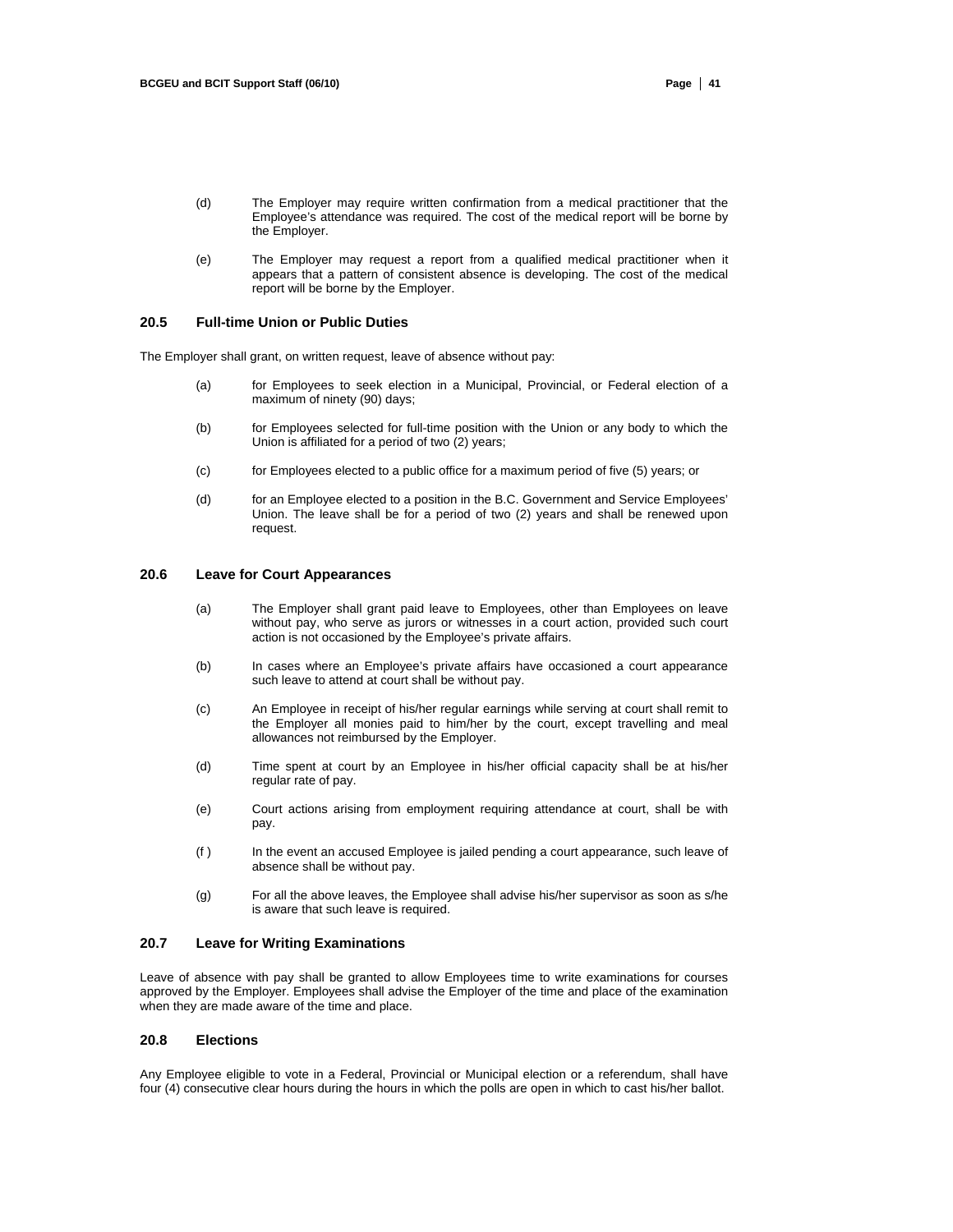## **20.9 General Leave**

Notwithstanding any provisions for leave in this Agreement, the Employer may grant leave of absence without pay to any Employee requesting such leave for emergency or unusual circumstances; such request to be in writing and approved by the Employer. Approval shall not be withheld unjustly. If the leave application is denied, the Employee will receive notification in writing stating the reason(s) for the denial of leave.

The Employer may, at its sole discretion, grant an unpaid leave of absence to an Employee for any other reason.

The Employer shall not be required to pay any premiums or contributions on behalf of an Employee who is on a general leave of absence for ten (10) or more of his/her scheduled workdays in a calendar month. However, an Employee on leave under this Article shall be allowed, to the extent permitted by the plans, to pay both the Employer and Employee share of the premiums/contributions for medical, extended health, dental, group life, LTD and superannuation coverage for each calendar month in which they are on leave for ten (10) or more of their scheduled workdays.

#### **20.10 Definition of a Child**

Wherever the word "*child*" is used in this Agreement, it shall be deemed to include a ward of the Superintendent of Child Welfare, or a child of a spouse.

#### **20.11 Leave for Medical and Dental Care**

- (a) Where it is not possible to schedule medical and/or dental appointments outside regularly scheduled working hours, reasonable time off for medical and dental appointments for an Employee or for dependent children shall be permitted; but where any such absence exceeds two (2) hours, the fulltime absence will be charged to the entitlement described in Article 20.2.
- (b) Employees in areas where adequate medical and dental facilities are not available shall be allowed to deduct from their credit described in Article 20.2 the necessary return travelling time to receive personal or immediate family medical and dental care at the nearest medical centre.

The Employer may request a certificate of a qualified medical or dental practitioner, as the case may be, stating that treatment could not be provided by facilities or services available at the Employee's place of residence.

#### **20.12 Special Leave for Religious Holidays**

Upon request, an Employee shall be granted up to two (2) days per year for the observance of religious holidays not already acknowledged in the Collective Agreement. Employees shall provide the Employer with two (2) weeks' notice of their intention to take a leave. Where the leave is approved, the Employee shall have the option of taking a leave without pay, taking a vacation day or using accumulated overtime.

# **ARTICLE 21 — MATERNITY, PARENTAL & ADOPTION LEAVE**

## **21.1 Maternity Leave**

A pregnant Employee shall qualify for maternity leave:

(a) Upon request, the Employee will be granted leave of absence without pay for a period of not more than fifty-two (52) consecutive weeks. Should the pregnant Employee opt for parental leave under Article 21.3, this period of twelve (12) weeks will be included in the fifty-two (52) week period.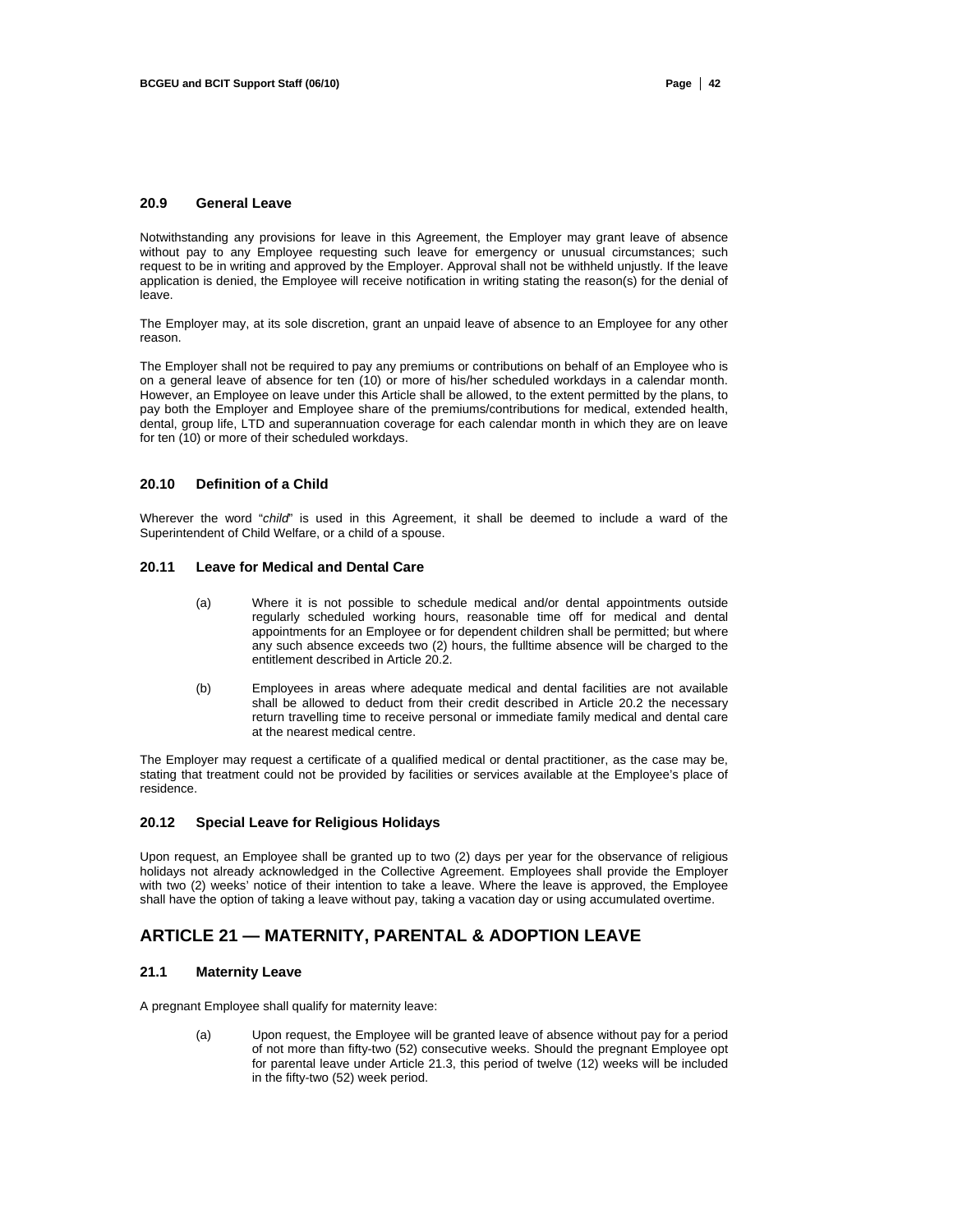- (b) The period of maternity leave without pay shall commence on a date determined by the Employee, but no sooner than eleven (11) weeks prior to the estimated date of birth of the child(ren), and no later than the estimated date of birth of the child(ren).
- (c) The request to take maternity leave must be made, in writing, at least four (4) weeks prior to the proposed commencement of the leave, and include the probable date of birth of the child(ren).
- (d) In the event that an Employee is unable to work, for health-related reasons, prior to the commencement of the leave period set out in (b) above, the Employee shall be entitled to STIIP benefits, in accordance with Appendix "A", until the commencement of maternity benefits. In no event will maternity leave commence later than the date of birth of the child(ren).
- (e) An Employee on maternity leave shall notify the Employer two (2) weeks prior to the expiration of the maternity leave of the date when the Employee shall be returning to work. If no notification is given, the Employee shall be deemed to have abandoned the position per Article 10.10.
- (f ) In the event an Employee is unable to return to work for health-related reasons following completion of the period of maternity leave set out above, the Employee shall be entitled to STIIP benefits as set out in Appendix "A", except that, where the Employee received STIIP benefits for the same illness or injury prior to commencement of the maternity leave, as set out in (d) above, the subsequent period shall be deemed a recurrent disability as per Appendix A, 1.3(a).
- (g) The period of maternity leave shall abut any period of parental leave taken under the provisions of Article 21.3.
- (h) Maternity leave shall be extended for up to an additional six (6) months for illness of the newborn child(ren) where a doctor's certificate is presented. The cost of the medical report will be borne by the Employer.

## **21.2 Adoption Leave**

- (a) Upon request and on completion of the initial probation period, an Employee shall be granted leave of absence without pay for up to thirty seven (37) weeks following the adoption of a child. The Employee shall have to furnish proof of adoption.
- (b) When both parents are Employees of the Employer, the total period of adoption leave to be taken by either or both parents is thirty seven (37) weeks. The leave shall only be granted to one (1) Employee parent at a time. The parents shall decide the periods which either or both of them will take the leave and will work with their respective manager(s) to enable accommodation of the leave request(s).
- (c) Parental leave under the provisions of Article 21.3 will be included in the thirty seven (37) weeks maximum adoption leave period.

# **21.3 Parental Leave**

Notwithstanding Article 21.1(h), 21.2(c) and 21.3(b), an Employee shall be entitled to a parental leave of absence without pay.

- (a) An Employee will be entitled to a leave of up to thirty seven (37) consecutive weeks' duration in a period commencing:
	- (1) with the week in which a newborn child(ren) arrives in the Employee's home; or
	- (2) with the week a child(ren) is placed in the Employee's home for the purpose of adoption; and ending fifty-two (52) weeks after the week referred to in (1) and (2) above.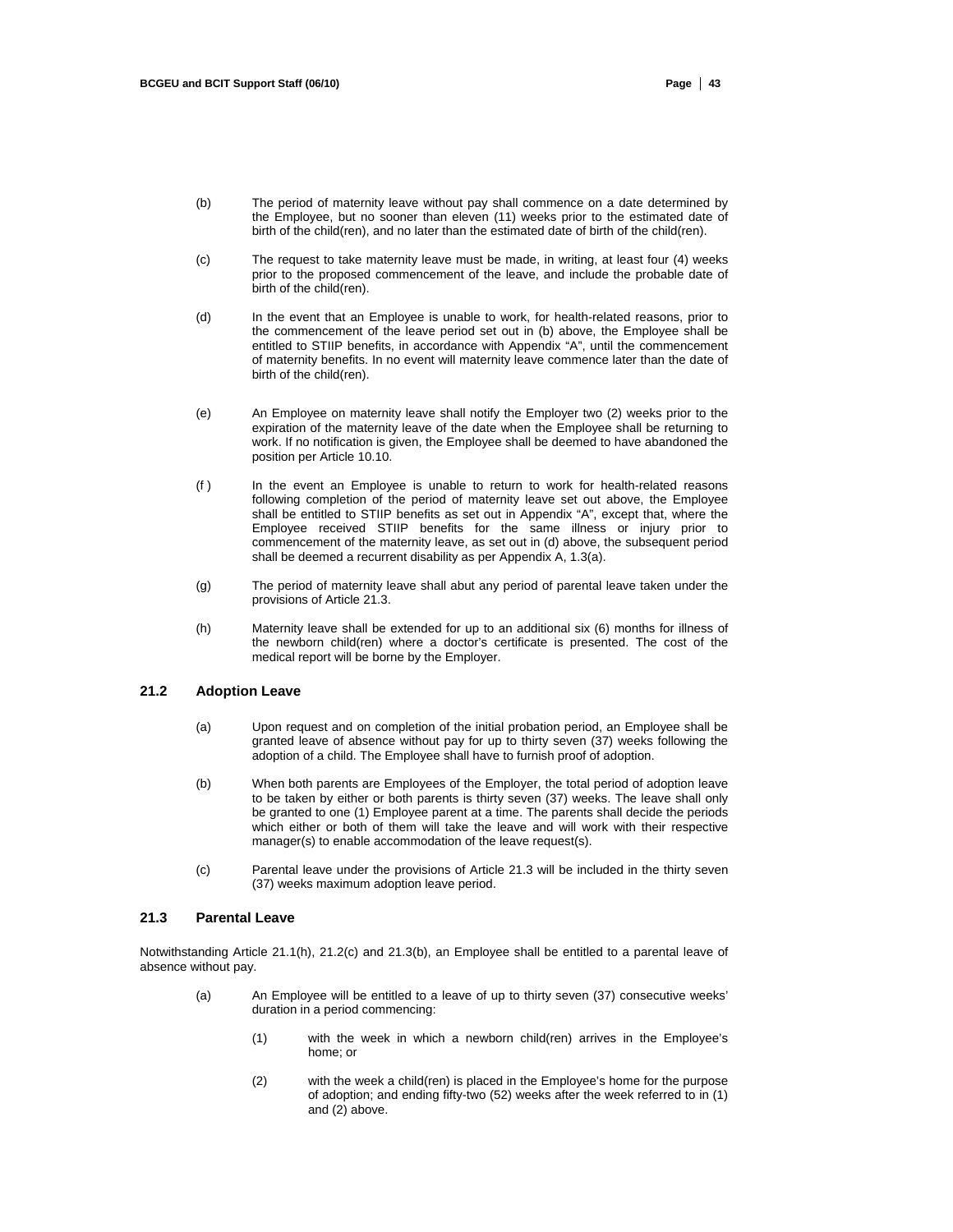- (b) Where both parents are Employees of the Employer, the Employees shall determine the apportionment of parental leave between them and shall work with their respective manager(s) to accommodate the leave request(s). The total maternity/parental leave when shared between both parents shall not exceed fifty-two (52) weeks.
- (c) The request to take parental leave must be made, in writing, at least four (4) weeks prior to the proposed commencement of the leave, and be accompanied by:
	- (1) a certificate of a medical practitioner or other evidence stating the date of birth of the child(ren) or the probable date of birth of the child(ren) if a leave has not been requested under Article 21.1. Cost of the medical report will be borne by the Employer. or
	- (2) a letter from the agency placing the child(ren) providing evidence of adoption of the child(ren) if such documentation has not been provided under Article 21.2(a).

## **21.4 Benefits and Vacation**

- (a) While an Employee is on parental leave, the Employer shall maintain coverage for medical, extended health, dental, group life, accidental death and dismemberment and long-term disability and shall pay the Employer's share of these premiums to a maximum period of twelve (12) weeks.
- (b) While an Employee is on maternity leave/parental leave combination, the Employer shall maintain coverage for medical, extended health, dental, group life, accidental death and dismemberment and long-term disability and shall pay the Employer's share of these premiums to a maximum period of thirty (30) weeks. For maternity leave only, the maximum period is eighteen (18) weeks.
- (c) While an Employee is on an adoption/parental leave combination, the Employer shall maintain coverage for medical, extended health, dental, group life, accidental death and dismemberment and long-term disability and shall pay the Employer's share of these premiums to a maximum period of six (6) months.
- (d) Notwithstanding Articles 17.1(a) and 17.**11**, annual vacation entitlements and vacation pay shall continue to accrue during the first thirty (30) weeks while an Employee is on maternity/parental leave combination providing the Employee returns to work for a period equal to the period of leave taken (to a maximum of thirty (30) weeks), or during a maximum of eighteen (18) weeks while an Employee is on maternity leave, or during a maximum of twelve (12) weeks while an Employee is on parental leave, or during a maximum period of six (6) months while an Employee is on adoption/parental leave combination providing the Employee returns to work for a period equal to the period of leave taken for adoption/parental leave combination or for maternity or parental leave when the two are not taken in combination.

Vacation earned pursuant to this clause may be carried over to the following year, notwithstanding Article 17.**11**.

# **21.5 Rights on Return to Work**

- (a) On return to work from maternity, adoption or parental leave, an Employee shall be placed in his/her former position or in a position of equal rank and salary.
- (b) The service of an Employee who is on maternity, adoption, or parental leave, shall be deemed to be continuous for purposes of Article 11—Seniority, Article 12—Layoff and Recall, Article 17—Vacation and Article 30—Benefits, of this Agreement.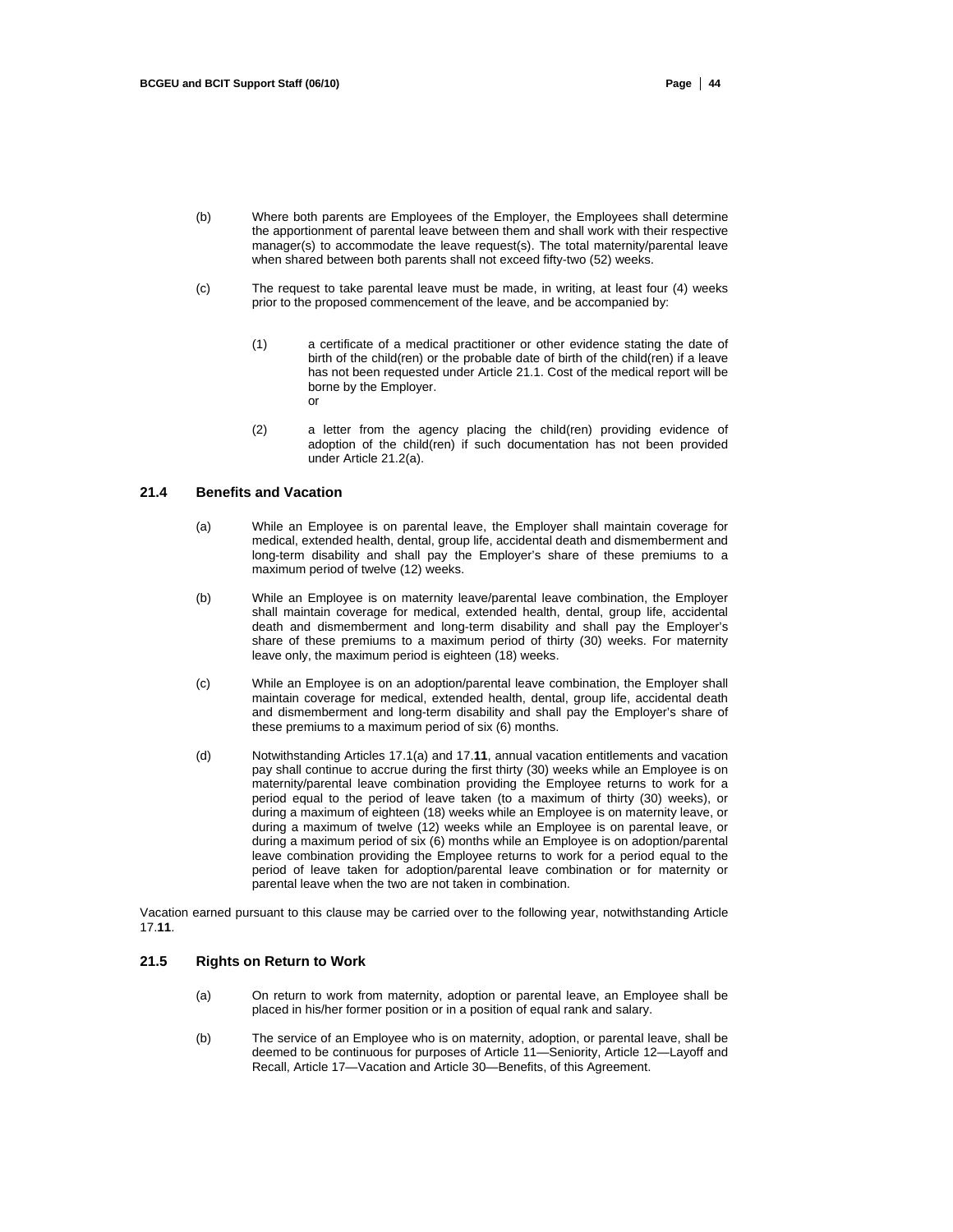#### **21.6 Supplemental Employment Benefit for Maternity and Parental Leave**

- **21.6.1** Effective April 1, 2005, when on maternity or parental leave, an Employee will receive a supplemental payment added to Employment Insurance benefits as follows:
	- (a) For up to fifty two (52) weeks of maternity leave, an Employee who is the birth mother shall receive an amount equal to the difference between the Employment Insurance benefits and seventy-five percent (75%) of her salary calculated on her average base salary.
	- (b) For up to a maximum of thirty-seven (37) weeks of parental leave, the spouse, the biological father, the common-law partner or adoptive parent who is caring for the child shall receive an amount equal to the difference between the Employment Insurance benefits and seventy five percent (75%) of the Employee's salary calculated on his/her average base salary.
	- (c) The average base salary for the purposes of Article 21.6**.1**(a) and 21.6**.1**(b) is the Employee's average base salary for the twenty-six (26) weeks preceding the maternity or parental leave. If the Employee has been on unpaid leave for part of the preceding twenty-six (26) weeks, then up to four (4) weeks of that unpaid leave will be subtracted from the twenty-six (26) weeks for the purpose of calculating the average base salary.
- 21.6.2 An Employee is not entitled to receive Supplemental Employment Benefits and disability benefits concurrently. To receive Supplemental Employment Benefits, the Employee shall provide the Employer with proof of application for and receipt of Employment Insurance benefits.
- **21.6.3** If an Employee is disentitled or disqualified from Employment Insurance maternity or parental benefits, the Employee shall receive the supplemental payment to the appropriate percentage less the amount of Employment Insurance benefits the Employee would have received if qualified for Employment Insurance benefits.

### **21.6.4**

- (a) To be entitled to the above noted benefits, an Employee must sign an agreement that they will return to work and remain in the Employer's employ for a period of at least six (6) months or equivalent to the leaves taken, whichever is longer, after their return to work.
- (b) Should the Employee fail to return to work and remain in the employ of the Employer for the return to work period in (a) above, the Employee shall reimburse the Employer for the benefits above on a pro-rata basis.

# **ARTICLE 22 — OCCUPATIONAL HEALTH AND SAFETY**

#### **22.1 Conditions/Dangerous Goods**

(a) *Conditions* 

The Union and the Employer agree to fully comply with the regulations made pursuant to the Workers' Compensation Act, the Factories Act, and any other statute of the Province of British Columbia pertaining to the working environment. First aid kits shall be supplied in accordance with this section.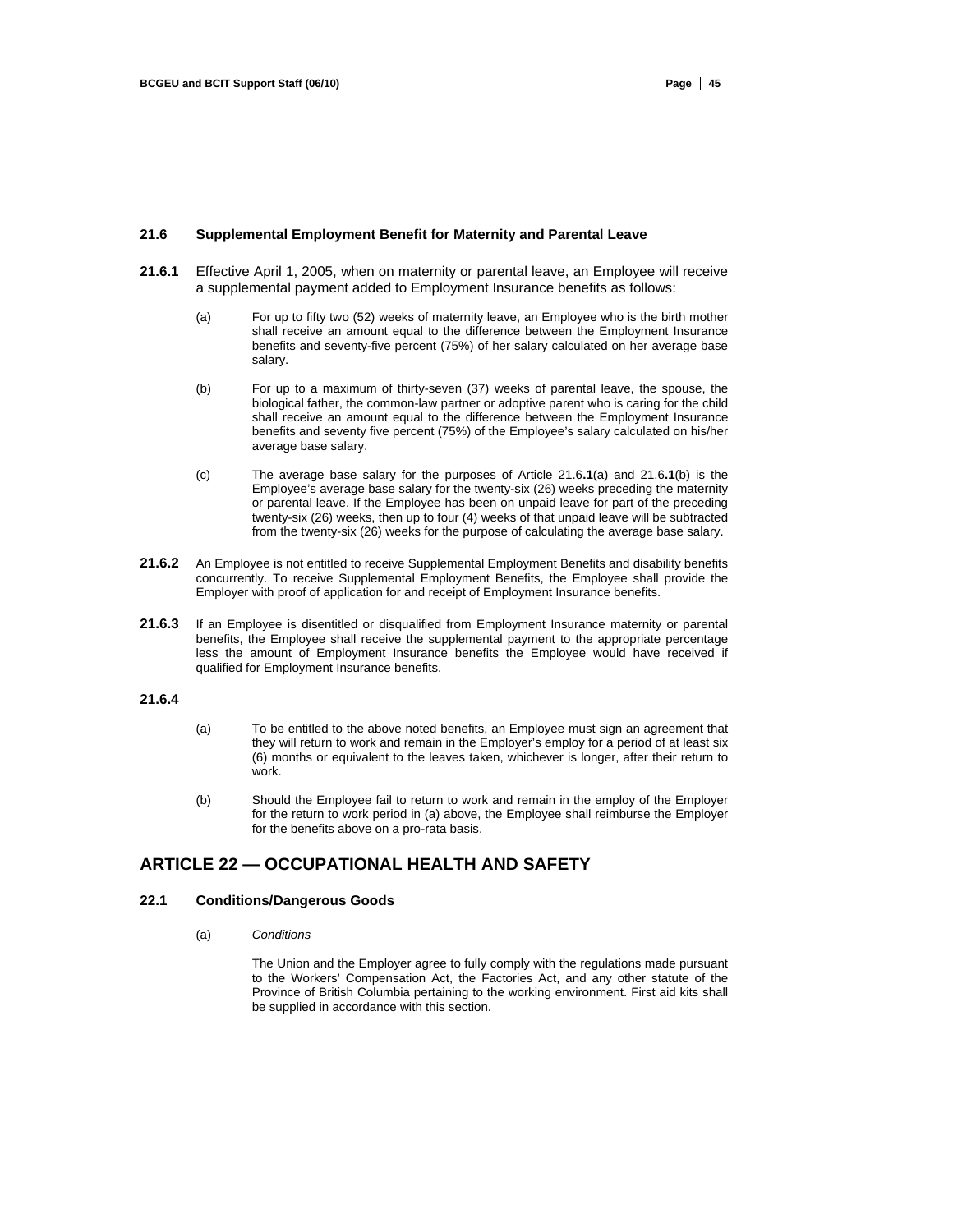(b) *Dangerous Goods, Special Wastes, Pesticides or Harmful Substances* 

Where Employees are required to work with or are exposed to any dangerous goods, special wastes, pesticides or harmful substances, the Employer shall ensure that the Employees are adequately trained in the identification, safe handling, use, storage, and/or disposal of same.

#### **22.2 Safety Committee**

The Employer and the Union agree to establish Occupational Health and Safety Committees at appropriate locations in the Bargaining Unit. Occupational Health and Safety Committees shall be composed of personnel employed at the location. The composition will be determined locally through management and local Union representatives. Union representatives shall be appointed by the B.C. Government and Service Employees' Union. Where such committees are formed, they may encompass more than one bargaining unit. These committees will meet pursuant to the Workers' Compensation Board Industrial Health and Safety Regulations at regular intervals to be determined by the committees, to make recommendations on unsafe, hazardous, or dangerous conditions with the aim of preventing and reducing risk of occupational injury and illness. A copy of all minutes of the Occupational Health and Safety Committees shall be sent to the Union and the Employer.

Employees who are representatives on the Occupational Health and Safety Committee shall continue to receive the rate of pay they would have been receiving had they not been attending an Occupational Health and Safety meeting or performing related duties as members of that committee.

#### **22.3 Hygiene Facilities**

- (a) In the interest of preventative public health and general hygiene, proper facilities shall be provided in order that Food Service Employees may shower and change their clothes.
- (b) Lockers, which may be locked, shall be provided for all Employees required to change their clothes.
- (c) The shower and locker facilities shall be adjacent to the work area.

## **22.4 Unsafe Working Conditions**

- (a) No Employee shall be disciplined for refusal to work on a job which is deemed unsafe by:
	- (1) a member of the Occupational Health and Safety Committee, or
	- (2) a person designated by an Occupational Health and Safety Committee, or
	- (3) the Safety Officer, after an on-site inspection and following discussion with a representative of the Employer, and where it does not meet the standards established pursuant to the Workers' Compensation Act.
- (b) Employees who are affected by the above provision shall be paid full salary and shall be assigned other duties.

# **22.5 Injury Pay Provision**

An Employee who is injured on the job during working hours and is required to leave for treatment or is sent home for such injury, shall receive payment for the remainder of the shift, without deduction from sick leave.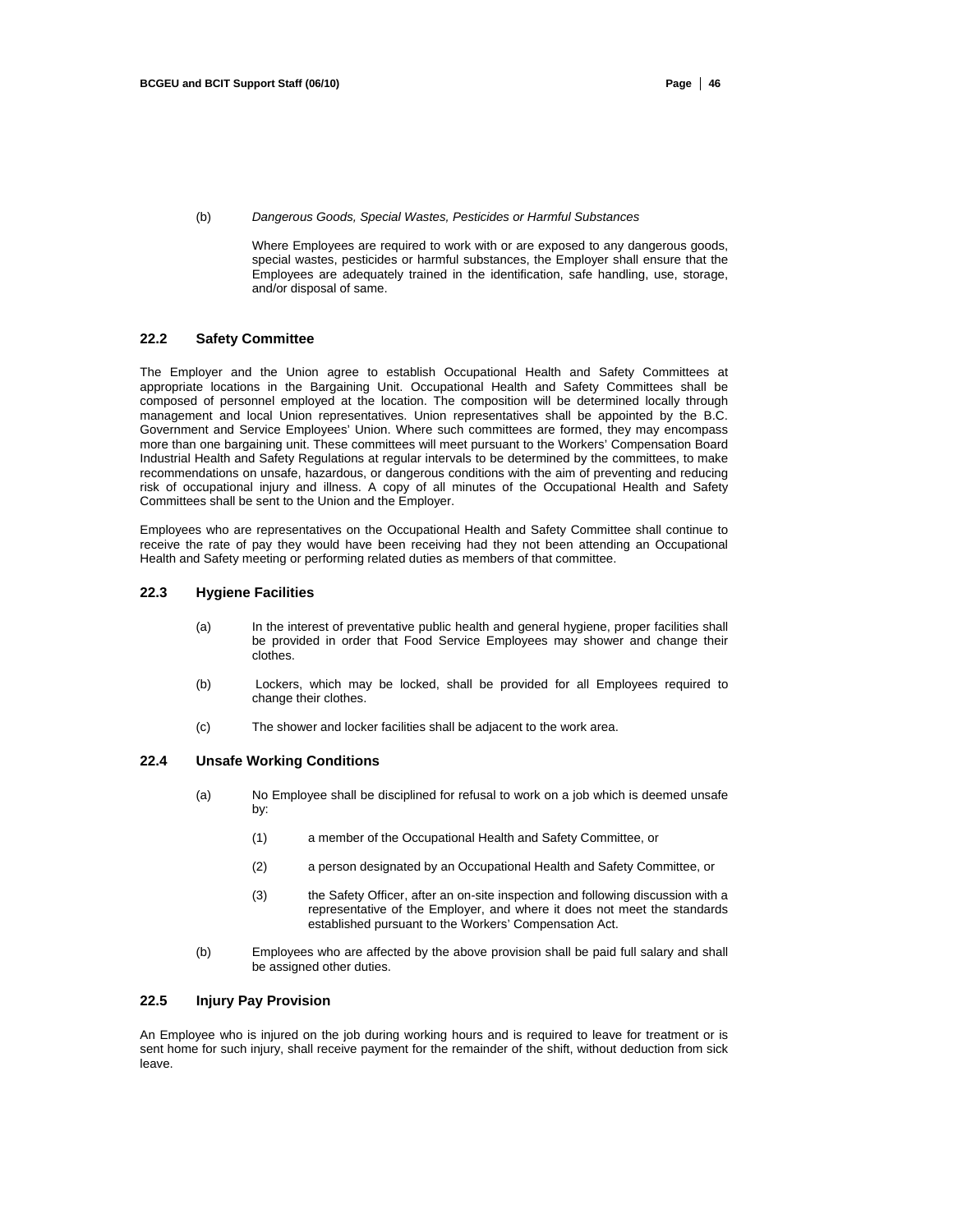## **22.6 Transportation of Accident Victims**

- (a) Transportation to the nearest physician or hospital for Employees requiring medical care as a result of an on-the-job accident shall be at the expense of the Employer.
- (b) The Employer shall provide transportation for Employees back to the Employees' worksite, vehicle or home.

#### **22.7 Pollution Control**

The Employer and the Union agree to limit all forms of environmental pollution. Recommendations for Employer action under this clause shall be made by the Occupational Health and Safety Committee.

#### **22.8 Investigation of Accidents**

The Occupational Health and Safety Committees, provided in Article 22.2, shall be notified of each accident or injury and shall investigate and report to the Union and the Employer on the nature and cause of the accident or injury. In the event of a fatality the Employer shall immediately notify the President of the Union of the nature and circumstances of the accident.

### **22.9 Occupational Health and Safety Courses**

- (a) The Employer will, in consultation with the Union and in cooperation with the agencies specified in 22.1(a), arrange for the members of the Occupational Health and Safety Committee to be trained in these agencies' functions, duties and objectives, as part of the normal operation of the Occupational Health and Safety Committee. A program will be set up for training committee members, and shall be open to participation by other approved institutions.
- (b) The Committee shall identify such safety courses as it deems necessary for Employees of the Institute.

## **22.10 Environmental Monitoring Equipment**

Environmental monitoring equipment which is available to students through the Environmental Health department will be made available to members of the Occupational Health and Safety Committee for their use as directed by the Committee.

#### **22.11 Video Display Terminals**

When Employees are required to monitor video display terminals which use cathode ray tubes, then:

- (a) When a majority of an Employee's daily work time requires monitoring such video display terminals, such Employees shall have their eyes examined by an ophthalmologist of the Employee's choice at the nearest community where medical facilities are available prior to initial assignment to VDT equipment and after six (6) months, a further test and annually thereafter if requested. The examination shall be at the Employer's expense where costs are not covered by insurance. Where requested, the Employer shall grant leave of absence with pay.
- (b) Employees who are required to operate VDT's on a continuous basis shall be entitled to two (2) additional ten (10) minute rest breaks per workday to be scheduled by agreement at the department level.
- (c) (1) Pregnant Employees shall have the option not to continue monitoring video display terminals which use cathode ray tubes.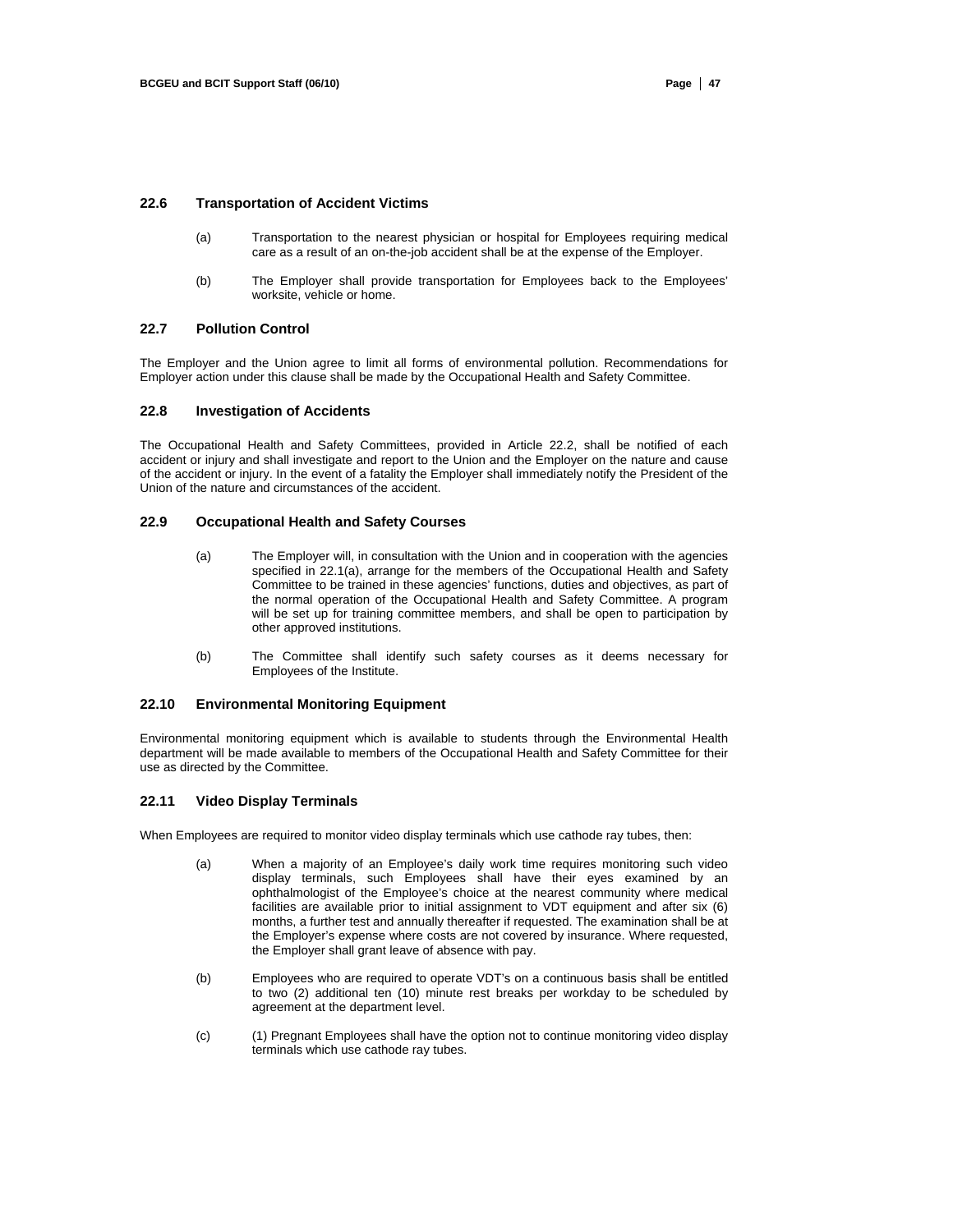- (2) When a pregnant Employee chooses not to monitor such video display terminals, if other work at the same or lower level is available within the Institute, she shall be reassigned to such work and paid at her regular rate of pay. The Employer will demonstrate to the Union that no work is available.
- (3) Where work reassignment in (2) above is not available, a regular Employee will be considered to be on leave of absence without pay until she qualifies for maternity leave.
- (d) Where Employees are on leave of absence pursuant to (c) above, and opt to maintain coverage for medical, dental, extended health, group life and long-term disability plans, the Employer will continue to pay the Employer's share of the required premiums.
- (e) The Employer shall ensure that new equipment shall:
	- (1) have adjustable keyboards and screens;<br>(2) meet radiation emission standards estab
	- meet radiation emission standards established by the Ministry of Labour.

The Occupational Health and Safety Committee shall review and make recommendations to ensure that the lighting and the above standards recommended by the Ministry of Labour, Occupational Environment Branch, as outlined in the publication "*Working with Video Display Terminals*" are being met.

#### **22.12 Safety Equipment**

With the exception of footwear and prescription glasses, the Employer will supply all safety equipment required for the job under Workers' Compensation Regulations. Where the Employer's regulations regarding safety footwear exceed Workers' Compensation Board Regulations, then the Employer shall supply such footwear. Where the following safety equipment is required by the Workers' Compensation Board, it will be issued on an individual basis:

- (a) hard hats and liners where required;<br>(b) safety gloves;
- safety gloves;
- (c) safety or welding goggles and helmets;
- (d) respirators;
- (e) protective hearing devices.

Replacement of unserviceable items will be made upon surrender of items to be replaced and proof that replacement is not required as a result of negligence by the Employee.

Regular Employees who in the normal course of performing their duties are required by the Employer or WCB regulations to wear safety footwear shall be entitled to an allowance of up to one hundred and sixty dollars (\$160) every two (2) years for the replacement or refurbishment of safety footwear, upon producing a receipt of purchase.

## **22.13 Survival First Aid Course**

Those Employees who by the nature of their employment are required to work in remote isolated areas shall be given the opportunity to take a Survival First Aid Course at the Employer's expense. Any disputes arising from the application of interpretation of this clause shall be referred to the Labour/Management Committee for resolution.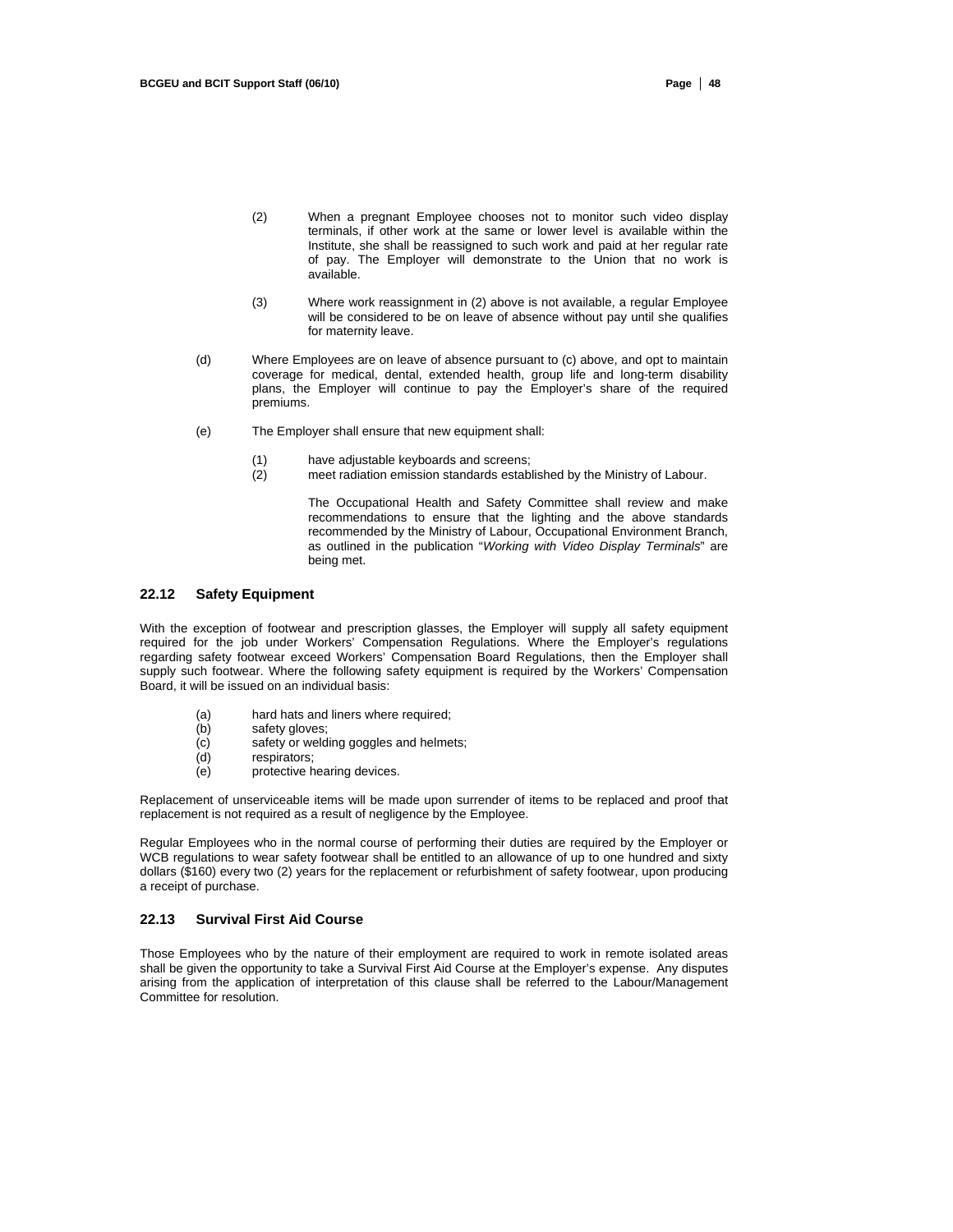#### **22.14 Shift Worker Safety**

The Employer agrees that upon request it will allow an afternoon or evening shift Employee a reasonable amount of time to leave the work station at a mutually convenient time to move the Employee's automobile closer to an elevator or building exit. Employees may request BCIT security personnel to escort them to their vehicle, on the premises, after 5:00 p.m. on weekdays and at anytime on weekends. The Parties agree that the escort option outlined above will only be provided on campuses with BCIT security personnel.

# **ARTICLE 23 — WORK SUPPLY**

#### **23.1 Supply of Work Clothing**

- (a) The Employer agrees to provide the appropriate uniform or wearing apparel to Employees required to wear a uniform or standard form of dress.
- (b) The Employer shall not introduce changes in style or colour of uniforms except by agreement with the Union.

## **23.2 Maintenance of Clothing**

It shall be the Employer's responsibility to ensure that uniforms and clothing issued are properly cleaned, maintained and repaired. The Employer shall bear all costs of the cleaning, maintenance and repair.

## **23.3 Protective Clothing**

- (a) The Employer shall provide all protective clothing where necessary to those Employees requiring such clothing for safety and health reasons.
- (b) The Employer shall make appropriate clothing available to Employees required to work under abnormal temperatures.
- (c) Protective clothing is understood to mean wearing apparel which protects the Employee's clothing from excessive dirt, grease, sparks or chemicals.
- (d) The Employer agrees to supply one (1) pair of individual issue coveralls per week to all painters, plus plant issue rubber boots, aprons, gloves and goggles where appropriate when Employees are cleaning or washing machinery or equipment.
- (e) Any individual issue item described above must be worn by the Employee on a regular basis or the Employer reserves the right to cancel this issue.

Where the Employer supplies items listed above, the Employer agrees to bear the cost of approved laundering and repairs. It may be necessary in some locations for the Employer to provide the apparel and a laundering allowance.

- (f ) Replacement of unserviceable items will be made upon surrender of items to be replaced and a proof that replacement is not required as a result of negligence by the Employee.
- (g) This provision is not intended to apply to clothing which any Employee would normally wear to and from work. The clothing shall be made generally available but shall not be assigned to individual Employees.
- (h) The Occupational Health and Safety Committee will also make recommendations for the use and supply of protective clothing.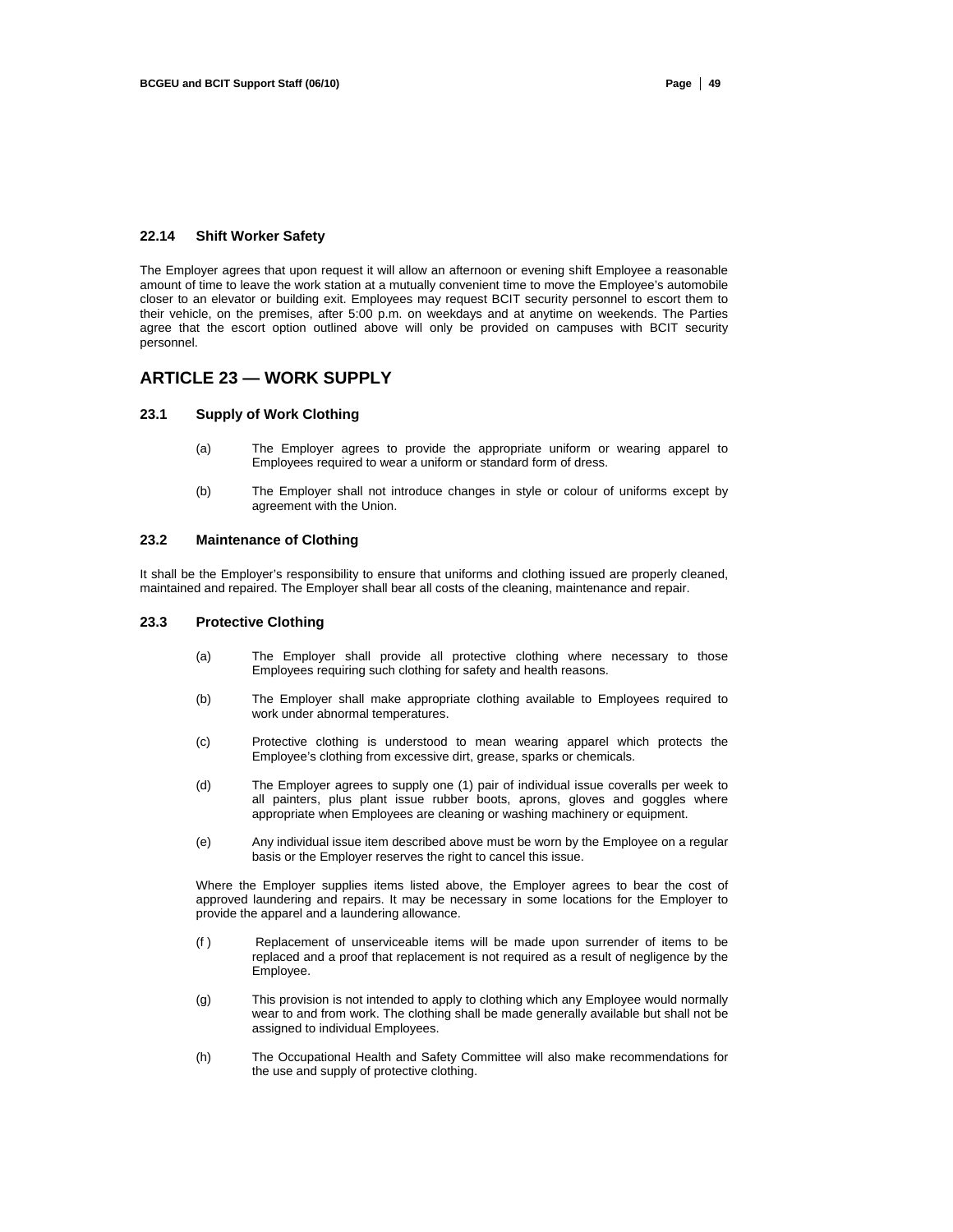# **23.4 Working Hazards**

The Employer undertakes to maintain office furniture, equipment, etc. in a practical and safe condition in order to avoid injury to Employees or damage to their attire. Employees, for their part and in their own interest, are expected to advise the Employer of any such potentially injurious equipment.

#### **23.5 Union Label**

All uniforms and clothing issued by the Employer shall bear a recognized Union label.

# **ARTICLE 24 — TECHNOLOGICAL AND OTHER CHANGE**

### **24.1 Definition**

"*Technological Change*" means:

- (a) the introduction by an Employer of a change in his/her work undertaking or business, or a change in his/her equipment or material from the equipment or material previously used by the Employer in his/her work, undertaking or business; or
- (b) a change in the manner an Employer carries on his/her work, undertaking or business related to the introduction of that equipment or material.

#### **24.2 Notice and Bargaining**

Where the Employer intends to make a technological change that:

- (a) is directly related to the introduction of that equipment or material that significantly changes the character of the work to be performed or changes the number of Employees; and/or
- (b) alters significantly the basis upon which the Collective Agreement was negotiated, it shall give three (3) months' notice in writing to the Union of the technological change, and the Employer and the Union shall, within fourteen (14) days of the date of the notice, commence collective bargaining for the purpose of reaching agreement as to the adjustment to the effects of the technological change and in what way, if any, the Collective Agreement should be amended. Technological change shall not include normal layoffs resulting from a decrease in the amount of work to be done.

## **24.3 Income Protection**

Any Employee who is displaced from his/her job by virtue of technological change will suffer no reduction in his/her normal earnings.

## **24.4 Transfer Arrangements**

An Employee who is displaced from his/her job by virtue of technological change will be given the opportunity to fill other vacancies.

## **24.5 Training Benefits**

In the event that the Employer should introduce new methods which require new or greater skills than are possessed by the Employees under present methods of operation, such Employees shall at the expense of the Employer, be given a period of time not to exceed one (1) year, during which they may undergo retraining/orientation in order to acquire the skills necessitated by the new method of operation. There shall be no reduction in an Employee's rate of pay during the training period and no reduction of pay upon being reclassified in the new position.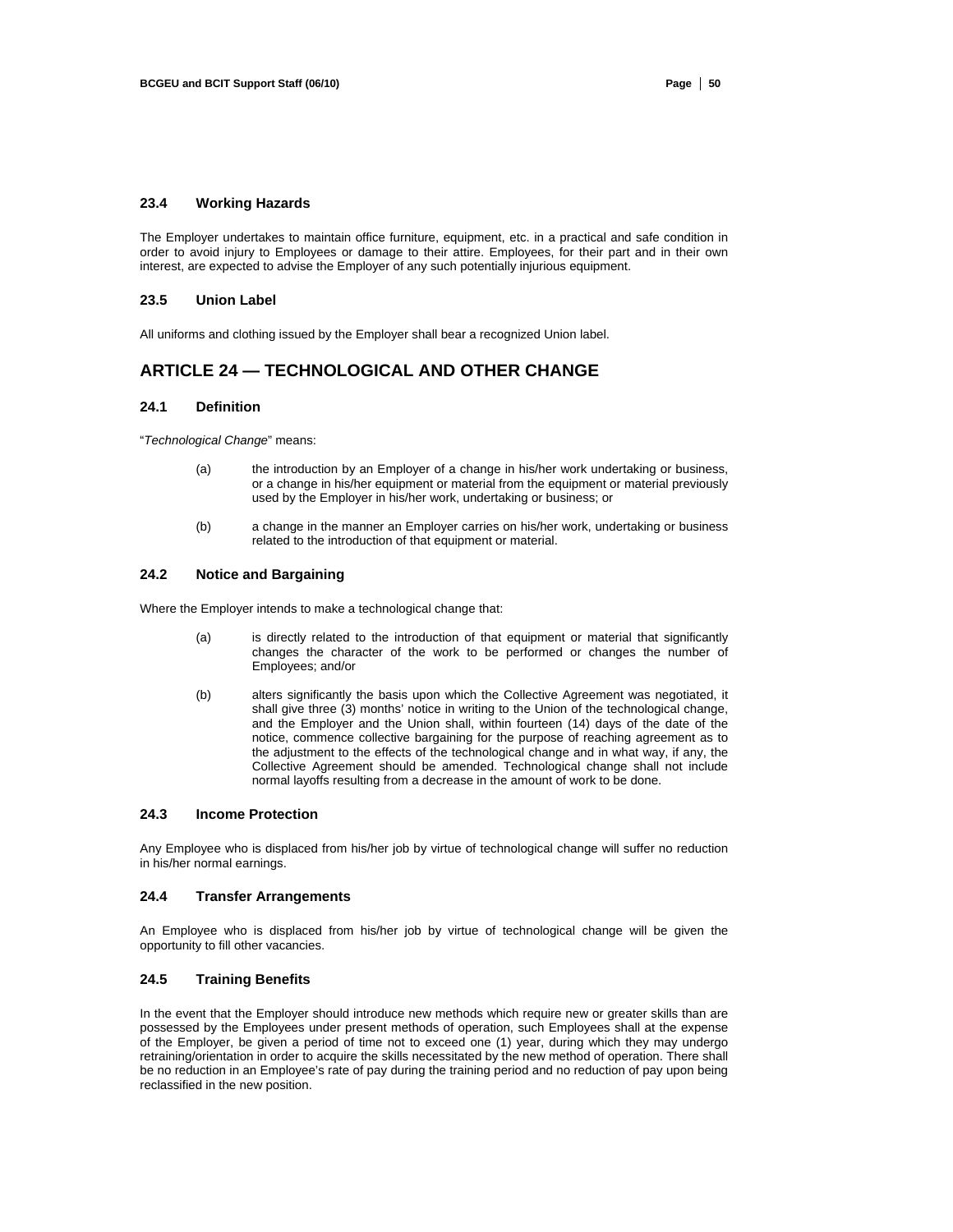# **24.6 Additional Training**

Should the introduction of new method of operation create a need for the perfection or acquisition of skills requiring training periods longer than one (1) year, the additional training time shall be subject for discussion with the Employer and the Union.

#### **24.7 Reference to Arbitration**

All disputes arising in relation to adjustment to technological change shall be finally and conclusively settled without stoppage of work by arbitration set up in accordance with Article 9 of the Agreement.

#### **24.8 Arbitration Board Powers**

The Arbitration Board has the powers contained in Sections 76 and 77 of the Labour Relations Code.

# **ARTICLE 25 — PROMOTIONS AND STAFF CHANGES, AND PERFORMANCE APPRAISALS**

#### **25.1 Job Postings**

- (a) When a vacancy occurs or a new position is created within the bargaining unit the Employer shall notify the Union in writing and post notice of the position in the Employer's offices, locker rooms, shops and all bulletin boards for a minimum of ten (10) calendar days so that all members will know about the vacancy or new position.
- (b) When a temporary position or vacancy is identified to be four (4) months or more duration (except for short-term sick leave relief assignment pursuant to Definition (#6), qualified regular Employees will have the opportunity to substitute in higher paying positions pursuant to Articles **35.1**, **35.2** and 31.15(b). Where substitution by an existing regular Employee within the department is not feasible, the temporary position or vacancy shall be posted internally and filled as temporary. Such temporary vacancies will only be advertised externally in unusual circumstances.

It is understood by the Parties that only the original vacancy is subject to the provisions of Article 25.1(b).

Only a regular Employee who is successful in applying to a full-time temporary position and who obtains a general leave of absence from his/her regular position will have the right of return to his/her regular position. Such leave shall not be unreasonably withheld.

## **25.2 Information in Postings**

Such notice shall contain the following information: nature of the position, qualifications, experience, required knowledge, and education, skills, shifts, wage, or salary rate or range, and the campus location of the position at the time of posting.

Such qualifications shall be consistent with the recognized position description requirements and may not be established in an arbitrary or discriminatory manner. All job postings shall state, "*This position is open to male and female applicants* ". The internal posting shall also state, "*A copy of the job description for this position is available for review in the Human Resources Office"*. (See Article 13.2(c)(2)(i)—Work Schedules and See Article 31.16—Vehicles)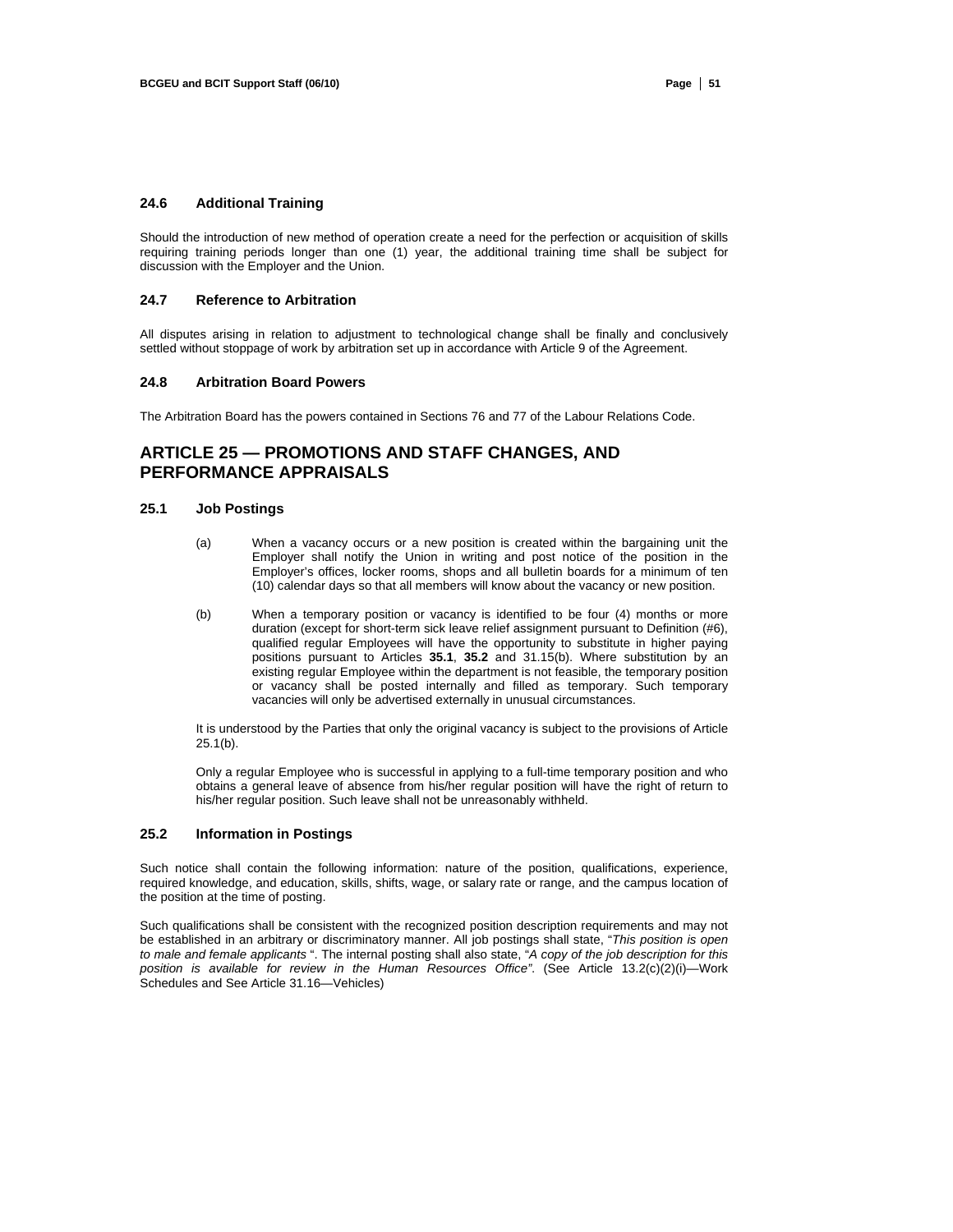# **25.3 Outside Advertising**

Vacancies may be advertised externally at the same time as internally. Subject to Article 25.4(b), an internal applicant (as defined in Article 25.4) with sufficient qualifications shall be awarded the position.

#### **25.4 Role of Seniority in Promotions and Transfers**

Both Parties recognize:

- (a) the principle of promotion with the service of the Employer;
- (b) where two (2) or more applicants have qualifications, ability and experience which are approximately equal, the applicant with the greater seniority shall be awarded the position. Internal applicants shall be given every consideration in respect to the filling of positions.

For the purposes of Article 25.3 and 25.4, an "*internal applicant*" is defined as:

- (a) a regular Employee; or
- (b) an auxiliary Employee who has accumulated over ninety (90) days (630 hours) of service seniority.

### **25.5 Probation on Initial Appointment**

Upon appointment, an Employee will serve a probationary period of six (6) calendar months in the position to which appointed. This probationary period may be extended by the Employer for an additional period of up to six (6) calendar months. Where an Employee's probation has been extended and where an Employee disagrees with the decision s/he may seek recourse through the grievance procedure.

During the probationary period, the Employer's President may dismiss the Employee for just and reasonable cause. The test of just and reasonable cause for dismissal of a probationary Employee shall be a test of suitability of the probational Employee for continued employment in the position to which s/he has been appointed, provided that the factors involved in suitability could reasonably be expected to affect work performance.

Upon successful completion of probation, a regular Employee shall be confirmed in the position by the Employer.

Where an Employee feels s/he has been aggrieved by the decision of the Employer to reject the Employee during the probationary period, s/he may appeal the decision through the grievance procedure as per Article 8 of this Agreement starting at Step 3.

### **25.6 Trial Period on Promotion or Transfer**

- (a) Regular Employees who are promoted or transferred to a new position shall be required to serve a three (3) month trial period. If during this period the Employer finds that the Employee is unable to perform the duties of his/her job in a satisfactory manner, the Employee shall be returned to his/her former position and pay grade without loss of seniority. Any other Employees promoted or transferred because of the rearrangement of positions shall also be returned to their former positions and pay grades without loss of seniority.
- (b) Auxiliary Employees who are appointed to a regular position shall be required to serve a six (6) month trial period. If during this period the Employer finds that the Employee is unable to perform the duties of his/her job in a satisfactory manner, the Employee will be returned to the auxiliary list and be treated as an auxiliary Employee under the terms of the Collective Agreement. The hours worked while in a regular position will be credited for seniority as an auxiliary.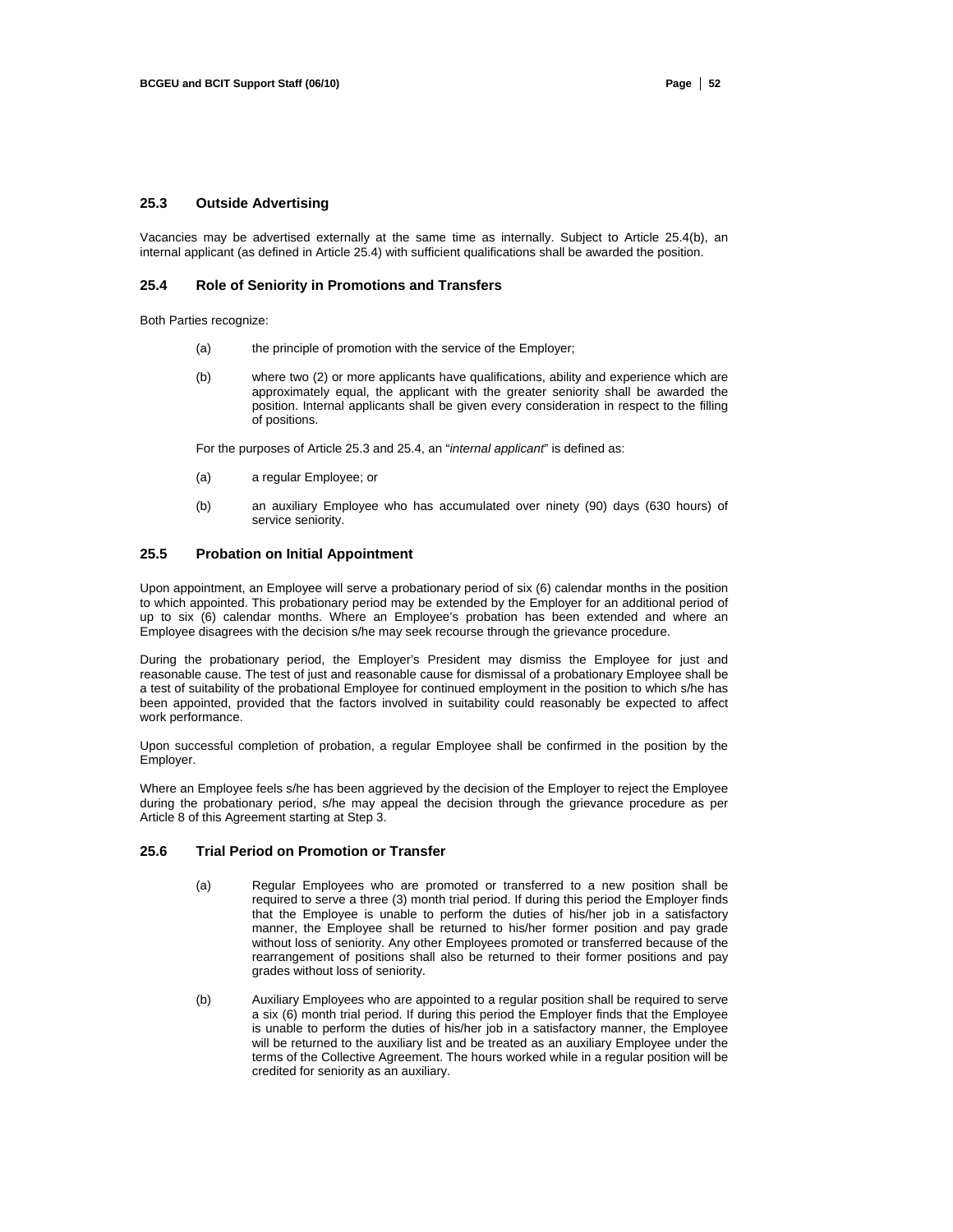(c) Where an Employee feels s/he has been aggrieved by the decision of the Employer to reject the Employee during the trial period, s/he may appeal the decision through the grievance procedure as per Article 8 of this Agreement starting at Step 3.

## **25.7 Union Observer**

The President of the Union or his/her designate may sit as an observer on a selection panel for positions in the bargaining unit. The observer shall be a disinterested party. This section does not apply to excluded positions.

If written interview questions have been developed, the Union Observer will be provided with a copy of these questions prior to the commencement of the first interview.

# **25.8 Notification**

- (a) Unsuccessful in-service applicants to posted positions will be notified of the name and classification of the successful applicant. The unsuccessful applicants shall be notified in writing of the reasons why they were unsuccessful if they request such reasons within ten (10) days of being notified of the name and classification of the successful applicant.
- (b) The Employer will reply to the Employee within ten (10) days from receipt of the request.
- (c) After 30 days from receiving the Employer's reply in (b) above, and provided that the Employee has not filed a grievance regarding the competition in question, an Employee may request in writing to Human Resources to have the request for written reasons and the written reasons removed from their personnel file.
- (d) Where no requests have been received within ten (10) days, the appointment of the successful applicant may be confirmed.

## **25.9 Right to Appeal**

Where an Employee feels he/she has been aggrieved by any decision of the Employer relating to promotion, demotion, or transfer, the Employee may file a grievance in accordance with the grievance procedure as set out in Article 8 of this Agreement.

Notwithstanding Article 8 of this Agreement, such a grievance shall be initiated at the third step of the grievance procedure within ten (10) days of receiving requested written reasons of why they were unsuccessful. Where a grievance has been filed, no permanent transfers or placement shall take place until the grievance has been adjudicated.

## **25.10 Changes in Status - Probation**

An auxiliary Employee who has been appointed as a regular Employee in the same position without a break in service, may have all or part of the continuous period of service applied to the probationary period.

## **25.11 Relocations**

It is understood by the Parties that, as a general policy, Employees shall not be required to relocate from one geographic location to another against their will. However, the Employer and the Union recognize that in certain cases, relocations may be in the interest of the Employer and/or Employee. In such cases, an Employee will be fully advised of the reason for his/her relocation, as well as the possible result of refusal to be relocated.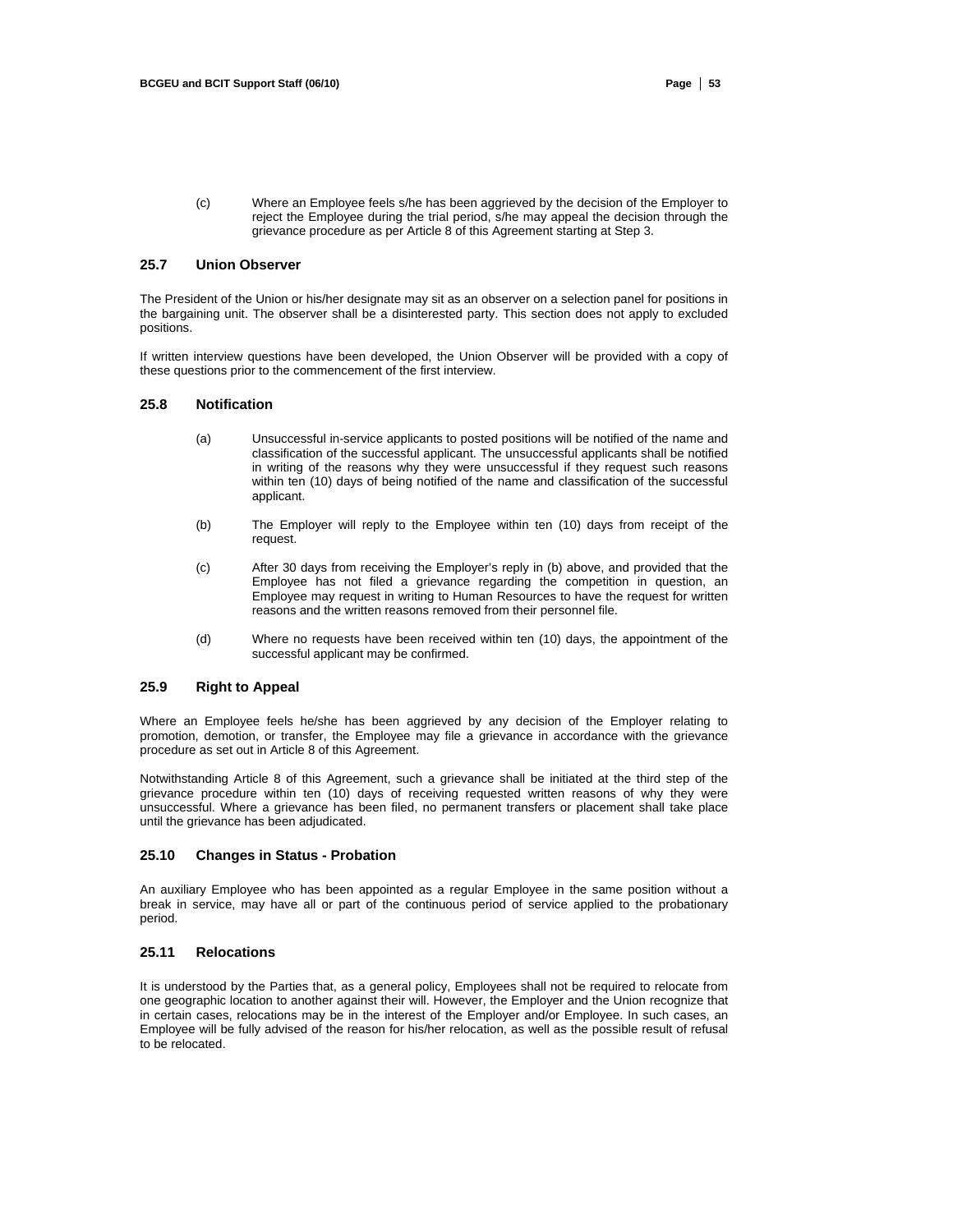# **25.12 Interview Expenses**

An in-service applicant for a posted position who is not on leave of absence without pay and who has been called for a panel interview shall be granted leave of absence with base pay and shall have his/her authorized expenses paid. An Employee granted leave under this section shall notify his/her supervisor as soon as s/he is notified of this requirement to appear for an interview. For the purpose of this Article, "authorized expenses" are those which have been given prior approval by the manager responsible for payment of the costs incurred.

## **25.13 Performance Appraisals**

Where a formal appraisal of an Employee's performance is carried out, the Employee shall be given up to five (5) days to read and review the appraisal. Provision shall be made on the Employee appraisal form for an Employee to sign it. The form shall provide for the Employee's signature in two (2) places, one indicating that the Employee has read and accepts the appraisal, and the other indicating that the Employee disagrees with the appraisal. The Employee shall sign in one (1) of the places provided. No Employee may initiate a grievance regarding the contents of an Employee appraisal unless the Employee has signed in the space indicating disagreement with the appraisal. He/she shall be given up to thirty (30) days to file such grievance. An Employee shall, upon request, receive a copy of the Employee appraisal at time of signing. An Employee appraisal shall not be changed after an Employee has signed it, without the knowledge of the Employee, and any such changes shall be subject to the grievance procedure of this Agreement.

# **ARTICLE 26 — REHABILITATION COMMITTEE**

#### **26.1 Rehabilitation Committee**

The Employer acknowledges a responsibility to maintain on payroll, Employees who have completed their initial probationary period and which, through advancing years or temporary disablement, are unable to perform their regular duties, or who have become incapacitated by injury or illness. A Rehabilitation Committee shall be established to review cases of such Employees. The Committee shall consist of two (2) members appointed by the Employer and two (2) members appointed by the Union. By mutual agreement, the parties may add other members for resource purposes. The Rehabilitation Committee may make recommendations to the Employer to place the Employee in a less arduous position and to recommend what retraining the Committee deems advisable. The Employer and the Union will mutually agree on the procedures for the operation of the Rehabilitation Committee.

#### **26.2 Transfers Without Posting**

Lateral transfers or voluntary demotions may be granted, without posting for:

- (a) compassionate or medical grounds to regular Employees who have completed their probationary period;
- (b) all Employees who have become incapacitated by injury or illness. In such cases the Rehabilitation Committee outlined in 26.1 shall consider any applications or requests presented to the Committee. Each request for special consideration shall be judged solely on its merit.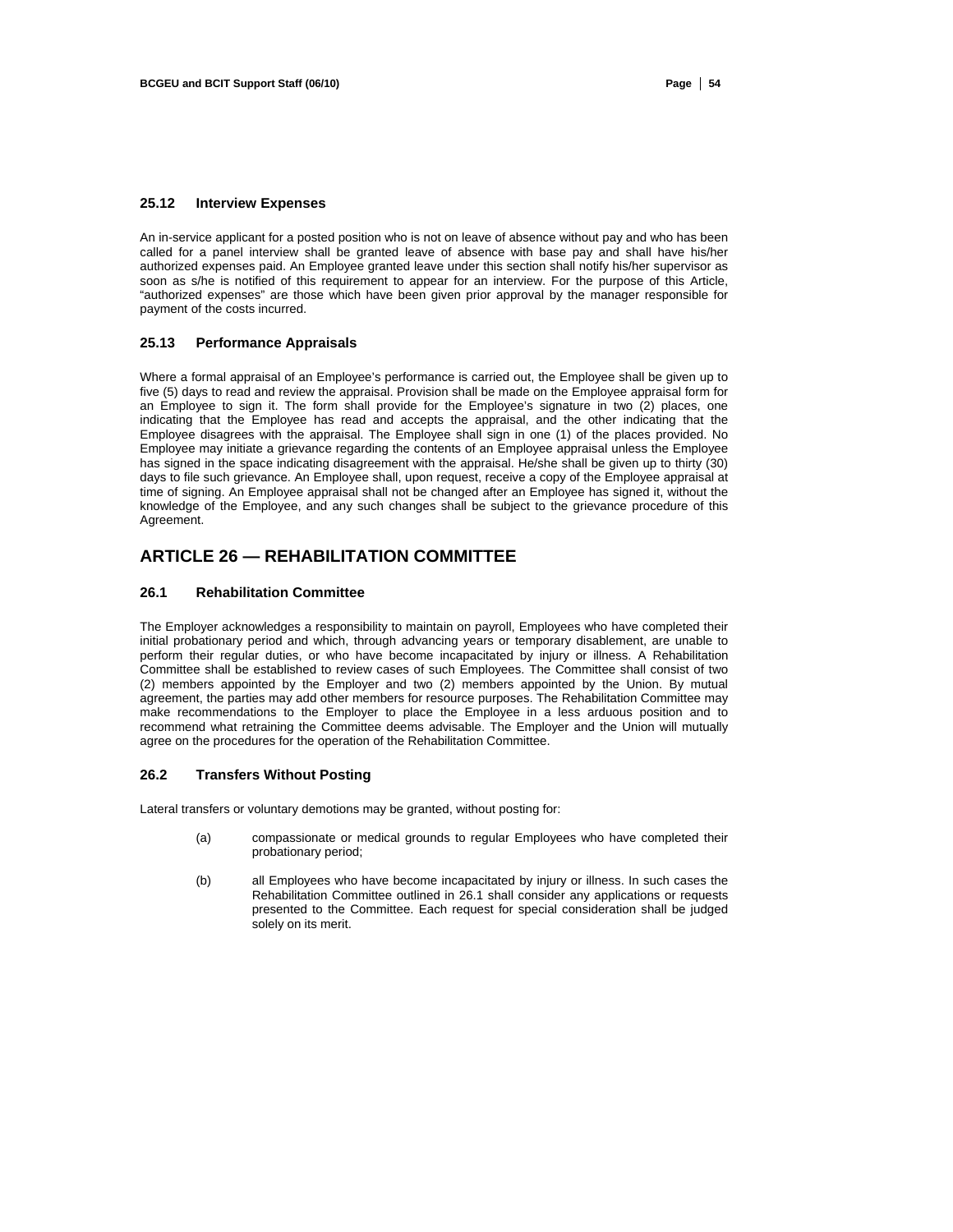# **ARTICLE 27 — JOB DESCRIPTIONS AND JOB RECLASSIFICATION**

## **27.1 Job Descriptions**

- (a) The Employer agrees to draw up job descriptions for all positions and classifications for which the Union is Bargaining Agent. The descriptions shall be forwarded to the Union and the Chairperson of the Bargaining Unit, and shall become the recognized job descriptions unless the Union presents written objections within thirty (30) days. The recognized job description shall be available to the Employee upon request.
- (b) The recognized job description shall form the basis for job evaluation**.**

# **27.2 Joint Job Evaluation Committee**

- (a) There shall be a Joint Job Evaluation Committee (JJEC) with equal representation from both Parties.
- (b) The Union and Employer agree that the JJEC shall:
	- (1) determine appropriate procedures and terms of reference for the ongoing operation of the JJEC;
	- (2) determine the format of job descriptions/job specifications to be used within the job evaluation systems; and
	- (3) ensure the ongoing maintenance of the system.
- (c) *Documents for the JJEC*

The JJEC is responsible for the maintenance of all reclassification documentation including evaluation results, job specifications and individual ratings for all jobs; and shall be supplied with all relevant documentation for making position ratings.

(d) *Attendance at Meetings* 

The Employer shall release without loss of pay or seniority, the representatives named by the Union to attend sessions of the JJEC.

(e) *Disagreement Regarding Plans* 

Any disagreement concerning the overall job evaluation program shall be referred to a single Arbitrator, who shall be jointly selected by the Parties to this Agreement. The power of the Arbitrator shall be limited to the matters in dispute submitted to the Arbitrator. The decision of the Arbitrator shall be final and binding on the Parties. The Arbitrator's fees and expenses shall be determined in advance and shall be borne equally by both Parties.

(f) *Job Evaluation Consultants* 

Nothing in this Agreement shall be interpreted as barring either Party to this Agreement from engaging consultants and/or advisors as representatives of either Party of the Joint Job Evaluation Committee.

# **27.3 Definition of Reclassification**

Job reclassification consists of reviewing the component parts of the job to confirm the appropriateness and equitability of the classifications.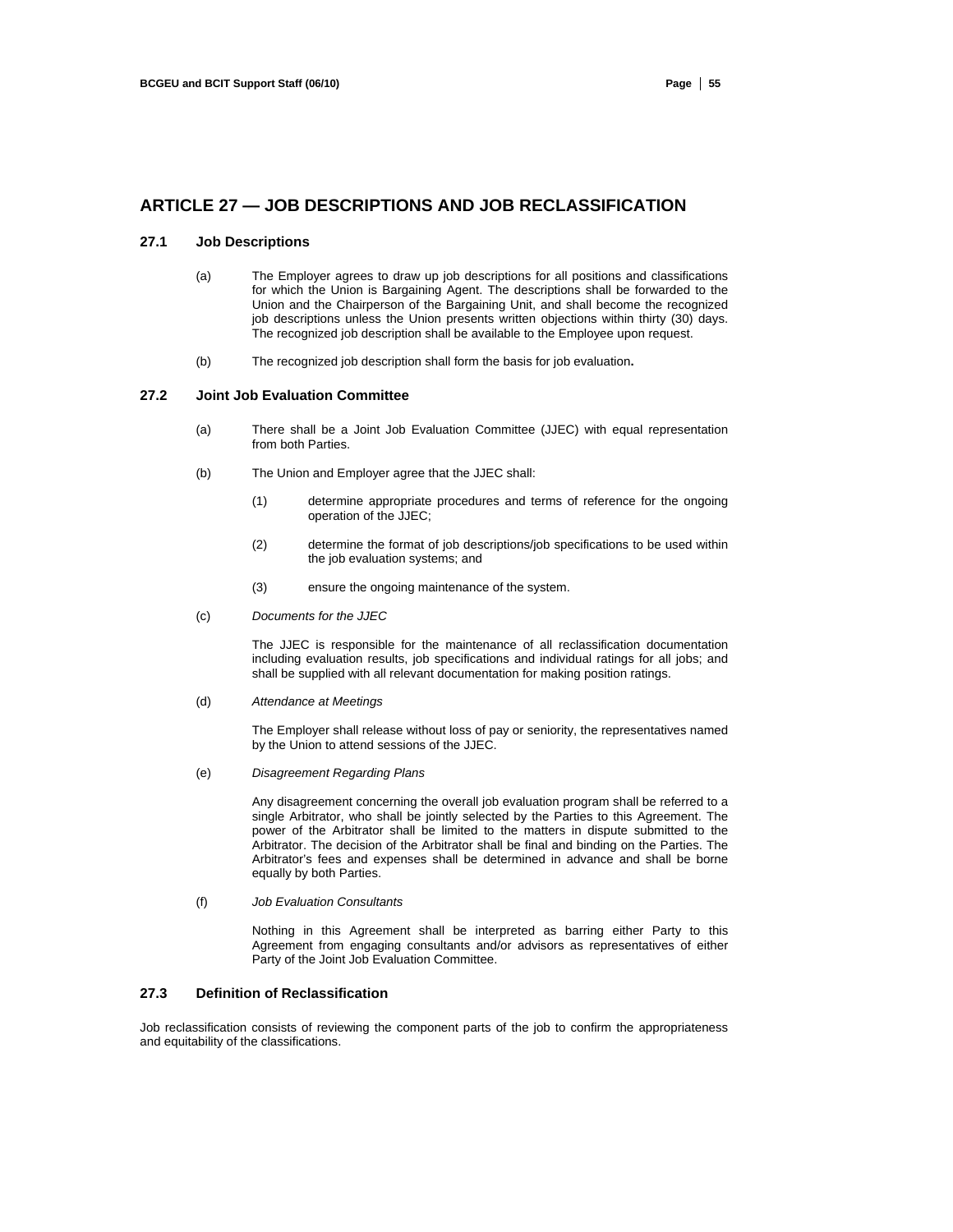#### **27.4 Job Reclassification Requests**

(a) When the duties of any position are changed, an Employee or his/her manager may submit a written request to JJEC to review the position and its classification.

> The request for reclassification must include a current job description and a completed questionnaire signed by both the Employee and his/her manager.

- (b) The JJEC will interview the Employee and his/her manager.
- (c) The JJEC will evaluate the reclassification request and will advise the Employee and the manager of its decision in writing within 6o calendar days of the receipt of the request. The JJEC will provide brief written reasons for its decision.
- (d) If the JJEC is unable to reach a decision, the matter will be submitted to Adjudication per Article 27.8.
- (e) The Employee or his/her manager may appeal the decision of the JJEC to an Adjudicator in accordance with this Article within 30 calendar days of receiving the written decision of the JJEC. If no written appeal is received by the JJEC within 30 days, then the decision of the JJEC will be deemed to have been accepted.

#### **27.5 No Reduction in Wages**

No employee shall have his/her wages reduced because of reclassification.

#### **27.6 No Recourse to Grievance Process**

All disputes arising under this Article, except those arising under Article 27.1, will be resolved pursuant to the procedures set out in this Article. There is no right to access the grievance procedure or Arbitration provisions contained in this Agreement.

#### **27.7 Adjudication**

- (a) The Adjudicator for disputes under this Article shall be John Kinzie or another Adjudicator selected by mutual agreement of the Parties.
- (b) The Adjudicator shall consider all factors and degrees within the approved Job Evaluation Plan. He/she shall be supplied with all the documentation, existing evaluation results, job descriptions, as well as individual position ratings for all jobs within the unit.
- (c) The decision of the Adjudicator shall be final and binding.
- (d) The costs of the Adjudicator shall be shared equally by the Parties.

#### **27.8 Adjudication Procedures**

The process for adjudication shall be as follows:

- (a) The Employee and the manager will make written submissions to the Adjudicator. A copy of these submissions will be given to all parties and the Adjudicator two (2) weeks in advance of the scheduled adjudication.
- (b) The submissions will identify factors in dispute and present arguments in favour of the position advocated.
- (c) Oral presentation will follow the same format with the following provisions: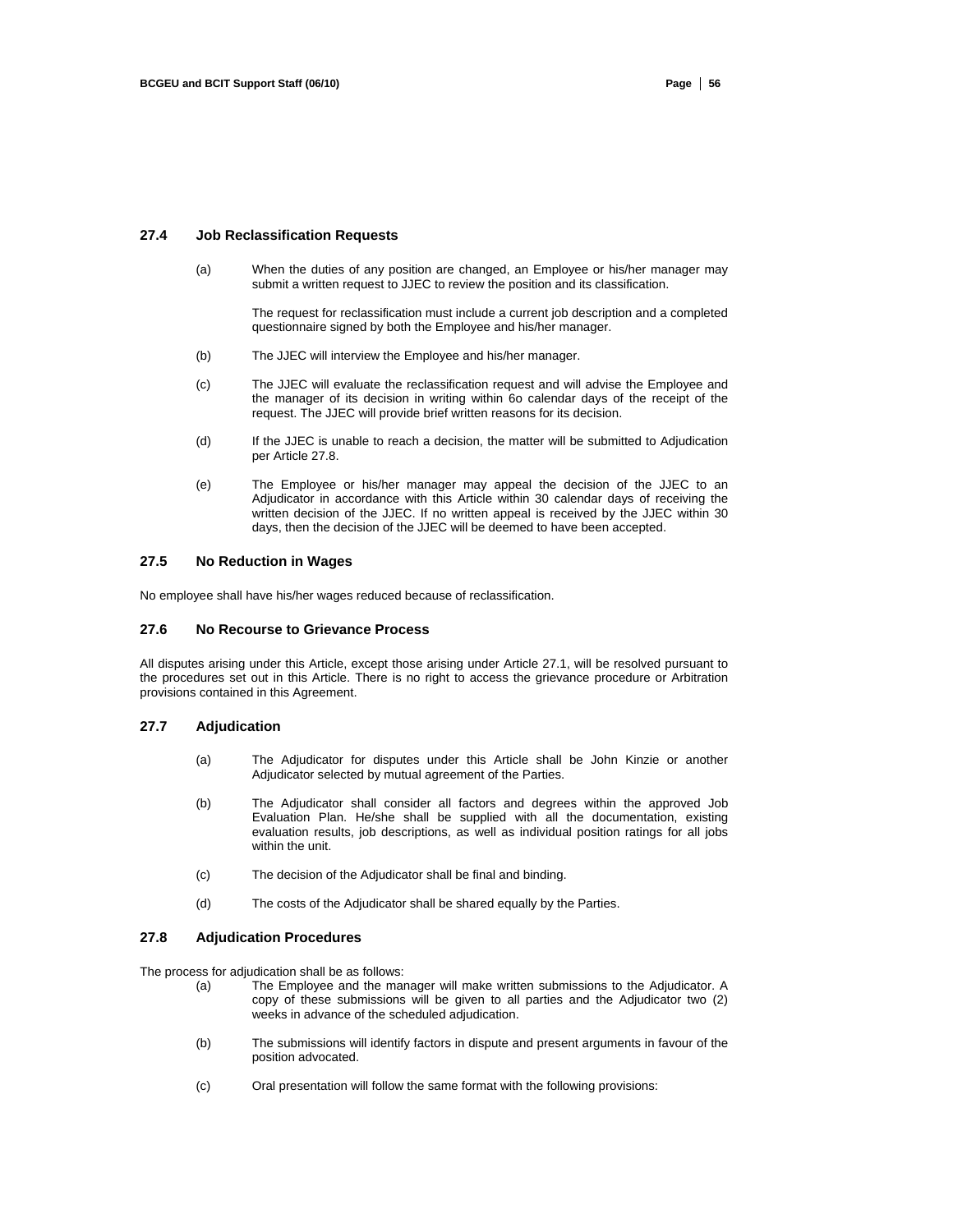- (1) It is the intention of the Parties that each proceeding will take no more than one (1) hour.
- (2) There will be no more than one (1) person attending as the Union representative and one (1) person as the Employer representative and each representative will act as a resource to the Adjudicator.
- (3) There will be no outside legal representation.

#### **27.9 Effective Date of Reclassification**

Reclassification decisions made by the JJEC or an Adjudicator appointed under this Article shall be retroactive to the date the request was received by the JJEC.

# **ARTICLE 28 — PAYMENT OF WAGES AND ALLOWANCES**

## **28.1 Equal Pay**

The Employer shall not discriminate between male and female Employees by employing a person of one sex for any work at a rate of pay that is less than the rate of pay at which a person of the other sex is employed for similar or substantially similar work.

#### **28.2 Paydays**

- (a) Employees shall be paid biweekly (Fridays).
- (b) When a payday falls on a regular Employee's day of rest, the Employer agrees to issue the Employee's paycheque on the last shift worked prior to the payday.
- (c) If a paycheque is not available on the payday, the Employer shall arrange for the Employee to be provided with an adequate advance on his/her salary.
- (d) The distribution of paycheques shall be done in such manner that the details of the paycheque shall be confidential.
- (e) All Employees shall be required to provide the Employer with written authorization to deposit their cheques to any chartered Bank, Credit Union, trust company, or other established financial institution. Those employees hired prior to January 1, 2000 who have not provided such written authorization are exempt from this provision.

#### **28.3 Rates of Pay**

An Employee shall be paid in accordance with the rates set out in the salary schedules. The hiring rate of pay for a new Employee shall not be higher than the rate of pay for an existing Employee in the same classification with similar work experience, training and education.

#### **28.4 Annual Increments**

- (a) For regular full-time Employees, a one-step increase within the salary range shall become effective as of the first day of April or the first day of October as the case may be. Where the anniversary date of an initial appointment falls between January 1 and June 30, the date of the increment increase will be April 1, and where between July 1 and December 31, the date of the increment increase will be October 1.
- (b) A regular full-time Employee who receives a promotion or reclassification between January 1 and June 30, shall have his/her anniversary date as of April 1 of the following year and those regular fulltime Employees who receive promotion or reclassification between July 1 and December 31 shall have their anniversary date as of October 1 of the following year.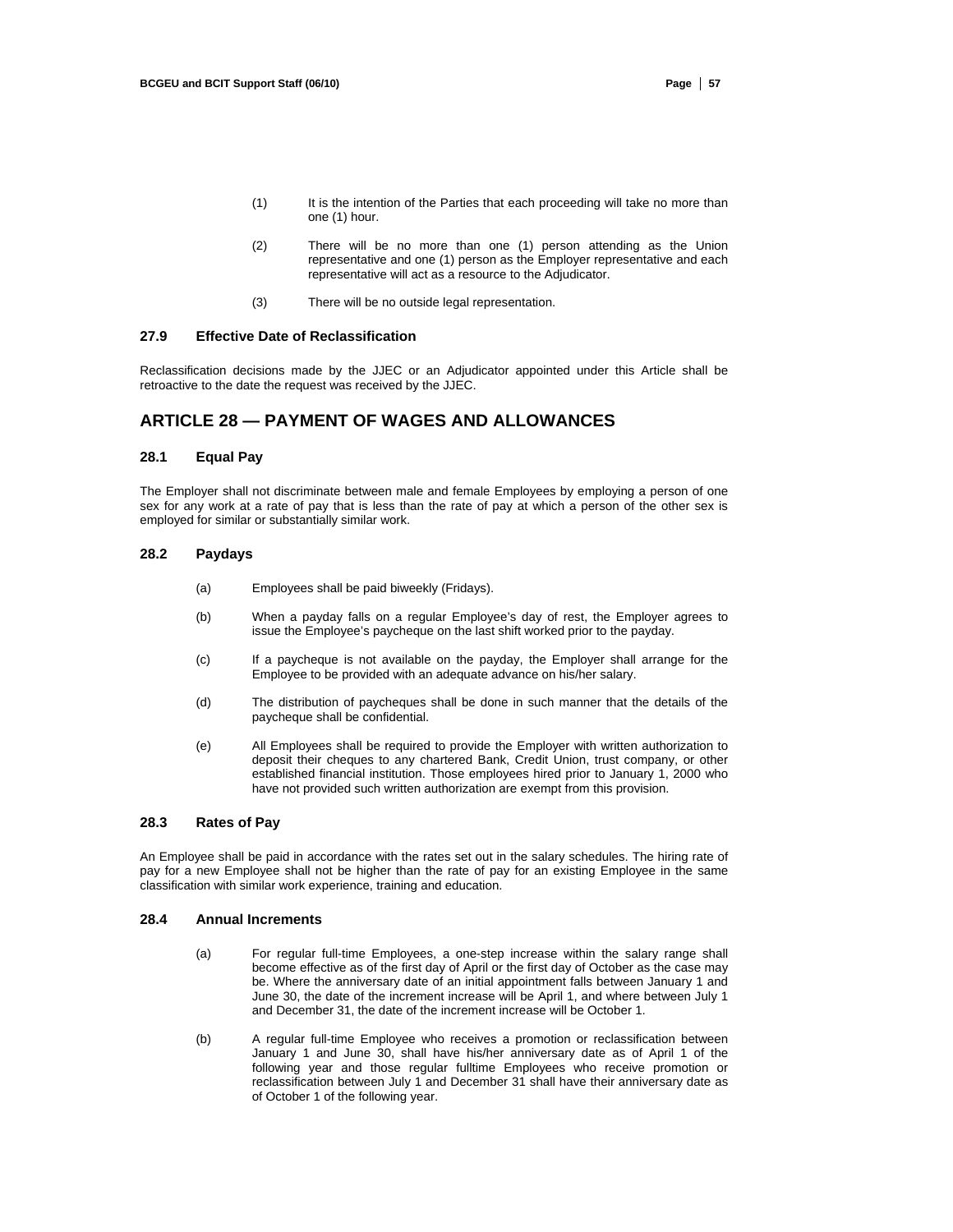- (c) Regular part-time Employees and auxiliary Employees shall receive their increments upon completion of 1827 hours.
- (d) Any absence from duty with pay shall not result in a delay in the increment.
- (e) The increment date shall not be delayed for such periods during leave of absence without pay when on an assignment related to the Employee's employment with the Employer and when so approved at the time the leave was granted.

## **28.5 Rate of Pay on Promotion or Reclassification**

When an Employee is promoted or reclassified to a higher paying position, the Employee will receive the rate for the position of a single salary, or in the case of positions on a salary range will receive the rate in the salary range which is two (2) steps higher than his/her previous rate or the minimum of the new range, whichever is greater.

#### **28.6 Salary Rate on Demotion**

When an Employee is demoted, or is successful in applying for a position which results in voluntary demotion, the Employee shall receive the rate for the position if a single rate. If a salary range is established the maximum reduction shall be the rate in the lower salary range which is two (2) steps lower than his/her current rate or the maximum of the salary range if the reduction is greater than two (2) steps.

## **28.7 Pay on a Temporary Assignment**

A regular Employee temporarily assigned by the Employer to a position with a rate of pay lower than his/her regular rate of pay shall maintain his/her regular rate of pay.

### **28.8 Downward Classification of Position**

- (a) An Employee shall not have his/her salary reduced by reason of a change in the classification of his/her position that is caused other than by the Employee.
- (b) Any Employee whose salary has been protected by a provision of any Component Agreement at any time before July 31, 1977, or whose salary has been protected by any agreement between the Employer and the Union since July 31, 1977, or whose position is changed to one with a lower maximum salary through no fault of his/her own, shall receive fifty percent (50%) of the negotiated salary increase applicable to the Employee's new classification. Such Employee shall receive the full negotiated salary increase when the maximum of his/her classification equals or exceeds the salary which s/he is receiving.

# **28.9 Hourly, Daily and Partial Month Calculations**

The formula for paying a biweekly or hourly salary is as follows:

 $Annual salary = b$ iweekly salary 26.0892857

Monthly salary  $x$  12 months = biweekly salary 26.0892857

Biweekly salary  $=$  hourly rate 70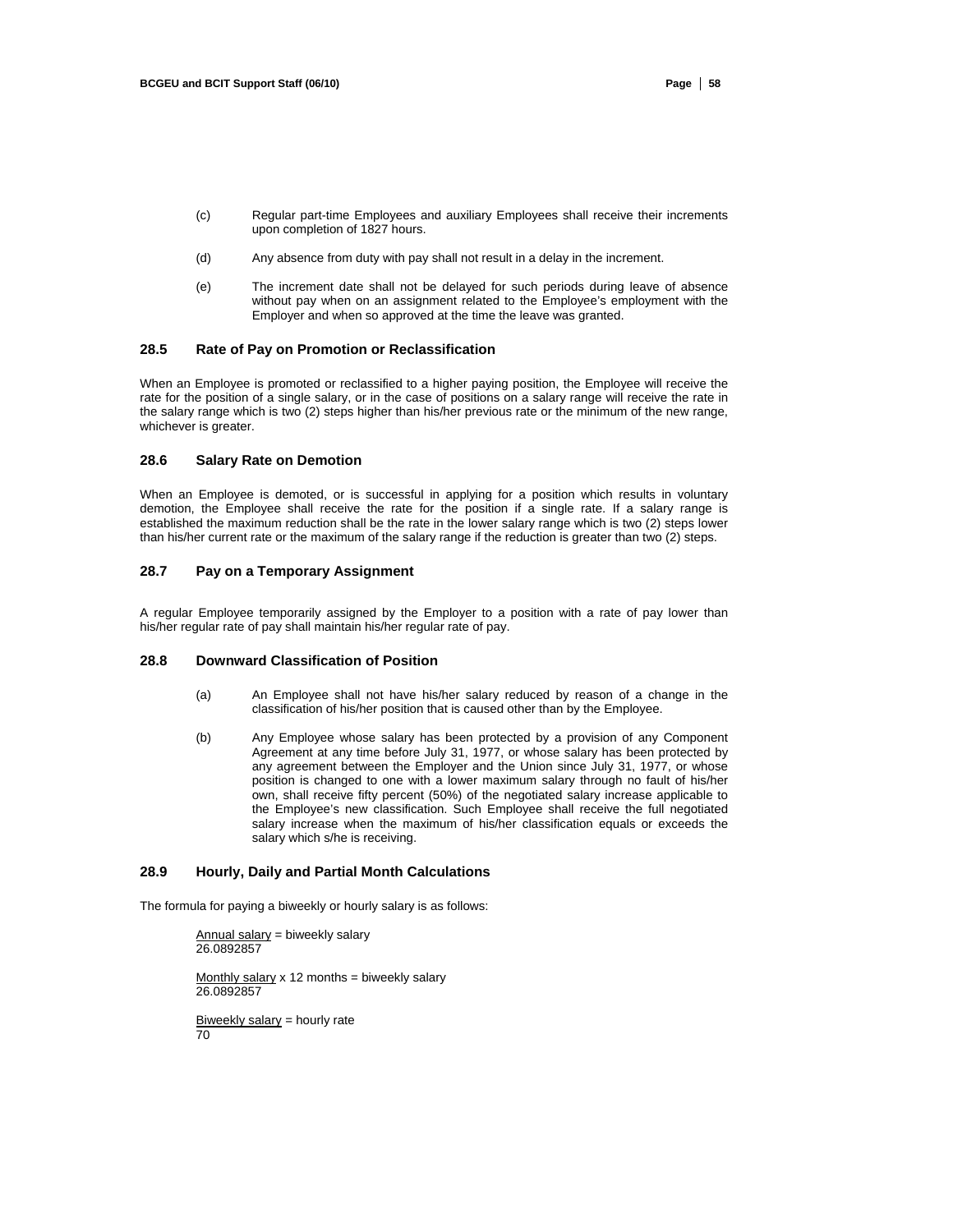The daily rate shall be determined by multiplying the number of regularly scheduled hours in the Employee's day shift by the hourly rate. For the purposes of converting a biweekly rate to a monthly rate, the formula will be as follows:

Biweekly rate x 26.0892857 12

# **ARTICLE 29 — REIMBURSEMENT OF EXPENSES AND TRAVEL COSTS**

## **29.1 Vehicle Allowance**

An Employee shall be reimbursed for use of vehicle on the Employer's business when required to use the Employee's vehicle in the performance of the Employee's duties. The payment shall cover distance to and from the Employee's place of residence when the Employee is required to have his/her vehicle at work for use in the performance of duties. The rate of reimbursement shall be: effective the signing date of this Agreement, the vehicle allowance shall be increased to thirty-two cents (32¢) per kilometre or fifty-one cents (51¢) per mile.

### **29.2 Meal Allowances/Reimbursement of Costs**

Employees required to travel on the Employer's business or Employees entitled to reimbursement of expenses shall be reimbursed as follows:

(a) *Meals* - effective April 1, 1991:

Breakfast \$7.55 Lunch 10.50 Dinner 15.10

- (b) *Lodging*  actual cost, based on receipt.
- (c) *Fares*  reasonable actual cost (normally based on economy airfare) with receipts.

An Employee going on authorized travel will be provided with an adequate travel advance on request.

(d) Where Employees are required to travel by air on Employer business, receipts for air travel insurance benefits (up to maximum of one hundred and fifty thousand dollars (\$150,000) purchased specifically for that flight, shall be considered as part of the Employee's reimbursable expenses.

#### **29.3 Type of Accommodation**

It is agreed and understood that, whenever possible, the Employee will be entitled to single accommodation and that the sharing of the room with other Employees will not be required except under unusual circumstances.

Where the Employee is sharing his/her accommodation with persons other than Employees entitled to lodging, or where the Employee is using accommodation in excess of single accommodation, the Employee will be responsible for all lodging costs in excess of single accommodation.

#### **29.4 Relocation Expenses**

Regular Employees who have to move from one geographic location to another after winning a competition or at the Employer's request shall be entitled to relocation expenses in accordance with the agreed upon established regulations.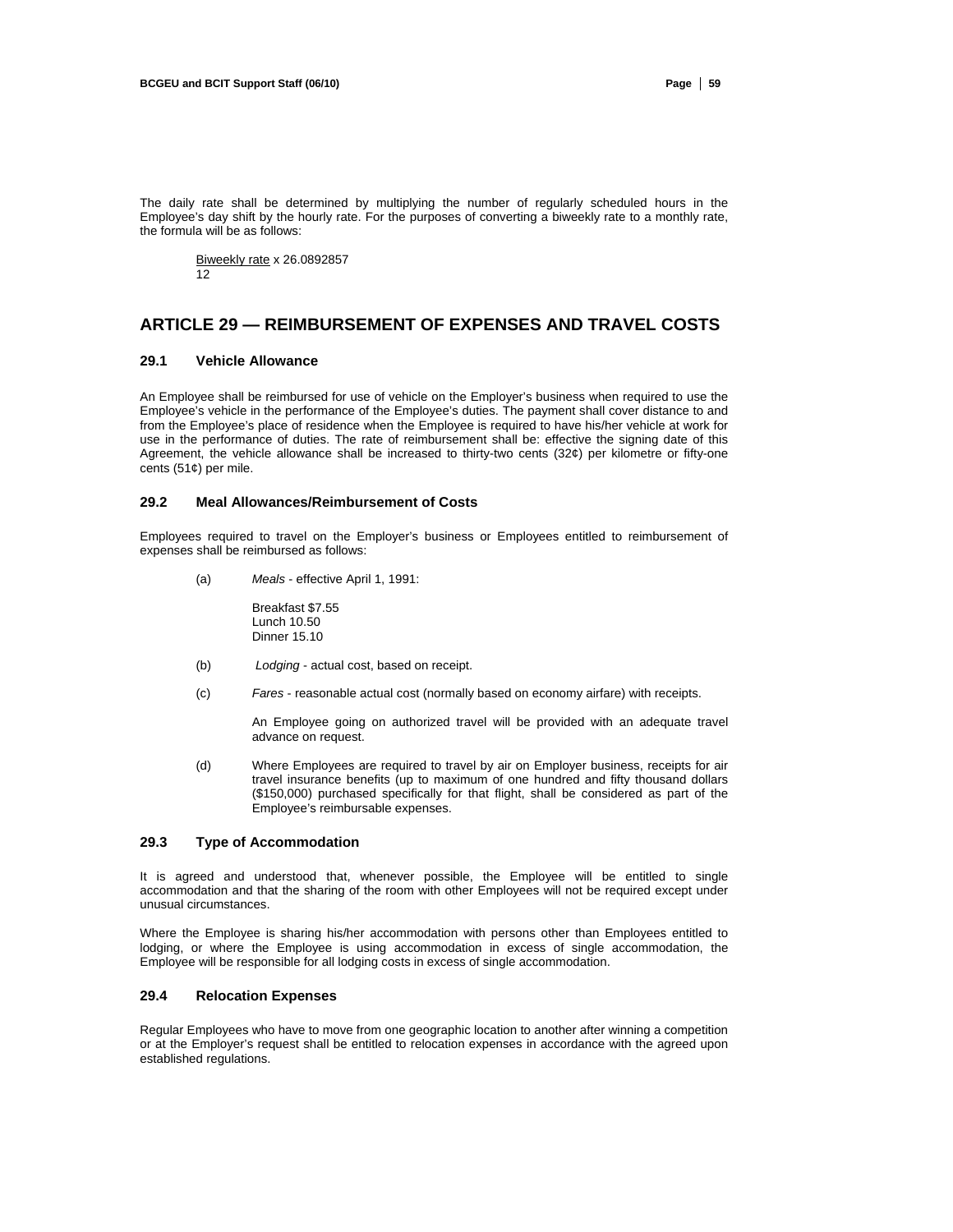## **29.5 Entertainment Expenses**

When Employees have occasion to entertain non-Institute personnel in the course of their duties, they shall, subject to prior approval, be reimbursed for reasonable expenses.

#### **29.6 Expenses within Headquarters Area**

An Employee in performing his/her duties within his/her headquarters area may claim unusual and/or extraordinary out-of-pocket expenses, subject to approval by the Employer. It is agreed that payment for out-of-pocket expenses is intended to include payment for meals where the situation warrants. It is not the intention to pay meal allowances when the Employee can be reasonably expected to provide his/her own meal.

#### **29.7 Telephone Allowances**

Employees on travel status who are required to obtain overnight accommodation shall be entitled to claim for one five (5) minute telephone call home to or within British Columbia, for the first night away and then for every three (3) consecutive nights away thereafter.

#### **29.8 Late Night Transportation**

An Employee required to work other than the Employee's normal working hours and who must travel to or from home between 21:00 and 06:00 shall be reimbursed for the actual cost of commercial transportation upon presentation of a receipt.

#### **29.9 Cashier Policy**

Employees who perform duties as cashiers shall not be penalized for cash errors. Cashiers who do make excessive or too frequent cash errors shall be:

- (a) provided with further training as a cashier; or
- (b) provided retraining with a view to relocation in a more suitable position; or
- (c) liable for disciplinary action provided there was no success in (a) or (b).

### **29.10 Payment to Dependents on Death**

Where an Employee dies while in the Employer's service, the following amounts shall be paid to the Employee's beneficiary as designated under Group Life Plan, if any, or in the absence of such beneficiary, to the Employee's estate:

- (a) if the Employee has acquired one (1) year of service seniority, one (1) months' salary;
- (b) if the Employee has acquired two (2) years of service seniority, two (2) months' salary;
- (c) if the Employee has acquired three (3) years of service seniority, three (3) months' salary;
- (d) if the Employee has acquired four (4) years of service seniority, four (4) months' salary;
- (e) if the Employee has acquired five (5) years of service seniority, five (5) months' salary;
- (f) if the Employee has acquired six (6) years of service seniority, six (6) months' salary.

It is understood that this benefit is not payable in addition to that provided by Section 53 of the Public Service Act.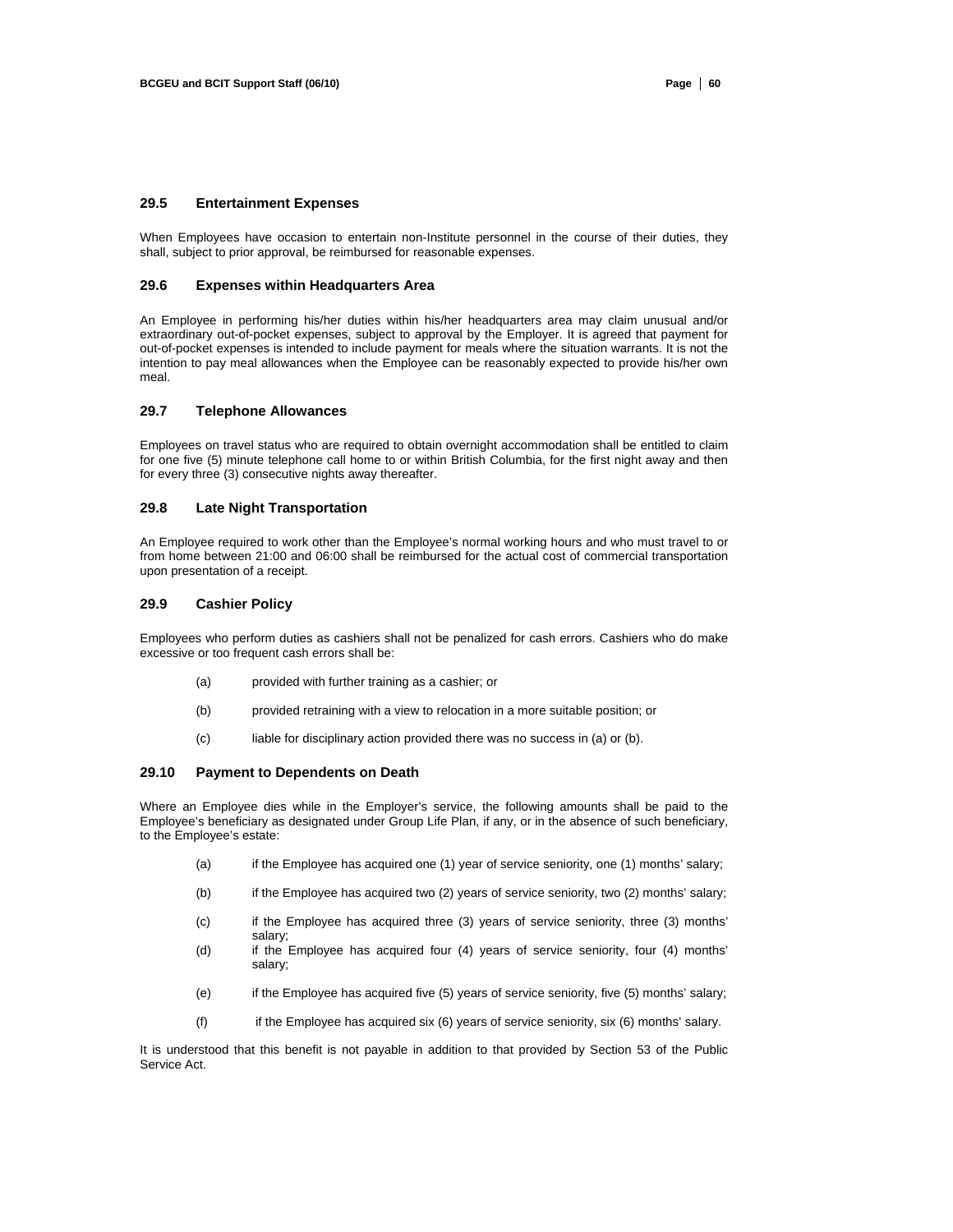## **29.11 Monthly Allowance for Electrical Certificate of Competency**

- (a) Those Employees required by the Employer to hold a valid Electrical Certificate of Competency shall receive a monthly allowance as follows:
	- Certificate A \$50 Certificate B - \$40 Certificate C - \$30
- (b) When the Employer requires an Employee to hold an Electrical Certificate of Competency, the cost of obtaining and renewing the certificate, including renewing the certificate, including examination and renewal fees shall be borne by the Employer. Time off with pay to write an examination shall be granted when required.

### **29.12 Industrial First-Aid Requirements**

- (a) The Union and the Employer agree that First Aid regulations made pursuant to the Workers' Compensation Act shall be fully complied with. Where the Employer requires an Employee to obtain or renew his/her Survival or Industrial First Aid Certificate, the cost shall be borne by the Employer and leave to take the necessary courses shall be granted with pay.
- (b) A monthly premium shall be paid to Employees required to possess a certificate under this Article.

The amount of the premium shall be:

Industrial First Aid Certificate Level 3: \$85 Industrial First Aid Certificate Level 2: \$65 Industrial First Aid Certificate Level 1: \$50

(c) Where an Employee has obtained a certificate that is beyond the level that is required, the Employee shall be paid the higher premium rate.

## **29.13 Tool Allowances**

The Employer shall supply all tools and equipment required to perform the work.

# **ARTICLE 30 — BENEFITS**

#### **30.1 Basic Medical Insurance**

All regular Employees may choose to be covered by the medical plan for which the British Columbia Medical Plan is the licensed carrier. Benefits and premiums shall be in accordance with the existing policy of the plan. The Employer will pay one hundred percent (100%) of the regular premium.

## **30.2 Extended Health Care Plan**

The Employer shall pay the monthly premium for regular Employees entitled to coverage under a mutually acceptable extended health care plan. Coverage for emergency out-of-province coverage will be at one hundred percent (100%), subject to a lifetime maximum of two hundred and fifty thousand dollars (\$250,000).

Oral contraceptive benefit coverage shall be in accordance with the original BCIT benefit levels.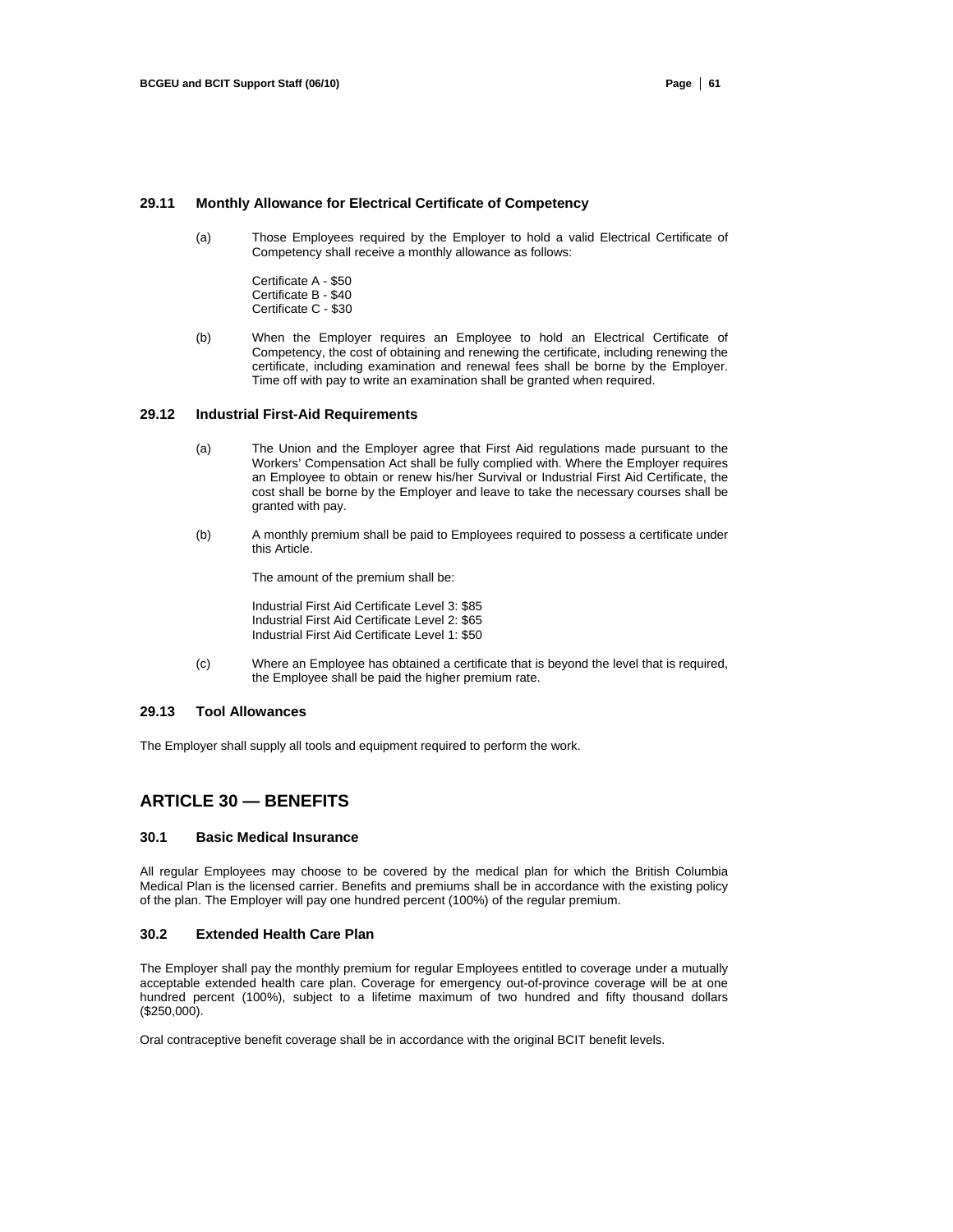#### **30.3 Dental Plan**

The Employer shall pay the monthly premium for Employees entitled to coverage under a mutually acceptable plan which provides:

- (a) Plan A, one hundred percent (100%) coverage;
- (b) Plan B, sixty-five percent (65%) coverage;
- (c) Plan C, sixty percent (60%) coverage.

An Employee is eligible for orthodontic service under Plan C after twelve (12) months' participation in the plan. Orthodontic services are subject to a lifetime maximum payment of two thousand, one hundred and sixty dollars (\$2,160) per patient.

## **30.4 Group Life**

(a) (1) The Employer shall provide a mutually acceptable Group Life Plan with benefits equivalent to twice (2x) an Employee's annual salary with a twenty-five thousand dollar (\$25,000) minimum. The Employer shall pay one hundred percent (100%) of the premium on the twenty-five thousand dollars (\$25,000) base and the Employee shall pay the premium for any insurance over twenty-five thousand dollars (\$25,000).

> (2) Commencing January 1, 1994, benefits for Employees aged under forty-five (45) years will be increased to the equivalent of three (3) times the Employee's annual salary. The Employer will pay one hundred percent (100%) of the premium on the first sixty thousand dollars (\$60,000) of coverage for all Employees in the Bargaining Unit and the Employee will pay the premium for coverage in excess of this amount.

- (b) Employees hired on or after April 1, 1976 shall, as a condition of employment, enroll in the group life plan and shall complete the appropriate payroll deduction authorization forms.
- (c) In addition to (a) the Group Life Plan shall include the following provisions for Accidental Death and Dismemberment:
	- (1) *Accidental Dismemberment*:
		- (i) loss of both hands, both feet or both eyes the principal sum;<br>(ii) loss of one hand and one foot the principal sum;
		- loss of one hand and one foot the principal sum;
		- (iii) loss of one hand and one eye or one foot and one eye the principal sum;
		- (iv) loss of speech and hearing the principal sum;
		- (v) loss of one arm or one leg three-quarters (3/4) of the principal sum;
		- (vi) loss of one hand, one foot or one eye two-thirds (2/3) of the principal sum;
		- (vii) loss of speech or hearing one-half (1/2) of the principal sum;
		- (viii) loss of thumb and index finger of one hand one-third (1/3) of the principal sum;
		- (ix) loss of hearing in one ear one-sixth (1/6) of the principal sum;
		- (x) loss of use of both arms or both hands the principal sum;
		- (xi) loss of use of one arm three-quarters (3/4) of the principal sum;
		- (xii) loss of use of one hand two-thirds (2/3) of the principal sum;<br>(xiii) paraplegia (total paralysis of both lower limbs) the principal s
		- paraplegia (total paralysis of both lower limbs) the principal sum;

(2) *Accidental Death*:

Full twenty-four (24) hour Accidental Death coverage equivalent to coverage under the Group Life Plan.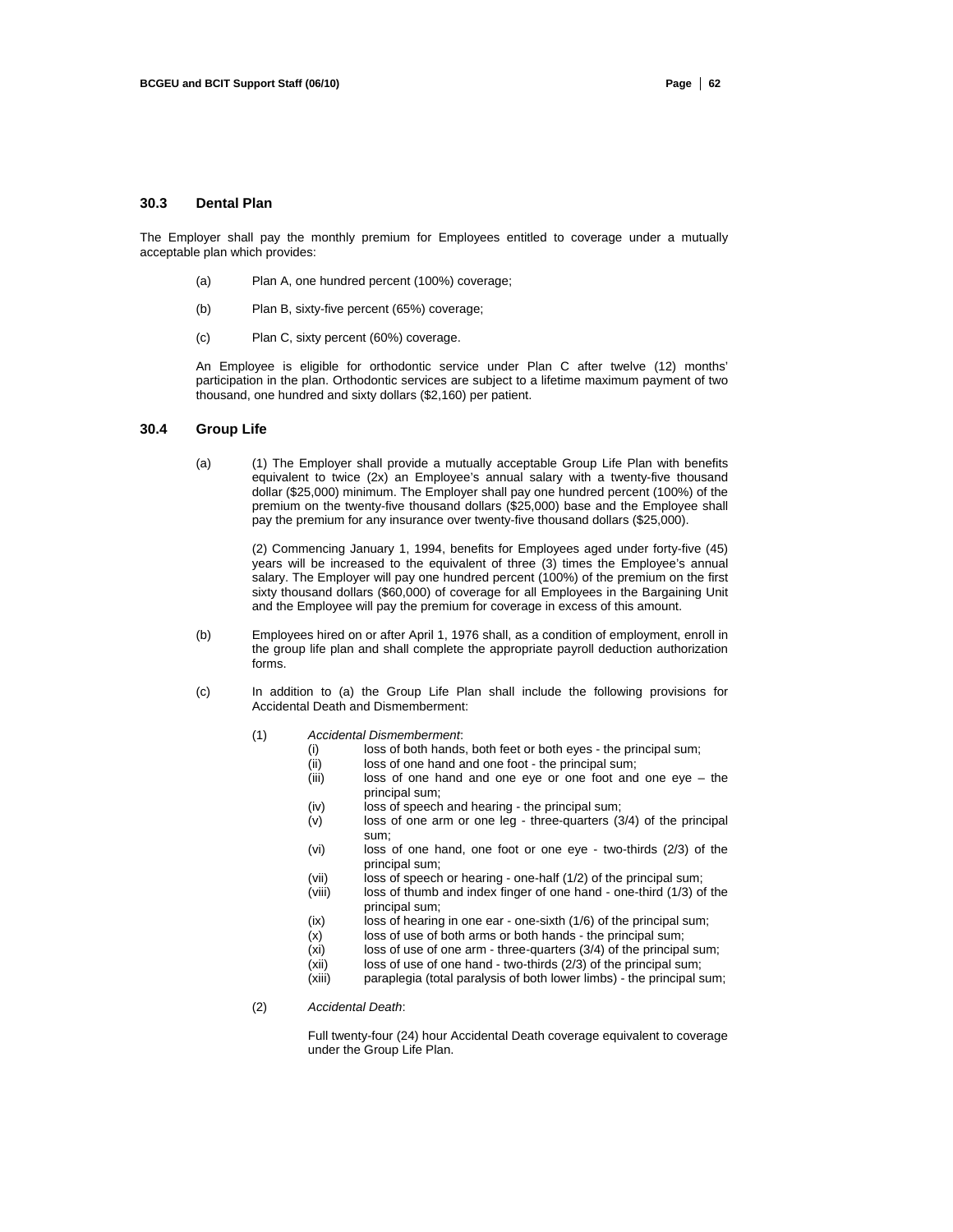## **30.5 Short Term Illness & Injury and Long Term Disability**

Employees shall be entitled to coverage for short-term illness and injury and long-term disability in accordance with agreed-upon regulations which will be subject to review and revision during the period of this Agreement by negotiations between the Parties and included as Appendix A to this Agreement.

# **30.6 Employment Insurance**

Employment insurance coverage will be provided during the life of this Agreement for regular and auxiliary Employees who would, if employed by a private employer, be eligible for such coverage under the provisions of the Employment Insurance Act.

#### **30.7 Medical Examination**

Where the Employer requires an Employee to submit to a medical examination or medical interview, it shall be at the Employer's expense and on the Employer's time, other than a medical examination required under Appendix A: Section 1.4.

#### **30.8 Legislative Changes**

If the premiums paid by the Employer for any Employee benefit stipulated in this Agreement is reduced as a result of any legislative or other action by the Government of British Columbia, the amount of saving shall be used to increase other benefits available to the Employees, as may be mutually agreed between the Parties.

#### **30.9 Employee Assistance Program**

The Employer agrees to continue the existing Employee Assistance Program for the duration of this Agreement and to extend this program to all members of the bargaining unit.

#### **30.10 Groups**

For purposes of benefits plans, the total group covered by the plans, where advantageous, may include all persons in the employ of the Institute including excluded staff and those within any bargaining unit.

#### **30.11 Insurance Policies (Health and Welfare Plans)**

- (a) A copy of the insurance policies with the carriers for the Extended Health Care, Dental, Long-term Disability and Group Life Plans shall be sent to the President of the Union.
- (b) The negotiated plans shall form a part of this Agreement.
- (c) The Employer will supply each regular Employee with printed information which describes the benefits covered under these Plans. The Employer will consult the Union before developing such printed information. The cost of such printed information shall be borne by the Employer.
- (d) In the event that the Employer initiates a change in the master contract carriers during the life of this Agreement, it shall so advise the Union. The Employer agrees that the benefit levels outlined in the master contracts will not be altered or reduced without consent of the Union.
- (e) Extended Health and Dental Plans are to be made available to a same sex partner of an Employee as long as the relationship between these two (2) individuals meets the same criteria of "common law spouse" as defined by the benefit plan carriers.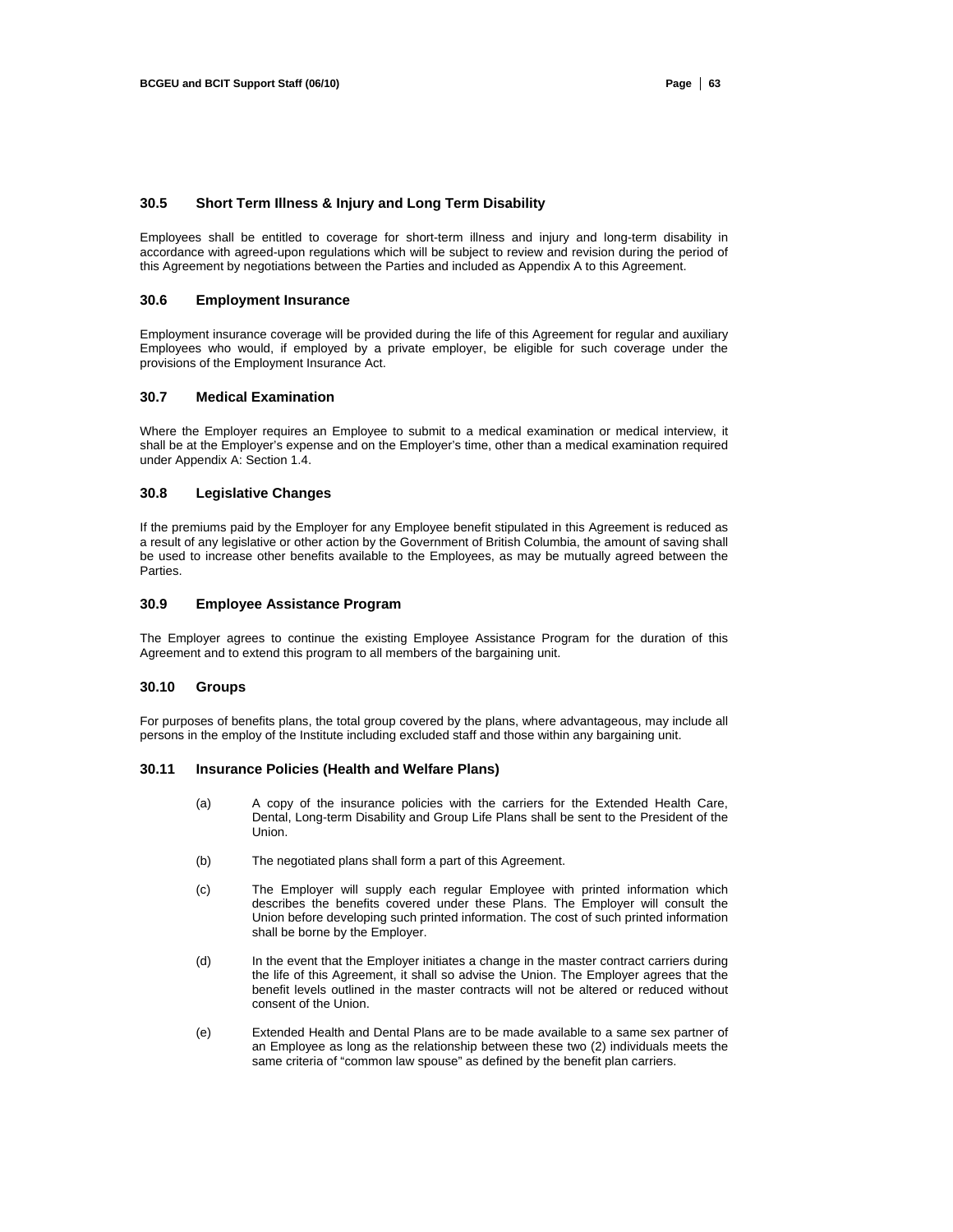#### **30.12 Joint Benefits Review Committee**

To facilitate the orderly review of benefit plans, a Joint Benefits Review Committee shall be established, consisting of:

- One (1) representative from the BCGEU Support Staff Unit
- One (1) representative from the BCGEU Instructional Unit
- One (1) representative from the Staff Society
- One (1) representative from the Management Group
- One (1) representative from the Institute (Manager, Compensation and Benefits)

The Committee shall monitor the following benefits plans:

Medical Services Plan Extended Health **Dental** Group Life Accidental Death and Dismemberment Long-Term Disability Employee and Family Assistance And any other benefits plans agreed to by the principals

to ensure consistent coverage and provide optimum protection for all Employees and shall make joint recommendations regarding modifications to the bargaining principals for ratification.

The Committee shall meet at the request of any two (2) of the Parties but not less frequently than every six (6) months.

# **ARTICLE 31 — GENERAL CONDITIONS**

## **31.1 Child Care Facilities**

- (a) The Employer and the Union agree that there shall be established a Child Care Committee, which will study the feasibility of establishing Child Care Facilities or alternate facilities for children of Employees and students at BCIT.
- (b) The Committee shall be composed of a representative group of the BCIT Community.
- (c) Time off with pay for Employees shall be allowed for serving on this committee.

## **31.2 Parking**

A joint Employer-Union parking committee shall be established to study the matter of Employee parking and make recommendations to the Employer. The Employer confirms that parking fees will not exceed five dollars (\$5.00) per Employee per month during the term of this Agreement and that all Employees will have a parking space within a reasonable distance of his/her work assignment for his/her shift.

It is further agreed that parking rates for those Employees who are currently paying less than five dollars (\$5.00) per month will be increased by one dollar (\$1.00) per month 87 Apr 01 and the balance, to a maximum of five dollars (\$5.00) per month, on 88 Apr 01.

#### **31.3 Supply and Maintenance of Equipment**

It is the responsibility of the Employer to furnish and maintain all equipment, machinery and supplies required by Employees in the performance of their duties. Regular Employees shall not suffer any loss in salary in the event that they cannot carry out their normal duties by reason of the Employer failing to furnish or properly maintain equipment, machinery or supplies or by reason of power failures or other circumstances not attributable to the Employees.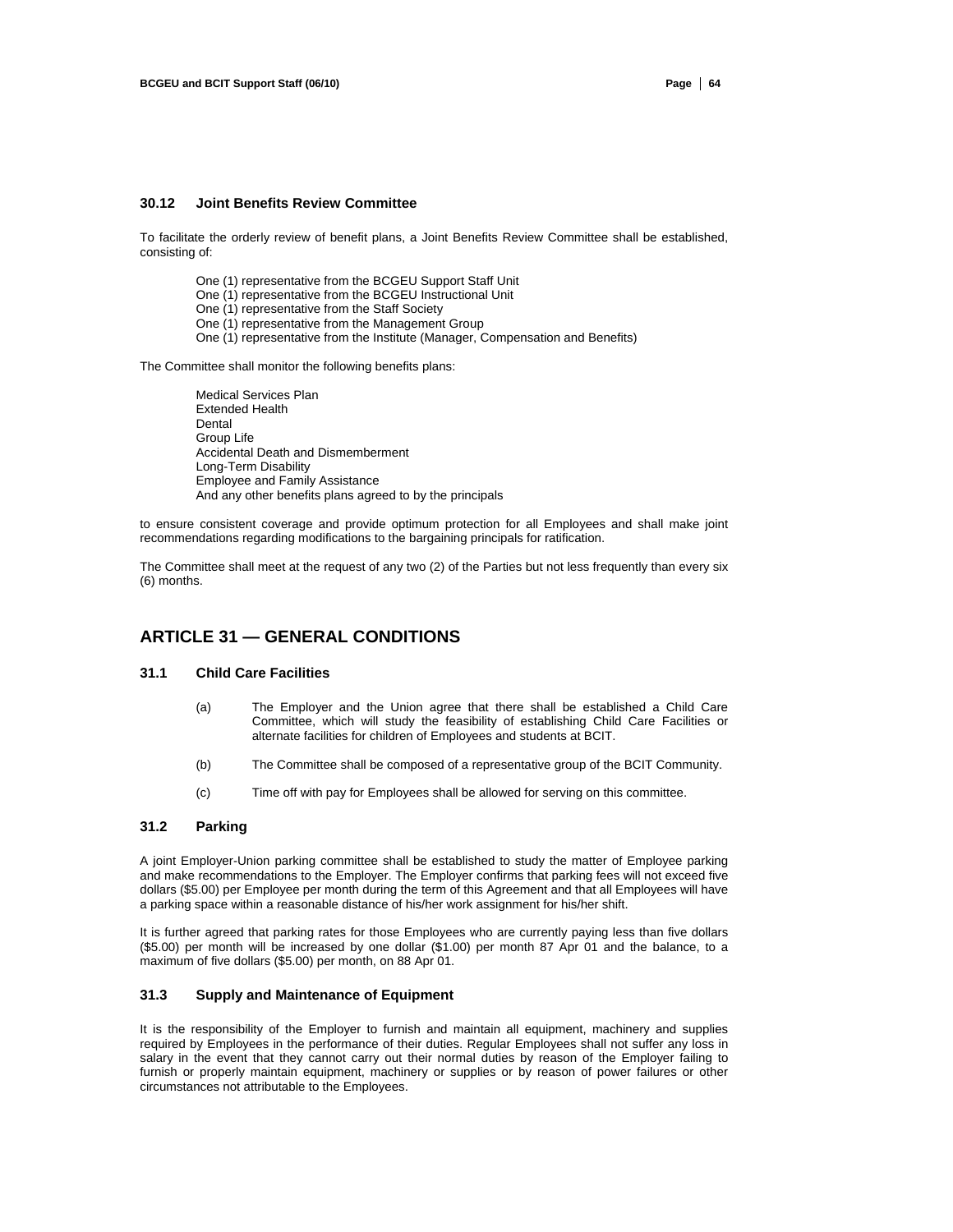#### **31.4 Indemnity**

- (a) *Civil Actions*  Except where a joint Union-Employer committee considers that there has been flagrant or willful negligence on the part of an Employee, the Employer agrees not to seek indemnity against an Employee whose actions result in a judgment against the Employer. The Employer agrees to pay any judgment against an Employee arising out of the performance of his/her duties. The employer also agrees to pay any legal costs incurred in the proceedings including those of the Employee.
- (b) *Criminal Actions*  Where an Employee is charged with an offence resulting directly from the proper performance of his/her duties and is subsequently found not guilty, the Employer shall pay for reasonable legal fees and costs.
- (c) *Canada Shipping Act*  Where an Employee is called before a hearing held under the Canada Shipping Act resulting directly from the proper performance of his/her duties, the Employer shall pay for reasonable legal fees and costs.
- (d) At the option of the Employer, the Employer may provide legal services in the defence of any legal proceedings involving the Employee (so long as no conflict of interest arises between the Employer and the Employee) or pay the legal fees of counsel chosen by the Employee.
- (e) In order that the above provisions shall be binding upon the Employer, the Employee shall notify the Employer immediately, in writing, of any incident or course of events which may lead to legal action against him/her, and intention or knowledge of such possible legal action is evidenced by any of the following circumstances:
	- (1) When the Employee is first approached by any persons or organization notifying him/her of intended legal action against him/her; or
	- (2) When the Employee himself/herself requires or retains legal counsel in regard to the incident or course of events; or
	- (3) Where any investigative body or authority first notifies the Employee of any investigation or other proceedings which might lead to legal action against the Employee; or
	- (4) When information first becomes known to the Employee in the light of which it is a reasonable assumption that the Employee would conclude that s/he might be the object of legal action; or
	- (5) When the Employee receives notice of any legal proceeding of any nature or kind.

### **31.5 Political Activity**

(a) *Municipal and School Board Offices*:

Employees may seek election to municipal and school board offices.

(b) *Federal and Provincial Offices*:

There are no restrictions on Employees engaged in political activities on their own time as campaign workers. If an Employee is nominated as a candidate for election, the Employee shall, upon request, be granted leave without pay in accordance with Article 20.5 to engage in the election campaign. If elected, the Employee shall be granted leave of absence. If not elected, the Employee shall be allowed to return to his/her former position.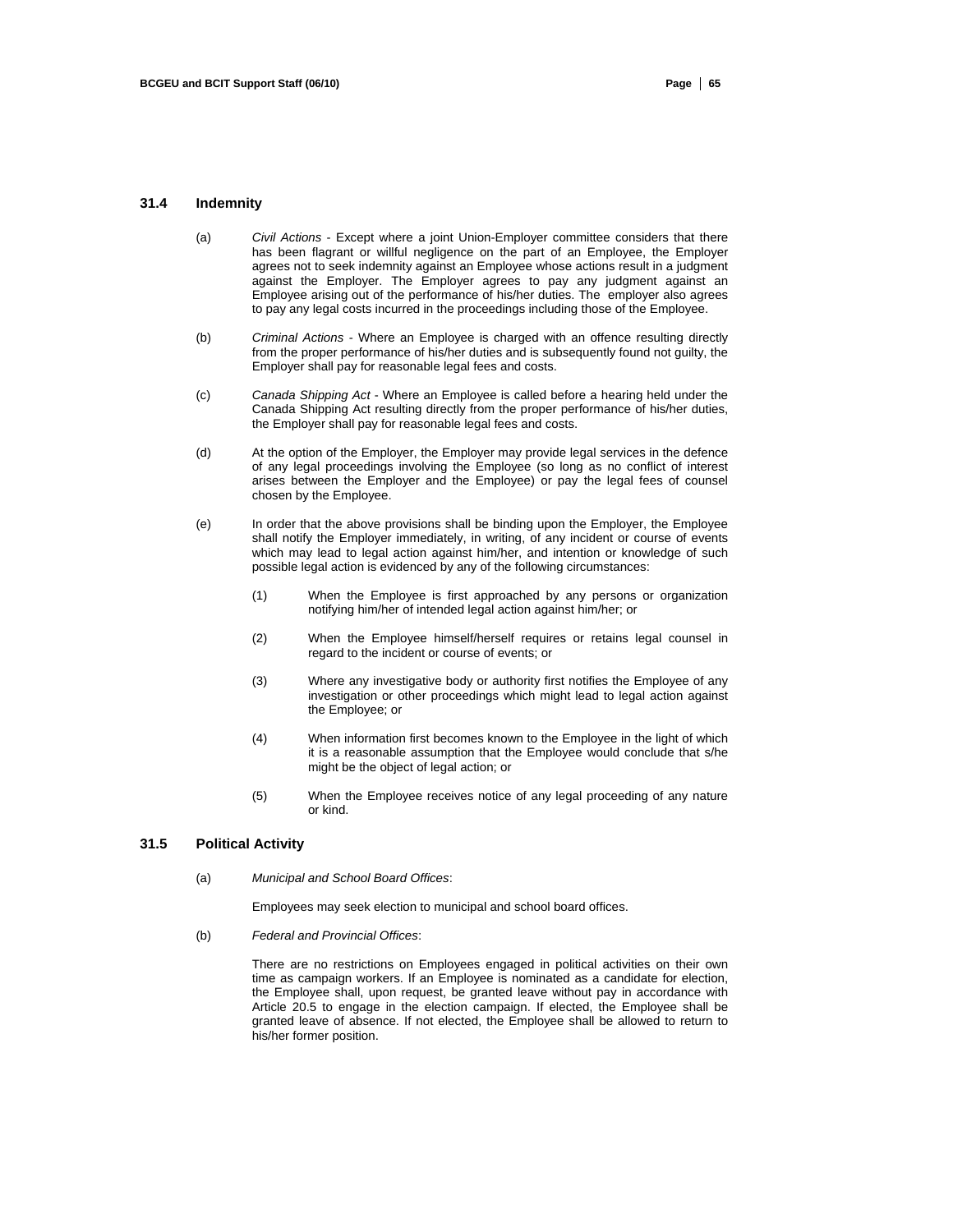#### **31.6 Copies of Agreement**

- (a) The Union and the Employer desire every Employee to be familiar with the provisions of this Agreement, and his/her rights and obligation under it. For this reason, the Employer shall print sufficient copies of the Agreement for distribution to Employees.
- (b) All Agreements shall be printed in a union shop and shall bear a recognized union label.
- (c) The Agreements shall be submitted to the Union for distribution within sixty (60) days of signing of the Agreement.

# **31.7 Contracting Out**

The Employer agrees not to contract out any work normally performed by Employees covered by this Agreement which would result in:

- (a) the laying off of such Employees
- (b) the failure to recall qualified Employees on layoff.

The Employer also agrees not to contract out any bargaining unit work without prior consultation with the Union.

## **31.8 Student Career Training**

- (a) It is not the intent of the Employer to reduce the size of the bargaining unit as a result of work functions performed by students which are contemplated by the curriculum of a course in which they are enrolled. In addition, it is not the intent of the Union to limit the introduction of student career training into the Institute's curriculum.
- (b) The Employer agrees to advise the Union and the Labour/Management Committee forty-five (45) days in advance of the introduction of new curriculum, where such curriculum requires students to perform bargaining unit work.

The Employer agrees to provide to the Union and the Labour/Management Committee the relevant curriculum documentation which supports the requirement for such student career training. The Parties shall discuss the impact on Employees in the area(s)/department(s) affected.

Such impact shall not result in:

- (1) the laying off of a regular Employee; or
- (2) a reduction in the salary earned by a regular Employee.
- (c) Where the job of a regular Employee is made redundant by the introduction of student career training into the area(s)/department(s) affected the following shall apply in sequential order:
	- (1) An affected Employee shall displace the least senior Employee in his/her job family, within his/her pay grade. "*Job family*" shall be defined as a group of positions that require the same principle functions/duties and that have been designated the same (or a similar) title. If the affected Employee is the least senior Employee in his/her job family, within his/her pay grade, s/he shall:
	- (2) displace the least senior Employee within his/her pay grade provided s/he possesses the skills and abilities to perform the job after a period of up to one (1) month retraining/orientation; or
	- (3) be placed into an available vacancy for which s/he is qualified; or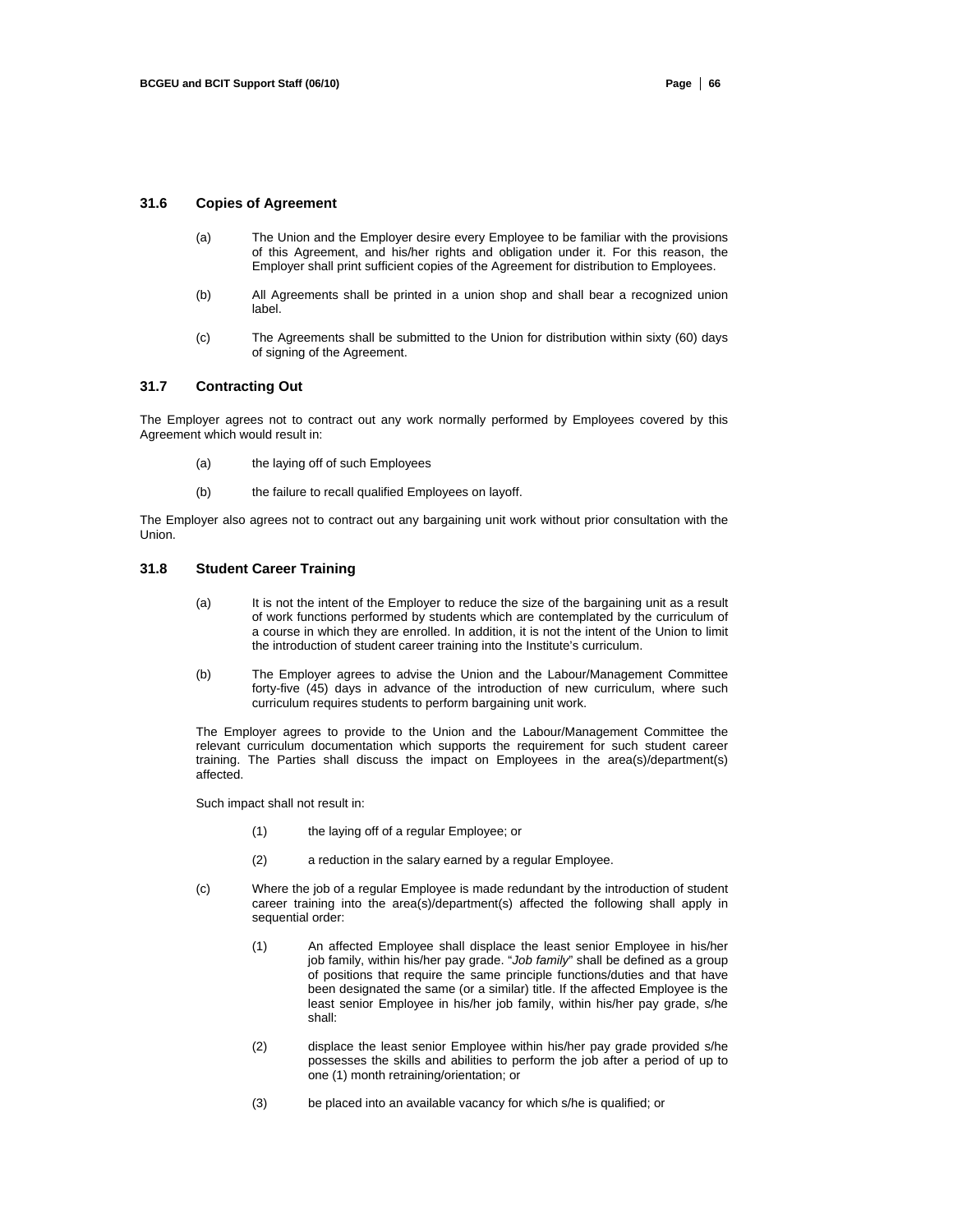(4) be assigned a regular position by the Employer where no regular vacancy occurs.

It is the intent that a regular Employee who is displaced by another Employee who exercises rights under 31.8(c)(1) or (2) would be eligible for placement/assignment pursuant to 31.8(c)(2), (3) or (4). It is agreed that a displaced regular Employee will receive salary protection pursuant to Article 28.8.

#### **31.9 Reorganization**

The Parties agree that where there is a reorganization/restructuring, it shall be implemented in accordance with the following principles:

- (a) The Employer agrees to give the President of the Union advance notice of a reorganization within the Institute which will affect Employees within the bargaining unit.
- (b) The Employer agrees to consult first with the Union and then with the Employees involved for the purpose of discussing the implications of such changes prior to the implementation of same.
- (c) Where a position has been identified by the Employer as one which will be affected by the reorganization, the incumbent will be advised in writing by the Employer.
- (d) When any reorganization is planned, all positions covered by the Collective Agreement affected by the reorganization will be reviewed and graded by the Human Resources Department before reorganization is implemented.
- (e) Where there is a dispute regarding the classification determined by the Employer, it may be appealed pursuant to the provisions of Article 27.4. If the appeal is successful, any salary increase will be retroactive to the implementation date of the reorganization.
- (f ) Any Employee affected by the reorganization will not be subject to the provisions of Article 25.6 - Trial Period.
- (g) An Employee who, through reorganization, accepts a position with a reduced salary, shall receive salary protection in accordance with Article 28.8(b). However, the Employee must accept subsequent job offers to higher rated positions for which s/he is qualified or forfeit the protection of Article 28.8(b).

# **31.10 Employee Fitness**

- (a) The Employer and the Union recognize in principle that physically fit Employees are able to work more efficiently, can better tolerate stress and demonstrate better attendance.
- (b) To encourage physical fitness, the Employer shall pay seventy-five percent (75%) of the fees for Fitness Classes offered by BCIT.

# **31.11 Comprehensive Insurance**

The Employer agrees to provide comprehensive insurance covering tools, reference texts, and instruments owned by the Employees and required to be used in the performance of their duties at the request of the Employer.

#### **31.12 Payroll Deductions**

An Employee shall be entitled to have deductions from his/her salary assigned for the purchase of Canada Savings Bonds.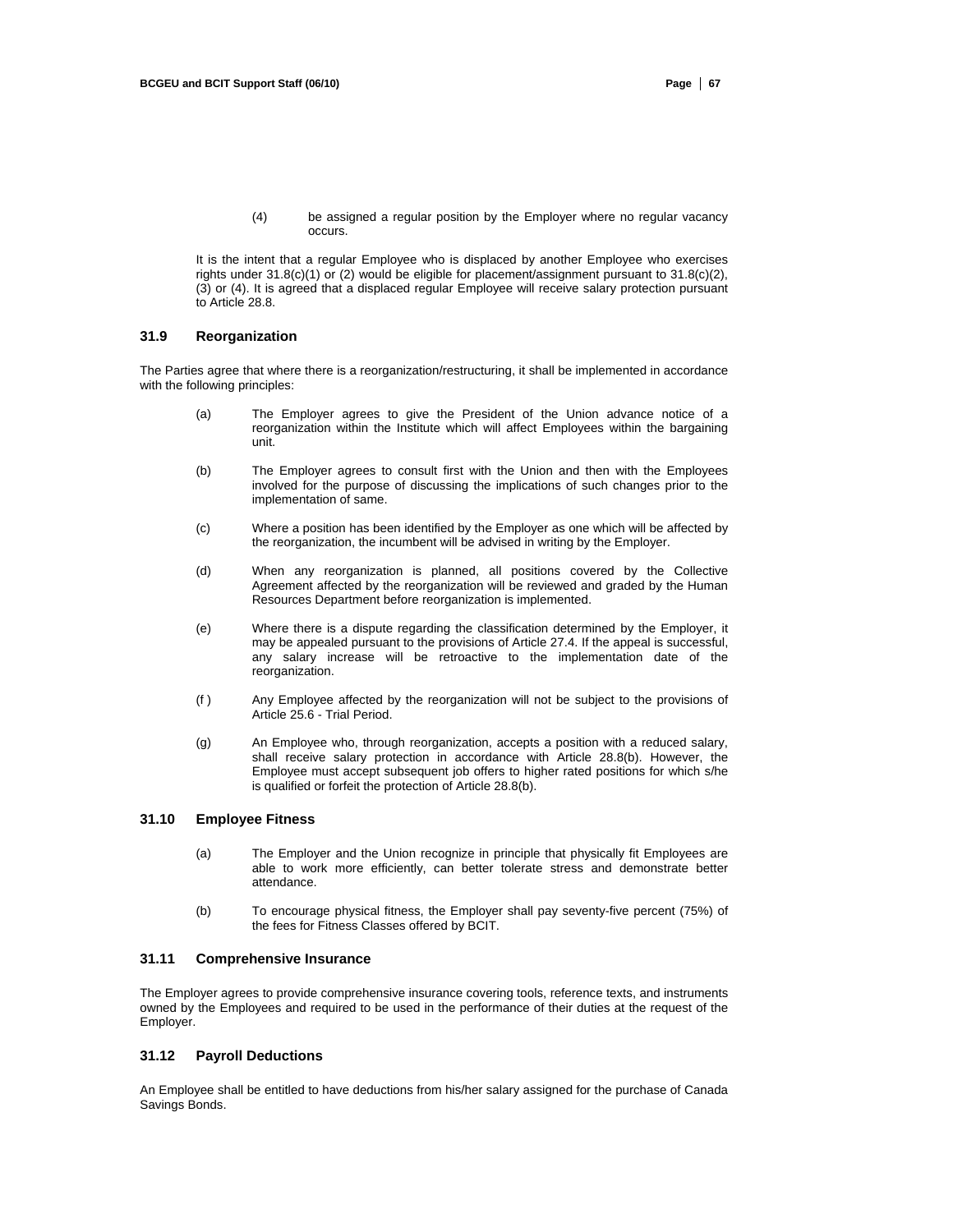# **31.13 Travel Advance**

Regular Employees not covered by a work party advance, and who are required to proceed on travel status, shall be provided with an adequate travel advance. The amount of advance will be determined by such factors as time away from headquarters and the frequency of reimbursement.

#### **31.14 Transfer of Employees Out of the Bargaining Unit**

When the Parties are made aware that Employees will be transferred out of the Bargaining Unit to a corporation, board, agency, Government or commission, a joint Employer-Union Committee shall immediately be established. The Committee shall be established to facilitate the orderly transfer of Employees. This Article does not cover secondment of Employees.

#### **31.15 Positions Temporarily Vacant**

- (a) The Employer agrees that except in the case of emergency, an Employee's workload will not be increased as a result of positions being temporarily vacant due to illness, vacation, leave of absence, or any other reason. Disputes arising out of this Article shall first be referred to the Employee's supervisor. Failing resolution within three (3) work days, the matter shall be referred to the Labour/Management Committee.
- (b) (1) In such instances, the Employer shall give qualified regular Employees the opportunity to substitute in higher paying positions and arrange for staff replacements at the lowest paying category. Such substitution shall be on a seniority basis within the next lowest classification in which a qualified Employee can be found.

(2) The provisions of Article 35.2 shall apply.

#### **31.16 Vehicles**

If an Employee is required to use his/her own automobile in the performance of his/her duties, the Employer shall ensure that the position posting or advertisement shall include this requirement. (See Article 25.2— Information in Postings.)

#### **31.17 Trades Workers**

- (a) Pursuant to Article 22.4, Trades Workers shall not be required to carry out technical orders which violate standards established under current Provincial Safety Branch Regulations and the Workers' Compensation Act.
- (b) It is not the Employer's policy to require certified trades workers to work as trades helpers on a fulltime basis, except as indicated in job specification.

#### **31.18 Power Engineers**

- (a) The term "*Power Engineer*" used in this Agreement shall include Power Engineers of all classes.
- (b) Power Engineers on shift work shall eat their meals at their place of duty while on duty.
- (c) Shift schedules on a twenty-four (24) hours basis will be applied in accordance with negotiated shift schedules. Shifts may be altered by mutual agreement. Within the confines of the schedules and operational requirements, the placement of maintenance workdays, lieu days and the sequence of shift rotation may be agreed to at the local level provided no short change-over, as described in Article 14.**4**(a) occurs.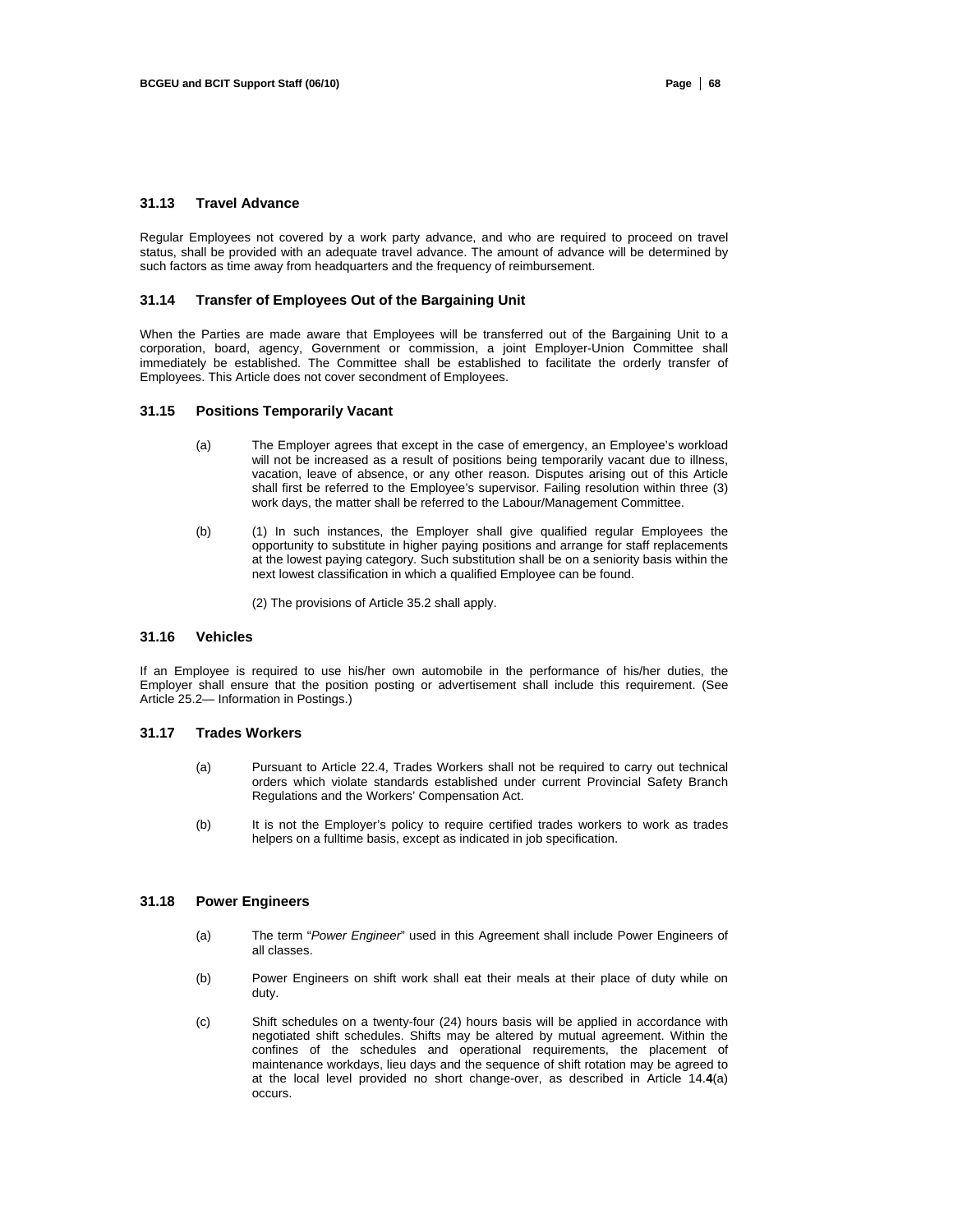(d) "*Qualifications"* - Those Employees required by the Employer to hold a valid Power Engineering Certificate which is not required in their position description shall receive monthly compensation of thirty dollars (\$30).

# **ARTICLE 32 — AUXILIARY EMPLOYEES**

#### **32.1 Appointment**

- (a) An auxiliary Employee shall receive an appointment form stating his/her employment status and the expected duration of his/her employment; such term shall not exceed four (4) months other than for short-term sick leave relief assignment; auxiliary assignments pursuant to Article 25.1(b); and the exceptions listed in Definition #6.
- (b) Auxiliary Employees in the Campus Food Services or other service areas as mutually agreed between the Parties shall not receive a term appointment but shall be scheduled on an on-going basis.
- (c) An auxiliary Employee expected to perform the full scope of the duties of the incumbent s/he is backfilling for will be paid at the same grade as the current incumbent. If an auxiliary Employee is not expected to perform the full scope of duties s/he will be given a graded job description for the position s/he is expected to perform and will be paid at the corresponding grade.

#### **32.2 Seniority**

- (a) The Employer shall maintain a monthly updated seniority list showing the total seniority of each auxiliary Employee. This list shall be provided to the Union on a monthly basis.
- (b) An auxiliary Employee who has accumulated ninety (90) workdays (630 hours) of service seniority will be considered as an internal applicant when applying for regular vacancies.
- (c) An auxiliary Employee shall accumulate seniority equal to the number of hours worked on the basis of:
	- (1) all hours worked at the straight time rate;
	- (2) designated paid holidays or days off in lieu.
- (d) An auxiliary Employee shall be credited with the seniority accrued by (c) above upon completion of thirty (30) workdays (210 hours) of employment at straight-time rates.

#### **32.3 Loss of Seniority**

An auxiliary Employee shall lose his/her seniority in the event that:

- (a) s/he is discharged for just cause;
- (b) s/he voluntarily terminates or abandons his/her position;
- (c) s/he is on layoff for more than ten (10) months;
- (d) s/he declines three (3) offers of employment during a period of six (6) calendar months; except for illness of the Employee or of a dependent child. In such cases, the Employer may require the Employee to provide proof of illness. The cost of a required medical report will be borne by the Employer.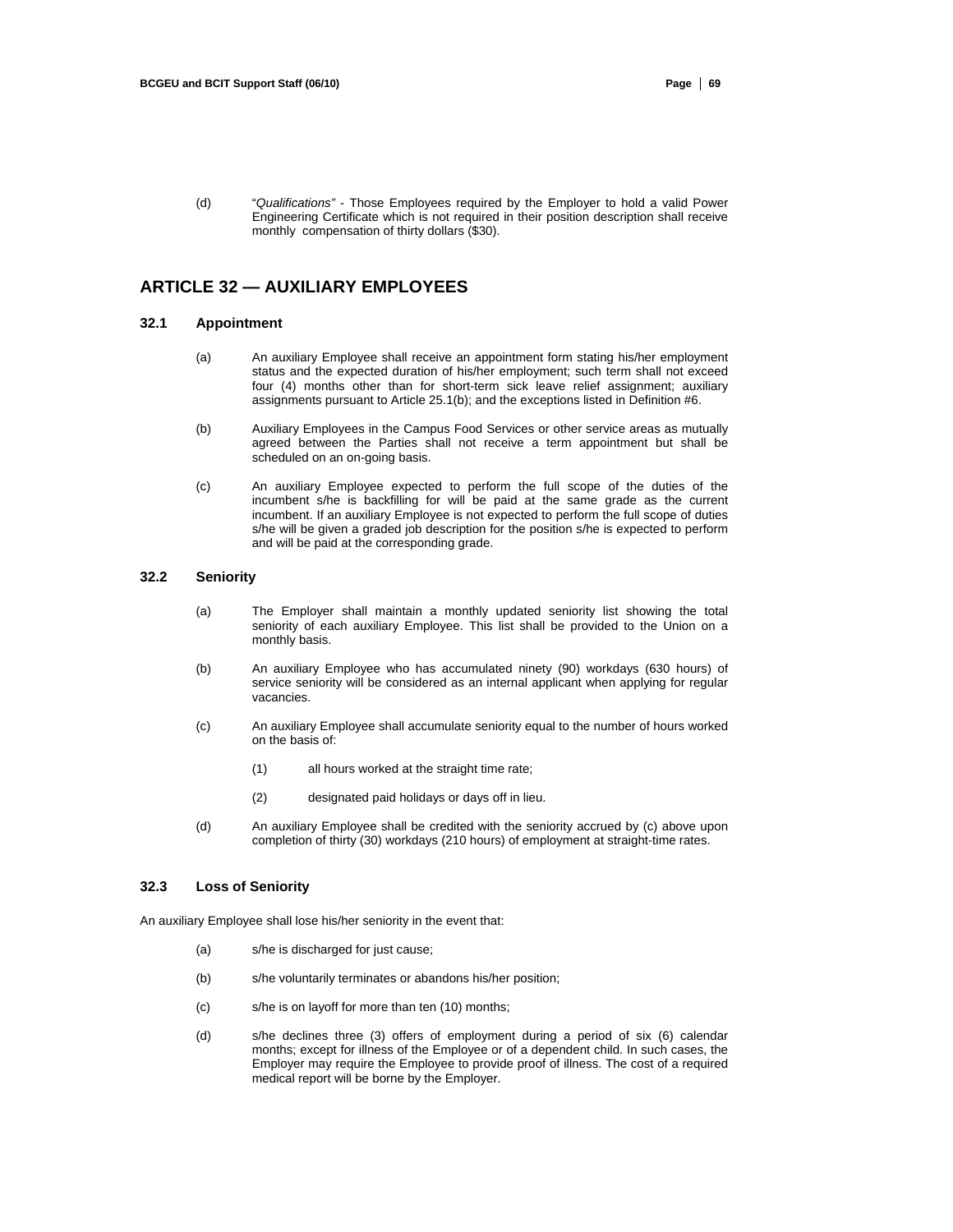Once an Employee has declined two (2) offers of employment, except for the above, the Employer shall issue a warning letter which identifies the dates and nature of the two declines, and which clearly defines the consequences of a third decline.

## **32.4 Layoff and Recall**

- (a) Auxiliary Employees who are appointed in accordance with Article 32.1(a), and regular Employees appointed in accordance with Article 12.9(b), shall be considered laid off upon completion of the appointment.
- (b) Layoff of auxiliary Employees in on-call service areas as defined in Article 32.1(b) shall be by classification in reverse order of service seniority.
- (c) (1) Regular Employees who are on layoff pursuant to Article 12.9(b) shall be given priority in order of their service seniority in recall to auxiliary positions providing the regular Employee is qualified to carry out the work which is available.

(2) Auxiliary Employees on layoff in accordance with (a) and (b) above shall be recalled in order of seniority, providing the auxiliary Employee is qualified to carry out the work which is available.

- (d) It is the responsibility of the laid off Employee to ensure that the Employer is kept notified of their current mailing address, telephone number and availability.
- (e) Where an Employee indicates to the Employer in advance of a recall that s/he is unavailable for work, s/he shall be removed from the list for the specified period of time.
- (f ) An Employee shall not accumulate seniority while on layoff.

#### **32.5 Annual Vacation**

Auxiliary Employees will be entitled to receive annual vacation pay at the rate of six percent (6%) of their regular earnings. Auxiliary Employees shall have the option of either:

- (a) being paid for all outstanding vacation credits on December 31 of the year in which the vacation was earned, or
- (b) having the vacation pay they have earned during any given pay period attached to their paycheque for that pay period.

Auxiliary Employees shall be deemed to have selected Option (b) for the next calendar year unless they advise the Payroll Department by December 15 of the preceding year that they wish to be paid in accordance with Option (a).

Auxiliary Employees shall receive any outstanding vacation credits upon termination of employment.

#### **32.6 Paid Holidays**

- (a) An auxiliary Employee shall be paid in accordance with Article 16.1 for the holiday where:
	- (1) the Employee works the day before and the day after the holiday or has worked fifteen (15) of the previous thirty (30) days; or
	- (2) a paid holiday falls on a regularly scheduled day of work and providing the schedule has been in place a minimum of one (1) month.

This section will not apply to Employees who have been terminated and are not on layoff status.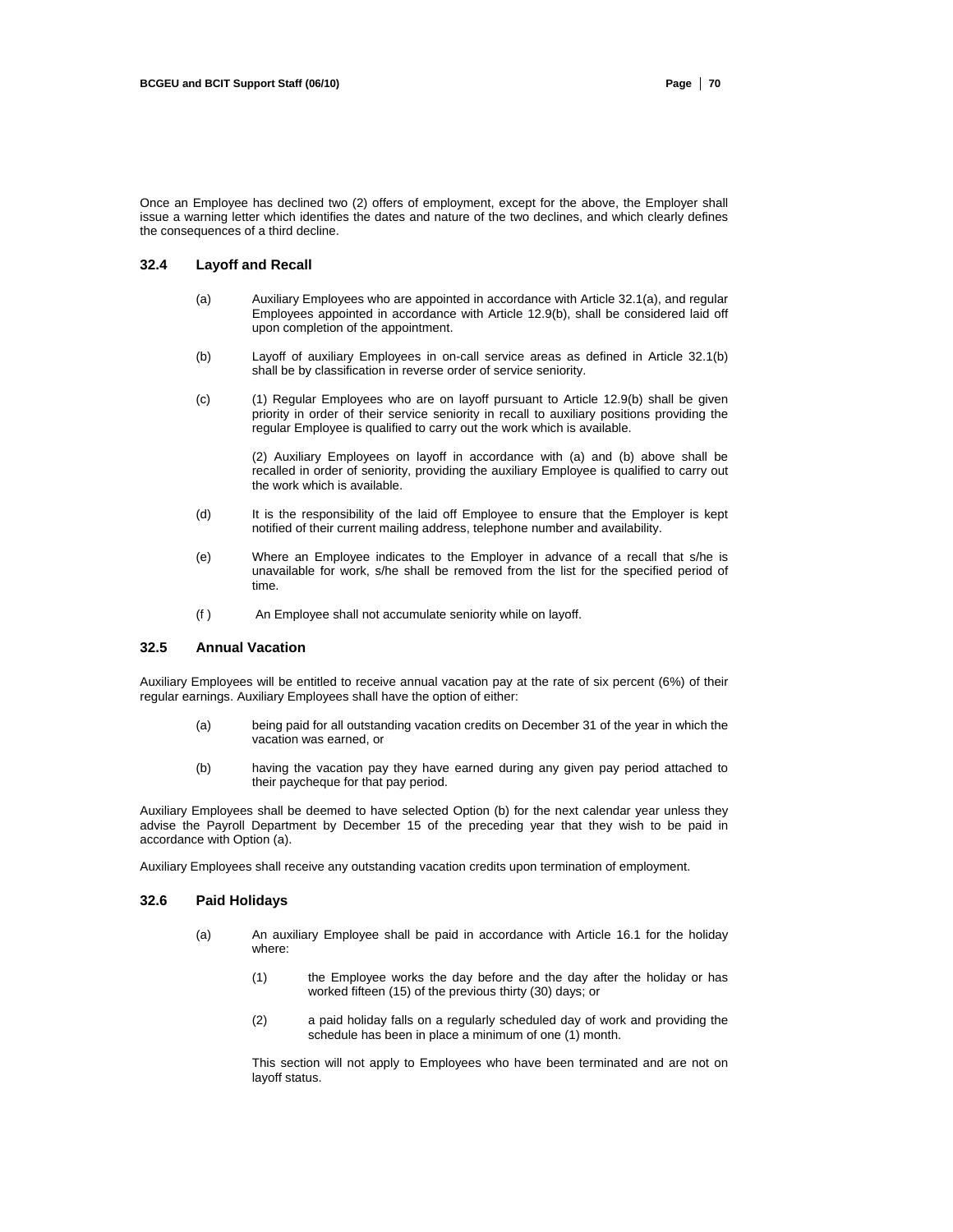(b) An auxiliary Employee who is qualified in Article 32.6(a) to receive compensation for the holiday and who is required to work on that day shall be compensated at the same rate as regular Employees in the same situation, as outlined in Article 16.1 of the Collective Agreement.

#### **32.7 Health and Welfare**

- (a) Auxiliary Employees shall receive compensation of fifty cents (50¢) per hour, up to a maximum of eighty-five dollars (\$85) per month, in lieu of health and welfare benefits.
- (b) An auxiliary Employee may, twelve (12) months from the commencement of auxiliary employment, apply to the Employer to enroll in the Basic Medical and Extended Health Care Plans.

Auxiliary Employees shall be required to pay all monthly premiums for coverage under these plans.

An auxiliary Employee who decides to opt out of plan coverage will not be eligible to re-enrol in the plans for a period of two (2) years.

#### **32.8 Court Actions**

Court actions arising from employment which requires a temporary Employee's attendance at court shall be with pay.

#### **32.9 Elections**

A temporary Employee who is eligible to vote in a Federal, Provincial or Municipal election or a referendum shall have four (4) consecutive clear hours during the hours in which the polls are open in which to cast his/her ballot.

## **32.10 Exceptions**

Except as otherwise noted in this Article, the provisions of Articles 11, 12, 16, 17, 18, 20, 21 and 30 of this Agreement do not apply to auxiliary Employees, except as otherwise indicated.

# **ARTICLE 33 — RESIGNATION**

- (a) "*Resignation*" means a voluntary notice by the Employee that he/she is terminating his/her service on the date specified.
- (b) When an Employee provides the Employer with written notice, the resignation will be deemed accepted one working day from the time the written resignation was submitted and may be retracted by the Employee within this period.
- (c) When an Employee provides the Employer with a verbal resignation, the Employer may confirm the resignation in writing. The resignation will be deemed accepted one (1) working day from the time the written confirmation is delivered to the Employee's address currently on file with the Employer.

# **ARTICLE 34 — SECONDMENT**

#### **34.1 Definition**

A process by which the Employer may assign an Employee to another agency board, society, commission, or Employer not subject to this Agreement.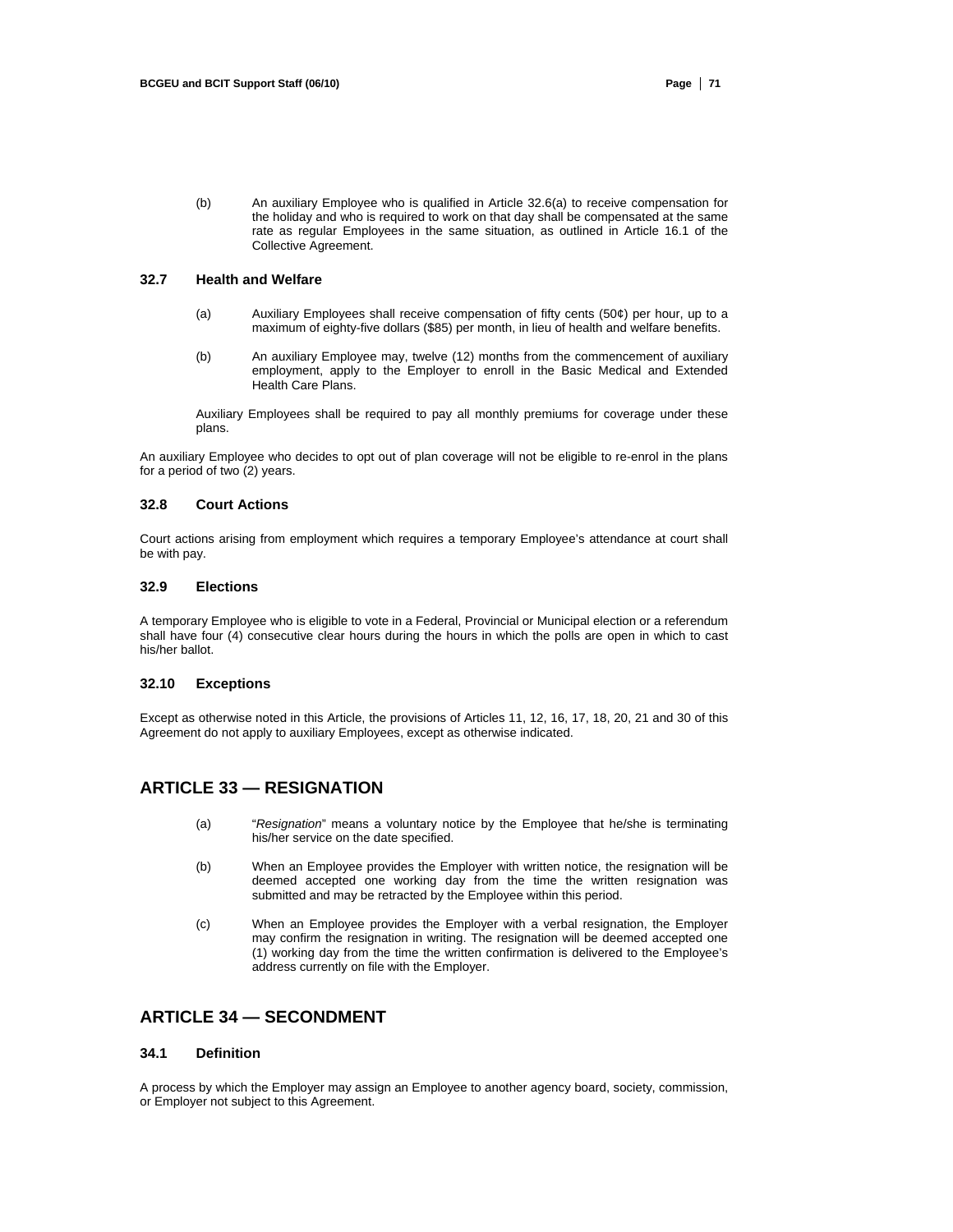## **34.2 Notice of Secondment**

The Employer agrees to make every effort to provide an Employee with four (4) weeks' written notice of secondment. Where possible, the written notice of secondment shall indicate the terms of secondment.

#### **34.3 Provisions of BCGEU Agreements to Apply**

The provisions of the applicable current Union/Employer Collective Agreement will apply to seconded Employees. The agency, board, society, commission, or Employer to which the Employee is seconded will receive written notice of this Article and will be provided with copies of the Agreement.

#### **34.4 Employer's Representative Designated to Handle Grievances at the Second Step**

The Employer will inform the Employee of the Employer's representative designated to handle grievances at the second step. Where a seconded Employee has a grievance, the Employee will discuss the grievance with his/her supervisor. Failing resolution, the Employee may submit a written grievance, through a steward nominated by the Union, to the second step of the grievance procedure.

# **ARTICLE 35 — SUBSTITUTION**

#### **35.1 Substitution**

Where substitution is required above entry level, the vacancy shall be filled by the most senior regular Employee in the department with the required qualifications, and the lower position filled temporarily by an auxiliary Employee.

#### **35.2 Substitution Pay**

(a) When an Employee temporarily substitutes in, or performs the principle duties of a higher paying position at a single rate of pay, he/she shall receive the rate for the job.

When an Employee temporarily substitutes in, or performs the principal duties of a higher paying position for which a salary range has been established, he/she shall receive the rate in the salary range which is two (2) steps higher than his/her current rate or the minimum of the range, whichever is greater.

- (b) Substitution pay is not payable when an Employee has not been designated by the Employer to substitute, or where an Employee's current position normally requires periodic substitution in the higher position as defined in the job description.
- (c) Substitution pay shall be paid on a daily basis to any Employee who qualifies under (a) above.

# **ARTICLE 36 — EMPLOYEE TRAINING AND DEVELOPMENT**

## **36.1 Employer Required Courses**

- (a) Where the Employer requires an Employee to take training or refresher courses, the Employee shall be granted leave with pay to attend the course.
- (b) The Employer shall bear the full expenses of the course. This shall include tuition, entrance or registration fees, laboratory fees and course required books. The Employer shall also reimburse the Employee for his/her travelling costs, subsistence and legitimate expenses where applicable.
- (c) The cost of Employer Required Courses will not be subject to the Educational Assistance Fund.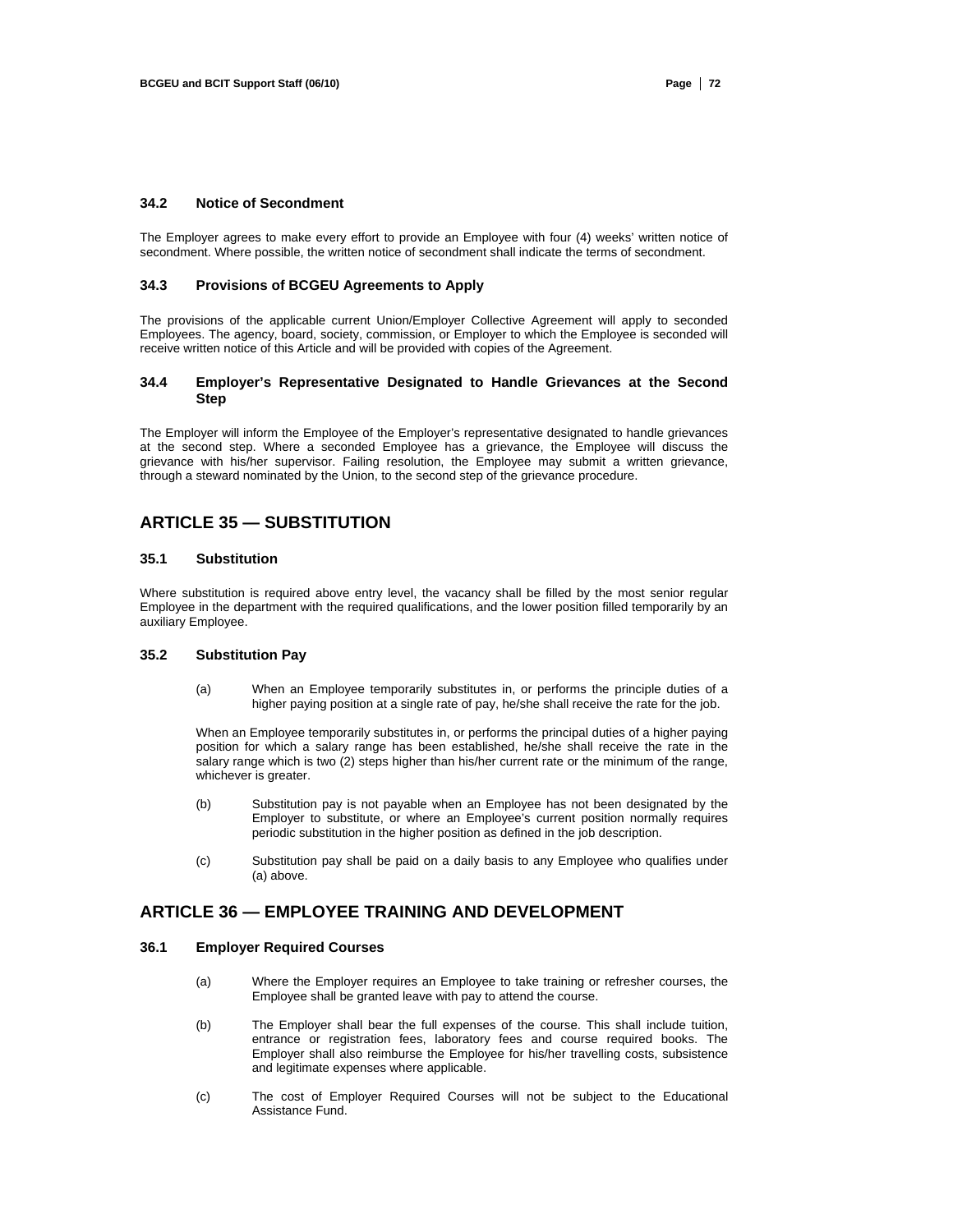## **36.2 Upgrading Qualifications**

Where the Employer requires an Employee to upgrade his/her skills or qualifications in order to operate or maintain new equipment, the cost of training, and normal living and travel expenses as laid down in this Agreement will be borne by the Employer.

#### **36.3 Job Training/Orientation**

The local supervisor shall be responsible for providing job training/orientation to Employees filling vacant or new positions.

#### **36.4 Work Processes Training**

- (a) Where the Employer introduces, or is required to introduce, changes to the work processes of a regular employee's job, the Employer shall identify and provide learning opportunities, support and/or the training required to perform the work.
- (b) The Employer shall discuss the Employer development needs with the affected Employees.
- (c) Employees shall suffer no loss of pay to participate in training required by the Employer under this article. Employees shall be paid at the applicable overtime rates for training conducted outside of the Employee's regularly scheduled hours of work.

# **ARTICLE 37 — TERM OF AGREEMENT**

#### **37.1 Duration of Agreement**

This Agreement shall be binding and remain in effect to midnight, June 30, 2010.

#### **37.2 Notice to Bargain**

- (a) This Agreement may be opened for collective bargaining by either Party giving written notice to the other Party on or after April 1, 2010 but in any event not later than midnight, April 30, 2010.
- (b) Where no notice is given by either Party prior to April 30, 2010, both Parties shall be deemed to have been given notice under this section on April 30, 2010, and thereupon Article 37.3 applies.
- (c) All notices on behalf of the Union shall be given by the President of the Union and similar notices on behalf of the Employer shall be given by the President of the British Columbia Institute of Technology.

# **37.3 Commencement of Bargaining**

Where a Party to the Agreement has given notice under Article 37.2 of this Article, the Parties shall, within fourteen (14) days after the notice was given, commence collective bargaining.

#### **37.4 Changes in Agreement**

Any change deemed necessary in this Agreement may be made by mutual agreement at any time during the life of this Agreement.

#### **37.5 Agreement to Continue in Force**

Both Parties shall adhere fully to the terms of this Agreement during the period of bona fide collective bargaining.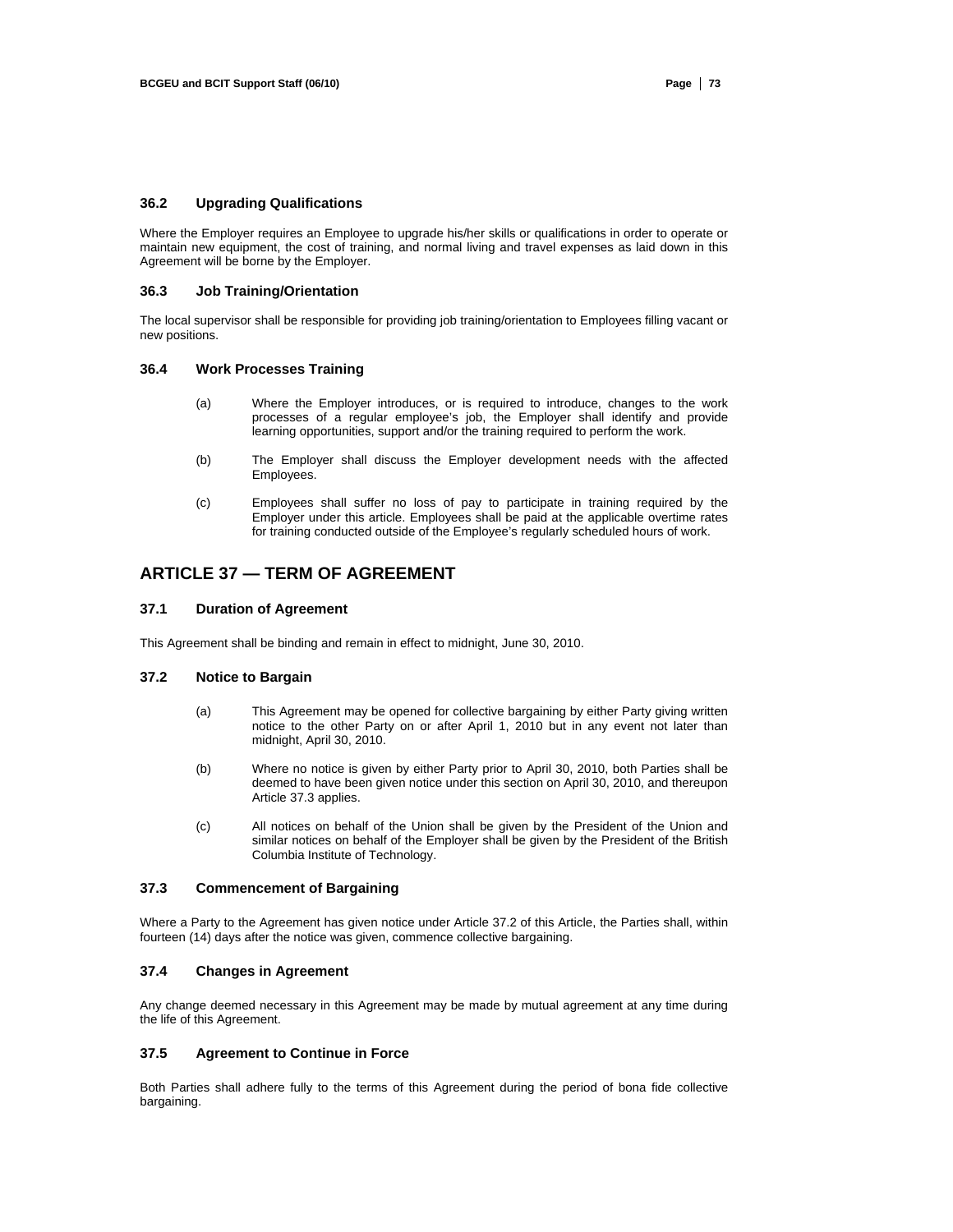#### **SIGNED ON BEHALF OF THE UNION BY: SIGNED ON BEHALF OF THE EMPLOYER BY:**

George Heyman Tony Knowles President, BCGEU **President** 

\_\_\_\_\_\_\_\_\_\_\_\_\_\_\_\_\_\_\_\_\_\_\_\_\_\_\_\_\_\_\_\_ \_\_\_\_\_\_\_\_\_\_\_\_\_\_\_\_\_\_\_\_\_\_\_\_\_\_\_\_\_\_\_\_

\_\_\_\_\_\_\_\_\_\_\_\_\_\_\_\_\_\_\_\_\_\_\_\_\_\_\_\_\_\_\_\_ \_\_\_\_\_\_\_\_\_\_\_\_\_\_\_\_\_\_\_\_\_\_\_\_\_\_\_\_\_\_\_\_

\_\_\_\_\_\_\_\_\_\_\_\_\_\_\_\_\_\_\_\_\_\_\_\_\_\_\_\_\_\_\_\_ \_\_\_\_\_\_\_\_\_\_\_\_\_\_\_\_\_\_\_\_\_\_\_\_\_\_\_\_\_\_\_\_

\_\_\_\_\_\_\_\_\_\_\_\_\_\_\_\_\_\_\_\_\_\_\_\_\_\_\_\_\_\_\_\_ \_\_\_\_\_\_\_\_\_\_\_\_\_\_\_\_\_\_\_\_\_\_\_\_\_\_\_\_\_\_\_\_

 $\_$  , and the set of the set of the set of the set of the set of the set of the set of the set of the set of the set of the set of the set of the set of the set of the set of the set of the set of the set of the set of th

 $\_$  , and the set of the set of the set of the set of the set of the set of the set of the set of the set of the set of the set of the set of the set of the set of the set of the set of the set of the set of the set of th

Richard Schaeffer<br>
Chairperson, Bargaining Committee<br>
Vice President, Human Resources Chairperson, Bargaining Committee

Nancy Naylor<br>
Bargaining Committee Director, Lear

**Director, Learner Services** 

Cindy Miraftab **Marvin Rogers** Marvin Rogers

Bargaining Committee **Manager, Facilities Management** 

Peter Brunning Committee Clodine Sartori<br>
Bargaining Committee Manager, Labou

Manager, Labour Relations

Henny Hanegraaf Dr. Nick Rubidge<br>
Bargaining Representative PSEA Chair, Boar

PSEA Chair, Board of Directors

Signed this \_\_\_\_\_\_\_\_\_\_\_\_\_\_\_\_\_\_\_\_ day of \_\_\_\_\_\_\_\_\_\_\_\_\_\_\_\_\_\_\_\_\_\_\_\_\_\_\_\_\_, 2007.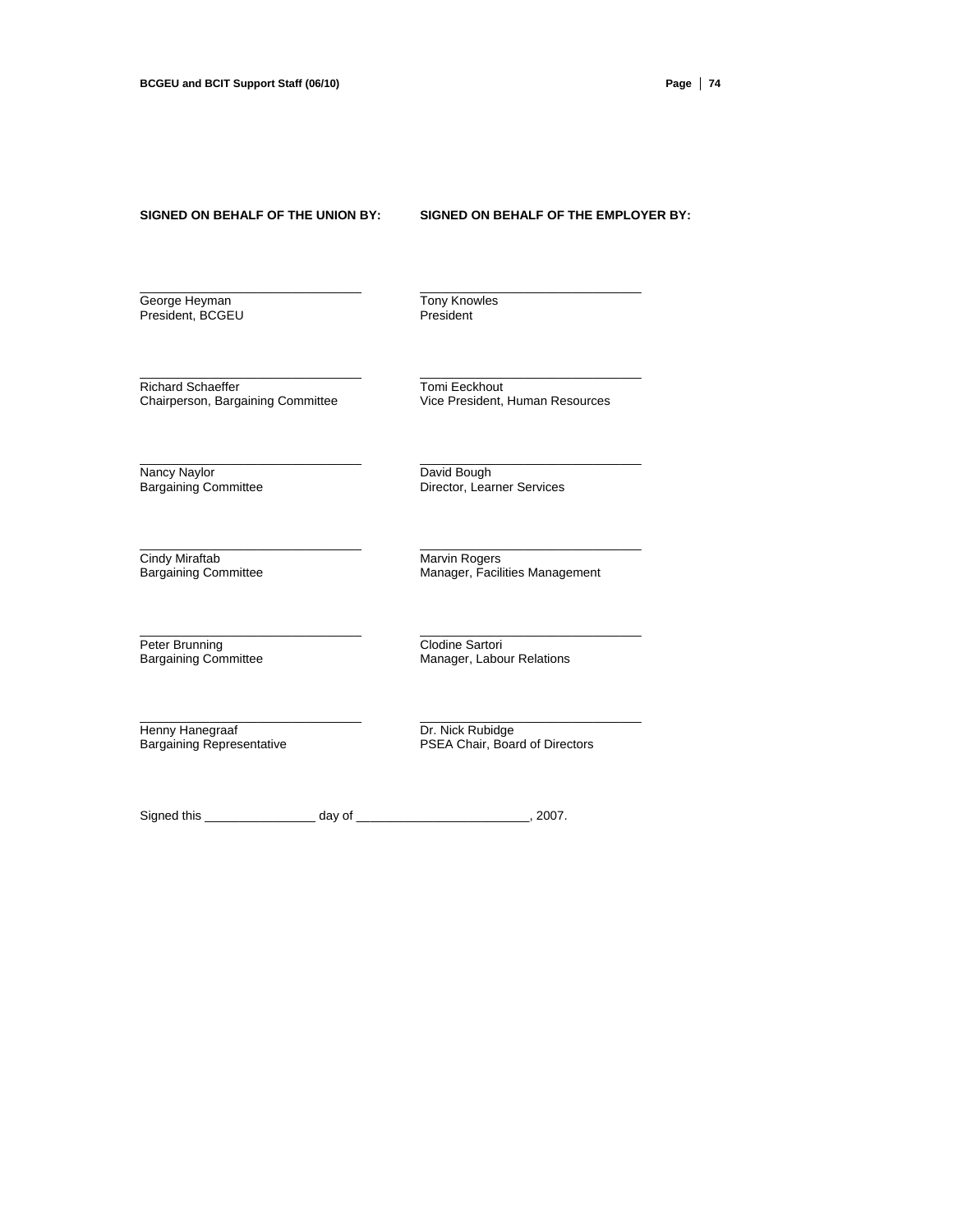| <b>Grade/Classification</b> | <b>Step</b>               | <b>Salary</b> | <b>Monthly</b> | <b>Bi-weekly</b> | <b>Hourly</b> |
|-----------------------------|---------------------------|---------------|----------------|------------------|---------------|
| 01                          | 1                         | 30,430        | 2,535.83       | 1,166.38         | 16.66         |
|                             | $\overline{2}$            | 31,064        | 2,588.67       | 1,190.68         | 17.01         |
|                             | 3                         | 31,661        | 2,638.42       | 1,213.56         | 17.34         |
|                             | 4                         | 32,350        | 2,695.83       | 1,239.97         | 17.71         |
| 02                          | 1                         | 30,635        | 2,552.92       | 1,174.24         | 16.77         |
|                             | $\overline{c}$            | 31,288        | 2,607.33       | 1,199.27         | 17.13         |
|                             | 3                         | 32,650        | 2,720.83       | 1,251.47         | 17.88         |
|                             | 4                         | 34,011        | 2,834.25       | 1,303.64         | 18.62         |
| 03                          | 1                         | 32,650        | 2,720.83       | 1,251.47         | 17.88         |
|                             | $\overline{c}$            | 34,011        | 2,834.25       | 1,303.64         | 18.62         |
|                             | 3                         | 35,130        | 2,927.50       | 1,346.53         | 19.24         |
|                             | $\overline{4}$            | 36,062        | 3,005.17       | 1,382.25         | 19.75         |
| 04                          | 1                         | 35,130        | 2,927.50       | 1,346.53         | 19.24         |
|                             | $\overline{c}$            | 36,062        | 3,005.17       | 1,382.25         | 19.75         |
|                             | 3                         | 36,976        | 3,081.33       | 1,417.29         | 20.25         |
|                             | 4                         | 37,795        | 3,149.58       | 1,448.68         | 20.70         |
| 05                          | 1                         | 36,976        | 3,081.33       | 1,417.29         | 20.25         |
|                             | $\overline{2}$            | 37,795        | 3,149.58       | 1,448.68         | 20.70         |
|                             | $\ensuremath{\mathsf{3}}$ | 38,784        | 3,232.00       | 1,486.59         | 21.24         |
|                             | 4                         | 39,883        | 3,323.58       | 1,528.71         | 21.84         |
| 06                          | 1                         | 38,784        | 3,232.00       | 1,486.59         | 21.24         |
|                             | $\overline{c}$            | 39,883        | 3,323.58       | 1,528.71         | 21.84         |
|                             | 3                         | 40,853        | 3,404.42       | 1,565.89         | 22.37         |
|                             | $\overline{4}$            | 42,009        | 3,500.75       | 1,610.20         | 23.00         |
| 07                          | 1                         | 40,853        | 3,404.42       | 1,565.89         | 22.37         |
|                             | $\boldsymbol{2}$          | 42,009        | 3,500.75       | 1,610.20         | 23.00         |
|                             | 3                         | 43,259        | 3,604.92       | 1,658.11         | 23.69         |
|                             | 4                         | 44,527        | 3,710.58       | 1,706.72         | 24.38         |
| 08                          | $\mathbf{1}$              | 43,259        | 3,604.92       | 1,658.11         | 23.69         |
|                             | $\overline{c}$            | 44,527        | 3,710.58       | 1,706.72         | 24.38         |
|                             | 3                         | 45,776        | 3,814.67       | 1,754.59         | 25.07         |
|                             | 4                         | 47,025        | 3,918.75       | 1,802.46         | 25.75         |
| 09                          | 1                         | 45,776        | 3,814.67       | 1,754.59         | 25.07         |
|                             | 2                         | 47,025        | 3,918.75       | 1,802.46         | 25.75         |
|                             | 3                         | 48,405        | 4,033.75       | 1,855.36         | 26.51         |
|                             | 4                         | 49,729        | 4,144.08       | 1,906.11         | 27.23         |
| 10                          | 1                         | 48,405        | 4,033.75       | 1,855.36         | 26.51         |
|                             | $\overline{c}$            | 49,729        | 4,144.08       | 1,906.11         | 27.23         |
|                             | 3                         | 51,128        | 4,260.67       | 1,959.73         | 28.00         |
|                             | $\overline{4}$            | 52,525        | 4,377.08       | 2,013.28         | 28.76         |

# **SCHEDULE 1 – SUPPORT STAFF SALARY RATES effective July 1, 2006**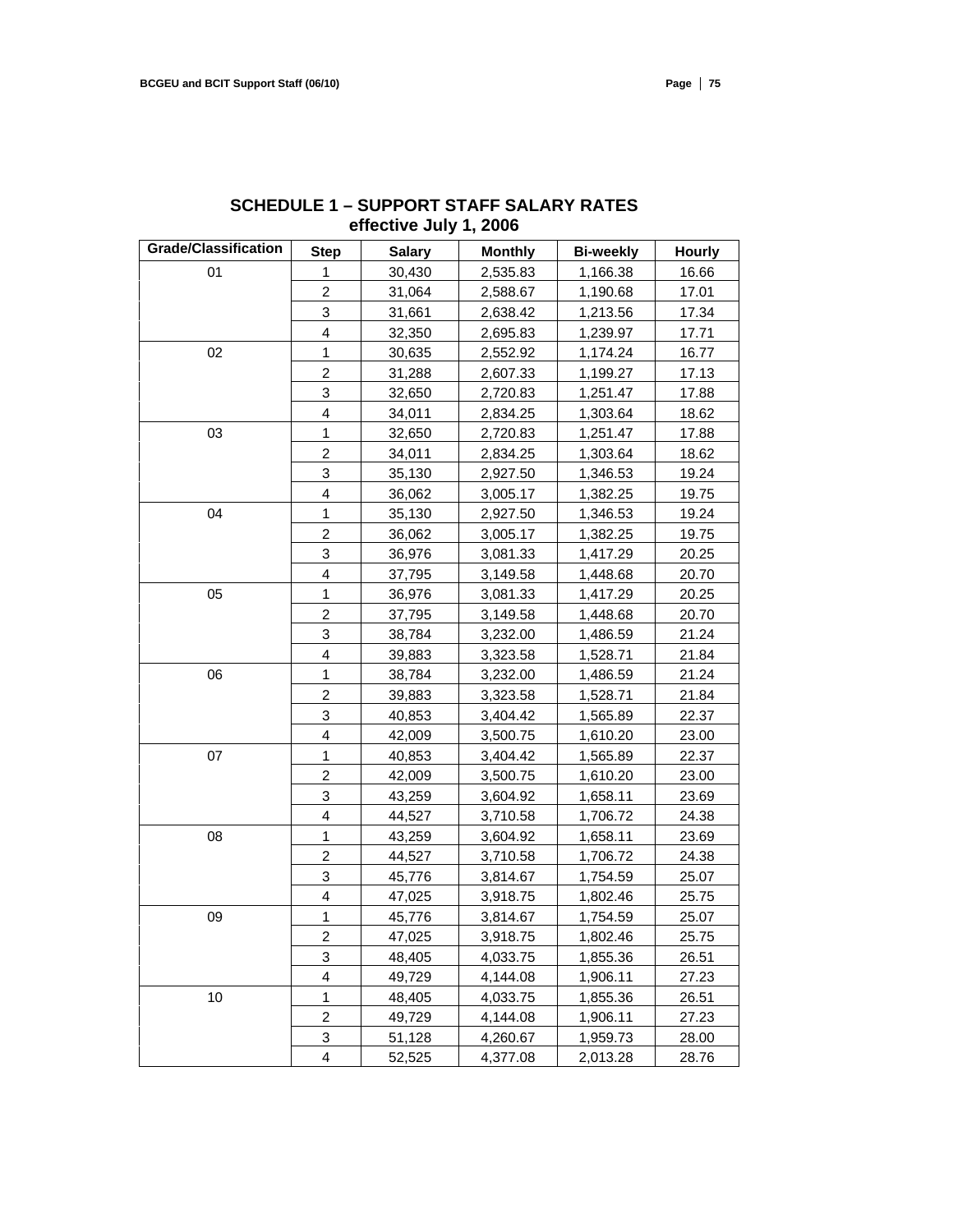| 11                        |               | 51,128 | 4,260.67 | 1,959.73 | 28.00 |
|---------------------------|---------------|--------|----------|----------|-------|
|                           | $\mathcal{P}$ | 52,525 | 4,377.08 | 2,013.28 | 28.76 |
|                           | 3             | 53,906 | 4,492.17 | 2,066.21 | 29.52 |
|                           | 4             | 55,305 | 4,608.75 | 2,119.84 | 30.28 |
| 12 <sup>2</sup>           |               | 53,906 | 4,492.17 | 2,066.21 | 29.52 |
|                           | 2             | 55,305 | 4,608.75 | 2,119.84 | 30.28 |
|                           | 3             | 56,702 | 4,725.17 | 2,173.38 | 31.05 |
|                           | 4             | 58,101 | 4,841.75 | 2,227.01 | 31.81 |
| <b>Bike Patrol</b>        |               |        |          |          | 10.43 |
| Challenge Program         |               |        |          |          | 10.01 |
| <b>Student Assistants</b> |               |        |          |          | 10.01 |
|                           | 2             |        |          |          | 16.64 |
| <b>Student Employment</b> |               |        |          |          | 10.01 |
| Program-BCIT              | 2             |        |          |          | 16.64 |
| Summer Works              |               |        |          |          | 10.01 |
| <b>Work Study</b>         |               |        |          |          | 10.01 |

*Wage Schedule 1 is published for informational purposes only. The BCGEU has filed a grievance with regard to the "me-too" provisions associated with this Agreement. Wage Schedule 1 is subject to change subject to the resolution of this grievance.*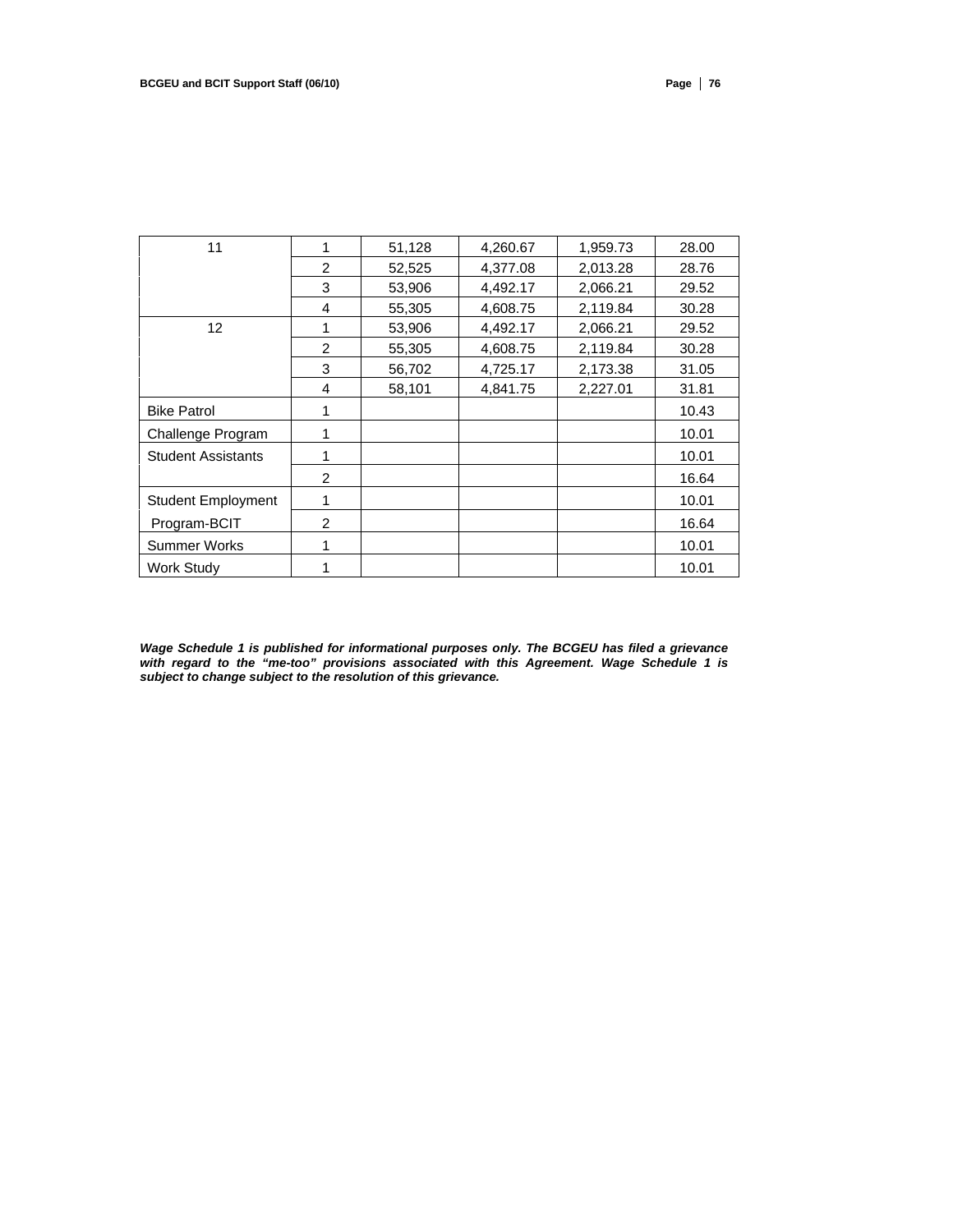| <b>Grade/Classification</b> | <b>Step</b>    | <b>Salary</b> | <b>Monthly</b> | <b>Bi-weekly</b> | <b>Hourly</b> |
|-----------------------------|----------------|---------------|----------------|------------------|---------------|
| 01                          | 1              | 31,069.00     | 2,589.08       | 1,190.87         | 17.01         |
|                             | 2              | 31,716.00     | 2,643.00       | 1,215.67         | 17.37         |
|                             | 3              | 32,326.00     | 2,693.83       | 1,239.05         | 17.70         |
|                             | $\overline{4}$ | 33,029.00     | 2,752.42       | 1,266.00         | 18.09         |
| 02                          | 1              | 31,278.00     | 2,606.50       | 1,198.88         | 17.13         |
|                             | $\overline{c}$ | 31,945.00     | 2,662.08       | 1,224.45         | 17.49         |
|                             | 3              | 33,336.00     | 2,778.00       | 1,277.77         | 18.25         |
|                             | 4              | 34,725.00     | 2,893.75       | 1,331.01         | 19.01         |
| 03                          | 1              | 33,336.00     | 2,778.00       | 1,277.77         | 18.25         |
|                             | $\overline{c}$ | 34,725.00     | 2,893.75       | 1,331.01         | 19.01         |
|                             | 3              | 35,868.00     | 2,989.00       | 1,374.82         | 19.64         |
|                             | $\overline{4}$ | 36,819.00     | 3,068.25       | 1,411.27         | 20.16         |
| 04                          | 1              | 35,868.00     | 2,989.00       | 1,374.82         | 19.64         |
|                             | $\overline{2}$ | 36,819.00     | 3,068.25       | 1,411.27         | 20.16         |
|                             | 3              | 37,752.00     | 3,146.00       | 1,447.03         | 20.67         |
|                             | 4              | 38,589.00     | 3,215.75       | 1,479.11         | 21.13         |
| 05                          | $\mathbf{1}$   | 37,752.00     | 3,146.00       | 1,447.03         | 20.67         |
|                             | $\overline{2}$ | 38,589.00     | 3,215.75       | 1,479.11         | 21.13         |
|                             | 3              | 39,598.00     | 3,299.83       | 1,517.79         | 21.68         |
|                             | 4              | 40,721.00     | 3,393.42       | 1,560.83         | 22.30         |
| 06                          | 1              | 39,598.00     | 3,299.83       | 1,517.79         | 21.68         |
|                             | 2              | 40,721.00     | 3,393.42       | 1,560.83         | 22.30         |
|                             | 3              | 41,711.00     | 3,475.92       | 1,598.78         | 22.84         |
|                             | $\overline{4}$ | 42,891.00     | 3,574.25       | 1,644.01         | 23.49         |
| 07                          | 1              | 41,711.00     | 3,475.92       | 1,598.78         | 22.84         |
|                             | $\overline{c}$ | 42,891.00     | 3,574.25       | 1,644.01         | 23.49         |
|                             | 3              | 44,167.00     | 3,680.58       | 1,692.92         | 24.18         |
|                             | 4              | 45,462.00     | 3,788.50       | 1,742.55         | 24.89         |
| 08                          | $\mathbf{1}$   | 44,167.00     | 3,680.58       | 1,692.92         | 24.18         |
|                             | $\overline{c}$ | 45,462.00     | 3,788.50       | 1,742.55         | 24.89         |
|                             | 3              | 46,737.00     | 3,894.75       | 1,791.43         | 25.59         |
|                             | 4              | 48,013.00     | 4,001.08       | 1,840.33         | 26.29         |
| 09                          | 1              | 46,737.00     | 3,894.75       | 1,791.43         | 25.59         |
|                             | 2              | 48,013.00     | 4,001.08       | 1,840.33         | 26.29         |
|                             | 3              | 49,422.00     | 4,118.50       | 1,894.34         | 27.06         |
|                             | 4              | 50,773.00     | 4,231.08       | 1,946.12         | 27.80         |
| 10                          | 1              | 49,422.00     | 4,118.50       | 1,894.34         | 27.06         |
|                             | $\overline{c}$ | 50,773.00     | 4,231.08       | 1,946.12         | 27.80         |
|                             | 3              | 52,202.00     | 4,350.17       | 2,000.90         | 28.58         |
|                             | 4              | 53,628.00     | 4,469.00       | 2,055.56         | 29.37         |

# **SUPPORT STAFF SALARY RATES effective July 1, 2007**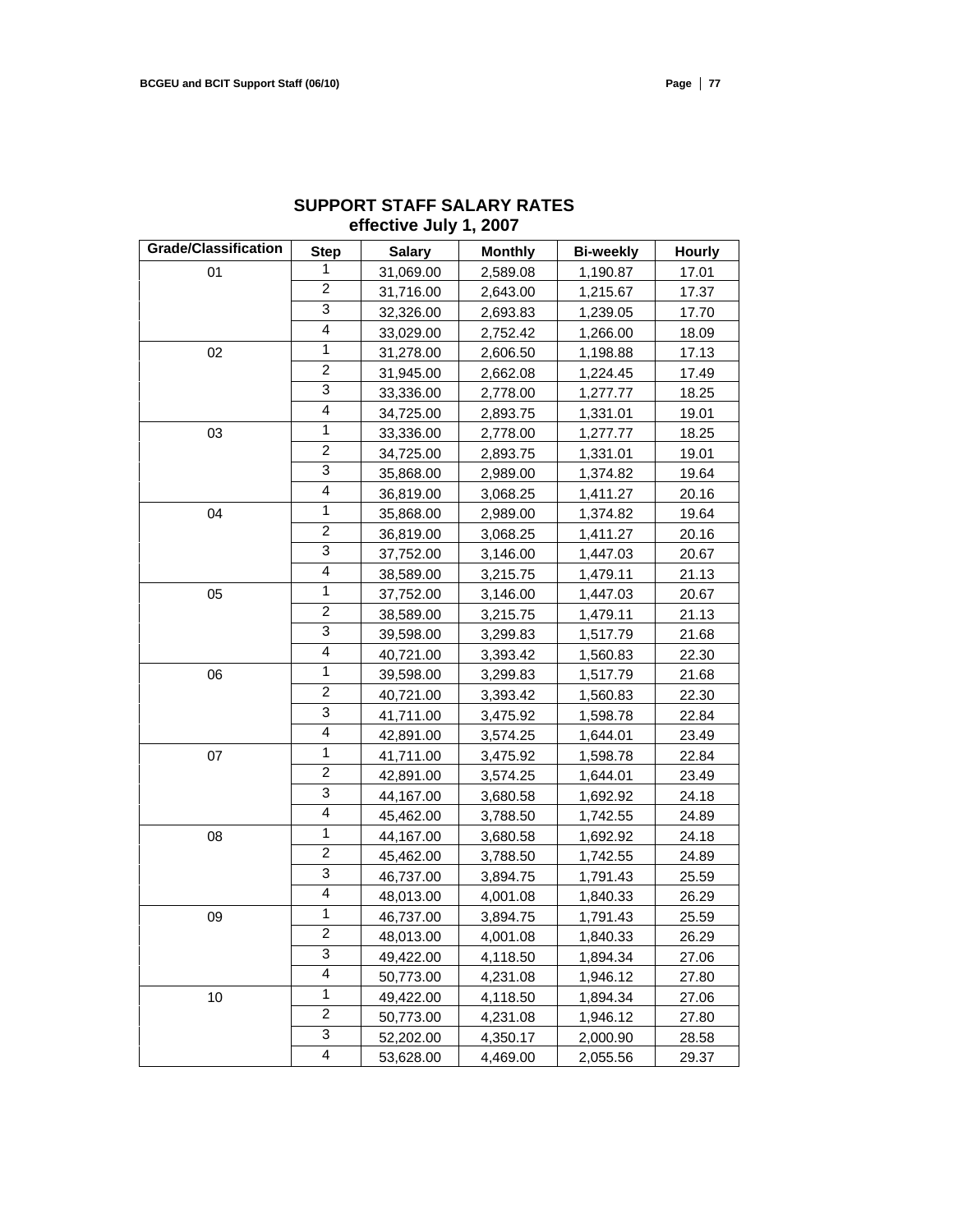| 11                        | 1 | 52,202.00 | 4,350.17 | 2,000.90 | 28.58 |
|---------------------------|---|-----------|----------|----------|-------|
|                           | 2 | 53,628.00 | 4,469.00 | 2,055.56 | 29.37 |
|                           | 3 | 55,038.00 | 4,586.50 | 2,109.60 | 30.14 |
|                           | 4 | 56,466.00 | 4,705.50 | 2,164.34 | 30.92 |
| 12 <sup>2</sup>           |   | 55,038.00 | 4,586.50 | 2,109.60 | 30.14 |
|                           | 2 | 56,466.00 | 4,705.50 | 2,164.34 | 30.92 |
|                           | 3 | 57,893.00 | 4,824.42 | 2,219.03 | 31.70 |
|                           | 4 | 59,321.00 | 4,943.42 | 2,273.77 | 32.48 |
| <b>Bike Patrol</b>        | 1 |           |          |          | 10.65 |
| Challenge Program         | 1 |           |          |          | 10.22 |
| <b>Student Assistants</b> | 1 |           |          |          | 10.22 |
|                           | 2 |           |          |          | 16.99 |
| <b>Student Employment</b> | 1 |           |          |          | 10.22 |
| Program-BCIT              | 2 |           |          |          | 16.99 |
| Summer Works              | 1 |           |          |          | 10.22 |
| Work Study                |   |           |          |          | 10.22 |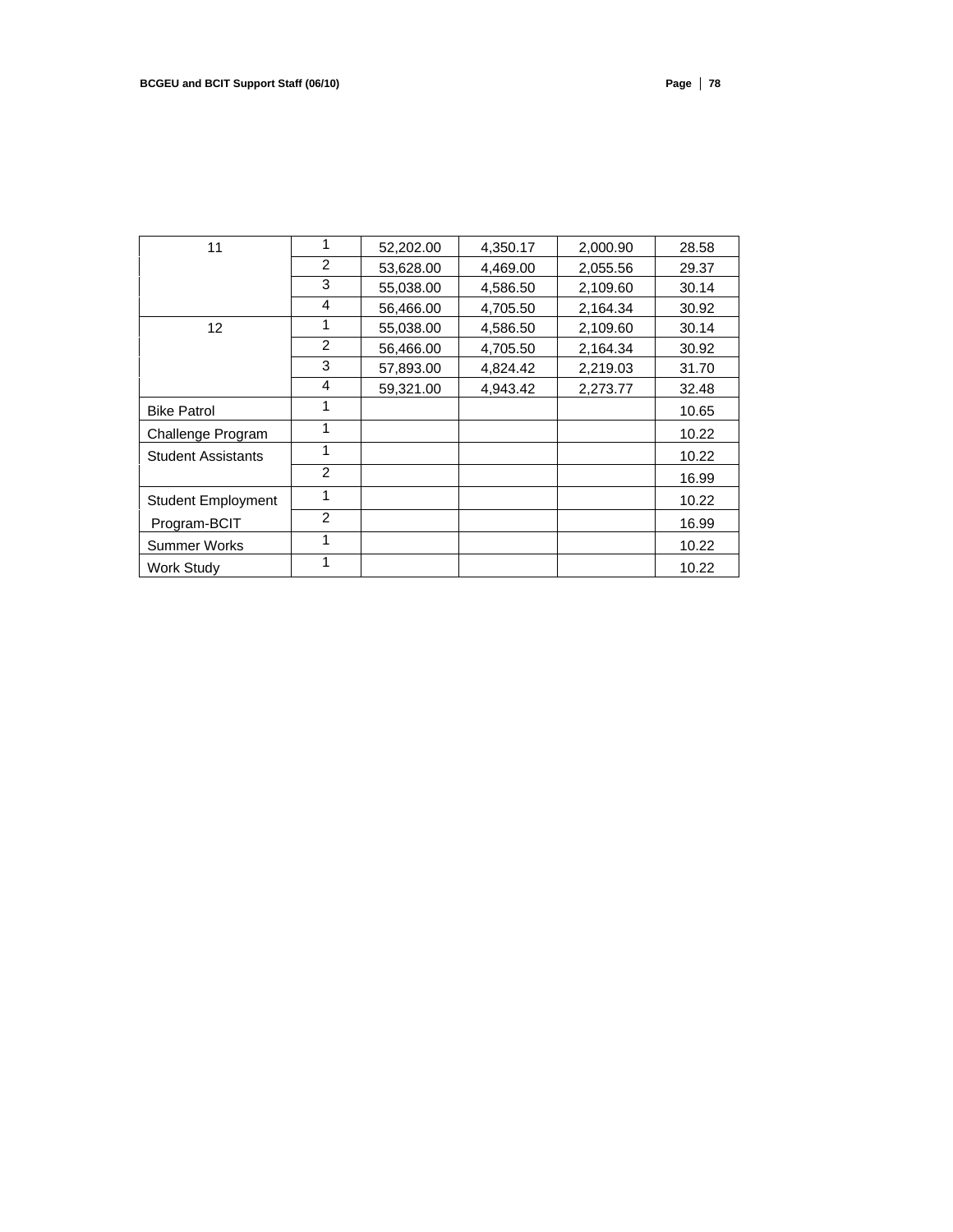| <b>Grade/Classification</b> | <b>Step</b>             | <b>Salary</b> | <b>Monthly</b> | <b>Bi-weekly</b> | <b>Hourly</b> |
|-----------------------------|-------------------------|---------------|----------------|------------------|---------------|
| 01                          | 1                       | 31,721.00     | 2,643.42       | 1,215.86         | 17.37         |
|                             | $\overline{\mathbf{c}}$ | 32,382.00     | 2,698.50       | 1,241.20         | 17.73         |
|                             | 3                       | 33,005.00     | 2,750.42       | 1,265.08         | 18.07         |
|                             | $\overline{4}$          | 33,723.00     | 2,810.25       | 1,292.60         | 18.47         |
| 02                          | 1                       | 31,935.00     | 2,661.25       | 1,224.07         | 17.49         |
|                             | $\overline{c}$          | 32,616.00     | 2,718.00       | 1,250.17         | 17.86         |
|                             | 3                       | 34,036.00     | 2,836.33       | 1,304.60         | 18.64         |
|                             | 4                       | 35,454.00     | 2,954.50       | 1,358.95         | 19.41         |
| 03                          | $\mathbf{1}$            | 34,036.00     | 2,836.33       | 1,304.60         | 18.64         |
|                             | $\overline{c}$          | 35,454.00     | 2,954.50       | 1,358.95         | 19.41         |
|                             | 3                       | 36,621.00     | 3,051.75       | 1,403.68         | 20.05         |
|                             | $\overline{\mathbf{4}}$ | 37,592.00     | 3,132.67       | 1,440.90         | 20.58         |
| 04                          | $\mathbf{1}$            | 36,621.00     | 3,051.75       | 1,403.68         | 20.05         |
|                             | 2                       | 37,592.00     | 3,132.67       | 1,440.90         | 20.58         |
|                             | 3                       | 38,545.00     | 3,212.08       | 1,477.43         | 21.11         |
|                             | 4                       | 39,399.00     | 3,283.25       | 1,510.16         | 21.57         |
| 05                          | $\mathbf{1}$            | 38,545.00     | 3,212.08       | 1,477.43         | 21.11         |
|                             | $\overline{2}$          | 39,399.00     | 3,283.25       | 1,510.16         | 21.57         |
|                             | 3                       | 40,430.00     | 3,369.17       | 1,549.68         | 22.14         |
|                             | 4                       | 41,576.00     | 3,464.67       | 1,593.60         | 22.77         |
| 06                          | 1                       | 40,430.00     | 3,369.17       | 1,549.68         | 22.14         |
|                             | 2                       | 41,576.00     | 3,464.67       | 1,593.60         | 22.77         |
|                             | 3                       | 42,587.00     | 3,548.92       | 1,632.36         | 23.32         |
|                             | 4                       | 43,792.00     | 3,649.33       | 1,678.54         | 23.98         |
| 07                          | $\mathbf{1}$            | 42,587.00     | 3,548.92       | 1,632.36         | 23.32         |
|                             | $\overline{\mathbf{c}}$ | 43,792.00     | 3,649.33       | 1,678.54         | 23.98         |
|                             | 3                       | 45,095.00     | 3,757.92       | 1,728.49         | 24.69         |
|                             | 4                       | 46,417.00     | 3,868.08       | 1,779.16         | 25.42         |
| 08                          | $\mathbf{1}$            | 45,095.00     | 3,757.92       | 1,728.49         | 24.69         |
|                             | 2                       | 46,417.00     | 3,868.08       | 1,779.16         | 25.42         |
|                             | 3                       | 47,718.00     | 3,976.50       | 1,829.03         | 26.13         |
|                             | $\overline{4}$          | 49,021.00     | 4,085.08       | 1,878.97         | 26.84         |
| 09                          | 1                       | 47,718.00     | 3,976.50       | 1,829.03         | 26.13         |
|                             | $\overline{\mathbf{c}}$ | 49,021.00     | 4,085.08       | 1,878.97         | 26.84         |
|                             | 3                       | 50,460.00     | 4,205.00       | 1,934.13         | 27.63         |
|                             | 4                       | 51,839.00     | 4,319.92       | 1,986.98         | 28.39         |
| 10                          | 1                       | 50,460.00     | 4,205.00       | 1,934.13         | 27.63         |
|                             | $\overline{\mathbf{c}}$ | 51,839.00     | 4,319.92       | 1,986.98         | 28.39         |
|                             | 3                       | 53,298.00     | 4,441.50       | 2,042.91         | 29.18         |
|                             | 4                       | 54,754.00     | 4,562.83       | 2,098.72         | 29.98         |

# **SUPPORT STAFF SALARY RATES effective July 1, 2008**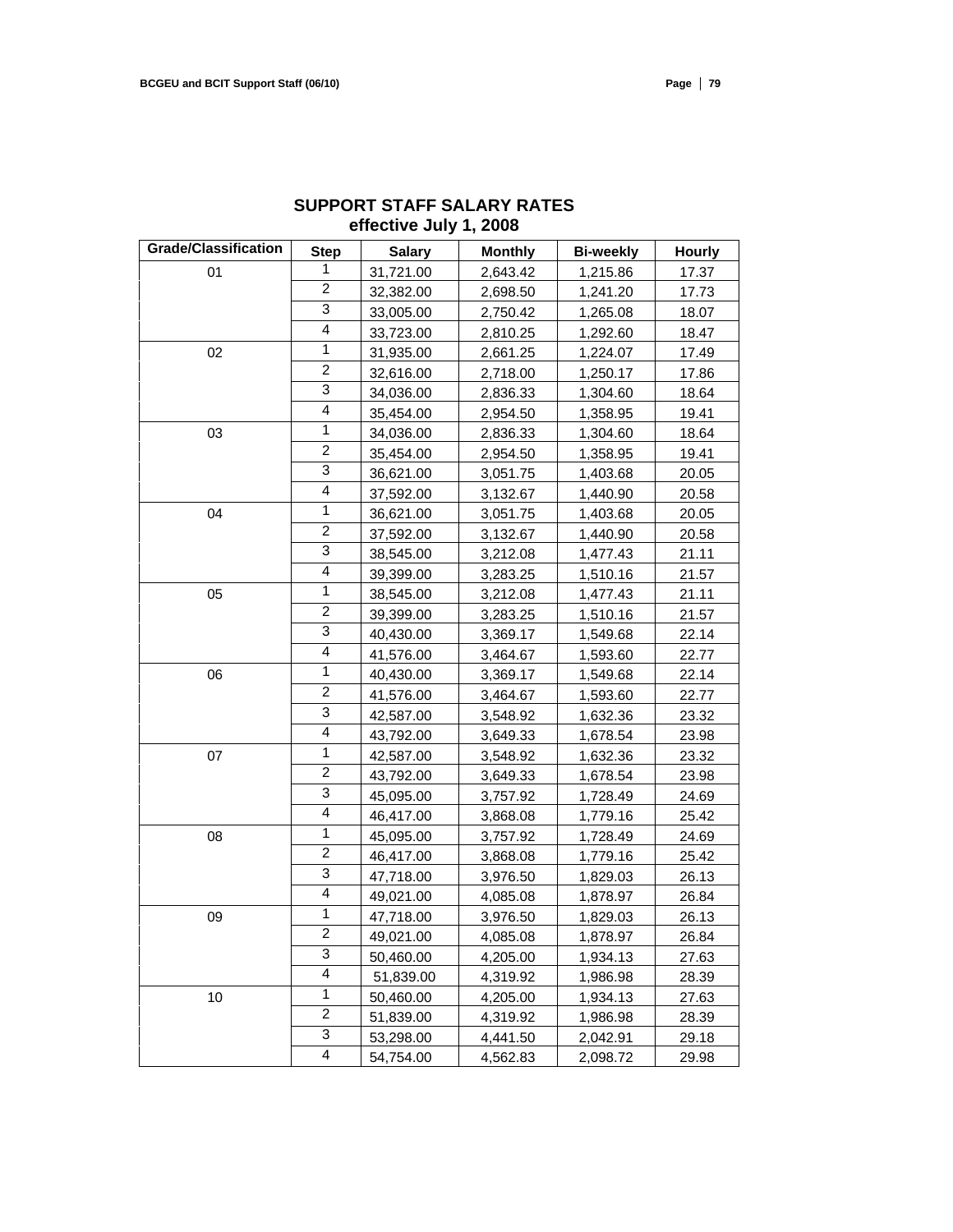| 11                        | 1 | 53,298.00 | 4,441.50 | 2,042.91 | 29.18 |
|---------------------------|---|-----------|----------|----------|-------|
|                           | 2 | 54,754.00 | 4,562.83 | 2,098.72 | 29.98 |
|                           | 3 | 56,194.00 | 4,682.83 | 2,153.91 | 30.77 |
|                           | 4 | 57,652.00 | 4,804.33 | 2,209.80 | 31.57 |
| 12 <sup>2</sup>           |   | 56,194.00 | 4,682.83 | 2,153.91 | 30.77 |
|                           | 2 | 57,652.00 | 4,804.33 | 2,209.80 | 31.57 |
|                           | 3 | 59,109.00 | 4,925.75 | 2,265.64 | 32.37 |
|                           | 4 | 60,567.00 | 5,047.25 | 2,321.53 | 33.16 |
| <b>Bike Patrol</b>        | 1 |           |          |          | 10.87 |
| Challenge Program         | 1 |           |          |          | 10.43 |
| <b>Student Assistants</b> | 1 |           |          |          | 10.43 |
|                           | 2 |           |          |          | 17.35 |
| <b>Student Employment</b> | 1 |           |          |          | 10.43 |
| Program-BCIT              | 2 |           |          |          | 17.35 |
| Summer Works              |   |           |          |          | 10.43 |
| Work Study                |   |           |          |          | 10.43 |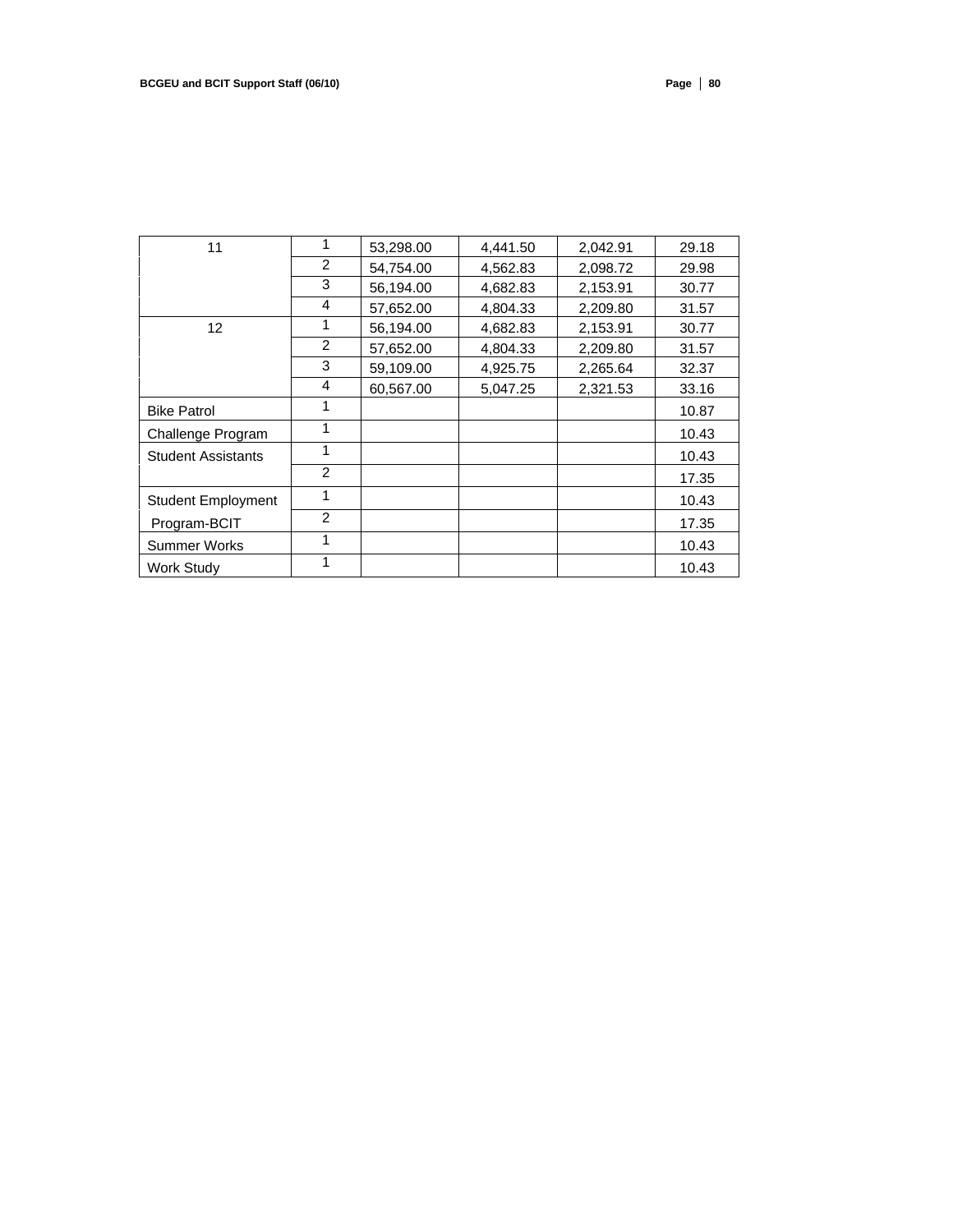| <b>Grade/Classification</b> |                         |               |                |                  |        |
|-----------------------------|-------------------------|---------------|----------------|------------------|--------|
|                             | <b>Step</b>             | <b>Salary</b> | <b>Monthly</b> | <b>Bi-weekly</b> | Hourly |
| 01                          | 1                       | 32,387.00     | 2,698.92       | 1,241.39         | 17.73  |
|                             | $\overline{2}$          | 33,062.00     | 2,755.17       | 1,267.26         | 18.10  |
|                             | 3                       | 33,698.00     | 2,808.17       | 1,291.64         | 18.45  |
|                             | $\overline{\mathbf{4}}$ | 34,431.00     | 2,869.25       | 1,319.74         | 18.85  |
| 02                          | 1                       | 32,606.00     | 2,717.17       | 1,249.79         | 17.85  |
|                             | $\overline{c}$          | 33,301.00     | 2,775.08       | 1,276.42         | 18.23  |
|                             | 3                       | 34,751.00     | 2,895.92       | 1,332.00         | 19.03  |
|                             | 4                       | 36,199.00     | 3,016.58       | 1,387.50         | 19.82  |
| 03                          | 1                       | 34,751.00     | 2,895.92       | 1,332.00         | 19.03  |
|                             | 2                       | 36,199.00     | 3,016.58       | 1,387.50         | 19.82  |
|                             | 3                       | 37,390.00     | 3,115.83       | 1,433.16         | 20.47  |
|                             | $\overline{\mathbf{4}}$ | 38,381.00     | 3,198.42       | 1,471.14         | 21.02  |
| 04                          | $\mathbf{1}$            | 37,390.00     | 3,115.83       | 1,433.16         | 20.47  |
|                             | $\overline{2}$          | 38,381.00     | 3,198.42       | 1,471.14         | 21.02  |
|                             | 3                       | 39,354.00     | 3,279.50       | 1,508.44         | 21.55  |
|                             | $\overline{4}$          | 40,226.00     | 3,352.17       | 1,541.86         | 22.03  |
| 05                          | 1                       | 39,354.00     | 3,279.50       | 1,508.44         | 21.55  |
|                             | $\overline{2}$          | 40,226.00     | 3,352.17       | 1,541.86         | 22.03  |
|                             | 3                       | 41,279.00     | 3,439.92       | 1,582.22         | 22.60  |
|                             | 4                       | 42,449.00     | 3,537.42       | 1,627.07         | 23.24  |
| 06                          | 1                       | 41,279.00     | 3,439.92       | 1,582.22         | 22.60  |
|                             | $\overline{c}$          | 42,449.00     | 3,537.42       | 1,627.07         | 23.24  |
|                             | 3                       | 43,481.00     | 3,623.42       | 1,666.62         | 23.81  |
|                             | 4                       | 44,712.00     | 3,726.00       | 1,713.81         | 24.48  |
| 07                          | 1                       | 43,481.00     | 3,623.42       | 1,666.62         | 23.81  |
|                             | $\boldsymbol{2}$        | 44,712.00     | 3,726.00       | 1,713.81         | 24.48  |
|                             | 3                       | 46,042.00     | 3,836.83       | 1,764.79         | 25.21  |
|                             | 4                       | 47,392.00     | 3,949.33       | 1,816.53         | 25.95  |
| ${\bf 08}$                  | $\mathbf{1}$            | 46,042.00     | 3,836.83       | 1,764.79         | 25.21  |
|                             | $\overline{c}$          | 47,392.00     | 3,949.33       | 1,816.53         | 25.95  |
|                             | 3                       | 48,720.00     | 4,060.00       | 1,867.43         | 26.68  |
|                             | 4                       | 50,050.00     | 4,170.83       | 1,918.41         | 27.41  |
| 09                          | 1                       | 48,720.00     | 4,060.00       | 1,867.43         | 26.68  |
|                             | 2                       | 50,050.00     | 4,170.83       | 1,918.41         | 27.41  |
|                             | 3                       | 51,520.00     | 4,293.33       | 1,974.76         | 28.21  |
|                             | 4                       | 52,928.00     | 4,410.67       | 2,028.73         | 28.98  |
| 10                          | 1                       | 51,520.00     | 4,293.33       | 1,974.76         | 28.21  |
|                             | $\boldsymbol{2}$        | 52,928.00     | 4,410.67       | 2,028.73         | 28.98  |
|                             | 3                       | 54,417.00     | 4,534.75       | 2,085.80         | 29.80  |
|                             | 4                       | 55,904.00     | 4,658.67       | 2,142.80         | 30.61  |

# **SUPPORT STAFF SALARY RATES effective July 1, 2009**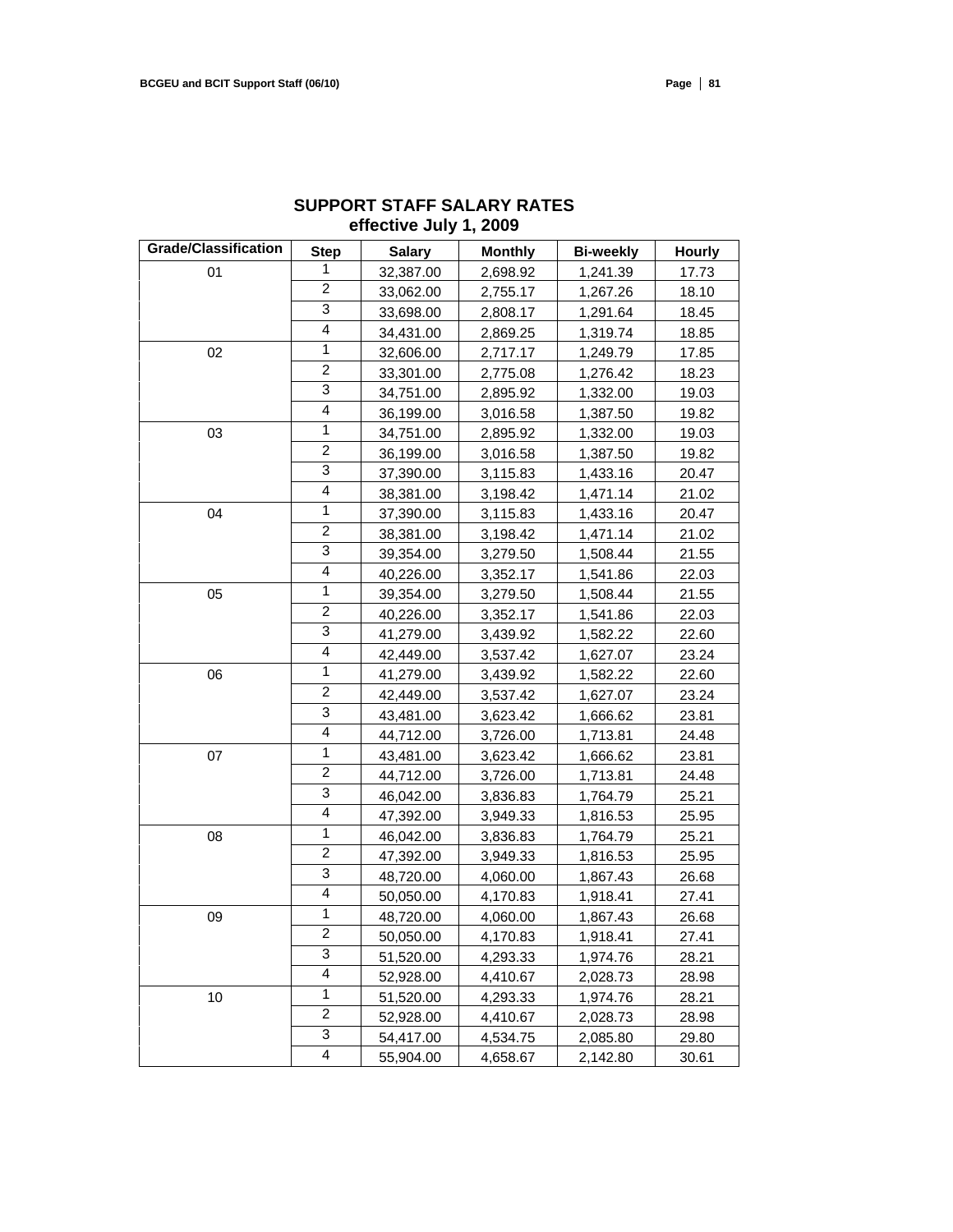| 11                        | 1             | 54,417.00 | 4,534.75 | 2,085.80 | 29.80 |
|---------------------------|---------------|-----------|----------|----------|-------|
|                           | $\mathcal{P}$ | 55,904.00 | 4,658.67 | 2,142.80 | 30.61 |
|                           | 3             | 57,374.00 | 4,781.17 | 2,199.14 | 31.42 |
|                           | 4             | 58,863.00 | 4,905.25 | 2,256.21 | 32.23 |
| $12 \overline{ }$         |               | 57,374.00 | 4,781.17 | 2,199.14 | 31.42 |
|                           | 2             | 58,863.00 | 4,905.25 | 2,256.21 | 32.23 |
|                           | 3             | 60,350.00 | 5,029.17 | 2,313.21 | 33.05 |
|                           | 4             | 61,839.00 | 5,153.25 | 2,370.28 | 33.86 |
| <b>Bike Patrol</b>        | 1             |           |          |          | 11.10 |
| Challenge Program         | 1             |           |          |          | 10.65 |
| <b>Student Assistants</b> | 1             |           |          |          | 10.65 |
|                           | 2             |           |          |          | 17.71 |
| <b>Student Employment</b> | 1             |           |          |          | 10.65 |
| Program-BCIT              | $\mathcal{P}$ |           |          |          | 17.71 |
| Summer Works              |               |           |          |          | 10.65 |
| <b>Work Study</b>         |               |           |          |          | 10.65 |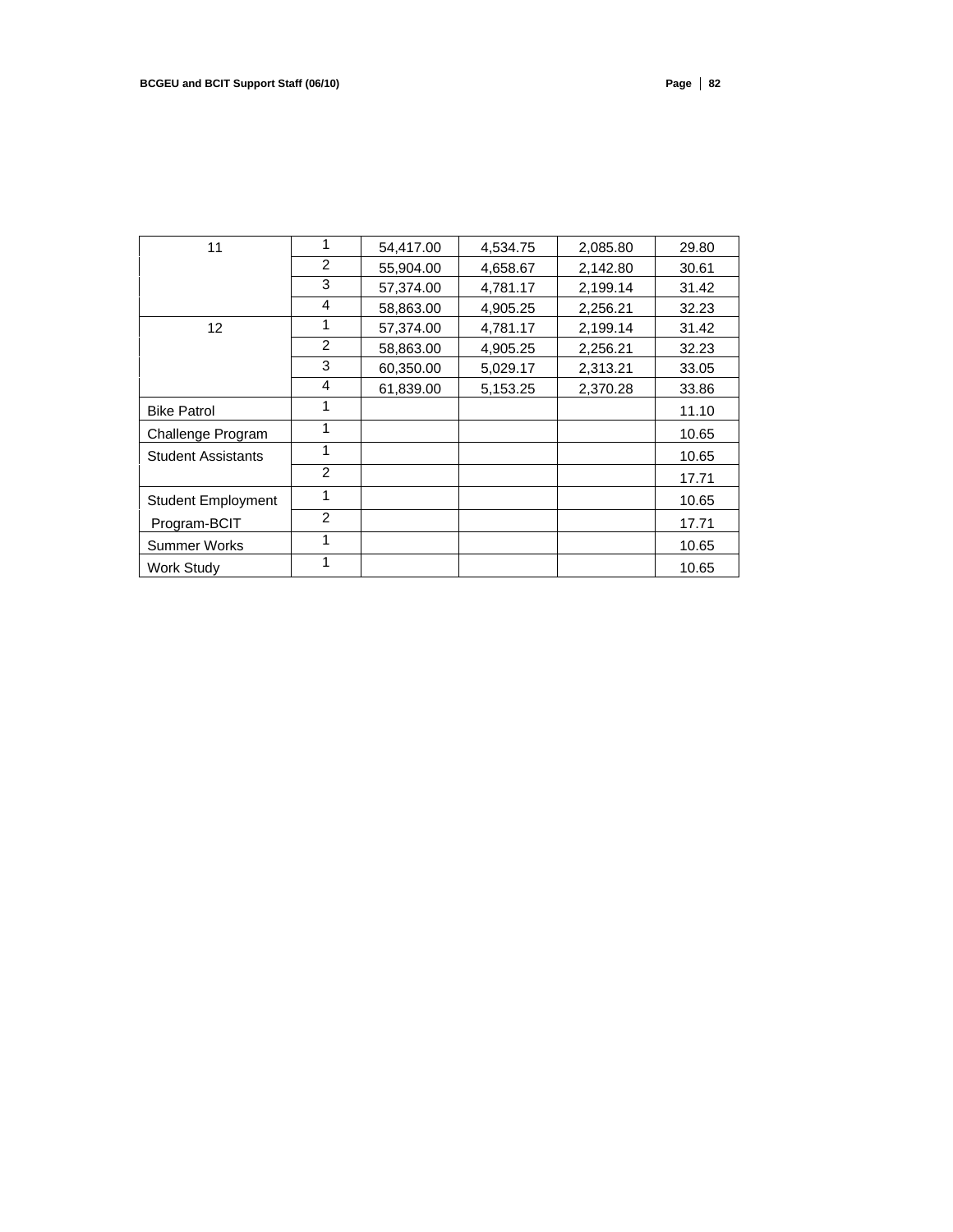# **APPENDIX "A" — SHORT AND LONG TERM DISABILITY**

#### **Part I - Short Term Illness and Injury Plan**

#### **1.1 Eligibility**

- (a) Regular Employees shall be covered by the Short Term Illness and Injury Plan upon completion of six (6) months of active service with the Employer.
- (b) Regular Employees with less than six (6) months of service who are unable to work because of illness or injury are entitled to six (6) days' coverage at full pay in any one (1) calendar year.
- (c) Regular Employees with three (3) months but less than six (6) months of service will be entitled to fifteen (15) weeks (seventy-five (75) working days) of coverage, consisting of the above six (6) days, or what remains of the six (6) days' entitlement, at full pay, and the remainder of the fifteen (15) weeks at two-thirds (2/3) of pay, not to exceed a maximum weekly benefit of two hundred and ten dollars (\$210) or the U.I.C. maximum weekly sickness benefit, whichever is higher.
- (d) Not withstanding (a), (b) and (c) above, where a regular Employee is on a claim recognized by the Workers' Compensation Board while the Employee was on the Employer's business, s/he shall be entitled to leave at his/her regular rate of pay up to a maximum of one hundred thirty (130) days for any one claim in lieu of benefits as outlined in Section 1.2. In such cases the compensation payable by the Workers' Compensation Board shall be remitted to the Employer.
- (e) Pay for a regular part-time Employee under this plan shall be based on his/her parttime percentage of full-time employment at date of present appointment.

## **1.2 Short Term Plan Benefit**

(a) In the event an Employee is unable to work because of illness or injury, s/he will be entitled to a benefit of seventy-five percent (75%) of pay for a period not to exceed six (6) months from date of absence (Short Term Plan period). In any one (1) calendar year, the first six (6) working days of absence from work due to illness or injury will be paid at one hundred percent (100%) of pay.

Upon request, an Employee shall be advised of the balance of his/her sick leave credits.

Employees who exhaust all or part of their six (6) working days' entitlement at one hundred percent (100%) of pay in a calendar year will have it reinstated in the following calendar year upon return to work.

(b) Employees who have accumulated sick leave credit under the old sick leave plan will have their accumulated sick leave credits frozen but will supplement their seventy-five percent (75%) of pay benefit under the new plan by using twenty-five percent (25%) of a day's accumulation under the old sick leave plan for each day of absence under the new plan. The seventy-five percent (75%) benefit shall not be supplemented by the use of any other leave entitlements.

## **1.3 Recurring Disabilities**

- (a) Employees who return to work after being absent because of illness or injury and within five (5) consecutive scheduled days of work again become unable to work because of the same illness or injury are considered to still be within the original Short Term Plan period as defined in Section 1.2(a).
- (b) Employees who return to work after being absent because of illness or injury and within five (5) consecutive scheduled days of work again become unable to work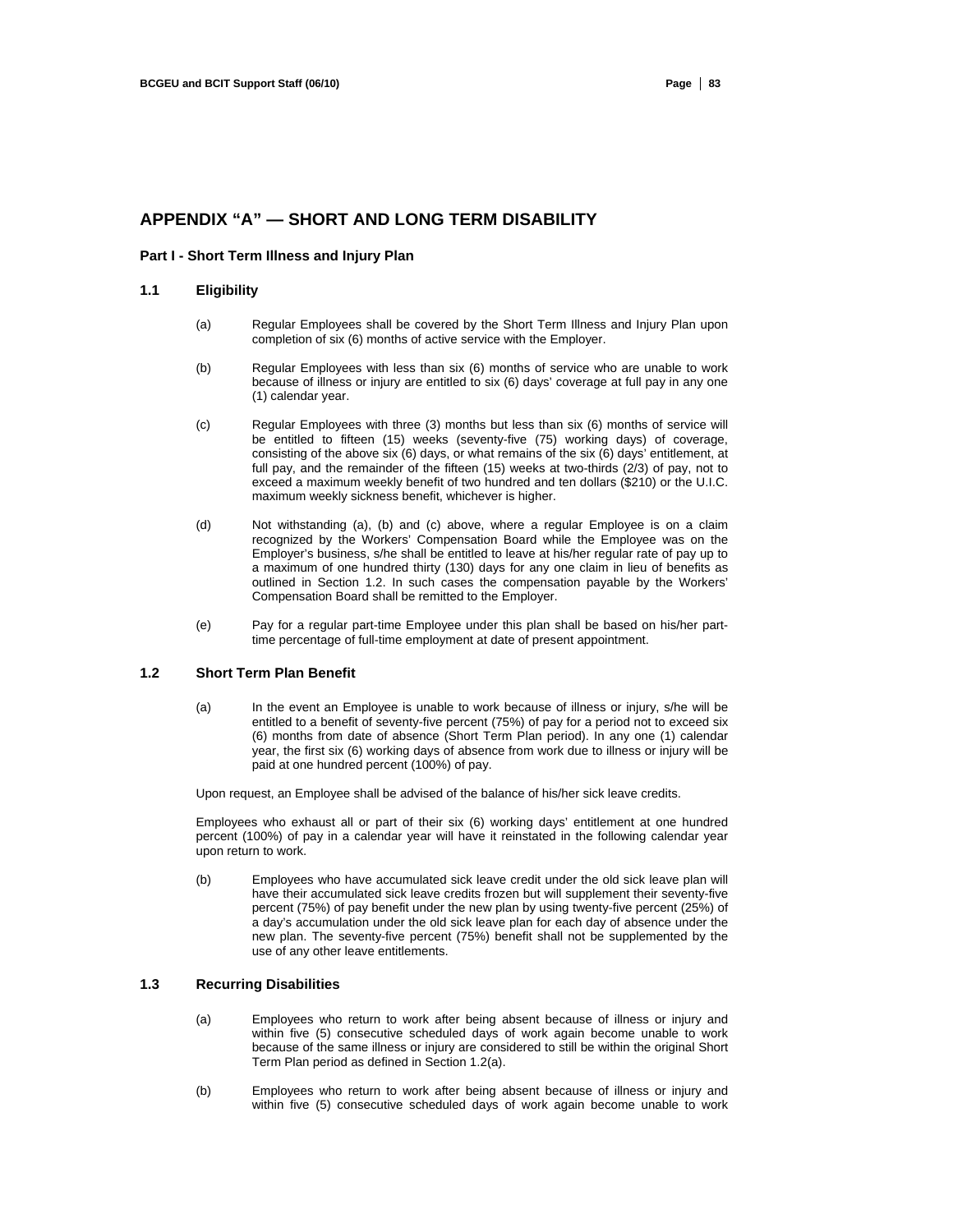because of a new illness or injury unrelated to the illness or injury that caused the previous absence shall be entitled to further six (6) months of benefits under this plan.

- (c) Employees who return to work after being absent because of illness or injury, and after working five (5) or more consecutive scheduled days of work, again become unable to work because of the same illness or injury will be entitled to a further six (6) month period of benefits under this plan, except as provided in (d) below, where the Short Term Plan period shall continue to be as defined in Section 1.2(a).
- (d) Where an Employee is returning to work after a period of illness or injury and where the Rehabilitation Committee has approved such return on a trial basis for assessment and/or rehabilitation purposes, the Short Term Plan period shall continue to be as defined in Section 1.2(a).

Such trial period must be approved during the period the Employee is receiving shortterm benefits, however, the end of the trial period can go beyond the Short Term Plan benefit period.

(e) Employees who return to work after a period of illness or injury and who do not work the same number of hours that were scheduled prior to the illness or injury shall receive prorated benefits under this plan, however, not beyond seven (7) calendar months from the initial date of absence as defined in Section 1.02(a), if absence is due to the same illness or injury.

#### **1.4 Doctor's Certificate of Inability to Work**

The Employer may require an Employee who is unable to work because of illness or injury to provide a statement from:

- (a) a medical practitioner qualified to practise in the province of British Columbia, or
- (b) where necessary, from a medical practitioner licensed to practise in the province of Alberta or the Yukon; or
- (c) the consulting physician to whom the Employee is referred by the medical practitioner in (a) or (b) above, providing medical evidence of the Employee's inability to work in any of the following circumstances:
	- (1) where it appears that a pattern of consistent or frequent absence from work is developing;
	- (2) where the Employee has been absent for six (6) consecutive scheduled days of work;
	- (3) where at least thirty (30) days have elapsed since the last statement was obtained and the Employee has been in receipt of plan benefits throughout that period.

Benefits will cease to be paid when an Employee fails to provide satisfactory evidence of medical disability during the benefit period.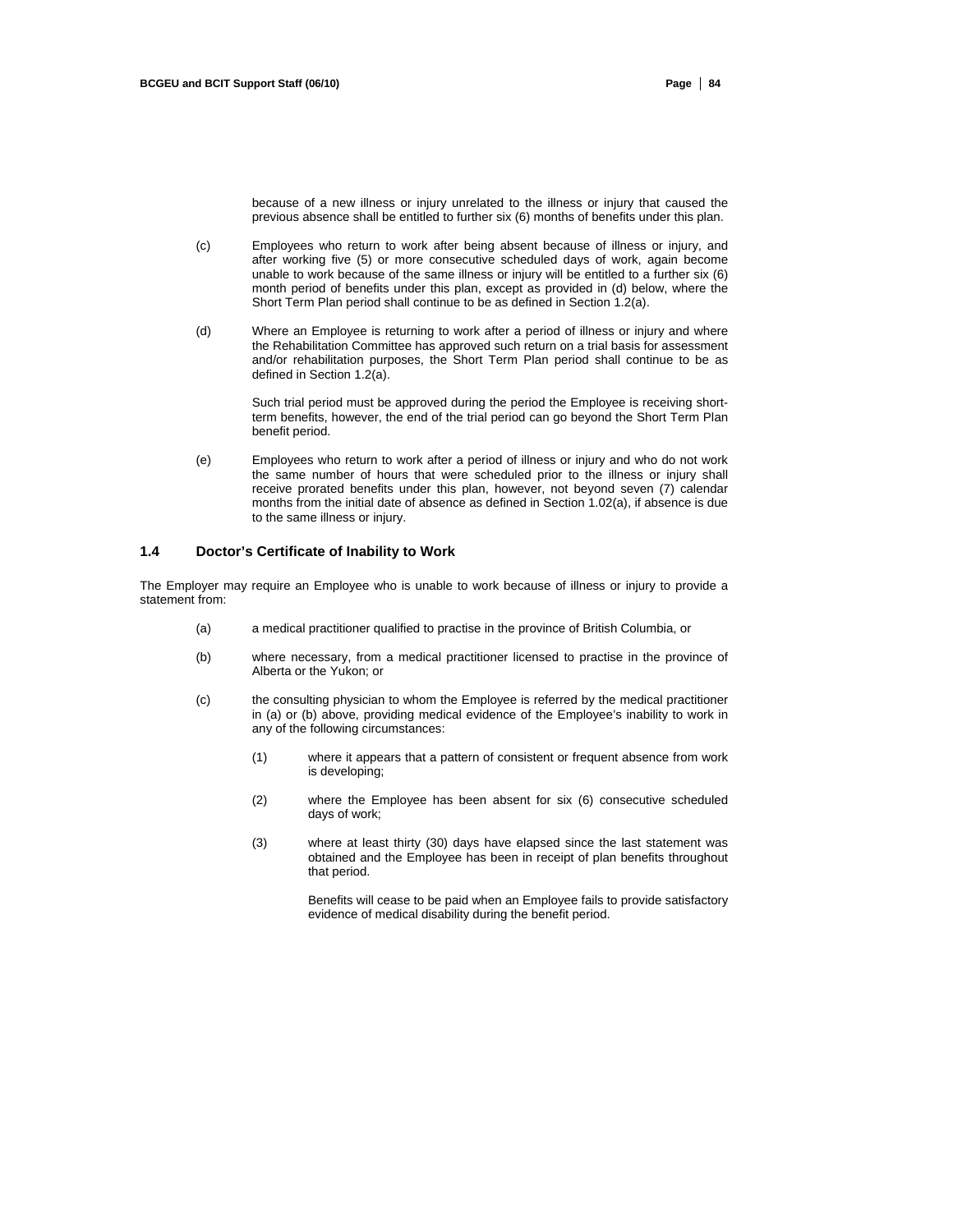#### **1.5 Integration with Other Disability Income**

Short term benefits will be reduced by all other disability income benefits to which the absent Employee is entitled except disability income which was being received prior to the illness or injury resulting in the Employee being absent from work and which is unrelated to the illness or injury causing the current absence and the one-quarter  $(\frac{1}{4})$  day accumulation from the old sick leave plan that is being used to supplement the new plan. Other disability income benefits will include:

- (a) Any amount the absent Employee receives from any group insurance, wage continuation or pension plan of the Employer.
- (b) Any amount of disability income provided by any compulsory act or law, except Employment Insurance sickness benefits and WCB benefits payable in accordance with Section 1.1(d).
- (c) Any periodic benefit payment from the Canada or Quebec Pension Plan or other social security plan of any country.

Notwithstanding the above, in the case of ICBC Weekly Indemnity payments or, in the case of personal insurance coverage integration will apply to the extent that the combination of Plan benefits and ICBC Weekly Indemnity payments, or personal insurance disability income benefits exceed either:

- (1) one hundred percent (100%) of pay, or
- (2) the applicable benefit percentage of the individual's average total monthly income in the twelve (12) month period immediately preceding commencement of the disability, whichever is the greater. Where this provision is to apply, the Employee will be required to provide satisfactory evidence of his/her total monthly income.

This section does not apply to a war disability pension paid under an Act of the Governments of Canada or other Commonwealth countries.

#### **1.6 Benefits Not Paid During Certain Periods**

Benefits will not be paid when an Employee is:

- (a) receiving designated paid holiday pay;
- (b) engaged in an occupation for wage or profit;
- (c) on strike or is locked out unless the strike or lockout occurred after the illness or injury resulting in the Employee being absent from work;
- (d) serving a prison sentence;
- (e) on suspension without pay;
- (f) on paid absence in the period immediately preceding retirement;
- (g) on any leave of absence without pay;
- (h) Notwithstanding (c) above, where an illness or injury occurs during a period of approved:
	- (1) educational leave,
	- (2) general leave of absence not exceeding thirty (30) days,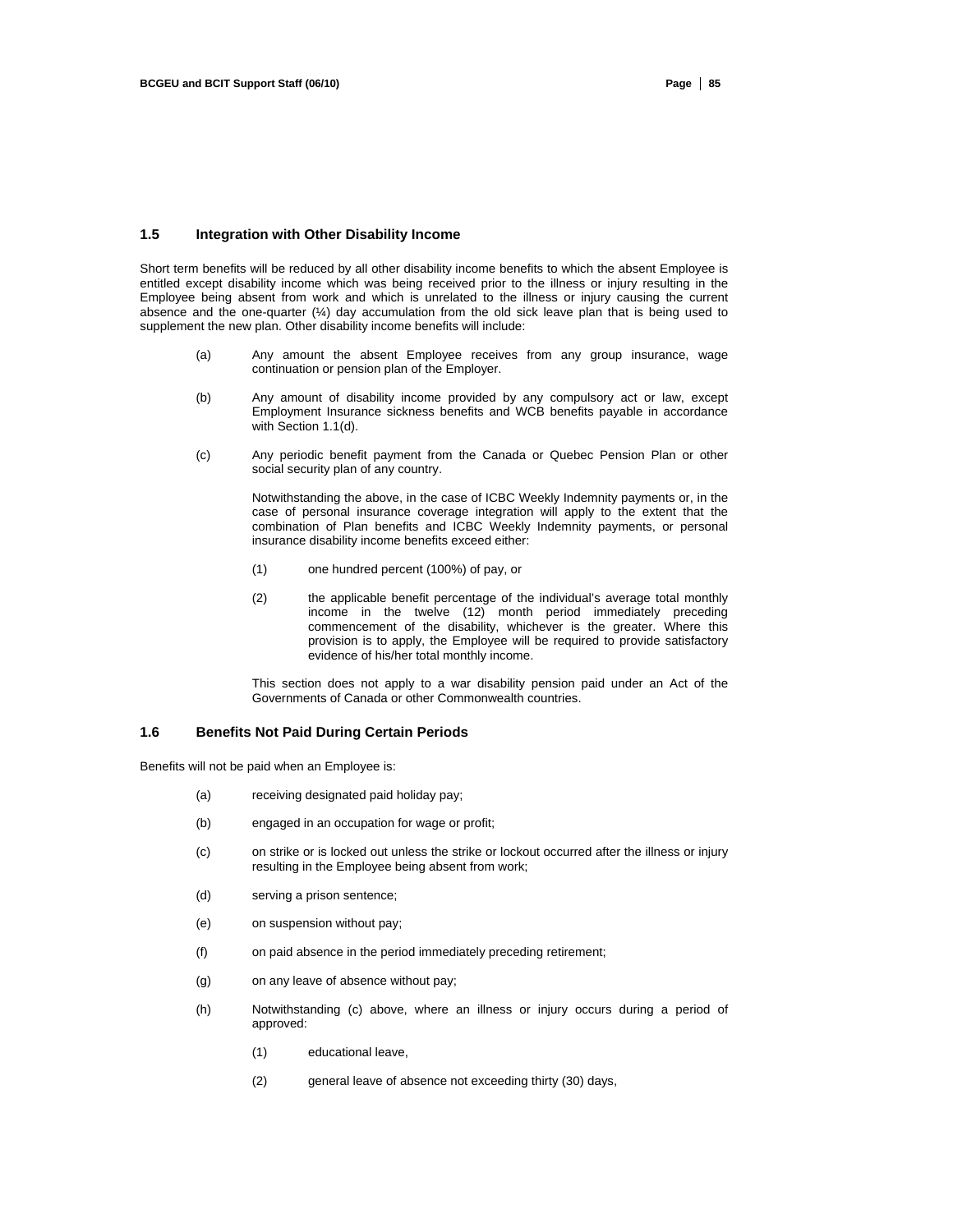(3) maternity/adoption/parental leave, which prevents the Employee from returning to work on the scheduled date of return, the Short Term Plan will be effective from the date of disability due to illness or injury and benefits will be paid for the balance of the six (6) month period remaining from the scheduled date of return to work.

#### **1.7 Employee to Inform Employer**

The Employee shall inform the Employer as soon as possible of his/her inability to report to work because of illness or injury. The Employee shall inform the Employer of the date of return to duty, in advance of that date, in order that relief scheduled for that Employee can be notified.

#### **1.8 Entitlement**

For the purpose of calculating six (6) days per calendar year, one (1) day shall be considered to be one (1) day regardless of the regularly scheduled workday. Calculation for part-time Employees and partial days will be on a prorated basis.

## **1.9 EIC Premium**

The Parties agree that the complete premium reduction from the Employment Insurance Commission accruing through the improved illness and injury plan will be returned to the Employer.

#### **1.10 Benefits Upon Layoff or Separation**

- (a) Subject to (b) and (c) below, regular Employees who have completed three (3) months of service and who are receiving benefits pursuant to 1.1(c), 1.1(d) or 1.2 shall continue to receive such benefits upon layoff \or separation until the termination of the illness or until the maximum benefit entitlement has been granted, whichever comes first, if the notice of lay-off or separation is given after the commencement of the illness for which benefits are being paid.
- (b) In the event that lay-off or separation notice was given prior to the commencement of the illness, benefits will cease on the effective date of the lay-off or separation only if the illness commenced within two (2) months of the effective date of the lay-off or separation.
- (c) Benefits will continue to be paid in accordance with 1.10(a), for which notice of lay-off or separation was given prior to the commencement of the illness and if the illness commenced more than two (2) months before the effective date of the lay-off or separation.

## **Part II — Long Term Disability Plan**

#### **2.1 Eligibility**

(a) Regular full-time Employees shall be covered by the Long Term Disability Plan upon completion of six (6) months' active employment with the Employer. To be covered by the Plan, a regular part-time Employee must be working a position that requires at least half-time work on a regularly scheduled basis, and must have completed six (6) months active service in such a position.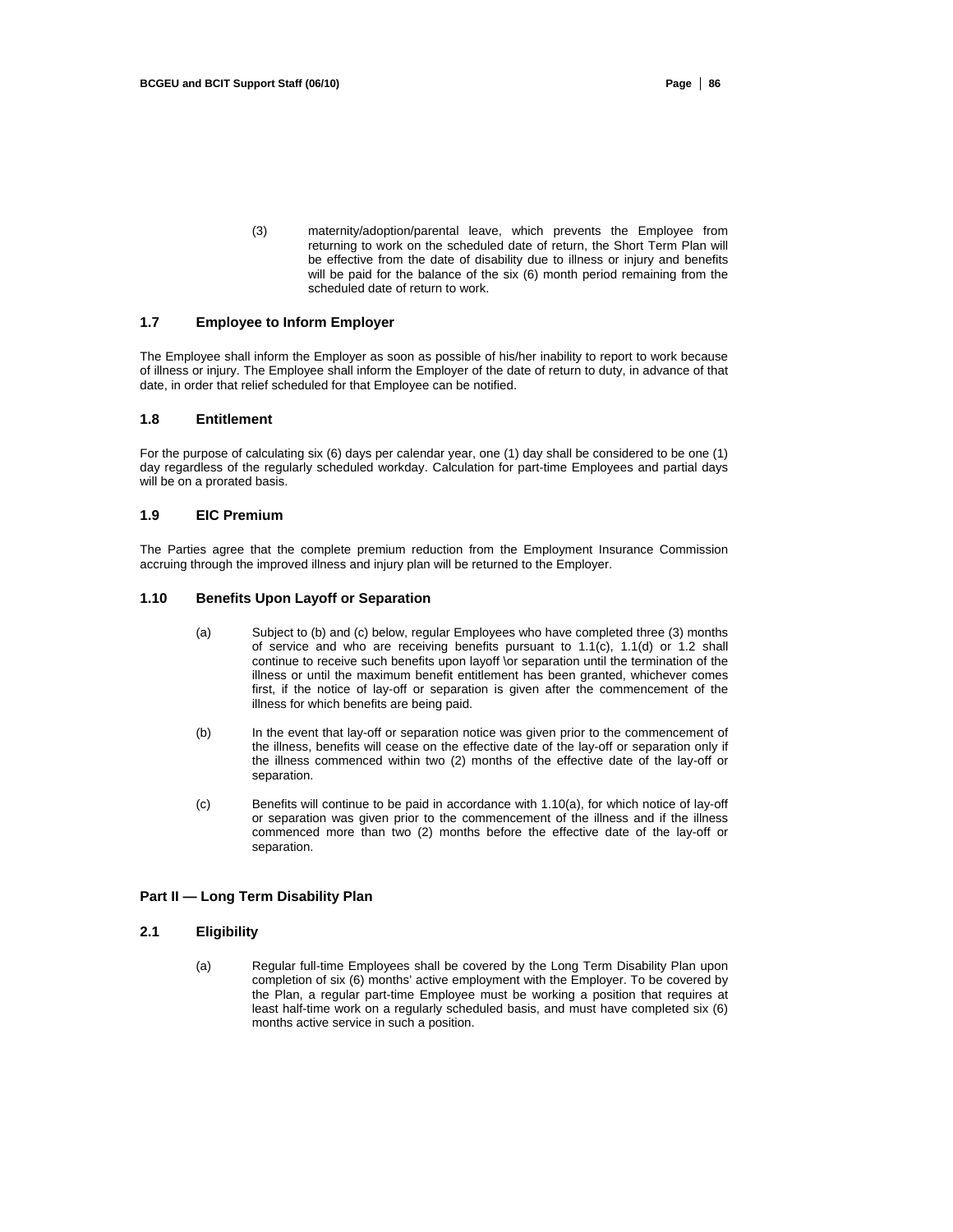- (b) An Employee who is not actively at work because of illness or injury on the workday coincident with, or immediately proceeding, the date s/he would otherwise have become eligible for coverage under the Plan will not be eligible for coverage until the date the Employee returns to active employment.
- (c) Coverage in the plan is a condition of employment.

#### **2.2 Long Term Disability Benefit**

In the event an Employee, while covered under this Plan, becomes totally disabled as a result of an accident or a sickness, then, after the Employee has been totally disabled for six (6) months, including periods approved in Section 1.3(a) and (c), s/he shall be eligible to receive a monthly benefit as follows:

- (a) While the Employee has a sick bank balance to be used on a day-for-day basis, full monthly earnings will continue until the sick bank is exhausted, and Section 2.6 will not apply.
- (b) When an Employee has no sick bank, or after it is exhausted, the Employee shall receive a monthly benefit equal to the sum of sixty-six and two-thirds percent (66²/3%).

For the purposes of the above, earnings shall mean basic monthly earnings as at the date of disability as determined by the Employer.

The basic monthly earnings as at the date of disability shall be the salary in effect for the last month of the Short Term Plan period, or equivalent six (6) month period, taking into consideration any retroactive adjustments. The date of disability for determining the commencement of the first two (2) years of disability shall be the day following the last month of the Short Term Plan period, or an equivalent six (6) month period.

- (c) The Long Term Disability benefit payment will be made so long as an Employee remains totally disabled in accordance with Section 2.3, and will cease on the date the Employee recovers, or at the end of the month in which the Employee reaches age sixty-five (65), or resigns, or dies, whichever occurs first.
- (d) An Employee in receipt of long-term disability will be considered an Employee for purposes of superannuation and will continue to be covered by group life, extended health, dental and medical plans.

Employee will not be covered by any other portion of the collective agreement but will retain the right of access to a Rehabilitation Committee established thereunder and will retain seniority rights should they return to employment within six (6) months following cessation of benefits.

- (e) When an Employee is in receipt of the benefit described in (b) above, contributions required for benefit plans in (d) above and contributions for Superannuation will be waived by the Employer.
- (f) An Employee engaged in rehabilitative employment with the Employer and who is receiving partial Long Term Disability benefit payments will have contributions required for benefit plans in (d) above and contributions for Superannuation waived by the Employer, except that Superannuation contributions shall be deducted from any salary received from the Employer to cover the period of rehabilitative employment.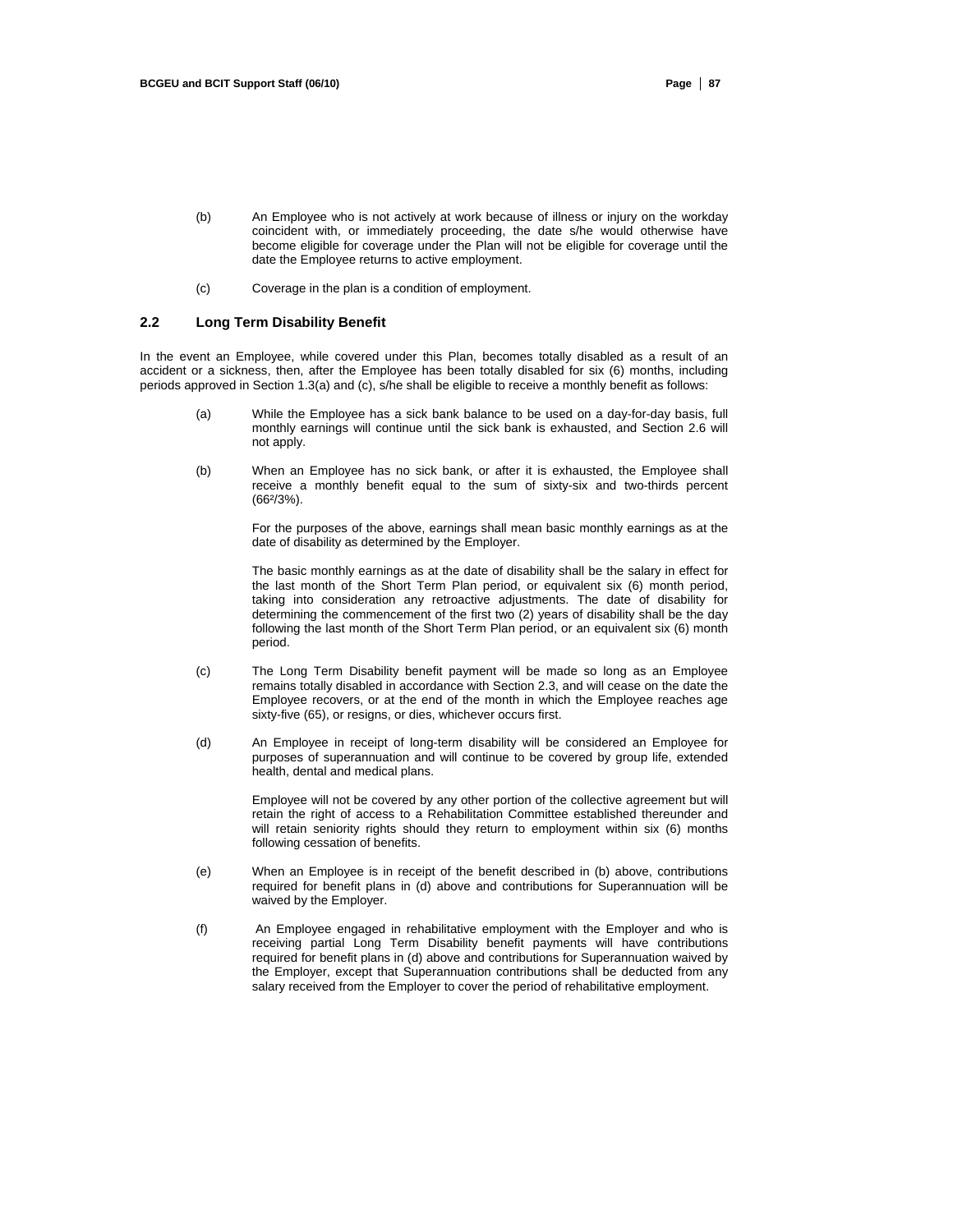#### **2.3 Total Disability**

- (a) Total disability, as used in the Plan, means the complete inability because of an accident or sickness of a covered Employee to perform all the duties of his/her own occupation for the first two (2) years of disability. Thereafter, Employees able by reason of education, training or experience to perform the duties of a gainful occupation for which the rate of pay is not less than seventy-five percent (75%) of the current rate of pay of their regular occupation at date of disability will not be considered totally disabled and will therefore not be eligible for benefits under this Long Term Disability Plan.
- (b) Total disabilities resulting from mental or nervous disorders are covered by the plan in the same manner as total disabilities resulting from accidents or other sicknesses, except that an Employee who is totally disabled as a result of a mental or nervous disorder and who has received twenty-four (24) months of Long Term Disability Plan benefit payments must be confined to a hospital or mental institution or where they are at home, under the direct care and supervision of a medical doctor, in order to continue to be eligible for benefit payments.

During a period of total disability an Employee must be under the regular and personal care of a legally qualified doctor of medicine.

(c)

(1) If an Employee becomes totally disabled and during this period of total disability engages in rehabilitative employment, the regular monthly benefit from this plan will be reduced by twenty-five percent (25%) of the Employee's earnings from such rehabilitative employment. In the event that income from rehabilitative employment and the benefit paid under this Plan exceed eighty-five percent (85%) of the Employee's earnings at date of disability, the benefit from this plan will be further reduced by the excess amount. "*Rehabilitative employment*" shall mean any occupation or employment for wage or profit or any course or training that entitles the disabled Employee to an allowance, provided such rehabilitative employment has the approval of the Employee's doctor and the Employer.

> The rehabilitative employment of a disabled Employee will continue until such time as the Employee's earnings from rehabilitative employment exceed eighty-five percent (85%) of the Employee's earnings at the date of disability but in no event for more than twenty-four (24) months from the date benefit payments commence.

> If earnings are received by an Employee during a period of total disability and if such earnings are derived from employment which has not been approved as rehabilitative employment by his/her doctor and the Employer, then the regular monthly benefit from the Plan will be reduced by one hundred percent (100%) of such earnings.

- (2) In the event that an Employee has been classified as totally disabled for all occupations and engages in approved rehabilitative employment, the provisions of (1) above apply except that the rehabilitative employment may continue for twenty-four (24) months from the date rehabilitative employment commenced.
- (3) In the case where rehabilitative employment has been approved while an Employee is receiving a benefit under the provisions of Article 2.2(a), the provision of Article 2.3(c)(1) shall not apply until the Employee is receiving a benefit under Article 2.2(b).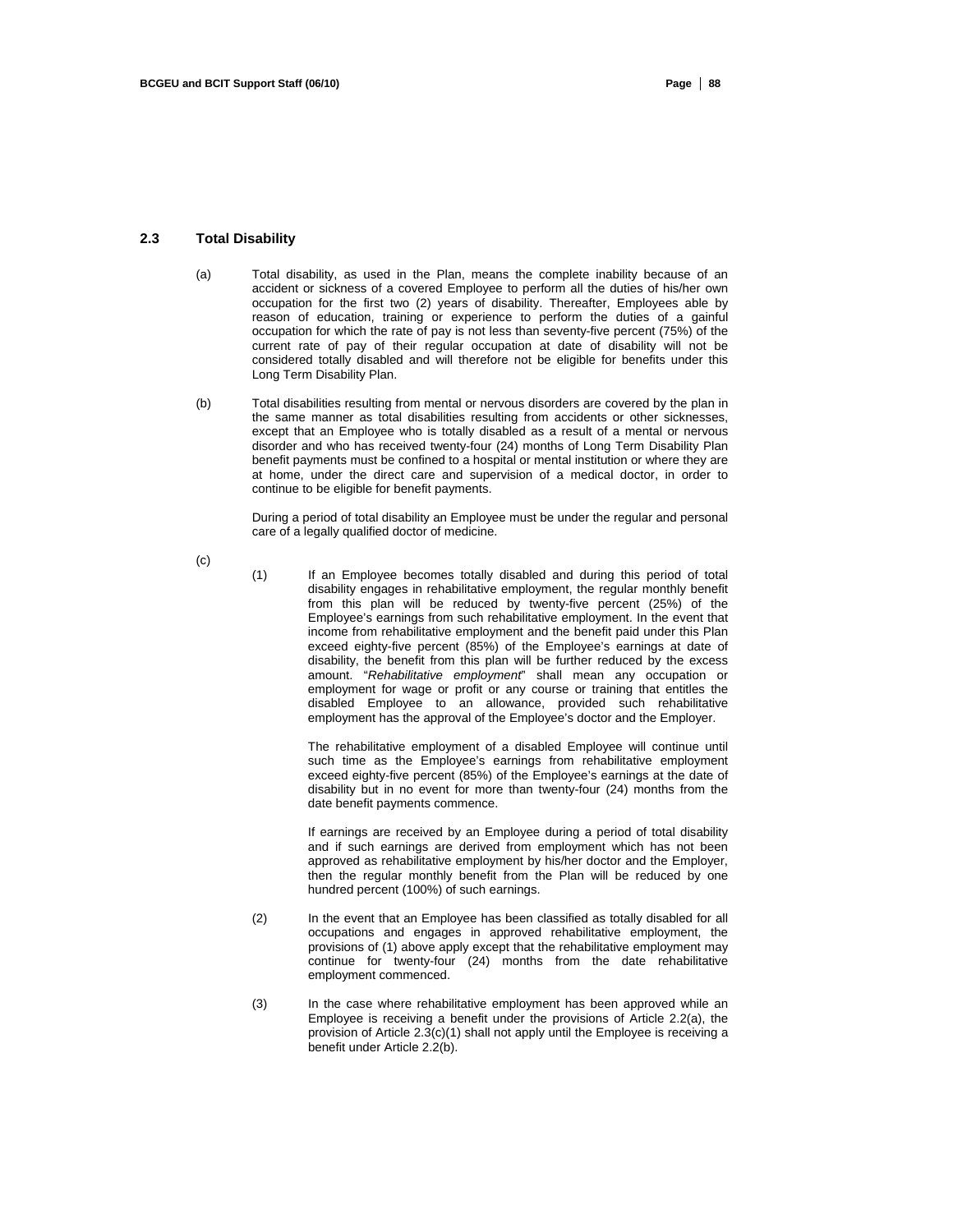#### **2.4 Exclusions from Coverage**

The Long Term Disability Plan does not cover total disabilities resulting from:

- (a) war, insurrection, rebellion, or service in the armed forces of any country after the commencement of this plan;
- (b) voluntary participation in a riot or civil commotion except while an Employee is in the course of performing the duties of his/her regular occupation;
- (c) intentionally self-inflicted injuries or illness;
- (d) a disability known to the Employer which was specifically taken into account by the Employer at the time of hiring.

# **2.5 Pre-existing Conditions**

An Employee shall not be entitled to Long Term Disability benefits from this Plan if his/her total disability resulted from an accident, sickness or mental or nervous disorder with respect to which medical treatment, services or supplies were received in the ninety (90) day period prior to the date of hire unless s/he has completed twelve (12) consecutive months of service after the date of hire during which time s/he has not been absent from work due to the aforementioned accident, sickness or mental or nervous disorder with respect to which medical treatment, services or supplies were received. This clause does not apply to present Employees who have been continuously employed since April 1, 1977.

## **2.6 Integration with other Disability Income**

In the event a totally disabled Employee is entitled to any other income as a result of the same accident, sickness, mental or nervous disorder that caused him/her to be eligible to receive benefits from this Plan, the benefits from this Plan will be reduced by one hundred percent (100%) of such other disability income. Other disability income shall include, but not necessarily be limited to:

- (a) any amount payable under the Workers' Compensation Act or Law or an other legislation of similar purpose; and
- (b) any amount the disabled Employee receives from any group insurance, wage continuation or pension plan of the Employer that provides disability or retirement income; and
- (c) any amount of disability income provided by any compulsory act or law; and
- (d) any periodic primary benefit payment from the Canada or Quebec Pension Plans or other similar social security plan of any country to which the disabled Employee is entitled or which s/he would be entitled if his/her application for such a benefit were approved; and
- (e) any amount of disability income provided by any group or association disability plan to which the disabled Employee might belong or subscribe.

The amount by which the disability benefit from this Plan is reduced by other disability income will normally be the amount to which the disabled Employee is entitled upon becoming first eligible for such other disability income. Future increases in such other disability income resulting from increases in the Canadian Consumer Price Index or similar indexing arrangements will not further reduce the benefit from this Plan.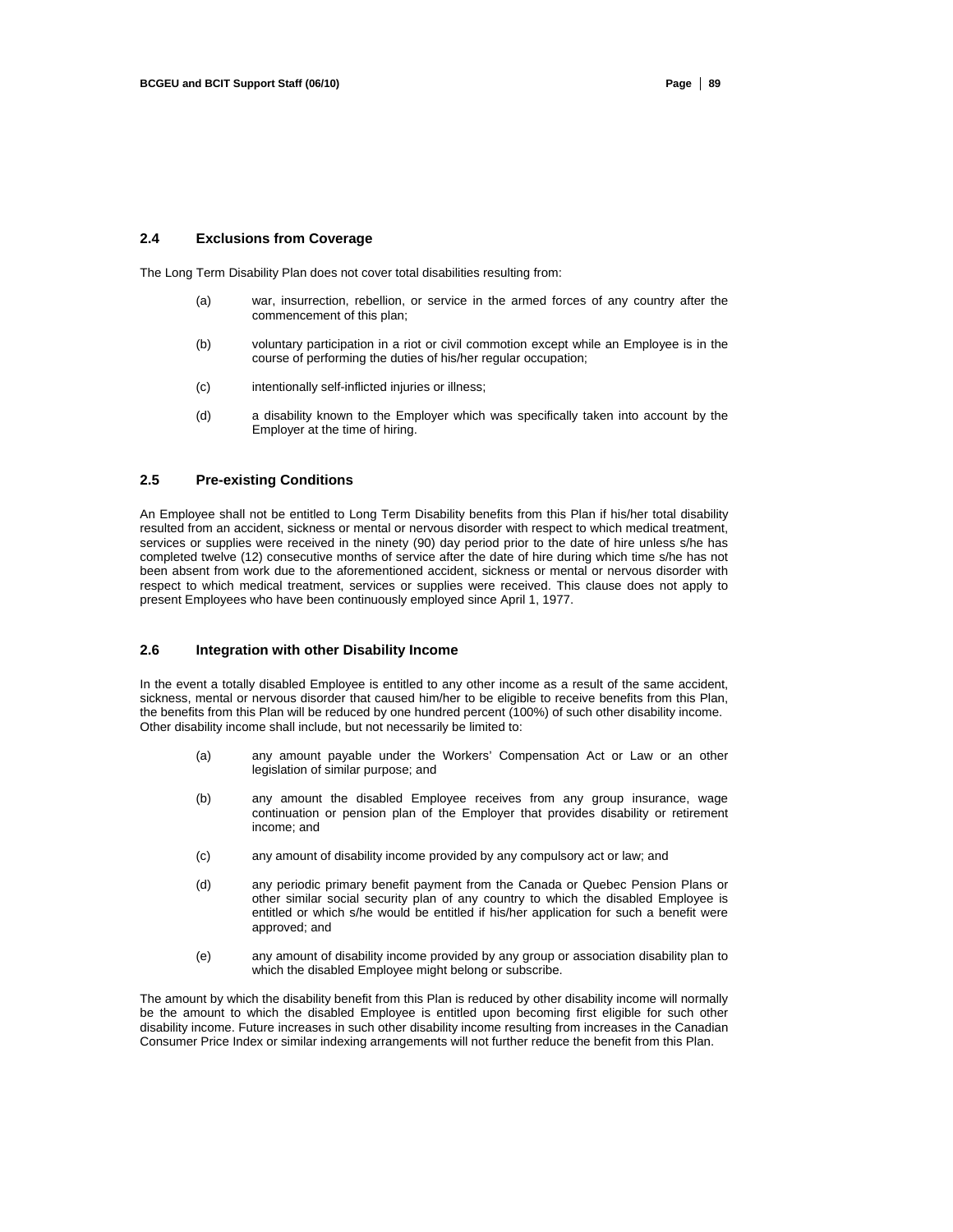Notwithstanding the above, in the case of ICBC Weekly Indemnity payments or, in the case of personal insurance coverage, integration will apply to the extent that the combination of Plan benefits and ICBC Weekly Indemnity payments, or personal insurance disability income benefits exceed either:

- (1) one hundred percent (100%) of basic pay, or
- (2) the applicable benefit percentage of the individual average total monthly income in the twelve (12) month period immediately preceding commencement of the disability, whichever is the greater.

Where this provision is to apply the Employee will be required to provide satisfactory evidence of his/her total monthly income.

This section does not apply to a war disability pension paid under an Act of the Governments of Canada or other Commonwealth countries.

#### **2.7 Successive Disabilities**

If, following a period of total disability with respect to which benefits are paid from this Plan, an Employee returns to work on a full-time basis for a continuous period of six (6) months or more, any subsequent total disability suffered by that Employee, whether related to the preceding disability or not, shall be considered a new disability and the disabled Employee shall be entitled to benefit payments in accordance with the provisions of this Plan.

In the event the period during which such an Employee has returned to work is less than six (6) months and the Employee again suffers a total disability, the subsequent disability shall be deemed a continuation of the preceding disability, and the disabled Employee shall be entitled to benefit payments in accordance with the provisions of this Plan as though s/he had not returned to work.

Should such an Employee suffer a subsequent disability that is unrelated to the previous disability and, provided the period during which the Employee returned to work is longer than one (1) month, the subsequent disability shall be considered a new disability and the Employee shall be entitled to benefit payments in accordance with the provisions of the Plan. If the period during which the Employee returned to work is one (1) month or less, the subsequent disability shall be deemed a continuation of the preceding disability and the disabled Employee shall be entitled to benefit payments in accordance with the provisions of this Plan.

#### **2.8 Cessation of Plan Coverage**

An Employee shall cease to be covered by this Plan at the earliest of the following dates:

- (a) on the date of six (6) months prior to his/her 65th birthday;
- (b) on the date of commencement of paid absence prior to retirement;
- (c) on the date of termination of employment with the Employer;

Cessation of active employment as a regular Employee shall be considered termination of employment except when an Employee is on authorized leave of absence with or without pay.

#### **2.9 Leave of Absence**

Employees on leave of absence without pay may opt to retain coverage under the plan and shall pay the full premium, except when on approved Maternity/Parental Leave, when the Employer shall pay the premium to a maximum period of twelve (12) weeks for parental leave, eighteen (18) weeks for maternity leave and to a maximum period of thirty (30) weeks for maternity/parental leave combination. Coverage will be permitted for a period of eighteen (18) months of absence without pay except that if the leave is for educational purposes the maximum period will be extended to two (2) years. If an Employee on leave of absence without pay or with partial pay, who has elected coverage under this Plan becomes disabled,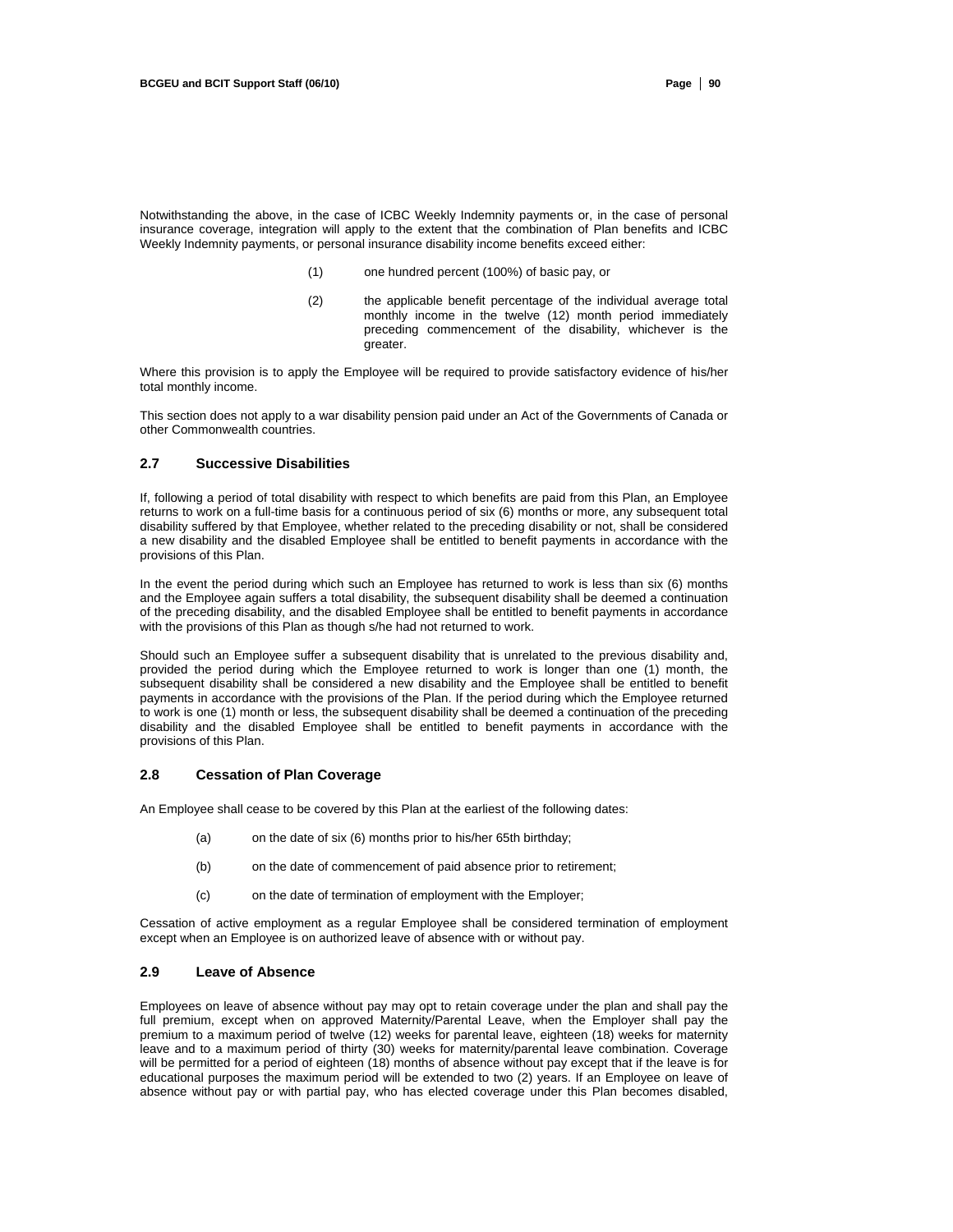benefits under this plan will be based upon monthly earnings immediately prior to the current leave of absence.

#### **2.10 Benefits Upon Plan Termination**

In the event this Long Term Disability Plan is terminated, the benefit payments shall continue to be paid in accordance with the provisions of this Plan to disabled Employees who become disabled while covered by this Plan prior to its termination.

#### **2.11 Contributions**

The cost of this Plan will be borne by the Employer.

#### **2.12 Waiver of Contributions**

Employee contributions to this Plan shall be waived with respect to disabled Employees during the time such an Employee is in receipt of disability benefit payments from this Plan.

#### **2.13 Claims**

Long Term Disability claims will be adjudicated and paid by the claims-paying agent to be appointed by the Employer. In the event a covered Employee disputes the decision of the claims paying agent regarding a claim for benefits under this Plan, the Employee may arrange to have his/her claim reviewed by a Claims Review Committee composed of three (3) medical doctors; one (1) designated by the claimant, one (1) by the Employer, and a third agreed to by the first two. Written notice of a disputed claim or an appeal under this Plan shall be sent to the Plan Administrator.

Written notice of an appeal must be submitted within six (6) months from the date the claims paying agent rejected the claim. The expenses incurred by a Claims Review Committee will be paid by the Plan.

Where an Employee has disputed the decision of the claims-paying agent and is awaiting the outcome of a review or an appeal, the Employee will be considered to be on a leave of absence without pay during the portion of the waiting period when s/he is not receiving pay or benefit allowance. During the waiting period, an Employee will continue to be covered by group life, extended health, dental and medical plans.

#### **2.14 Physical Examination**

The Employer, at its own expense, shall have the right and be given the opportunity to have a medical doctor appointed by the Employer examine, as often as it may reasonably require any Employee whose injury, sickness, mental or nervous disorder is the basis of claim upon this Plan.

#### **2.15 Canadian Currency**

All monies payable to or from this Plan shall be payable in Canada in Canadian currency.

#### **2.16 Administration**

The Employer will be the administrator of the Plan. All questions arising as to the interpretation of this Plan shall be subject to the grievance and arbitration procedures in Articles 7 and 8 of this Agreement.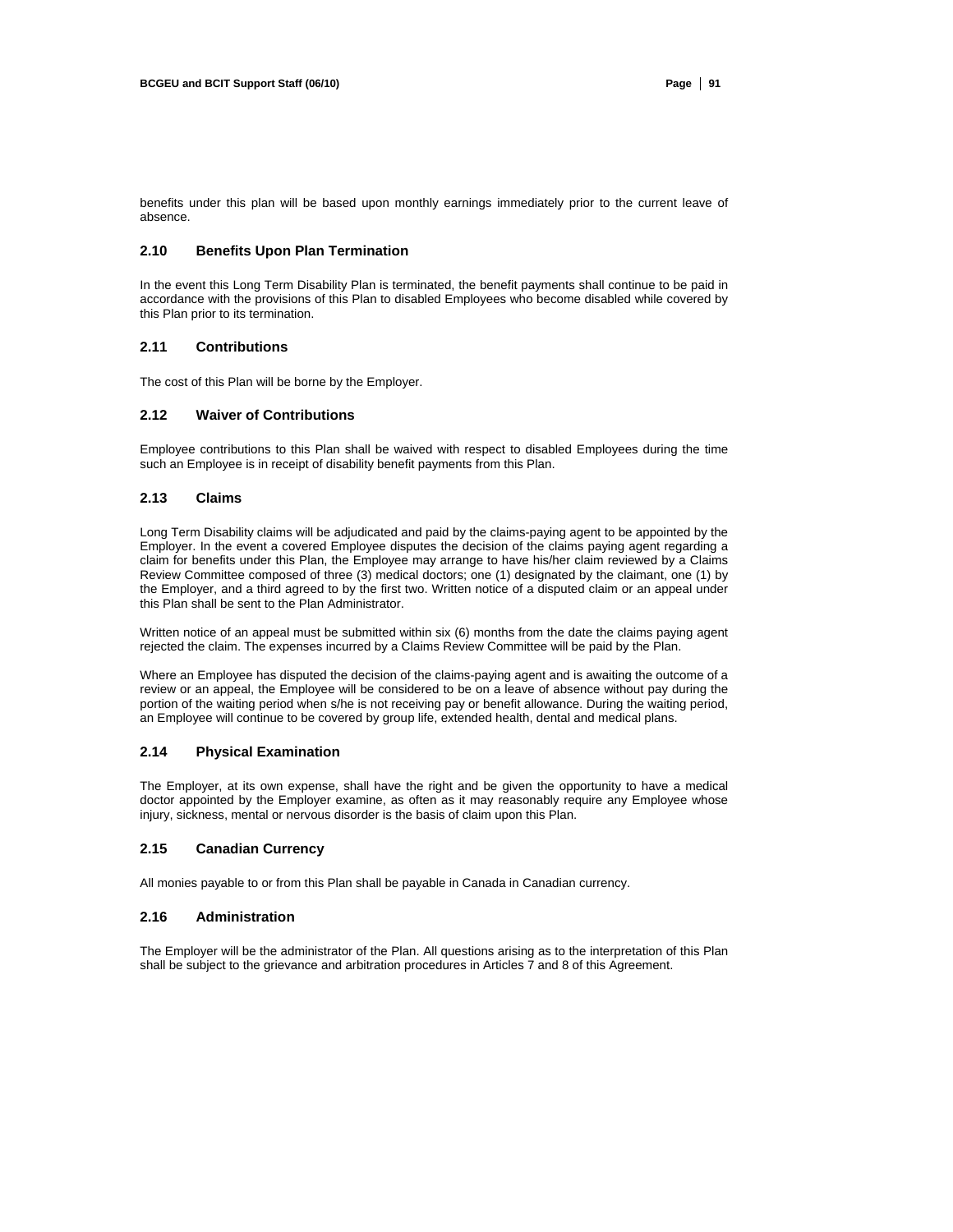# **2.17 Implementation by Regulation**

The provisions of this Plan shall become part of a memorandum of agreement between the Parties and will be implemented by regulation.

# **2.18 Benefit Level**

The benefit level for existing LTD recipients shall be increased by the same amount as the negotiated salary increase for other Employees in the bargaining unit.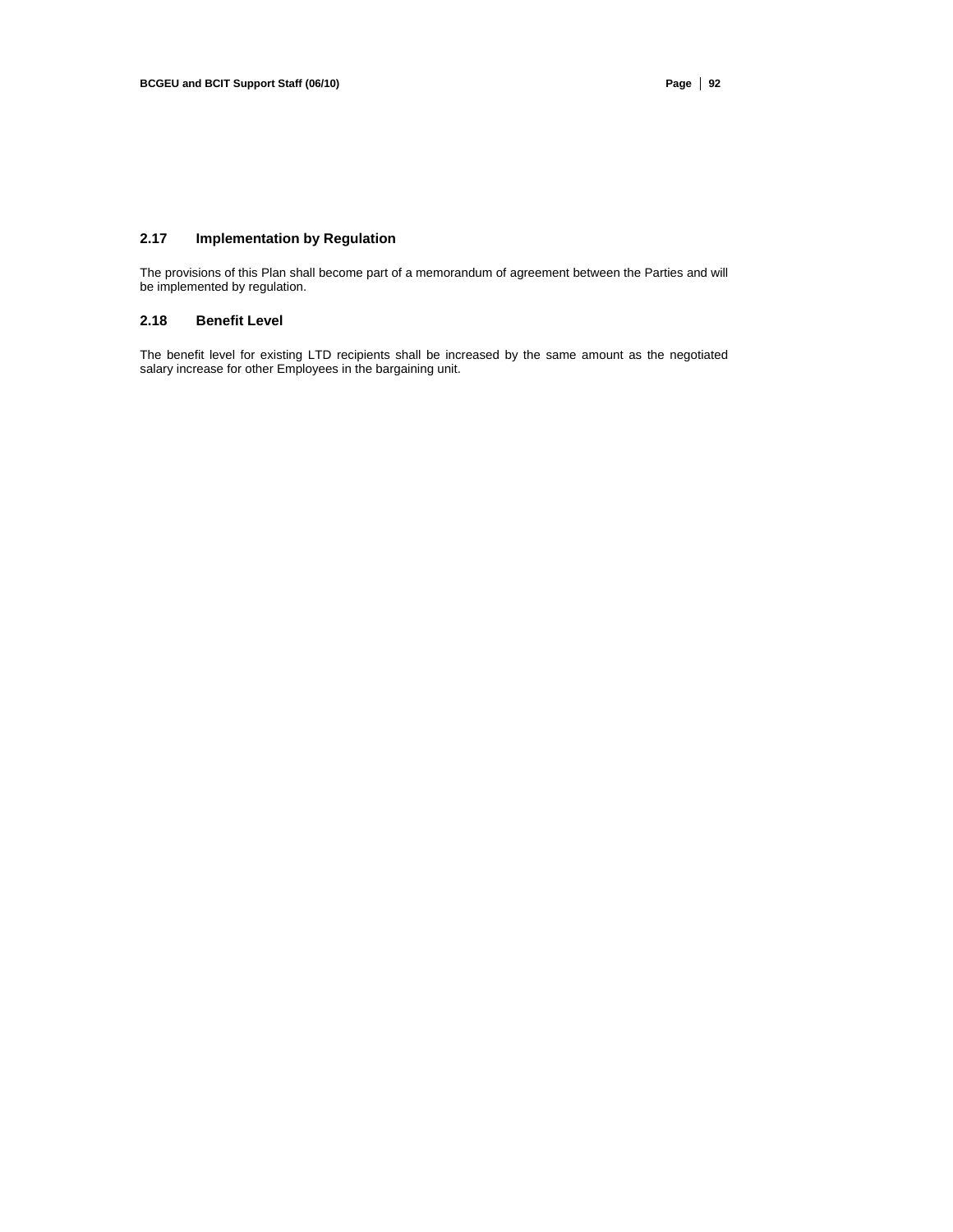# **APPENDIX "B" — BOARD AND LODGING AND RELOCATION REGULATIONS**

### **Part I - Board and Lodging Regulations**

#### **1.1 Definitions**

For the purpose of these regulations, "*stationary Employees*" are Employees who occupy positions that require them to:

- (a) carry out their duties on a day-to-day basis at their headquarters, and/or <br>(b) travel from their headquarters for short periods of time, and/or
- (b) travel from their headquarters for short periods of time, and/or<br>(c) travel from their headquarters more or less on a continu
- travel from their headquarters more or less on a continuous basis, but whose assignments are of sufficiently short duration so that temporary headquarters cannot be practically assigned;

"*mobile Employees*" are those that occupy positions requiring assignment to a "temporary" headquarters for a significant period of time for each specific project and who are required to carry out their duties on a day-today basis from their assigned temporary headquarters, these Employees are usually required to change their temporary headquarters on a continual basis and would not be domiciled to a permanent headquarter;

"*field status Employees*" who are normally required to work away from their point of assembly and who, on a day-to-day work basis, do not work in an office, institution, plant, or other similar fixed location which is their normal point of assembly;

"*permanent camp*" is a camp which will be established and occupied continuously for more than one (1) year;

"*semi-permanent camp*" is a camp which will be established continuously for less than one (1) year, but more than five (5) months;

"*fly or sub-base camp*" is a camp that will be established and occupied on a very temporary basis, is mobile in nature, and is generally isolated with very restricted access;

"*local hire*" is a person who is hired or is domiciled within eighty (80) kilometres of the job site by means of the shortest road route;

"*travel status*" with respect to an Employee means absence of the Employee from his/her headquarters or geographic location on Employer business with the approval of the Employer, but travel status does not apply to Employees temporarily assigned to a position outside of his/her headquarters or to field status Employees;

"*headquarters or geographic location*" is that area within a radius of thirty-two (32) kilometres of where an Employee ordinarily performs his/her duties. Within the Greater Vancouver Regional District, geographic location for relocation purposes is that area within a radius of sixteen (16) kilometres of where an Employee ordinarily performs his/her duties. When Employees are relocated, the headquarters area may be redefined where exceptional circumstances such as unusual road conditions exist.

#### **1.2 Board and Lodging Allowances**

#### (a) *Local Hire*:

No board and lodging will be supplied or no living allowance will be paid to persons hired locally for a project. Should such persons be transferred to another project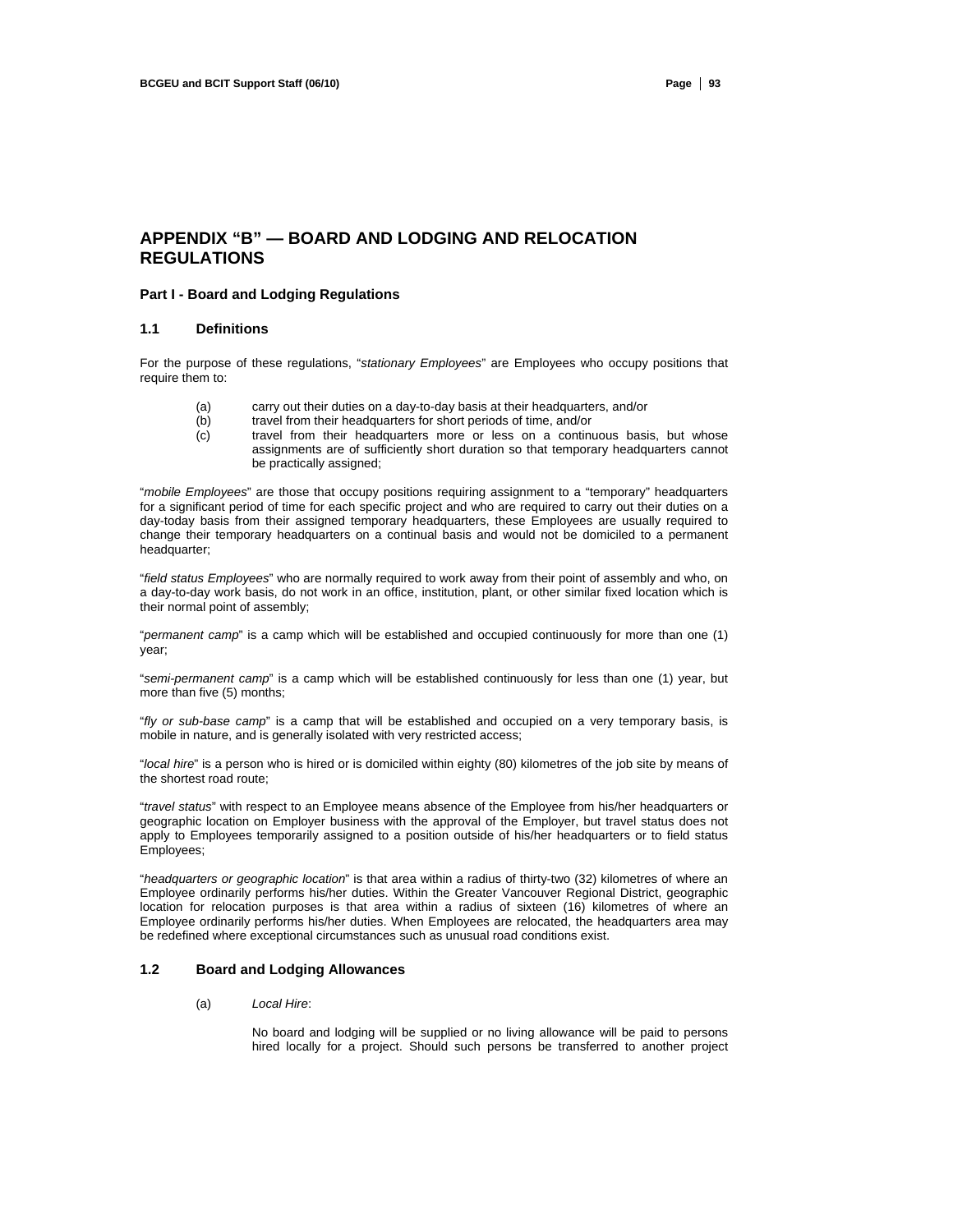where the distance involved requires the person to reside away from his/her original point of domicile, then board and lodging allowances will apply.

(b) *Employees at Their Headquarters*:

No board and lodging will be supplied, or living allowance or meals and/or accommodation paid to Employees while at their permanent place of residence or to "stationary" or "seasonal field" Employees while at their permanent headquarters, except as specifically authorized by the Agreement.

(c) *Travel Status*:

The following conditions and class of Employees shall be entitled to the current meal allowance and accommodation reimbursement, or the current private accommodation allowance in lieu of accommodation reimbursement:

- (1) "*Stationary*" Employees who are required to travel away from their permanent headquarters up to a maximum of sixty (60) days at one location on a continuous basis:
- (2) "*Mobile*" Employees who are required to travel away from their temporary headquarters, or, who are moving from one assigned temporary headquarter to another, and for a period up to thirty (30) days at the beginning of each assignment to enable them to arrange suitable longer term accommodation;
- (3) "*Seasonal field*" Employees who are required to travel away from their permanent headquarters up to a maximum of sixty (60) days at one location on a continuous basis, or, who are required to travel away from their assigned temporary headquarters for short periods up to a maximum of thirty (30) days at one location on a continuous basis, or, who are moving from one assigned temporary headquarter to another, and for a period up to thirty (30) days at the beginning of each assignment to enable them to arrange suitable longer term accommodation or until the Employer makes other arrangements such as providing board and lodging using community services or camp facilities;
- (4) Notwithstanding any provisions contained in subsection 3(a), (b) or (c), travel status will not apply where the Employer decides to provide for or supplies free board and lodging.

#### (d) *Board and Lodging*:

The following conditions and class of Employees, when not on travel status, shall be entitled to board and lodging supplied by the Employer in either Employer operated camps or by means of local community services:

- (1) "*Stationary*" Employees assigned to a temporary headquarter;
- "Mobile" Employees assigned to a temporary headquarter;
- (3) "*Seasonal field*" Employees assigned to a temporary headquarter.
- (e) *Per Diem Living Allowance*:

The per diem living allowance is intended to cover only those living costs which are considered over and above normal for those Employees whose positions require mobility or require that the Employee live in the field thereby making it impractical to establish a relatively permanent residence or reside at their permanent residence.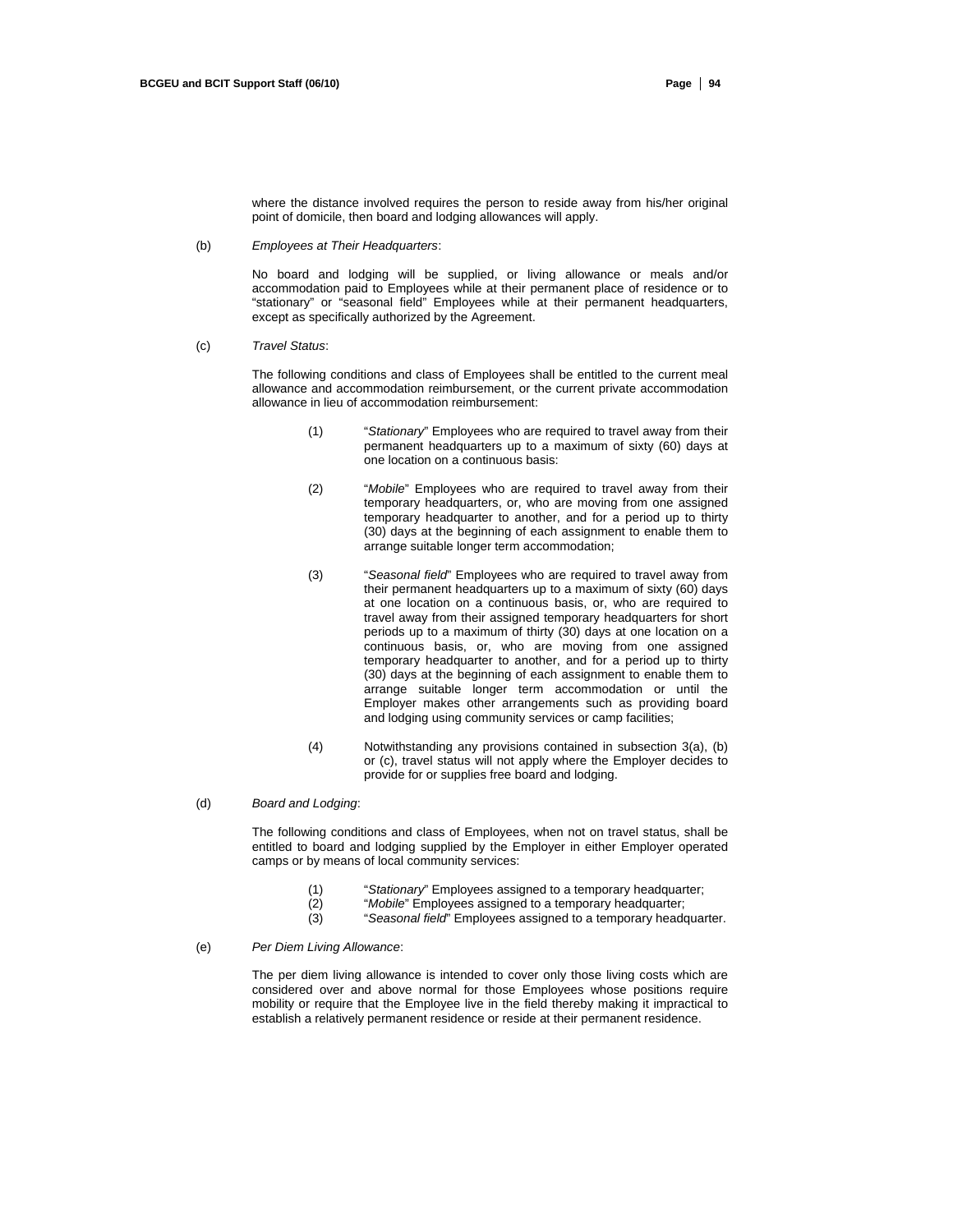(1) Where the Employee would otherwise be entitled to travel status under subsection (c) or board and lodging supplied under subsection (d), the Employee may elect a per diem living allowance supplied, in which case the Employee shall be responsible to find and pay for his/her own accommodation and make and pay for his/her own board arrangements; however, where the Employer establishes a camp, the Employee will be obligated to receive board and lodging using camp facilities at the Employer's option.

(2) The election of the per diem allowance by the Employee shall not result in greater transportation costs to the Employer than would have resulted if board and lodging was supplied by the Employer.

(3) Where the Employee is entitled, the per diem living allowance will be sixteen dollars and twenty-five cents (\$16.25), effective October 1, 1979, per day for each calendar day in the month which will be paid via the payroll (subject to income tax) one (1) month in arrears to enable the pay offices to calculate the correct entitlement. This allowance will be paid for the periods employed on the job and including days of rest, statutory and declared holidays, Short Term Disability leave, approved WCB leave with pay, other approved leave of absence with or without pay for periods up to five (5) days. Without limiting or extending the provisions of this section, the per diem allowances will not be payable during the following periods:

- (i) Non-approved unpaid absence from the job including abutting week-ends;
- (ii) Unpaid WCB leave and unpaid sick leave in excess of five (5) days, except that where such conditions occur and the Employee remains at the job area, then board and lodgings will be supplied by the Employer, but not beyond the periods of hire or twenty (20) days, whichever is the lesser;
- (iii) While on educational leave with or without pay;
- (iv) Termination pay for holidays and sick leave upon retirement;

(4) Where an Employee has elected free board and lodging it is understood and agreed that fifty percent (50%) of the per diem living allowance will be payable where the Employer is unable to supply board but lodging is supplied.

Where an Employee has elected the per diem allowance, it is understood and agreed that, in the following situations fifty percent (50%) of the per diem allowance will be payable where the Employee and Employer mutually agree that it is necessary to retain the Employee's accommodation at his/her headquarters, and in such cases the Employer's agreement shall not be unreasonably withheld:

- (i) where the Employee is temporarily assigned away from his/her headquarters and is on travel status or supplied with free board and lodging;
- (ii) where the Employee is on annual holidays, banked holidays, or compensatory time off with pay; for the purpose of compensatory time off will be considered to commence on the first day off the job and will end the day before the Employee's return to work;
- (iii) where the Employee is on leave with pay for Union business.

Where the Employee and Employer do not find it necessary to retain accommodation at the Employee's headquarters under the circumstances outlined in this section, then no per diem allowance is payable.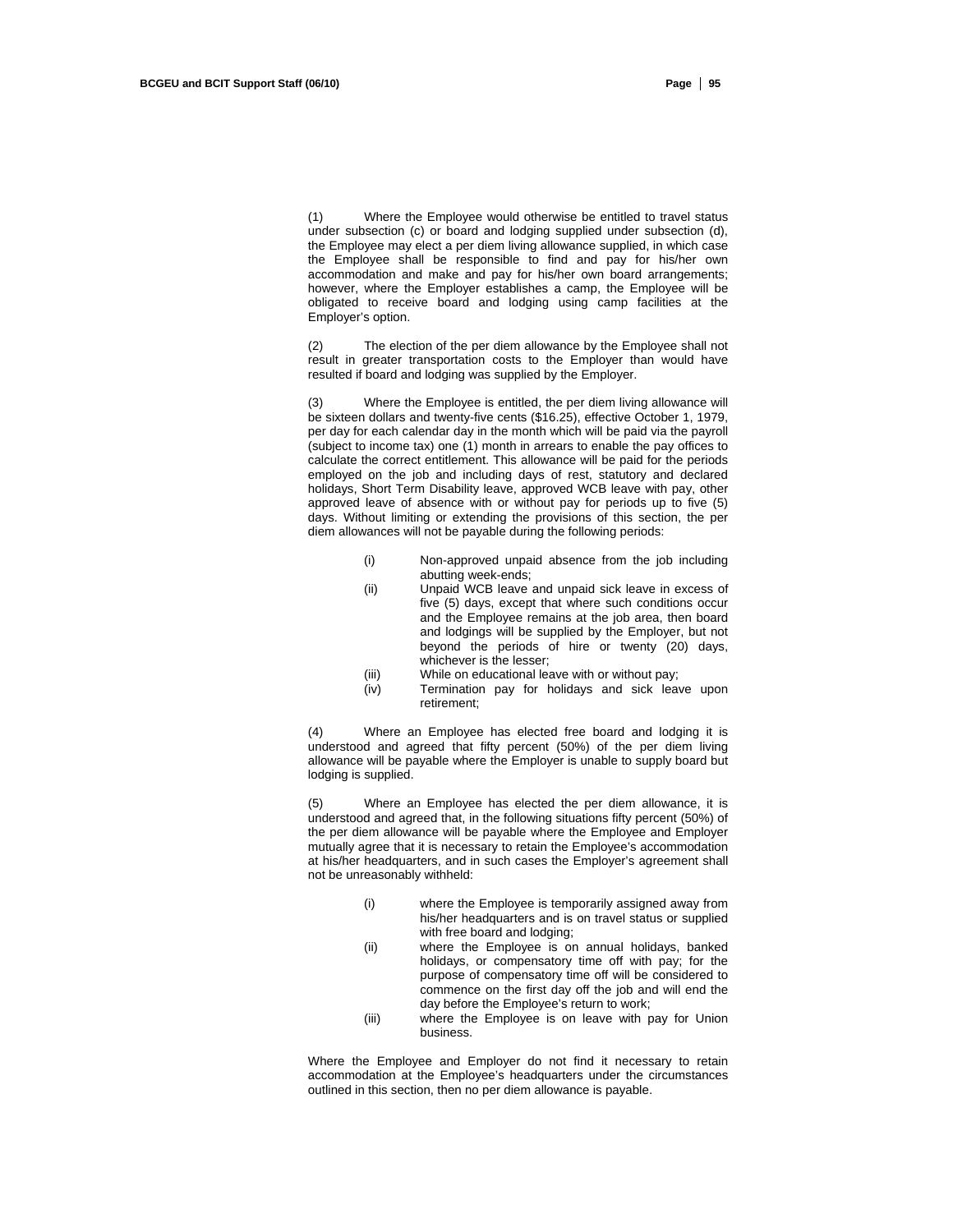- (6) It is understood that the Employer will advise the Employee in advance as to what type of board and lodging facilities are or will be made available, and the Employee will advise in writing if requested, prior to final arrangements being made, whether or not s/he wishes to accept board and lodging supplied or elect the per diem living allowance. The decision reached will remain in effect for the duration of the project, except that changes may be made by mutual agreement.
- (7) Where Employees have elected the per diem living allowance, it is understood and agreed that the Employer will be required to provide sufficient notice in writing of the termination date of the project to enable the Employee to avoid possible duplication of accommodation payments. In the event the project terminates later than the notice date given, the Employee shall be entitled upon production of receipts, to any duplication accommodation costs incurred directly resulting from the insufficient notice. Where the project terminates later than the notice date given, the Employee shall be entitled, upon production of receipts, to any abnormal increase of costs in accommodation, or any duplication accommodation costs incurred directly resulting from extending the termination date of the project. This would not include normal increases in rent that may be experienced during the extended period.

#### **1.3 Moving of Trailers and Household Effects**

It is understood and agreed that it is necessary for some "mobile", "seasonal field", and "stationary" Employees to move from one assignment to another to carry out their normal duties. In these cases, the regular relocation expenses will not apply, instead, the Employer shall be responsible for arranging and paying for the moving of the Employee's single-wide mobile trailer or home up to a maximum width allowed on highways with a permit, one vehicle, and/or household effects.

#### **1.4 Type of Accommodation**

It is agreed and understood that where the Employer supplies lodging using community services that, whenever possible, the Employee will be entitled to single accommodation and that the sharing of the room with other Employees will not be required except under unusual circumstances, such as where sufficient accommodation is not available. Where the Employee is sharing his/her accommodation with persons other than Employees entitled to lodging, or where the Employee is using accommodation in excess of single accommodation, the Employee will be responsible for all lodging costs in excess of single accommodation.

#### **1.5 Permanent Camp**

Where a "*stationary*" Employee's permanent headquarters is a permanent camp, the Employee will be required to pay for board and lodging supplied. The rate will be one hundred and ninety-five dollars (\$195) per month or proportion thereof for a partial month. Where lodging only is supplied, the rate will be sixty dollars (\$60) per month or two dollars (\$2.00) per day. Where board only is supplied, the rate will be one hundred and thirty-five dollars (\$135) per month, or four dollars and fifty cents (\$4.50) per day or one dollar and fifty cents (\$1.50) per meal. This regulation, however, will not alter any existing arrangements whereby the Employee bid on a posted competition with the provision that free board and lodging would be supplied at the permanent headquarters.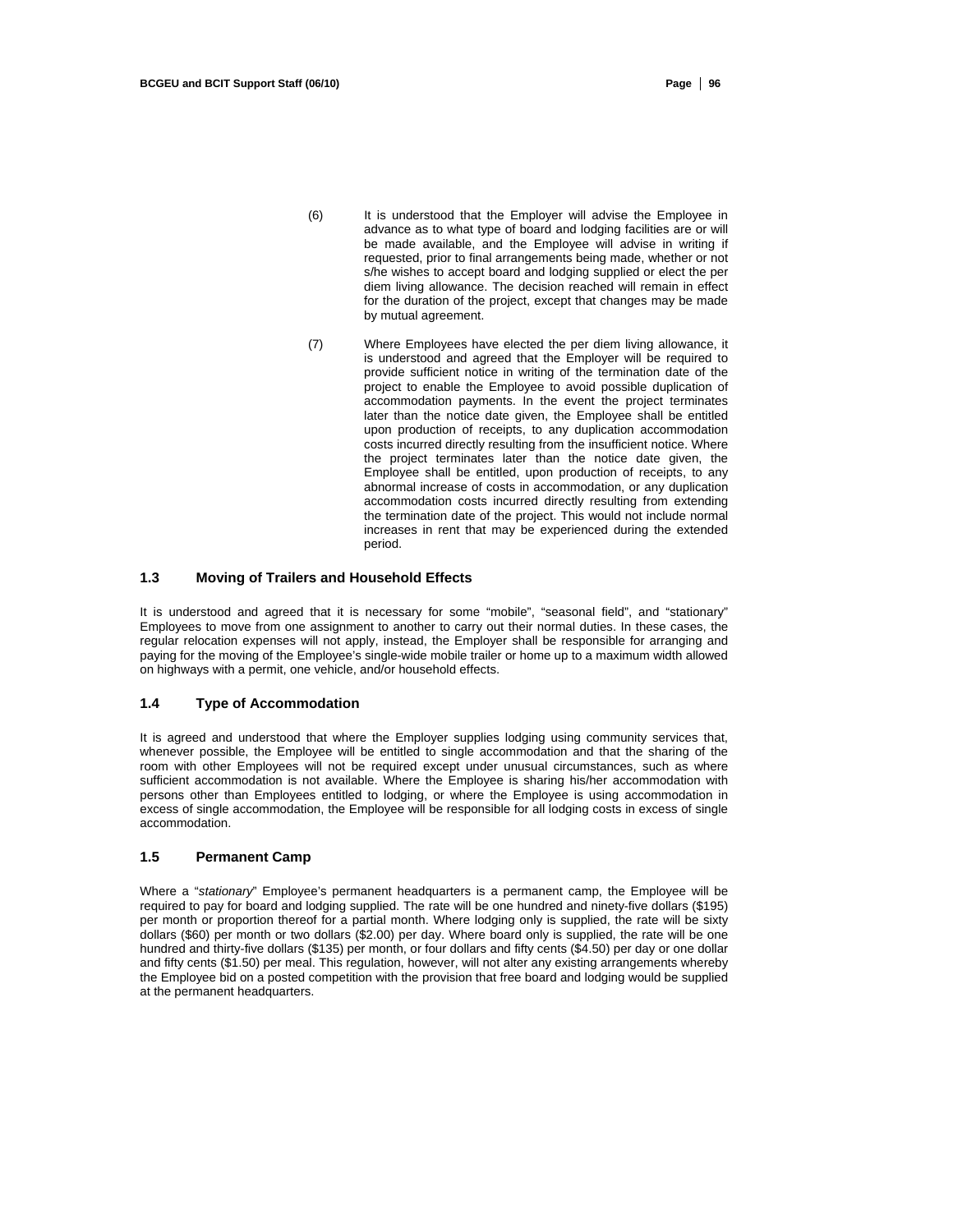#### **Part II - Relocation Regulations**

#### **2.1 Policy**

- (a) Relocation expenses will apply:
	- (1) to Employees who have to move from one headquarter to geographic location to another after completing their probation period and after winning an in-service competition where the position is permanently located at another headquarter or geographic location;
	- (2) to Employees who have to move from one headquarter or geographic location to another at the Employer's request to fill a position which is permanently located at another headquarter or geographic location.
- (b) Relocation expenses will not apply, but instead the applicable travelling, living, and moving expenses provided under the Board and Lodging Regulations will apply to the following groups of Employees who will not be considered to be on relocation;
	- (1) To field status, and other Employees whose normal duties require moves from one temporary headquarter to another or from one assignment to another.
	- (2) To field status, and other Employees who are the successful applicant for posted positions, where such positions are not permanently located at one headquarter or geographic location, such as is the usual case with field crew positions.
	- (3) To apprentice Employees when there is a pre-programmed change in their headquarters or geographic location.
- (c) To Employees entitled to relocation expenses, the Employer will pay travelling, living and moving expenses on relocation in accordance with the following regulations.

#### **2.2 Travel Expenses on Relocation**

(a) *Initial Trip to Seek New Accommodation*:

The Employer shall grant, with no loss of basic pay, prior to relocation, at a time mutually agreeable to Employer and Employee, up to five (5) days plus reasonable travel time, to an Employee being relocated and shall reimburse the Employee for travel expenses for the Employee and spouse in accordance with the current regulations. Any time beyond specified time may be charged against the Employee's annual vacation credits; however, expenses will not be payable. This leave must be for specific purpose of locating accommodation, with the intent, in as many instances as possible, that furniture and household effects may be delivered directly to the new residence.

(b) *Travelling Expenses Moving to New Location*:

For the purpose of definition, dependents are: spouse, dependent children, and anyone for whom the Employee claims exemption on his/her Federal Income Tax Return.

The Employer shall reimburse the Employee for travel expenses incurred during the relocation for Employees and dependents, for the actual travel days at the new location, when Employees are unable to move into the new accommodation. Such expense allowances will be in accordance with current regulations.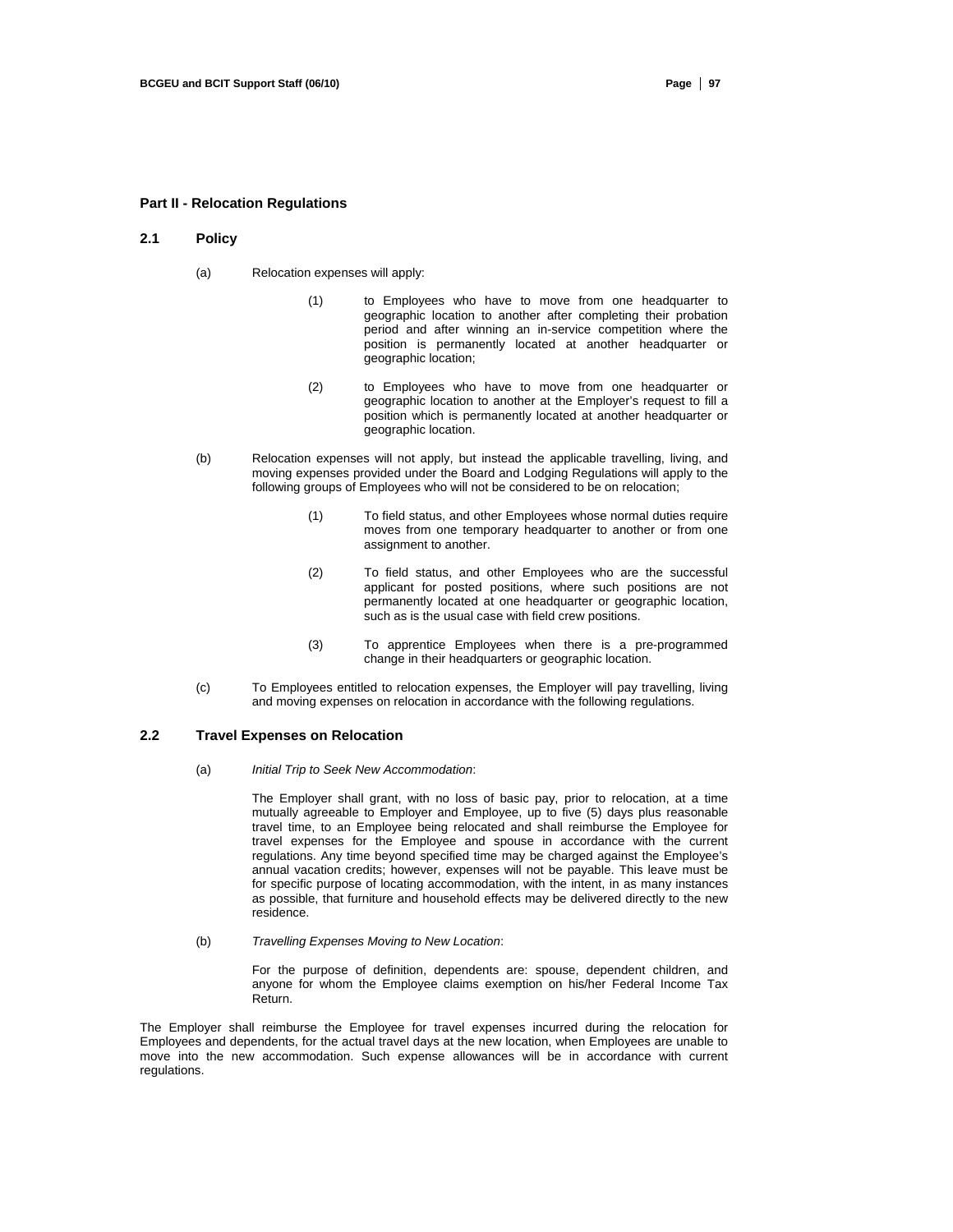Meals: Adults - full rate Children 12 and under - one-half (1/2) rate Motel or Hotel - on production of receipts. Private lodging at old or new location at current rate.

(c) Where dependents of an Employee relocate at a time different than the Employee, the Employer shall reimburse the Employee for his/her dependents' travel expenses, meals and accommodation incurred while travelling to the new headquarters area. In such cases where the Employee remains eligible for benefits pursuant to Section 2.3, the Employee will be reimbursed for his/her dependents' meals at the new location for a period of up to seven (7) days.

The above allowance will be in accordance with the current Travel Expense Regulations.

### **2.3 Living Expenses Upon Relocation at New Location**

After the first seven (7) days have expired at the new location and the Employee can establish to the satisfaction of the Employer that there is no suitable housing available, then:

- (a) the Employer shall pay an Employee not accompanied by dependents at the new location, a living allowance of ten dollars (\$10) per day up to maximum of thirty days;
- or
- (b) the Employer shall pay an Employee accompanied by dependents at the new location, a living allowance to thirteen dollars and fifty cents (\$13.50) per day up to a maximum of sixty (60) days.
- (c) where an Employee is receiving the payment in (a) above and is later joined by his/her dependents at the new location and the Employee is still eligible for payment under this section, the payment shall be as in (b) above. However, the maximum period of payment under (a) and (b) shall not exceed sixty (60) days.

### **2.4 Moving of Household Effects and Chattels**

On relocation, the Employer shall arrange and pay for the following:

- (a) Moving of household effects and chattels up to 8,165 kg., including any item(s) which the contracted mover will accept as part of a load which includes household appliances and furniture, hobbies, boats, outboard motors and pianos;
- (b) Comprehensive insurance to adequately protect the Employee's household effects and chattels during the move up to a maximum of twenty-five thousand dollars (\$25,000).
- (c) Where necessary, insured storage, up to two (2) months, upon production of receipts.
- (d) The packing and unpacking of the Employee's household effects and chattels.
- (e) When an Employee is being relocated and opts to move his/her own household effects and chattels, the Employee shall receive one of the following allowances:
	- (1) two hundred and fifty dollars (\$250) for a move not exceeding a distance of two hundred forty (240) kilometres;
	- (2) five hundred dollars (\$500) for a move which exceeds a distance of two hundred forty (240) kilometres;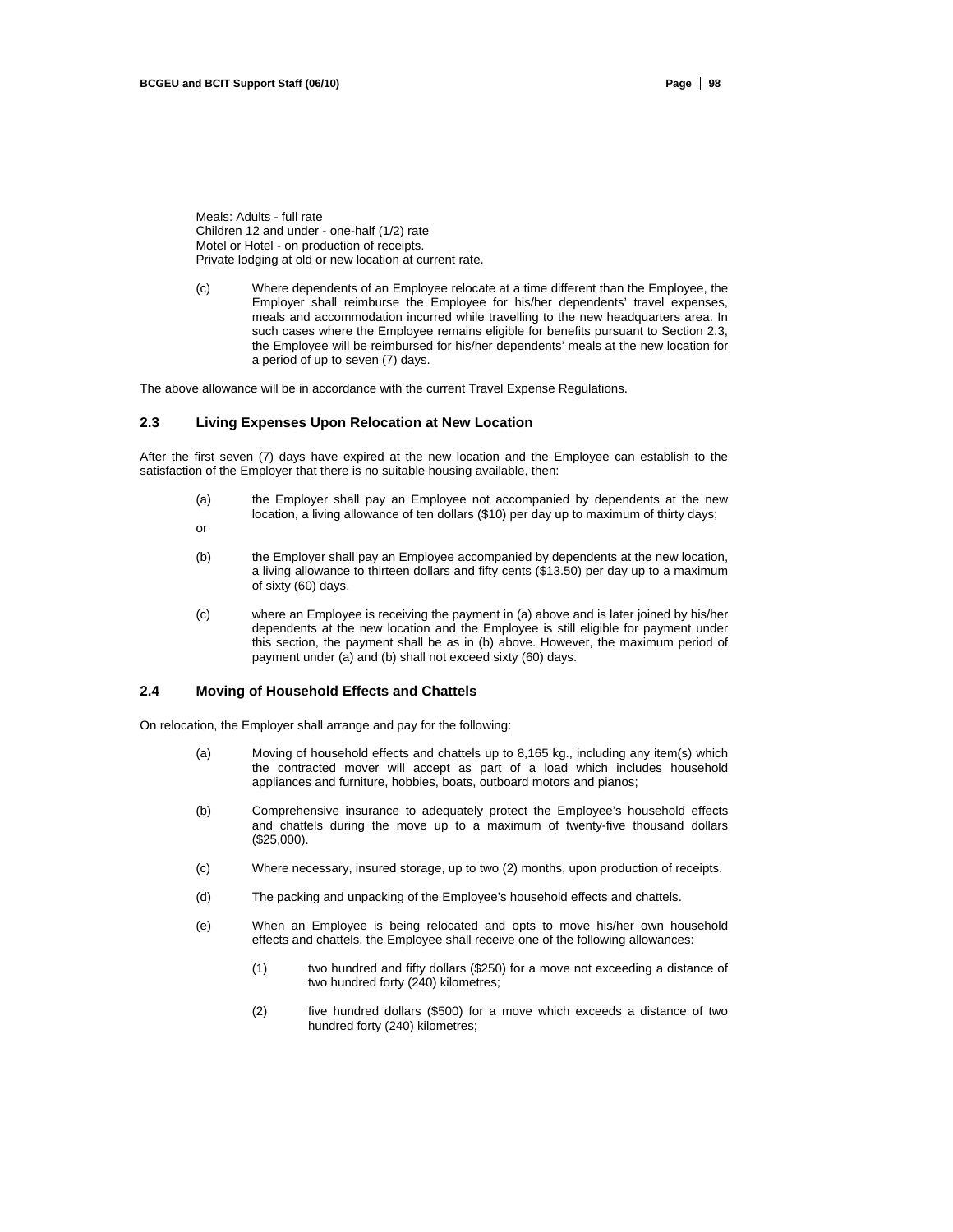- (3) one hundred dollars (\$100) where the Employee is entitled to receive the amount pursuant to Section 2.7(d).
- (f) Where the Employee exercises an option pursuant to (e) above then the provisions of (a) and (d) above shall not apply.

### **2.5 Moving of Mobile Homes**

- (a) On relocation, an Employee who owns a mobile home may opt to have his/her mobile home moved by the Employer in either of the following circumstances:
	- (1) where the Employee's new headquarters area is on the list of isolate areas, providing no suitable accommodation is available, or
	- (2) where an Employee is living in a mobile home which was moved to its present location by the Employer, and the Employees' headquarters prior to the impending relocation is named on the list of isolated locations.
- (b) Where an Employee's mobile home is moved by the Employer under this Section then the Employer shall also arrange and pay for the following:
	- (1) Moving of single wide mobile trailer or home up to the maximum width allowed on the highway with a permit including any skirting, cabanas or attachments.

Where mobile homes in excess of the above are involved, the Employer will pay: the equivalent cost of moving a single wide mobile trailer or home up to the maximum width allowed on highways with a permit, or — the real estate and legal fees involved in selling the extra-wide trailer up to a maximum of thirty-five hundred dollars (\$3,500).

- (2) Comprehensive insurance to adequately protect the Employee's household effects, chattels, and trailer during the move up to a maximum of twenty-five thousand dollars (\$25,000).
- (3) The setting up and levelling of a mobile home or double wide at the new location to a maximum of five hundred dollars (\$500) upon production of receipts.
- (4) The packing and unpacking of the Employee's household effects and chattels, if required.
- (c) Where an Employee is living in a mobile home and is not included in (a) above, and chooses to move the mobile home to the new headquarters area, the Employee shall be entitled to reimbursement for costs covered in (b) above up to a maximum of two thousand dollars (\$2,000) upon production of receipts.
- (d) Where the Employee opts under this Section to have a mobile home moved, there shall be no entitlement to the provisions of Section 2.4 and 2.10.

#### **2.6 Moving of Personal Vehicles Upon Relocation**

The Employer shall reimburse Employees for the costs of transporting one (1) personal vehicle and one (1) trailer towed by the personal vehicle. The vehicle and trailer, where applicable, may be driven, in which case current mileage rates for the vehicle only will apply, or vehicle and trailer, where applicable, may be shipped by rail or boat, in which case the cost of the least expensive method will be paid. In addition, the Employer will pay for any additional transportation charges, such as ferry rates, for the vehicle and trailer with or without load.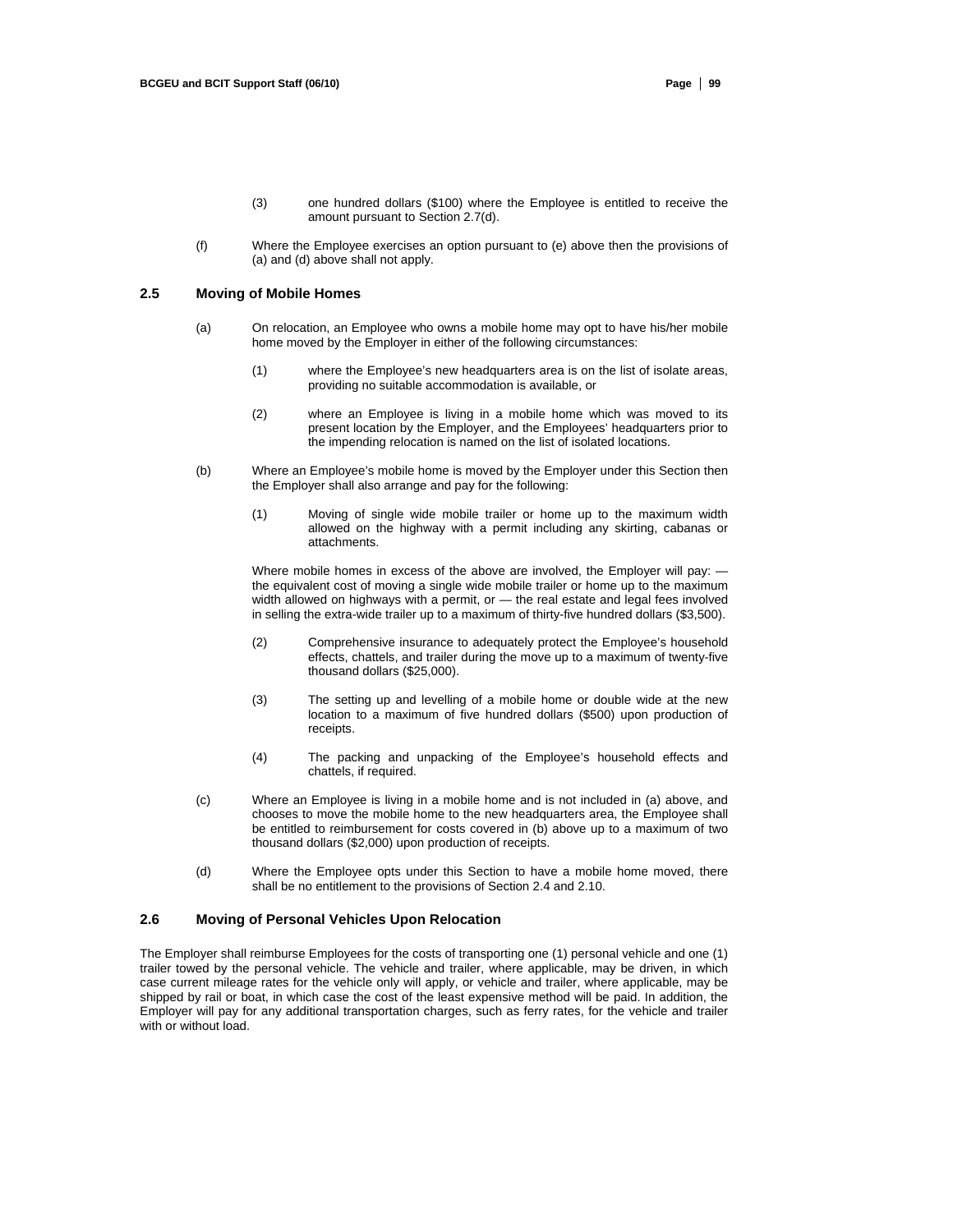#### **2.7 Incidental Expenses on Relocation**

The Employer shall pay to the Employee upon relocation only one (1) of the following amounts to cover incidental expenses on relocation, and once the Employee has claimed one (1) allowance, no alternative further claim may be made:

- (a) when an Employee purchases a private dwelling house in the new location four hundred dollars (\$400);
- (b) when the Employee is moving to rental accommodation in the new location one hundred and fifty dollars (\$150);
- (c) when the Employee is moving with a mobile home one hundred dollars (\$100);
- (d) when the Employee is moving to room and board fifty dollars (\$50).

The application for incidental expenses on relocation must be made by the Employee on the appropriate form within sixty (60) days of the Employee's arrival at the new location, unless there is no available suitable housing, in which case application must be made within sixty (60) days of suitable housing becoming available.

### **2.8 Notice to Employee Upon Relocation**

It is understood and agreed that the Employer will provide Employees with reasonable notice of the relocation effective date, and where possible, at least one (1) month's notice shall be given.

Where less than one (1) month's notice is given, or the relocation date is altered either earlier or later than the relocation effective date given which directly results in duplication of rent costs to the Employee, then the Employer agrees to reimburse the Employee, upon production of receipts, for the duplicate rent payments at the new location.

### **2.9 Requested Relocation by Employee**

Where an Employee requests a relocation from one headquarter or geographic location to another, all travelling and living expenses incurred in such a move are the responsibility of the Employee.

### **2.10 Real Estate and Legal Fees**

On relocation, or within one (1) year of the effective date of relocation, an Employee who purchases and/or sells his/her private dwelling house will be entitled to claim for the following expenses upon production of receipts:

- (a) Reimbursement of fees to a maximum of four thousand dollars (\$4,000) charged by a real estate agency for the selling of the Employee's private dwelling house in which s/he resided immediately prior to relocation.
- (b) An Employee who has sold his/her own home without the aid of a realtor shall be entitled to claim five hundred dollars (\$500).
- (c) Allowances for legal fees encumbered upon the Employee because of the purchase of his/her private dwelling house in which s/he lives after relocation will be paid in accordance with the following:

• one percent (1%) of the first forty thousand dollars (\$40,000) of the purchase price; • one-half (½) of one percent (1%) of any amount of the purchase price above forty thousand dollars (\$40,000);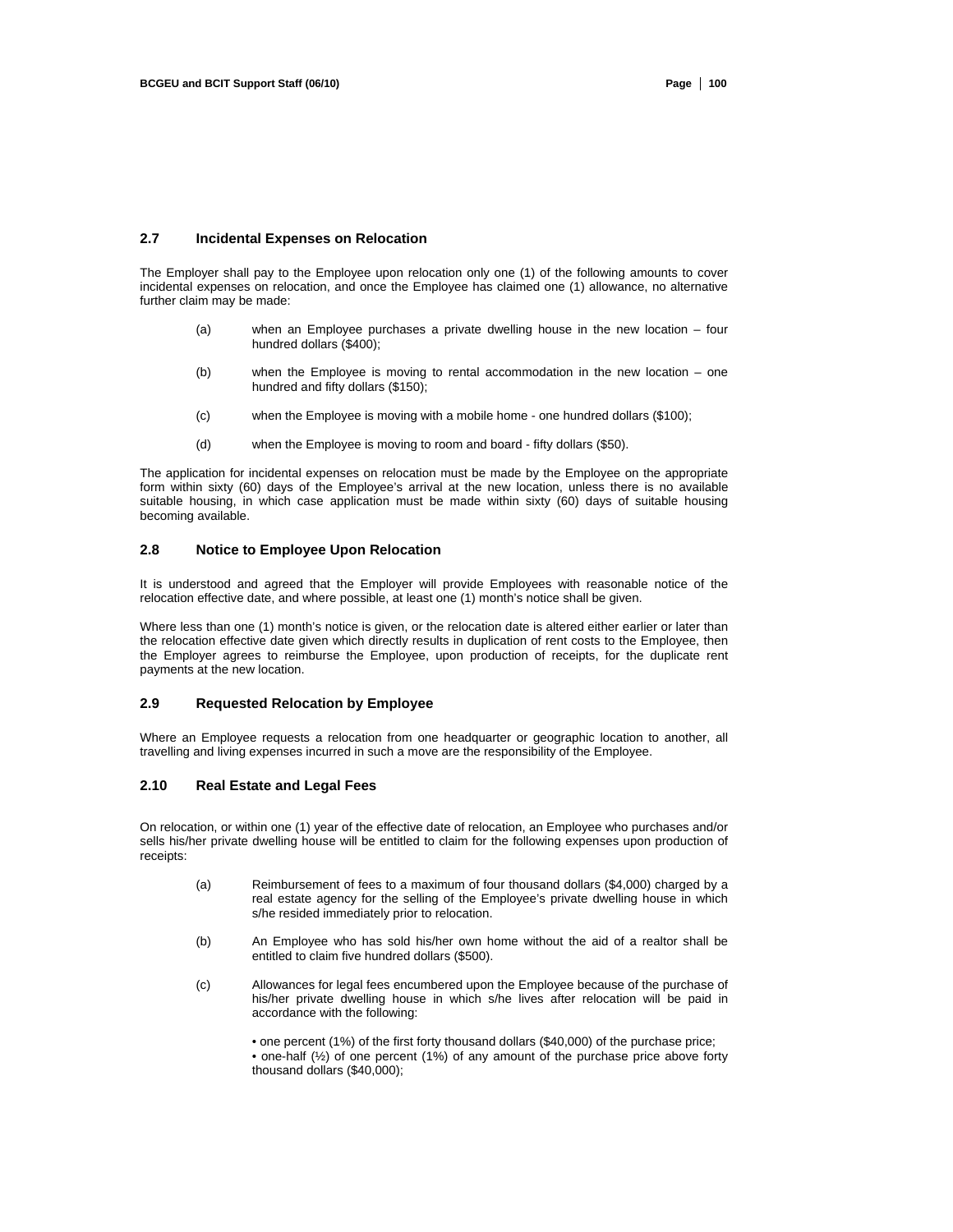• the total cost to the Employer under part (c) shall not exceed eight hundred dollars (\$800).

- (d) Where an Employee purchases a reasonable amount of property, secures a joint mortgage (land and private dwelling) and begins construction within six (6) months of relocation (i.e., foundation poured), s/he shall be entitled to reimbursement of legal fees not to exceed the amount specified in (c) above. In these circumstances, the reimbursement shall be for one (1) transaction only.
- (e) The Employee may only claim legal fee reimbursement in either (c) or (d) above, not both.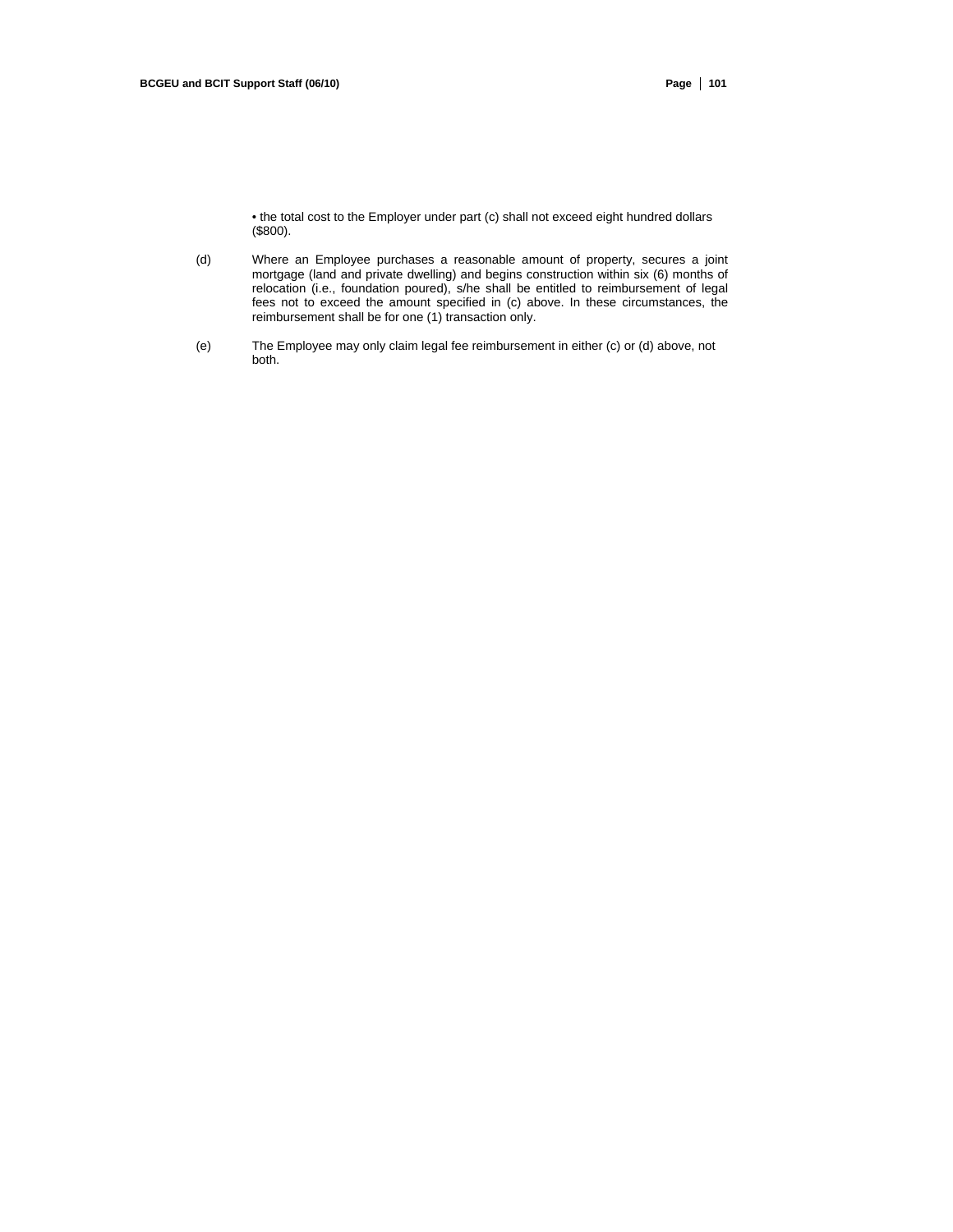# **APPENDIX "C" — GRADE LEVEL AND JOB TITLE CHART**

# **GRADE LEVEL / JOB TITLE**

| Single<br>Rate<br>Position | Carpenter<br>Electrician<br>Foreman, Electrical Grades<br>Foreman, General Trades<br><b>HVAC Mechanic</b>                                                                                            | Mechanic<br>Maintenance Mechanic<br>Machinist<br>Industrial Instrumentation Mechanic<br>Plumber                                                                                                                     |
|----------------------------|------------------------------------------------------------------------------------------------------------------------------------------------------------------------------------------------------|---------------------------------------------------------------------------------------------------------------------------------------------------------------------------------------------------------------------|
| 1                          | Clerk<br>Custodian                                                                                                                                                                                   | Labourer                                                                                                                                                                                                            |
| $\overline{2}$             | Clerk<br><b>Food Service Worker</b><br>Labourer<br>Recycling Assistant                                                                                                                               | Custodian<br>Handler<br>Receptionist                                                                                                                                                                                |
| 3                          | Assistant<br>Clerk<br>Receptionist<br><b>Registration Assistant</b><br>Switchboard Operator                                                                                                          | <b>Clerical Assistant</b><br><b>Print Services Worker</b><br>Receptionist/Clerical Support<br><b>Stores Clerk</b>                                                                                                   |
| 4                          | Assistant<br>Cashier<br>Clerk<br><b>Customer Service Representative</b><br>First Aid Attendant/Audiometric<br><b>Printing Press Operator</b><br>Secretary<br>Supervisor<br><b>Toolroom Attendant</b> | Bookstore/Ancillary Services Coordinator<br><b>Clerical Assistant</b><br>Cook<br><b>First Aid Attendant</b><br>Officer<br>Program Assistant<br>Stockroom Attendant<br>Technician<br><b>Word Processing Operator</b> |
| 5                          | Assistant<br>Coordinator<br>Officer<br>Purchasing Assistant/Coordinator<br><b>Senior Clerical Assistant</b><br><b>Systems Coordinator</b><br>Technician<br><b>Word Processing Operator</b>           | Clerk<br><b>Equipment Operator</b><br>Program Assistant<br>Secretary<br>Supervisor<br><b>Technical Assistant</b><br>Typesetter                                                                                      |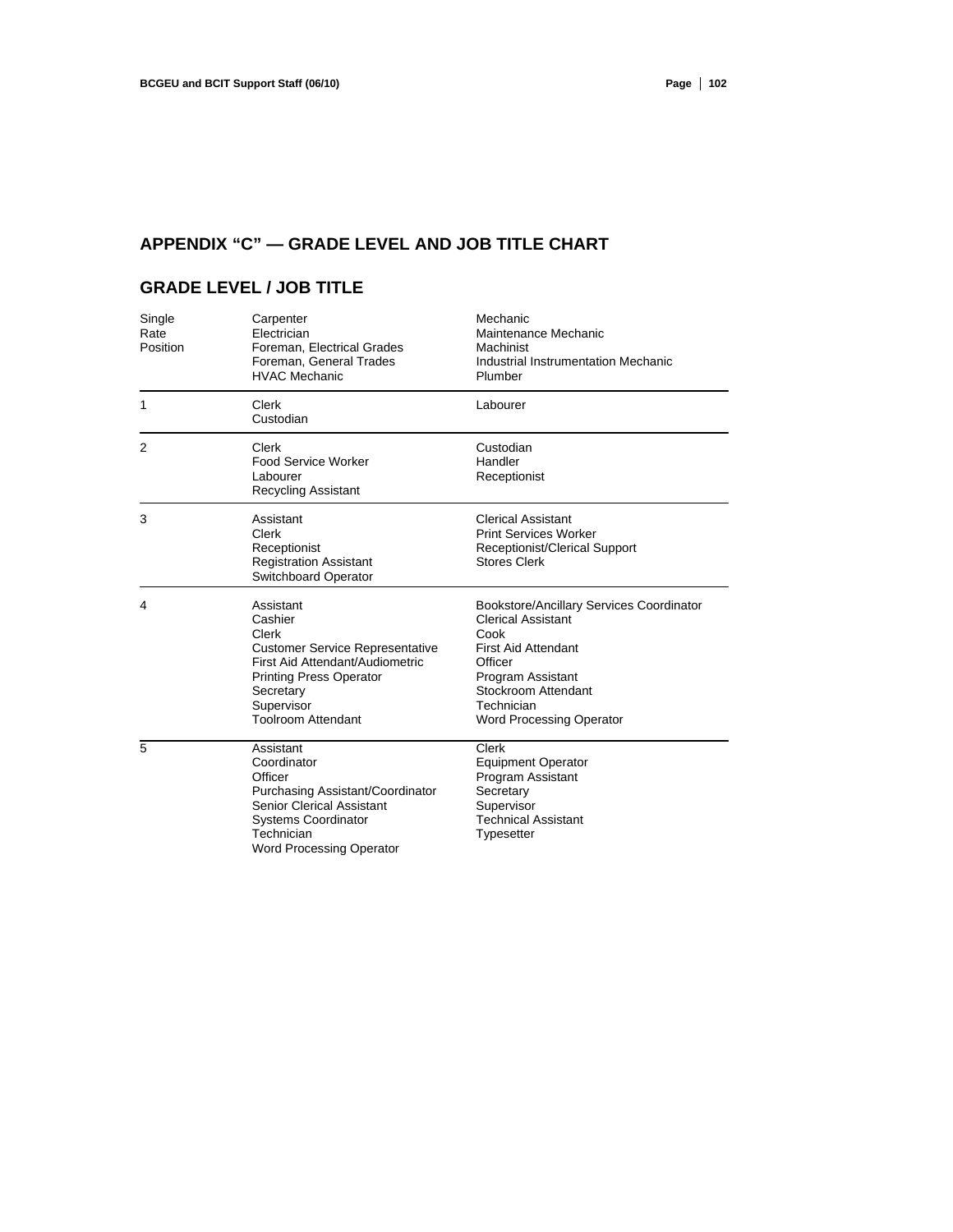| 6              | Administrative Assistant<br><b>Building Maintenance Person</b><br>Clerk<br><b>Equipment Operator Equipment</b><br><b>Head Cashier</b><br><b>Project Assistant</b><br>Senior Clerk<br><b>Systems Assistant</b><br>Technician | Assistant<br>Catering Supervisor/Cook<br>Coordinator<br><b>Repair Person</b><br>Officer<br>Secretary<br>Supervisor<br>Systems Coordinator                                                         |
|----------------|-----------------------------------------------------------------------------------------------------------------------------------------------------------------------------------------------------------------------------|---------------------------------------------------------------------------------------------------------------------------------------------------------------------------------------------------|
| $\overline{7}$ | <b>Administrative Assistant</b><br>Coordinator<br>Graphic Artist/Systems Administrator<br>International Student Administrator<br><b>Quality Assurance Editor</b><br>Supervisor<br><b>Technical Assistant</b>                | Catering/Satellite Supervisor<br><b>Graphic Artist</b><br><b>Information Analyst</b><br>Officer<br><b>Recreation Programmer</b><br>Supervisor/Administrative Assistant<br><b>Technical Writer</b> |
| 8              | Buyer<br>Graphic Artist/System Administrator<br>Officer<br>Program Support Coordinator<br>Senior Research and Information Analyst Supervisor<br>System Administrator                                                        | Coordinator<br><b>Industry Training Development Officer</b><br>Photographer<br>Recreation and Athletics Programmer<br><b>Technical Support Liaison</b>                                            |
| 9              | Coordinator<br><b>Project Coordinator, Facilities</b><br><b>Systems Administrator</b>                                                                                                                                       | Industrial Hygienist                                                                                                                                                                              |
| 10             | Senior Buyer<br>Coordinator                                                                                                                                                                                                 | Producer                                                                                                                                                                                          |
| $\overline{A}$ | $M$ ononon                                                                                                                                                                                                                  |                                                                                                                                                                                                   |

11 Manager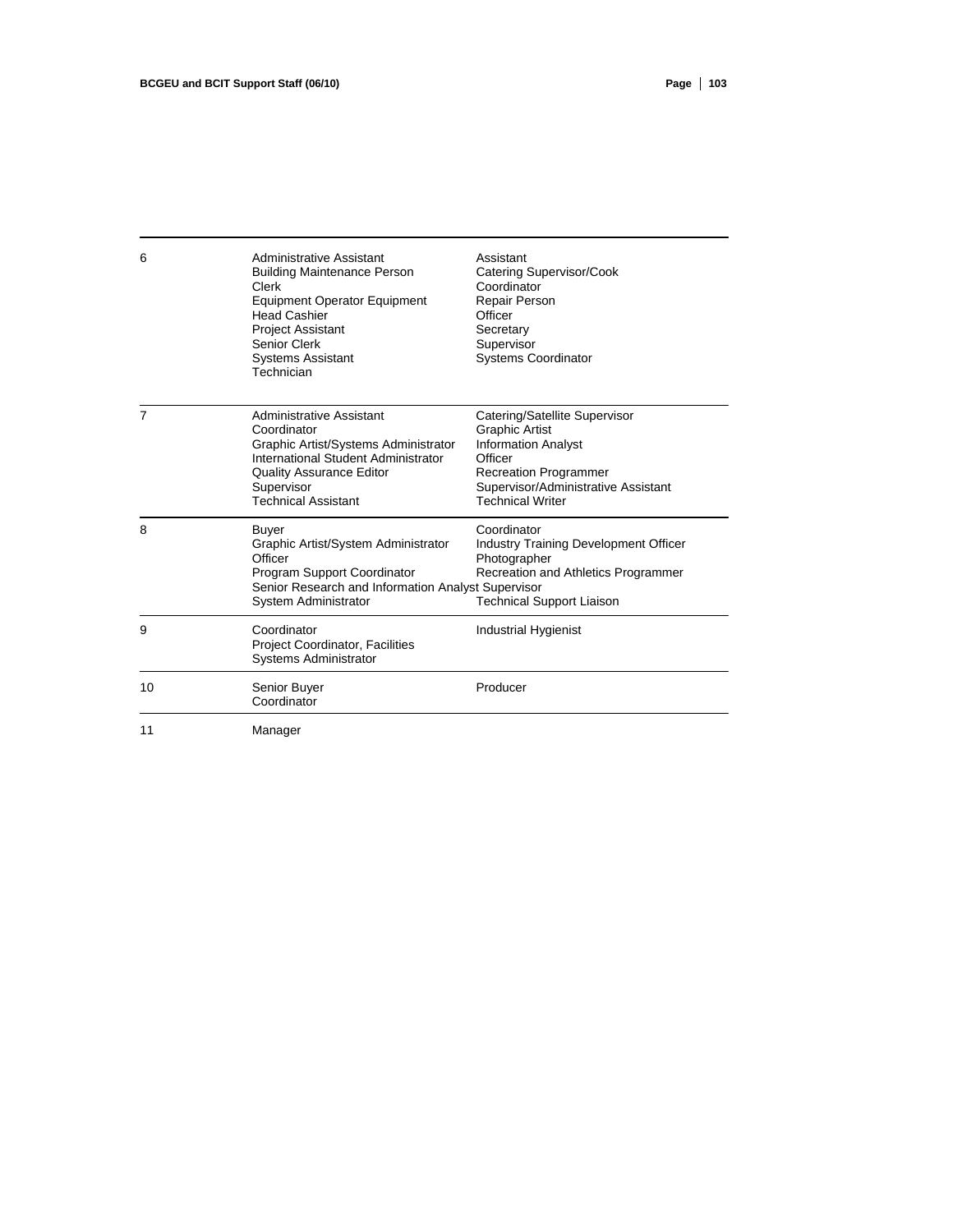## **LETTER OF UNDERSTANDING #1 — SICK LEAVE**

The Parties agree that effective from February 20, 1987, staff members employed by the former BCIT shall convert to the Short Term Illness and Injury Plan (STIIP) as set out in Appendix A subject to the following terms and conditions:

- (a) Employees will be afforded an opportunity to make a one-time irrevocable selection between the two (2) following options:
	- (1) Employees may choose immediate coverage under the STIIP Plan. Accumulated sick leave credits will be frozen as at the date of ratification of this agreement and no further accumulation will occur. Credits will be used to supplement the seventy-five percent (75%) of pay benefit portion of the STIIP Plan by using twenty-five percent (25%) of a day's accumulation under the old sick leave bank for each day of absence under such portion of the STIIP Plan. Employees who elect this option shall be entitled to preretirement leave as specified in Article 17.16. There will be no other payout of sick leave credits except during maternity leave as provided for in paragraph (b) below; or
	- (2) Employees may choose to defer coverage under the STIIP Plan. Sick leave credits will be frozen as at the date of ratification of this Agreement and no further accumulation will occur. All sick leave will be paid at one hundred percent (100%) and the frozen sick leave will be accordingly reduced.

Once the sick leave credits are exhausted, the Employee will qualify for STIIP as set out in Section 1.03 of Appendix A. Should the Employee exhaust accumulated sick leave credits part way through an illness, STIIP benefits will be provided at seventyfive percent (75%) of pay until the earlier of recovery or six (6) months from the initial date of disability. Employees appointed subsequent to 84 April 01 who elect this option shall be entitled to pre-retirement leave pursuant to Article 17.16. Employees appointed prior to 84 April 01 who elect this option shall be entitled to a special paid leave for a period equivalent to one hundred percent (100%) of his/her accumulated sick leave credit, to be taken immediately prior to retirement, or a special cash payment of an amount equivalent to the cash value of one hundred percent (100%) of his/her accumulated sick leave credit, to be paid immediately prior to retirement and based upon his/her current rate of pay. There will be no other payout of sick leave credits, except during maternity leave, as provided for in paragraph (b) below.

(b) Employees on maternity leave may use any accumulated sick leave credit after all Employment Insurance benefits have been used.

This benefit may be used in whole or in part at the Employee's option at any time or times, within a six (6) month period, after the expiration of maternity leave provided in the Maternity Protection Act.

- (c) In the case of (a) (1) and (2) above, deduction of sick leave shall be from the credit accrued by an Employee while in the employ of the Public Service Commission prior to any deduction being made from sick leave credits accrued since employment with the Board of Governors of the British Columbia Institute of Technology.
- (d) On or before May 1 of each calendar year, the Employer will provide the Union with a list of employees who have an entitlement to sick leave credits under (a) above, and the credits remaining in their sick leave bank.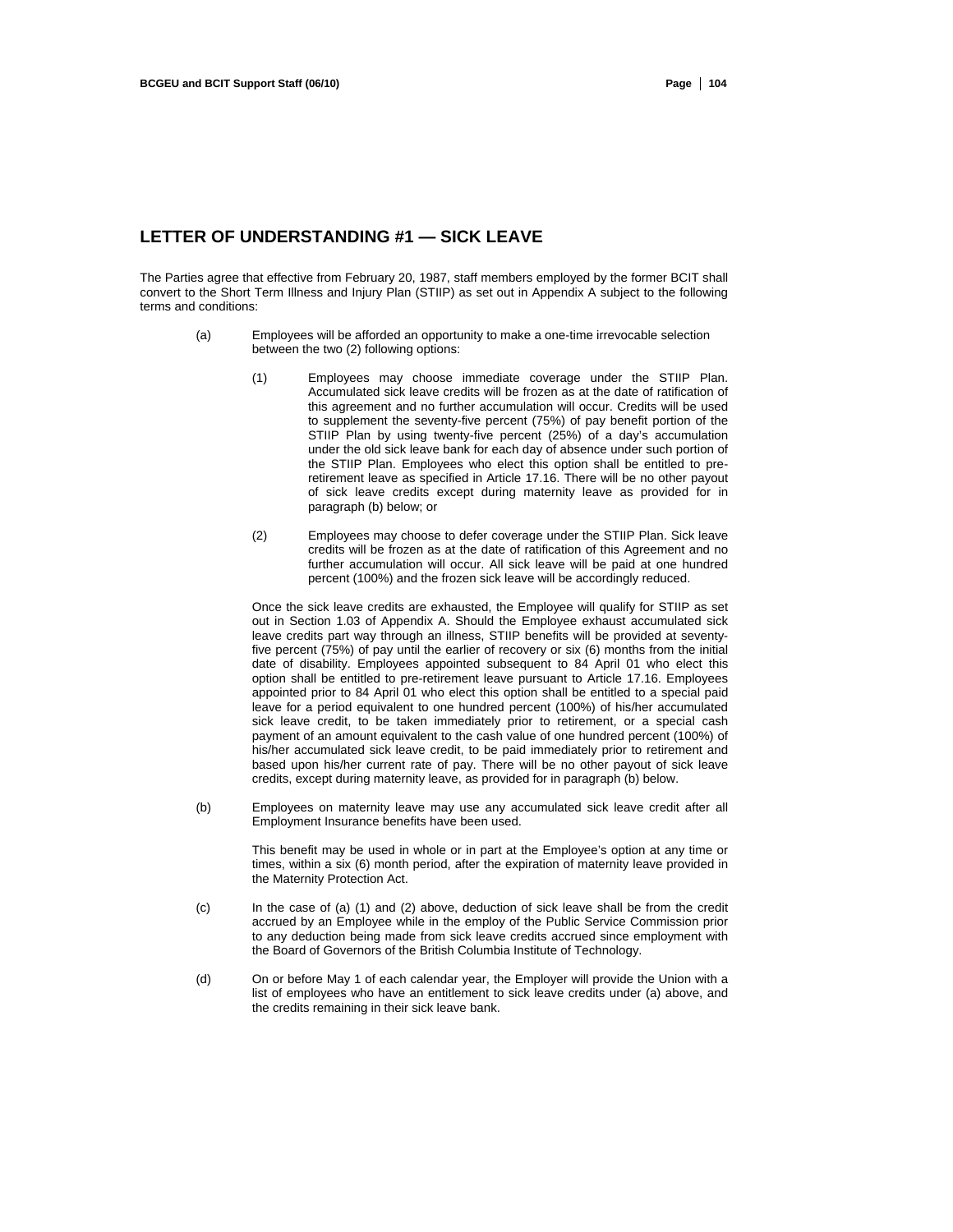## **LETTER OF UNDERSTANDING #2 — STUDENT ASSISTANTS, WORK STUDY PROGRAM, CHALLENGE**

#### **Student Assistants**

The term "*student assistants*" shall mean any student who is employed to do special duties that would normally fall within the jurisdiction of the bargaining unit.

Such student assistants may be hired by BCIT pursuant to the following conditions:

- (a) The Union must approve student work projects. Such agreement shall not be unreasonably withheld.
- (b) Effective July 1, 2005, Student Assistants shall be paid \$9.31 per hour inclusive of all wages and benefits.
- (c) Any student hired to carry out the principle duties of a job covered by an existing position description shall be paid the rate for that position.

#### **Work Study Program**

- (a) Effective July 1, 2005, students hired to carry out special projects not normally carried out by Employees in the bargaining unit shall be paid \$9.31 per hour inclusive of all wages and benefits.
- (b) The Union shall appoint two (2) representatives and the Institute shall appoint one (1) representative to an adjudication committee which shall review and approve applications for work-study projects.
- (c) The Parties agree that students employed under this Letter of Understanding shall be considered auxiliary Employees. Except as otherwise noted in this Letter of Understanding, Work Study Program appointments shall be pursuant to the terms of the Collective Agreement. Auxiliary Employees hired pursuant to the Work Study Program shall be considered terminated for cause upon completion of the program and shall not retain seniority.
- (d) The standard hours of work for Work Study Students shall be no more than ten (10) hours per week.

A student must be enrolled in classes to be covered by this Letter of Understanding.

### **Challenge**

- (a) Students hired to carry out the principal duties of a job covered by an existing classification shall be classified accordingly and paid according to the rate established for that position.
- (b) Effective July 1, 2005, Challenge students hired to carry out special projects not normally carried out by Employees in the bargaining unit shall be paid at \$9.31 per hour inclusive of all wages and benefits.
- (c) The Union shall appoint up to two (2) representatives and the Institute shall appoint one (1) representative to an Adjudication Committee which shall review and approve applications for Challenge projects.
- (d) Auxiliary Employees hired pursuant to the Challenge Programs shall be considered terminated for cause upon completion of the Program and shall not retain seniority.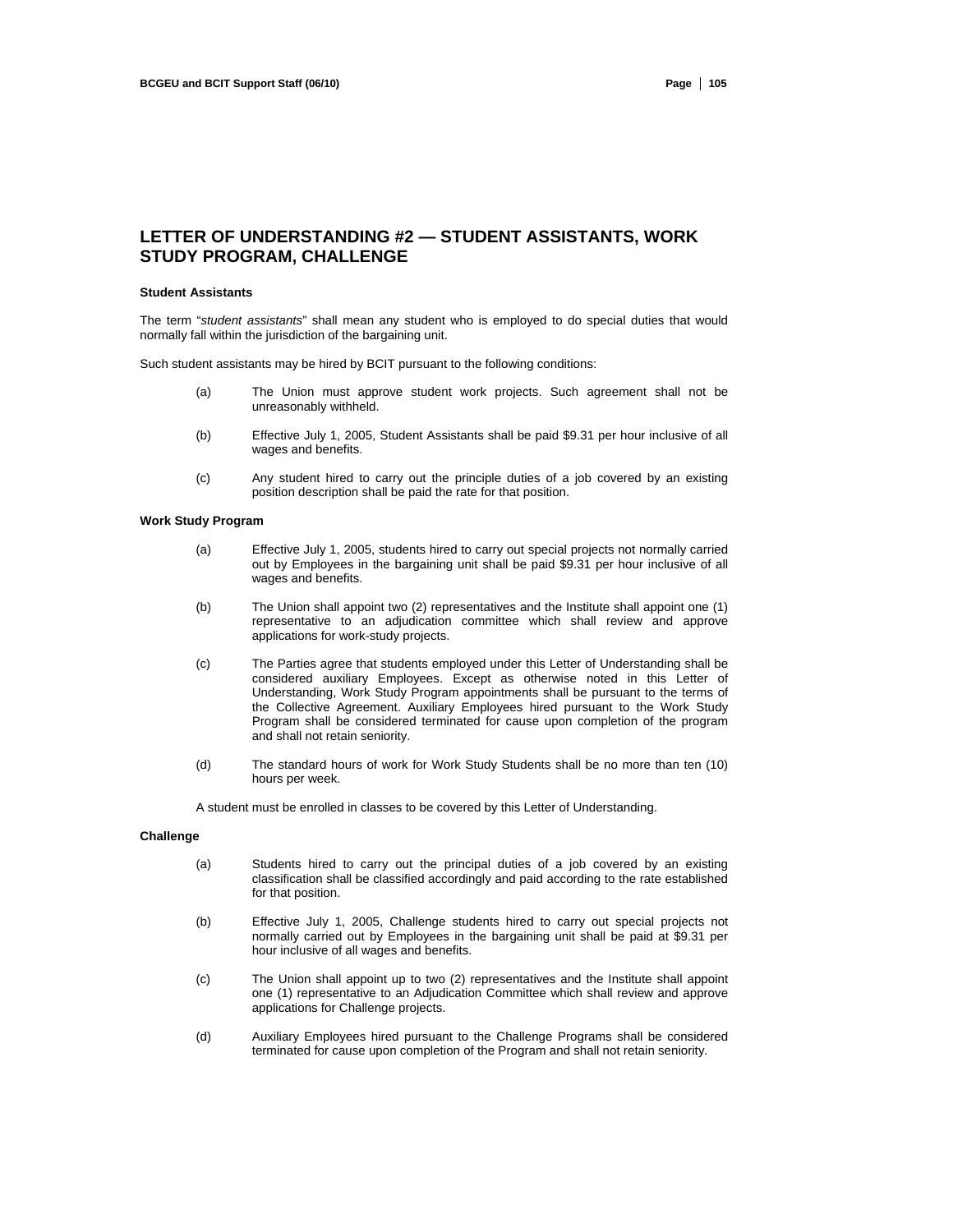- (e) The standard hours of work for Challenge students will be no more than thirty-five (35) hours per week for an approximate period of fourteen (14) to eighteen (18) weeks from May through early September.
- (f) A student must be enrolled in classes to be covered by this Letter of Understanding.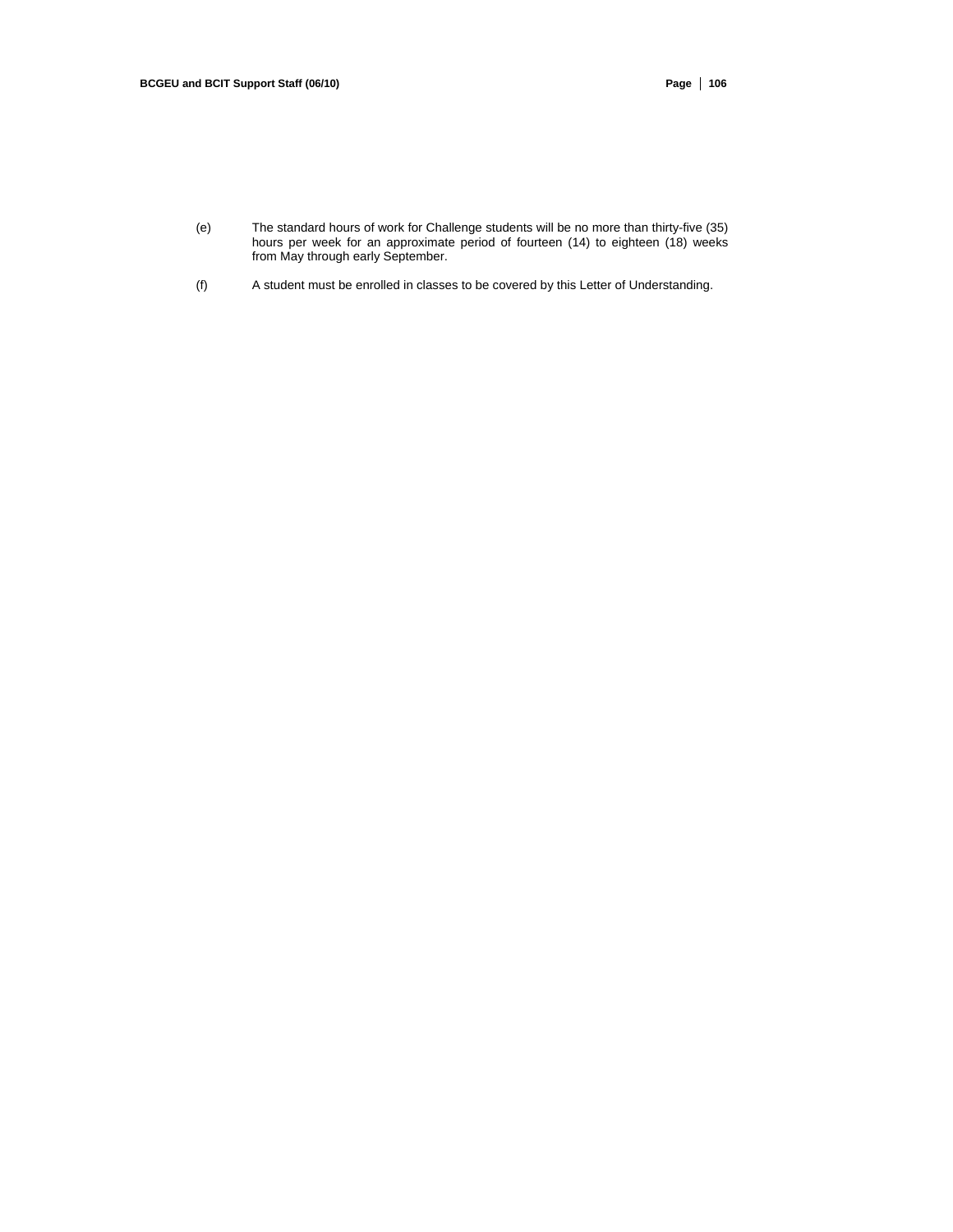## **LETTER OF UNDERSTANDING #3 — JURISDICTIONAL DISPUTES PROCEDURES**

#### **JURISDICTIONAL DISPUTE RESOLUTION PROCESS**

#### **Preamble**

**The purpose of this agreement is to outline a jurisdictional dispute resolution process, which is equitable, expeditious and reflects the desire of the Parties to promote effective working relationships.** 

**The Parties agree that the following process will be used in the event of a dispute respecting the appropriateness of a bargaining unit placement where the Institution introduces a new position or significantly revises an existing position.** 

#### **Process**

#### **A. Pre-Assignment Consultation**

- **1. The Employer agrees to provide the Union and the Association with notice of its intention to assign a new position or to significantly alter an existing position to one of the three bargaining units at BCIT. The Employer further agrees to meet jointly with the Association and the Union prior to posting the job to discuss the bargaining unit assignment for the new position after having provided the Union and the Association with the job description and organizational chart/reporting relationship for the new position The Union/Association may also request such things as a draft job posting, course outline, and other relevant information.**
- **2. The following process will be used for the purposes of paragraph** *1:* **the Employer will notify the Union and the Association by letter with attached job description and organization chart and will specify a time place and date to meet to discuss the new position within ten (10) working days of the notice. The meeting shall take place at the time and date specified unless the parties mutually agree to postpone or cancel the meeting.**
- **3. The Employer shall be entitled to post the new position following the completion of the meeting described above.**

#### **B. Jurisdictional Dispute Umpire**

- **1. Where there exists a disagreement over the jurisdictional assignment made by the Employer, a party to this agreement may refer the matter within thirty (30) calendar days of the posting to the Jurisdictional Assignment Umpire.**
- **2. The referring party shall send a copy of the referral to all other parties to this agreement. The referral will set out the full particulars of the dispute, a description of the referring party's position on the matter, and copies of all documents upon which the party intends to rely.**
- **3. Each party shall provide the other parties with the full particulars of their case and with copies of all their reliance documents no later than seven (7) calendar days prior to the date of the hearing.**
- **4. Hearings conducted pursuant to this agreement shall, whenever reasonably possible, be held at the Burnaby campus of the Institute.**
- **5. The parties agree not to use outside legal counsel at the hearings.**
- **6. The hearings will be expedited in all respects and will be conducted on an informal basis as far as is reasonably possible.**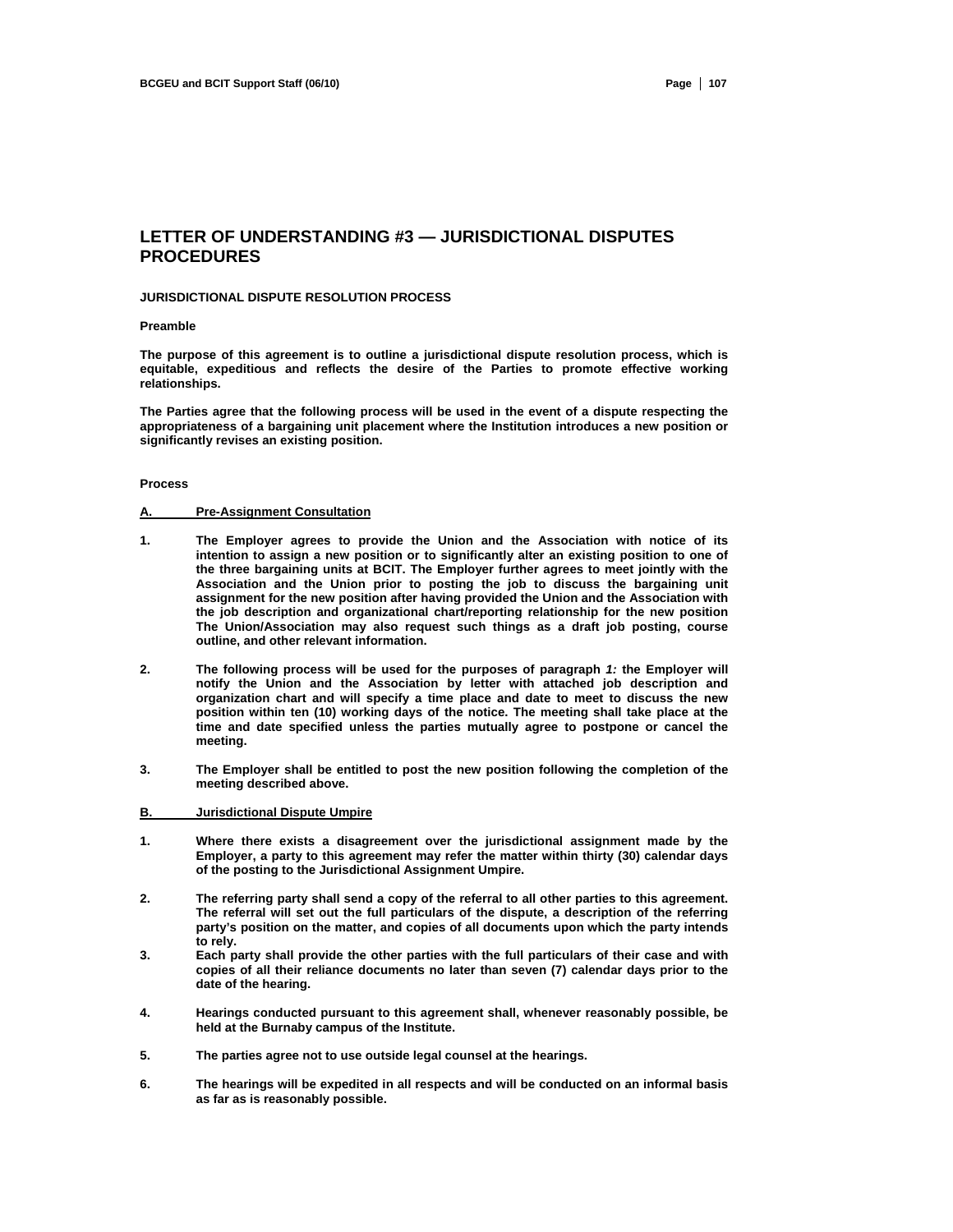- **7. The expenses and fees of the Umpire will be borne equally among the parties involved in the dispute.**
- **8. In determining the appropriateness of the bargaining unit placement, the Umpire shall be entitled to consider:** 
	- **a) Job elements**
	- **b) Past practice**
	- **c) Impact on industrial relations**
	- **d) Community of interest**
	- **e) Certificates of Bargaining Authority**
	- **f) Other factors deemed appropriate by the Umpire**
- **9. The Umpire will endeavour to render a decision within twenty-one (21) days of the conclusion of the hearing.**
- **10. The decision of the Umpire shall be final and binding on all parties to this agreement.**

**"Tomi Eeckhout" "Ken Holmes" "Cal Davis" Labour Relations** 

**Diaff Representative Acting General Secretary<br>
BCGEU FSA** 

**Date "Sept 28/2000" Date "Oct 5/00" Date "Oct 5/00"**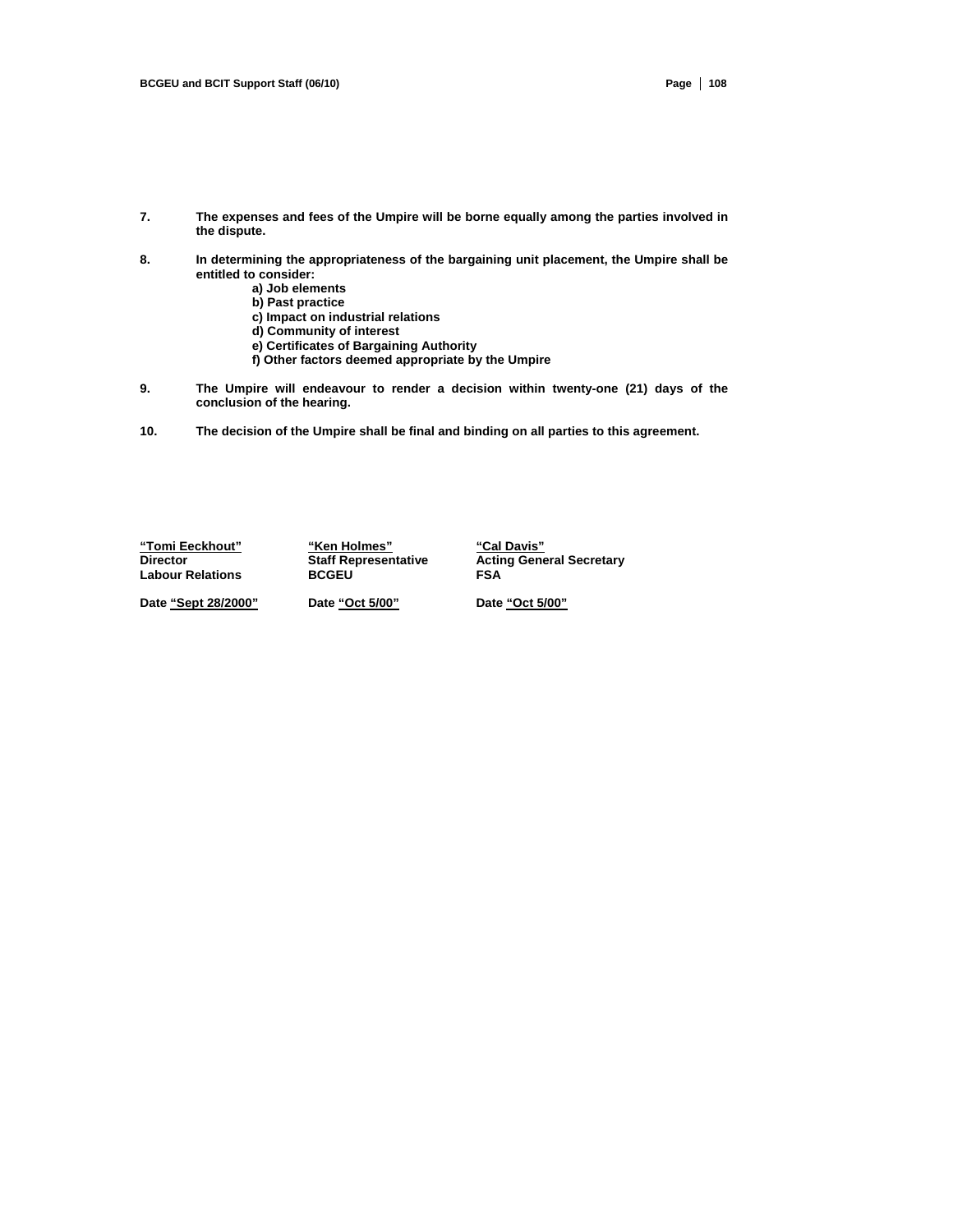## **LETTER OF UNDERSTANDING #4 — JURISDICTIONAL OVERLAP**

The Parties have unanimously agreed that for Employees where the jurisdiction of their position has changed the following will apply:

- 1. They have a specified period (one (1) week) to decide to (a) move to the "*new*" Union; or (b) remain in their current Union.
- 2. If they select (a), they will move to the "*new*" Union immediately and henceforth be covered by all collective agreement provisions of the "new" Union, pay dues to the "new" Union and in all ways be considered a member of the "*new*" Union.
- 3. If they select (b), they will remain in their current Union until they leave the position (e.g., from retirement, resignation) and will continue to be members of their current Union, pay dues to their current Union and be covered by all Collective Agreement provisions of their current Union with the exception of staff reduction/provisions.
- 4. In cases where the Employer indicates intent to proceed with staff reduction/layoff of persons in positions where individuals have chosen option (b), the applicable Collective Agreement staff reduction/layoff provisions will be those of the Union granted jurisdiction of the positions. The seniority of Employees in the positions involved will be considered merged for purposes of the staff reduction/layoff process.
- 5. In cases where an individual has chosen option (b), when he/she leaves the position, the replacement Employee will be hired through the Collective Agreement provisions of the "*new*" Union, will pay dues to the "*new*" Union and in all ways be considered a member of the "*new*" Union.

L. Tosczak **Marton Burger († 1888)**<br>BCGEU Representative **Greenwale Burger († 1898)**<br>BCIT Representative **BCGEU Representative** 

C.V. Spong BCIT Staff Society Representative

Dated: 89 June 09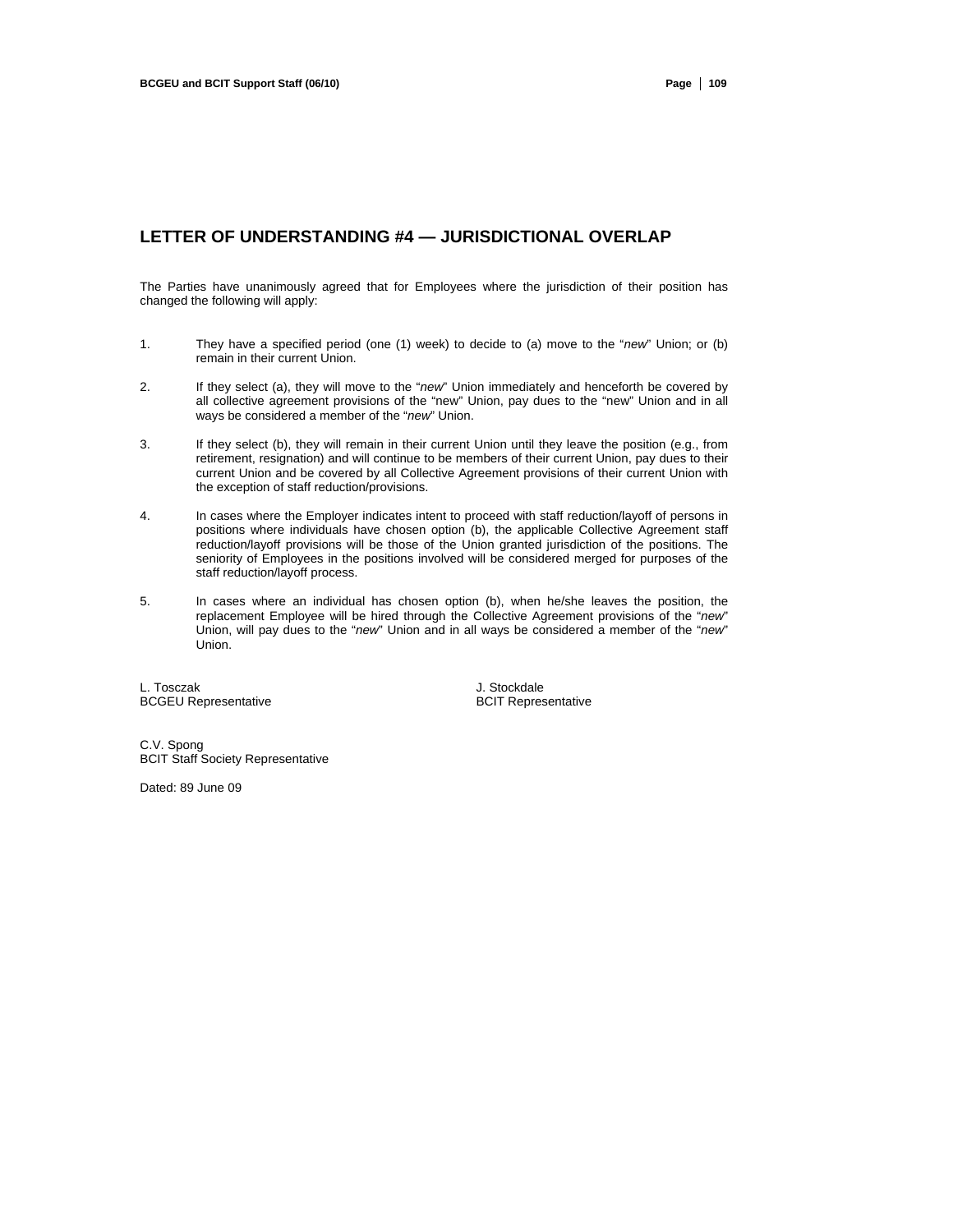## **LETTER OF UNDERSTANDING #5 — VOLUNTARY TRANSFERS BETWEEN BARGAINING UNITS**

The Parties have unanimously agreed that for BCIT Employees who have voluntarily moved from one union jurisdiction to another the following will apply:

- 1. They will carry with them their accrued seniority to the date of the transfer.
- 2. (a) *Sick Leave Staff Society Members Transferring to the BCGEU*:

Employees carry with them banked sick leave to be used to "*top up*" STIIP. Any unused credits will be paid out on retirement as per the BCGEU Collective Agreement.

(b) *Sick Leave - BCGEU Members Transferring to the Staff Society*:

Employees carry with them any banked sick leave. Those with no bank or one with less than six (6) days will be given a six (6) day bank.

- 3. Vacation entitlement will be prorated as of the date of transfer, and will be calculated on service time based on their accrued seniority.
- 4. Any difference in Employee benefit provisions will be effective as of the date of transfer. Coverage will be continuous.
- 5. Employees who are grandfathered members of the Pension (Public Service) Plan will remain in that Plan. Members of other plans will move to the plan appropriate to their new position as of the date of transfer.
- 6. As of the date of transfer all terms and conditions of the new collective agreement covering the new position will apply to the transferring Employee.

L. Tosczak **Value III. Stockdale Stockdale**<br>
BCGEU Representative **Alexander Stockdale**<br>
BCGEU Representative **BCGEU Representative** 

C.V. Spong BCIT Staff Society Representative

Dated: November 1, 1989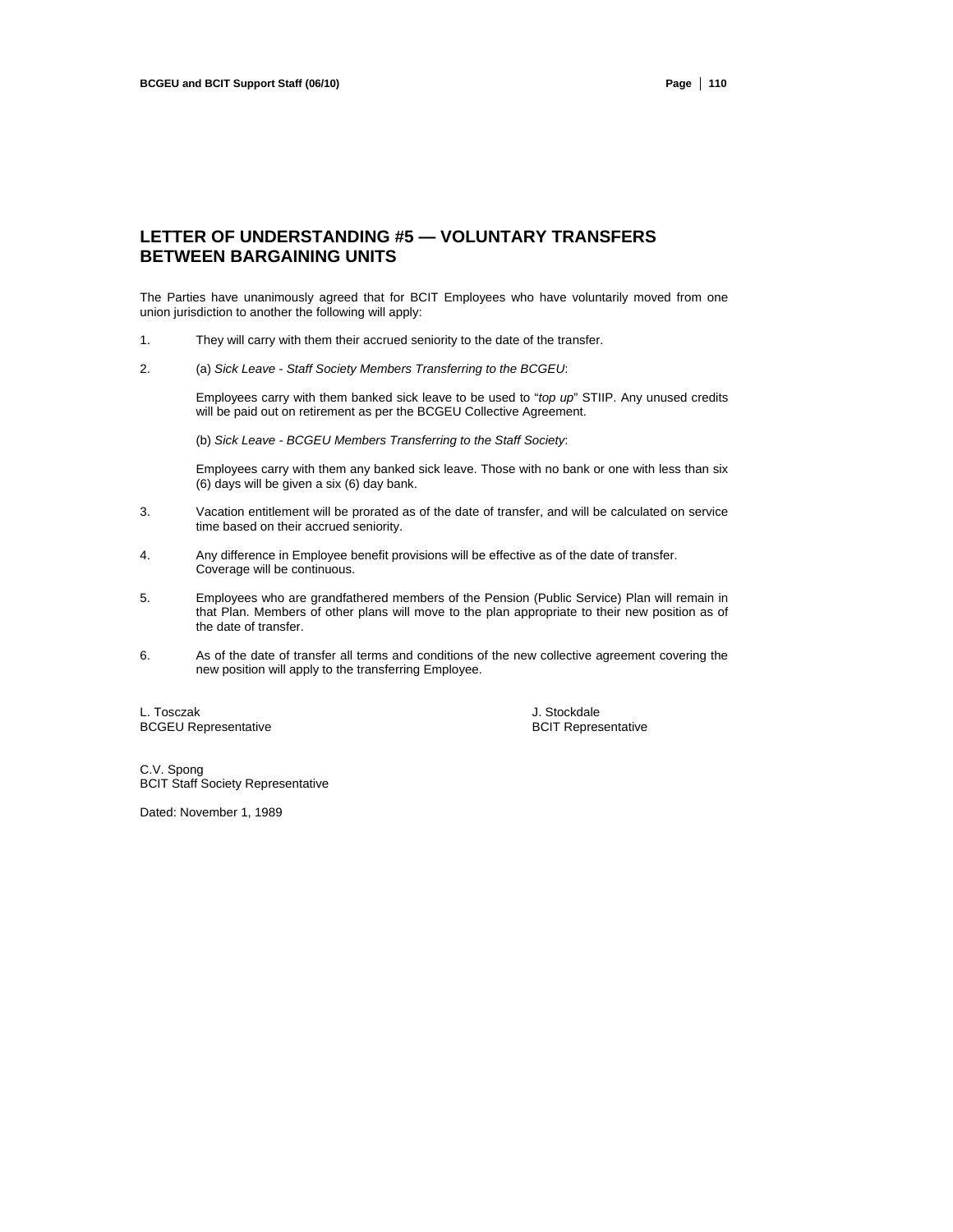## **LETTER OF UNDERSTANDING #6 — PAY EQUITY**

- 1. The Parties agree to establish a Joint Pay Equity Committee should the provincial government make funds available specifically for pay equity purposes, or should it become necessary by virtue of legislation enacted by the provincial government.
- 2. The Joint Pay Equity Committee shall be responsible for all aspects of the development and implementation of the Pay Equity Plan.
- 3. Upon the request of the Government of British Columbia, the Parties agree to cooperate in making application for pay equity funds that become available.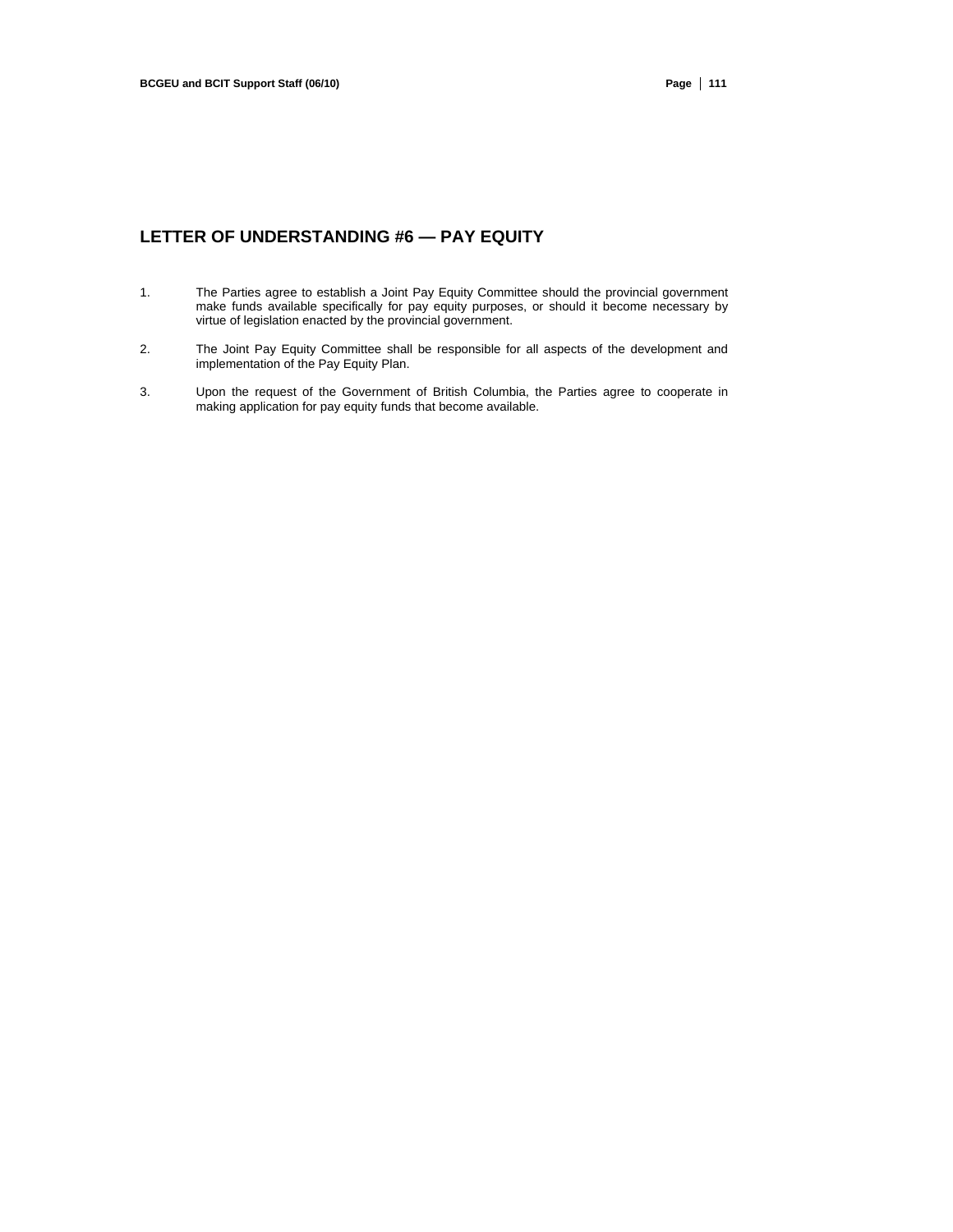## **LETTER OF UNDERSTANDING #7 — TRANSFERS/MERGERS OF PROGRAMS/SERVICES BETWEEN INSTITUTIONS**

The parties to this collective agreement agree that the following provisions shall govern transfers/ mergers of programs and services with Institutions identified below subject to the agreement of those Institutions and their Unions:

Camosun College - CUPE Local 2081 College of the Rockies - CUPE Local 2773 Douglas College - BCGEU Local 703 Justice Institute of British Columbia - BCGEU Local 703 Kwantlen University College - BCGEU Local 703 Malaspina University College - CUPE Local 1858 North Island College - CUPE Local 3479 Northern Lights College - BCGEU Local 710 Northwest Community College - BCGEU Local 712 Open Learning Agency - BCGEU Local 703 University College of the Cariboo - CUPE Local 900

- (a) When BCIT or one (1) or more Institutions identified above decides to transfer/merge a program/service or a partial program and the transfer/merger will result in the transfer or layoff of one (1) or more Employees of one (1) or more of the Institutions, the Institutions will provide written notice to the local Union(s) as soon as possible, but not less than sixty (60) days prior to the date of transfer/merger.
- (b) In the case of program/service transfers or mergers between Institutions, the following conditions will apply to permanent/regular Employees of the transferring Institution:
	- (1) Permanent/regular Employees of the transferring Institution shall have the option of transferring with the program. However, in the event that the program/service transfer/merger results in the reduction in complement of the program, then the offer(s) of transfer of employee(s) shall be on the basis of seniority provided the Employee possesses the necessary qualifications to perform the duties and responsibilities of the position at the receiving Institution.
	- (2) Should there be no option to transfer, the provisions of the local Collective Agreement at the sending Institution shall apply.
- (c) Should an Employee opt to transfer from the sending Institution, the following conditions will apply:
	- (1) For transferring Employees all seniority accrued at the sending Institution will be converted according to the seniority provisions of the receiving Institution and recognized for all purposes under the Collective Agreement at the receiving Institution.
	- (2) At the date of transfer/merger, all rights of the terms of the Collective Agreement of the sending Institution shall expire and all the terms and conditions of the receiving Institution's Collective Agreements shall apply.
	- (3) The waiting period for the various health and welfare benefits at the receiving Institution shall be waived. Claims which have occurred prior to the date of the transfer/merger shall remain the responsibility of the sending Institution.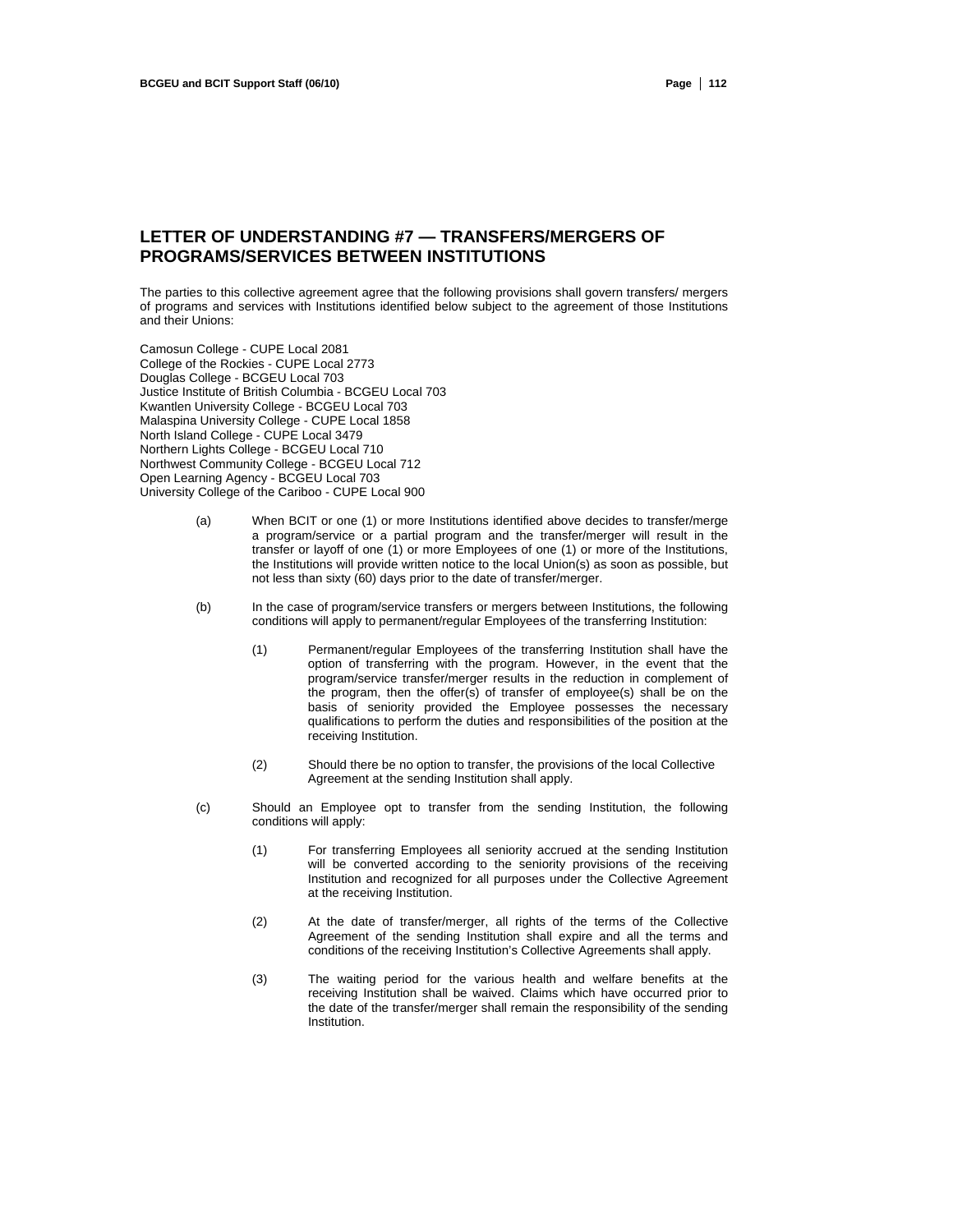- (4) Each transferring Employee shall receive the salary on the receiving Institution's salary scale of the applicable classification that is closest to their previous salary, exclusive of premiums and allowances.
- (5) Where the receiving Institution has an accumulated sick leave plan, the employee's sick leave credits shall be transferred to the receiving Institution. Where not applicable, such credits shall be paid out to the Employee or to an RRSP at the Employee's request, pursuant to the local Collective Agreement at the sending Institution. Employees transferred to a receiving Institution with an accumulated sick leave plan and who do not have sick leave credits to transfer, shall be credited with one (1) year's sick leave entitlement according to the receiving Institution's Collective Agreement.
- (6) Vacation entitlements earned up to the time of transfer/merger for transferring Employees will be recognized by the receiving Institution for the calendar year of the transfer. All subsequent vacation entitlements will be in accordance with the Collective Agreement of the receiving Institution recognizing accrued seniority.
- (7) An Employee at the sending Institution who has opted for transfer, but is on sick leave or short-term disability, will not be transferred until certified .t to return to active duty and will remain an Employee of the sending Institution.
- (8) Grievances arising prior to the transfer/merger date remain the responsibility at the sending Institution.
- (9) Program/service transfers/mergers will not result in the bumping or layoff of Employees at the receiving Institution at the time of transfer.
- (10) At the time of the transfer/merger, employees may choose to remain in the Pension Plan of the sending Institution.
- (11) Due to the complexity of transfer/merger as it impacts Collective Agreement provisions, the local Parties shall remain available to reconvene.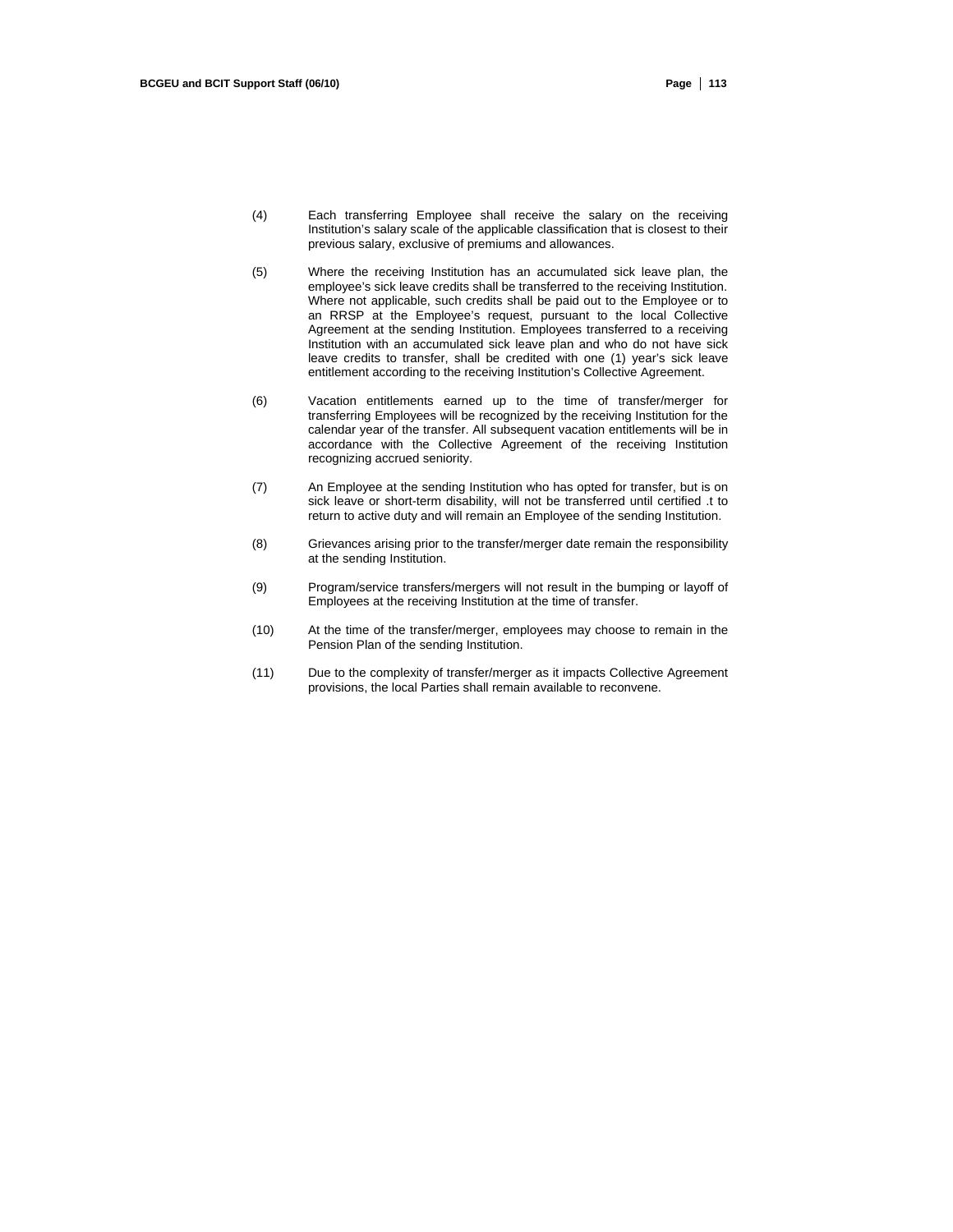### **LETTER OF UNDERSTANDING #8 — LABOUR MARKET ADJUSTMENT**

**Insofar as it is recognized by both parties to this Agreement that there is need to ensure that the Employer is able to recruit and retain fully qualifies support staff in a competitive labour market, and that there is a demonstrated need to adjust the compensation of some job classifications for that purpose, it is herein agreed that:** 

- **1. The Employer will create a Labour Market Adjustment Fund in the amount equal to one tenth of one percent (0.1%) of the annual support staff base wages of the bargaining unit for each year of the Agreement in which there is a wage increase.**
- **2. During the term of this Collective Agreement, the Employer and the Union may negotiate and reach agreement on a labour Market Adjustment Plan that shall take the form of a Letter of Understanding that is subject to ratification by their respective accredited bargaining agents.**
- **3. The Labour Market Adjustment Plan shall provide for, but shall not be limited to, the following:** 
	- **a. In consultation with the Union, the compensation for specific support staff job classifications shall be adjusted by payment of a labour market adjustment provided that there is a demonstrated recruitment or retention issue that can be objectively determined with reference to specific criteria that are specified in the Labour Market Adjustment Plan including:** 
		- **i. Demonstrating that the issue is wage-related;**
		- Demonstrating evidence of recruitment difficulties, and/or high **turnover/vacancy rates;**
		- **iii. Showing that other options to mitigate recruitment and retention pressures have been considered;**
		- **iv. Providing relevant market data that specifically includes employers likely to recruit from the public sector employer and employers that the public sector has recruited from;**
		- **v. Identifying which occupations and the number of employees that will be affected by the adjustment;**
		- **vi. Identifying options for the size of the market adjustment, and identify the risks associated with each of the options; i.e. collective bargaining;**
		- **vii. Identifying the preferred option and strategies to manage any risks associated with that option;**
		- **viii. Identifying possible impacts on other public sector employers; and,**
		- **ix. Demonstrating that any disruption to internal equity and pay equity has been mitigated.**
	- **b. the form and level of compensation adjustment for those job classifications shall be specified in the Labour Market Adjustment Plan.**
- **4. The Labour Market Adjustment Plan shall remain in effect for the term of this Collective Agreement, and its continuation will be subject to the parties' bargaining of future collective agreements.**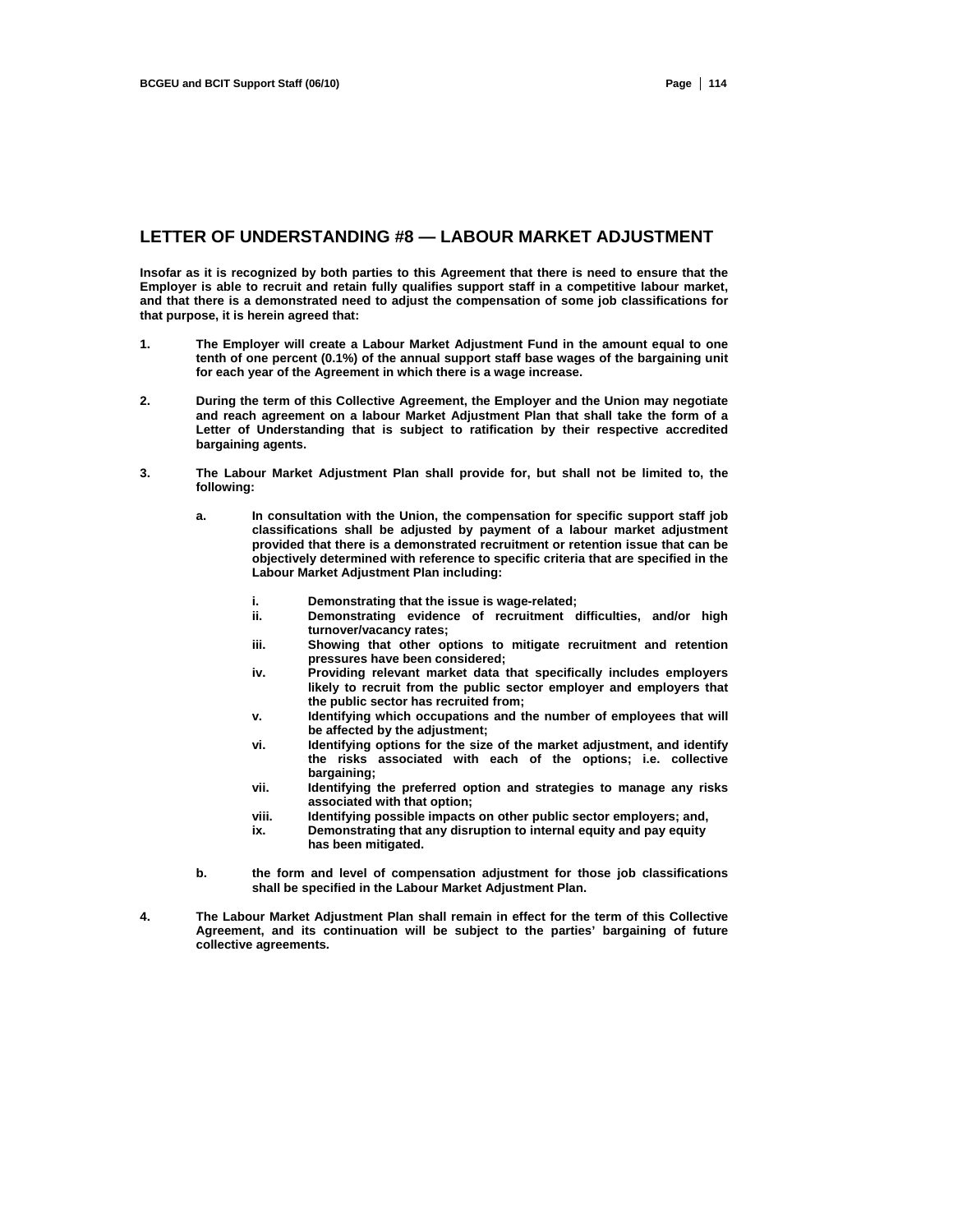### **LETTER OF UNDERSTANDING #9 — FISCAL DIVIDEND**

**Having agreed the term of the Collective Agreement to be from July 1, 2006 to June 30, 2010, a Fiscal Dividend Bonus may be paid from a one-time fund (the "Fund") generated out of monies, in excess of \$150 million, surplus to the BC Government, as defined in the Province's audited financial statements, for the fiscal year 2009 – 10.** 

- **1. If fiscal dividend funds are determined to be available, a Fiscal Dividend will be paid as soon as is reasonably practicable.**
- **2. The quantum of the Fund accessible for the parties to this agreement will be based on the Province's audited financial statements as at March 31, 2010. The Fund will be determined as follows:** 
	- **i. The calculations will be based on the surplus, as calculated before deduction of any expense associated with the Fiscal Dividend Bonus, achieved in fiscal 2009- 10, as published in the audited financial statements for that fiscal year, provided that the surplus is in excess of \$150 million.**
	- **ii. Only final surplus monies in excess of \$150 million will be part of the Fund, and the total quantum of the Fund for the entire public sector (including all categories of employees) will not exceed \$300 million.**
	- **iii. The quantum of the Fund will be constrained by the proportion of the public sector that is eligible to participate in the Fiscal Dividend Bonus i.e., 100% of the Fund will be available if 100% of all categories of employees in the public sector under the purview of the Public Sector Employers' Council participate, but if a lesser number participate, a proportionately lesser amount of the Fund will be available.**
	- **iv. Additionally, the Fund will be proportioned among all groups of public sector employees by ratio of group population to total population participating.**
- **3. The fiscal Dividend Bonus will be paid to each member of the bargaining unit who is employed by the institution on March 31, 2010.**
- **4. The Fiscal Dividend Bonus shall be a one-time payment paid to each full-time equivalent employee and paid to each part-time employee on a pro-rates basis. For the purpose of the determination of the amount of the Fiscal Dividend Bonus, a full-time equivalent employee is a regular or non-regular employee who worked on a full-time basis for the period of April 1, 2009 to March 31, 2010. The Fiscal Dividend Bonus for an employee who worked less than full-time over this period shall be pro-rate for the fraction of full-time work over this period that the employee worked. Time spent by employees on the following leaves shall be considered as time worked for the purpose of calculation the amount of an employee's Fiscal Dividend Bonus:** 
	- **Maternity or parental**
	- **Short-term disability**
	- **Long-term disability that commenced between April 1, 2009 to March 31, 2010**
- **5. The Fiscal Dividend Bonus shall be paid to employees as soon after March 31, 2010 as is practicable for the Institution to determined and pay the Bonus amount to employees.**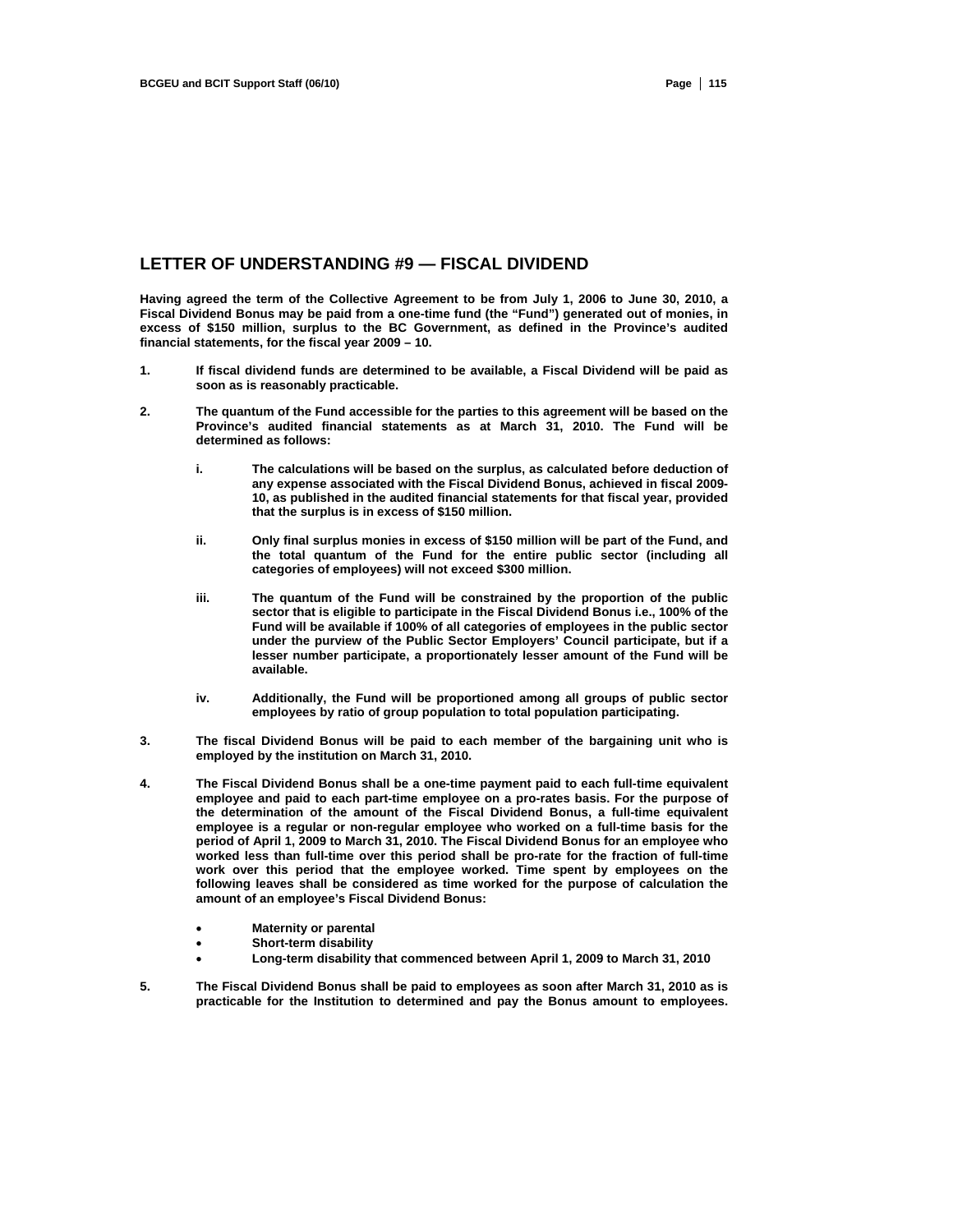## **LETTER OF UNDERSTANDING #10 — JOINT EARLY INTERVENTION SYSTEM FOR EMPLOYEES ON SICK LEAVE OR DISABILITY**

**The eleven BC Government and Service Employees' Union (BCGEU) and Canadian Union of Public Employees (CUPE) bargaining units and the Post-Secondary Employers' Association (PSEA) employers participating in the 2006 Support Staff Template Table will establish a Joint Committee to develop and make recommendations to a joint early intervention system for employees who are on sick leave or short-term or long-term disability leave.** 

**The Joint Committee shall consist of four members appointed by the eleven BCGEU and CUPE Template Table bargaining units and four members appointed by PSEA on behalf of the eleven Template Table employers. The Joint Committee, as required, will seek advice from persons with the appropriate expertise and will consider other union/employer joint early intervention systems.** 

**By no later than February 15, 2007, the Joint Committee will issue a final report, including recommendations, to the local parties that participated in the Template Table.** 

**By no later than May 31, 2007, each local party will make its decision on whether it will adopt the Joint Committee's recommendations and will advise the other local party accordingly. For any particular local employer and union, the recommendations shall be implemented only if they are adopted by both the local employer and union.** 

**Employer savings resulting from the parties' implementation of the joint early intervention systems will be used to fund goalsharing compensation payments to employees as recommended by the Joint Committee. The goalsharing plan and payments to employees under the plan are subject to the PSEC criteria and approval process.**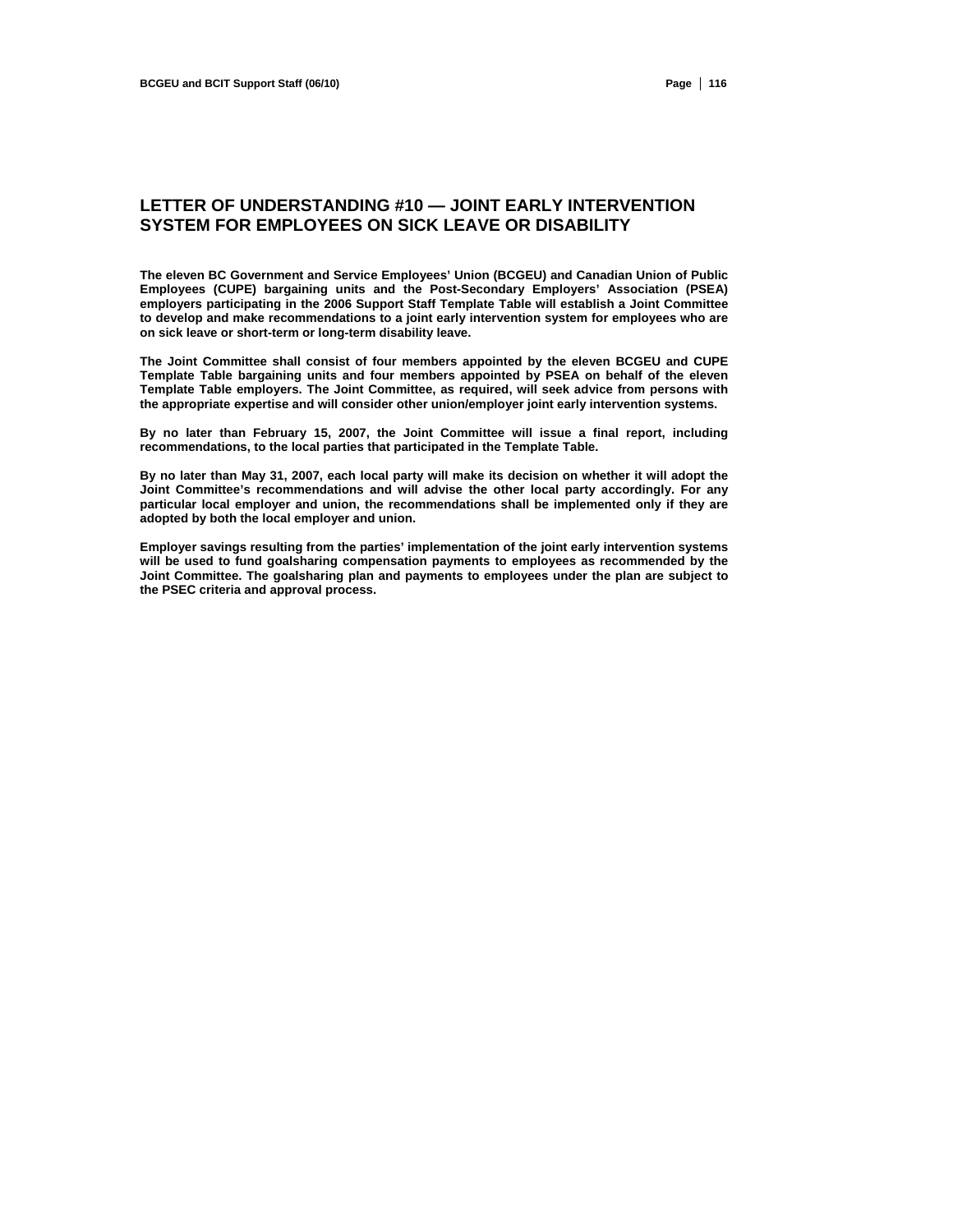### **MEMORANDUM OF AGREEMENT**

BETWEEN: BRITISH COLUMBIA INSTITUTE OF TECHNOLOGY AND: BRITISH COLUMBIA GOVERNMENT AND SERVICE EMPLOYEES' UNION (SUPPORT STAFF)

#### **Re: Recruitment and Retention of Auxiliary Employees (RRAE)**

The parties to the collective agreement agree to establish a sub-committee (the RRAE committee) of the Joint Labour Management Committee that shall be governed by the following conditions.

### **Composition of the Committee**

The RRAE committee shall be comprised of two Union and two Employer representatives or the Labour Management Committee.

The RRAE may include up to one additional Union and Employer representative who shall be selected based on their knowledge of auxiliary employment at BCIT.

Union representatives on the RRAE shall suffer no loss of seniority or remuneration otherwise payable by the Institute when meetings of the RRAE are held during working hours.

#### **Purpose of RRAE**

The purpose of the RRAE shall be to review the recruitment and retention practices of the Institute as they pertain to auxiliary employees and to make recommendations to the Joint Labour Management Committee on how these practices could be enhanced. The RRAE shall include, at a minimum, a review of the following practices as they apply to auxiliary employees:

Recruitment initiatives Selection Criteria **Orientation** Performance Reviews Training and Development Opportunities

### **Report of RRAE**

The RRAE shall issue a written report containing recommendations to the Joint Labour Management Committee by **November 1, 2006**.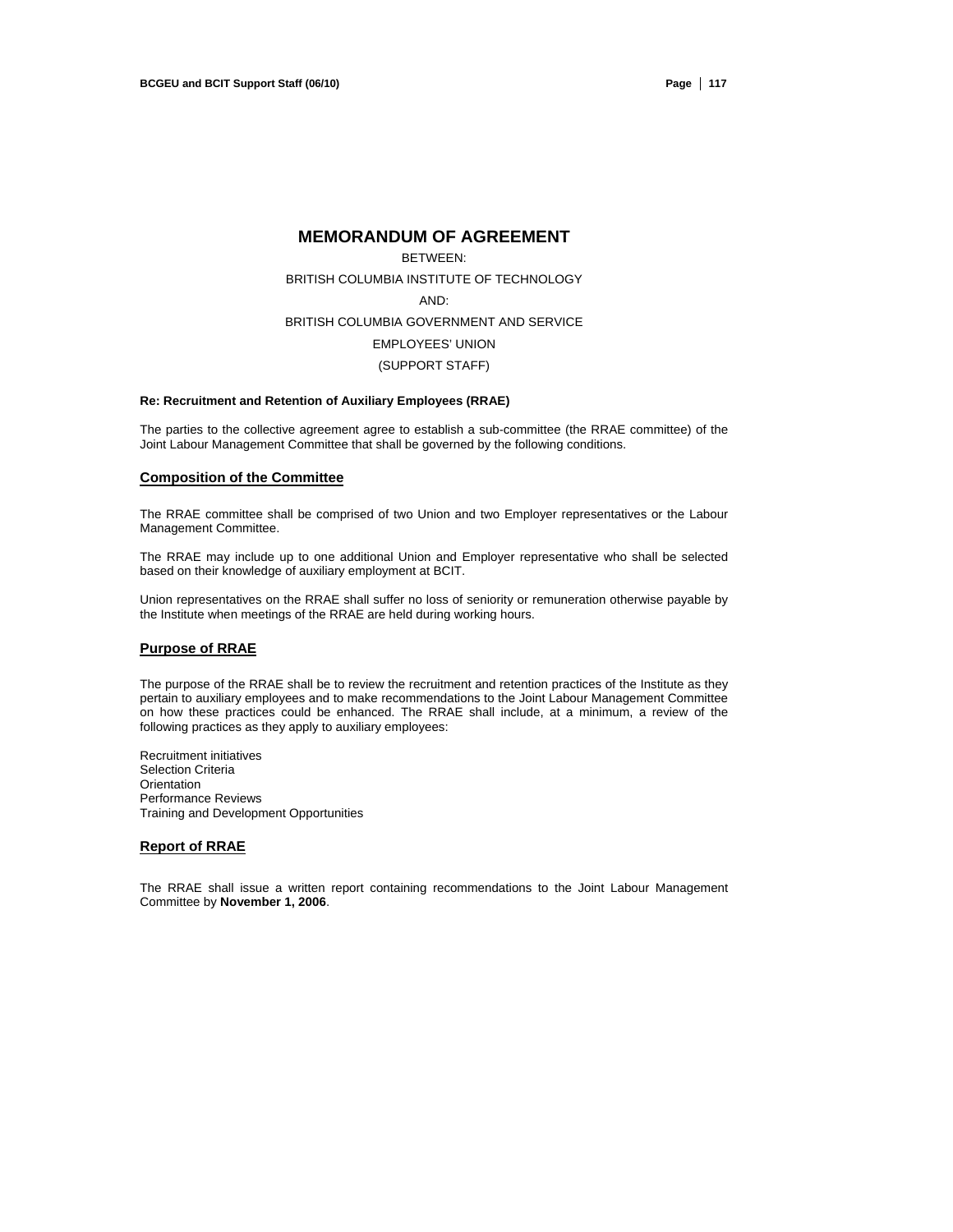**Memag #04SUP15** 

## **MEMORANDUM OF AGREEMENT**

#### **Between**

### **The British Columbia Institute of Technology**

#### **And**

#### **The British Columbia Government and Service Employee's Union**

#### **Support Staff**

#### **Re: Mandatory Retirement**

The parties agree that in the event the BCIT Board of Governors decides to abolish the Institute's current age 65 mandatory retirement policy, the following conditions will apply:

- 1) No employee will be required to retire due to age, provided that the Employee is capable of carrying out his/her duties.
- 2) Employees that retire from the Institute and are subsequently re-employed will be considered new employees.
- 3) Individuals who continue to work beyond the end of the month in which they turn 65: a) will not be entitled to LTD coverage as set out in Appendix A – Part II. Cessation of Plan Coverage will be in accordance with Appendix A 2.8.

b) will be entitled to Group Life insurance in the amount of \$10,000 until age 70. c) will not be entitled to the provisions of Article 29.10. d) will be entitled to access the Short Term Illness and Injury plan as set out in Appendix  $A -$ Part I.

- 4) An employee who is over the age of 65, and who has been absent from active employment as a result of illness or injury for a 6 month period, may, at the Institute's discretion, be terminated from employment at the Institute.
- 5) The Parties agree that the following collective agreement articles will be interpreted as follows: a) 12.2(d) – Labour Adjustment The reference to "early retirement" under "purchase of past pensionable service" shall be read in the context of the Pension Plan requirements regarding the eligible age to receive a superannuation allowance – see Article 12.10. b) Article 12.8 – Layoff Notice The reference to "early retirement" shall be read in the context of the Pension Plan requirements

regarding the eligible age to receive a superannuation allowance – See Article 12.10. c) Article 12.9 – Layoff Options

The reference to "early retirement" shall be read in the context of the Pension Plan requirements regarding the eligible age to receive a superannuation allowance – See Article 12.10. d) Article 12.10 - Early Retirement

For the purposes of this provision, the reference to "the time that would be required to reach an Employee's maximum retiring age" will mean the time that it would take to reach the Employee's 65th birthday.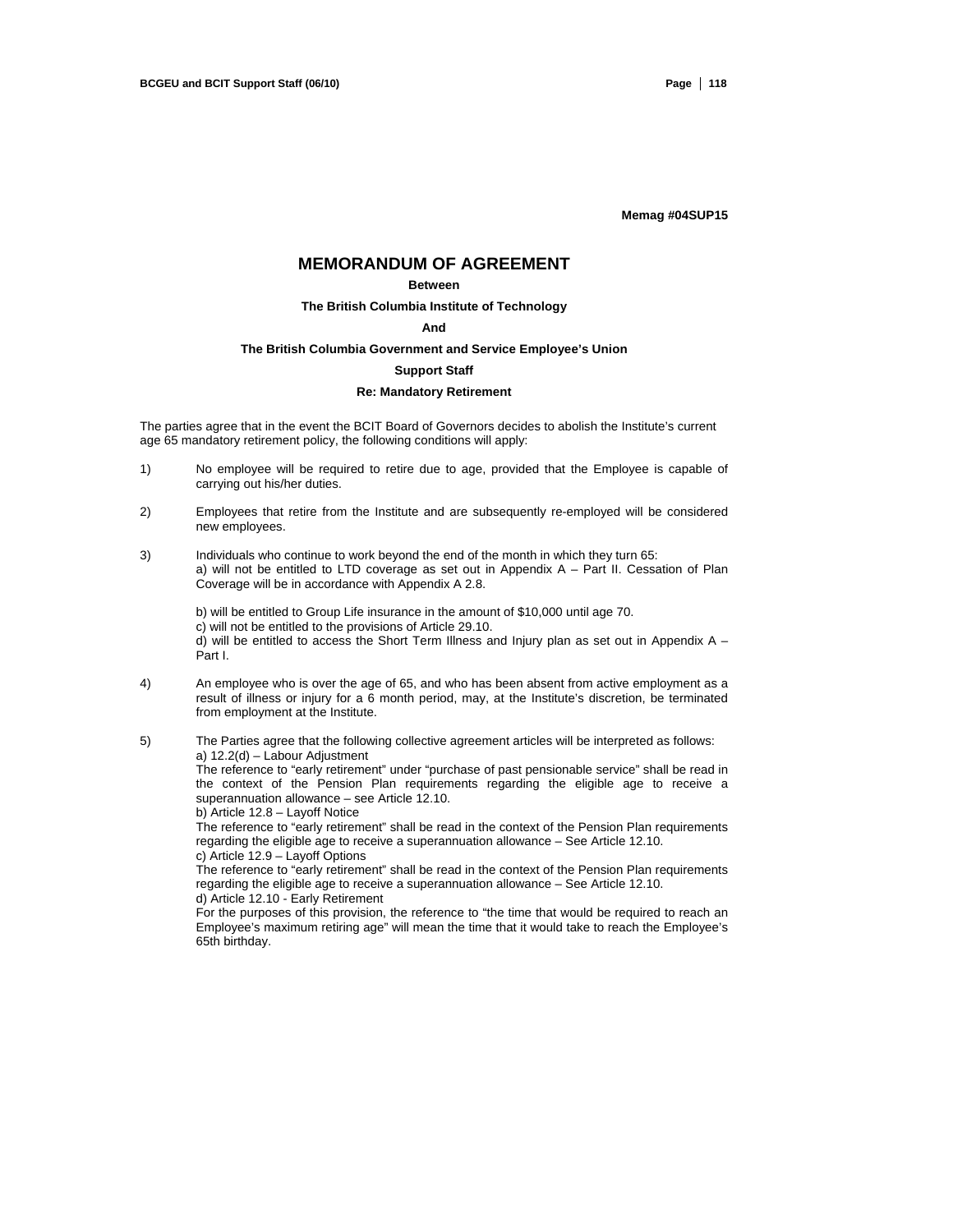e) Article 18.1 – Vacation Leave on Retirement The reference "or who has reached the mandatory retiring age" will have no application. f) Article 18.2 – Pre-retirement Leave The reference "or who has reached the mandatory retiring age" will not have any significance.

6) The Parties agree that an annual review and assessment of the impact that the abolishment of the mandatory retirement policy has had on Employees, the Union and the Institute will take place in October of 2005 and each subsequent calendar year.

 $\_$  , and the set of the set of the set of the set of the set of the set of the set of the set of the set of the set of the set of the set of the set of the set of the set of the set of the set of the set of the set of th

\_\_\_\_\_\_\_\_\_\_\_\_\_\_\_\_\_\_\_\_\_\_\_\_\_\_\_\_\_\_\_\_ \_\_\_\_\_\_\_\_\_\_\_\_\_\_\_\_\_\_\_\_\_\_\_\_\_\_\_\_\_\_\_

On behalf of the On behalf of the On behalf of BCGEU Support Staff The British C

The British Columbia Institute of Technology

Ken Holmes<br>
BCGEU Staff Representative<br>
Tomi Eeckhout<br>
VP, Human Resources **BCGEU Staff Representative** 

Date: October 6, 2004 Date: October 6, 2004

"Ken Holmes" "Clodine Sartori" per Tomi Eeckhout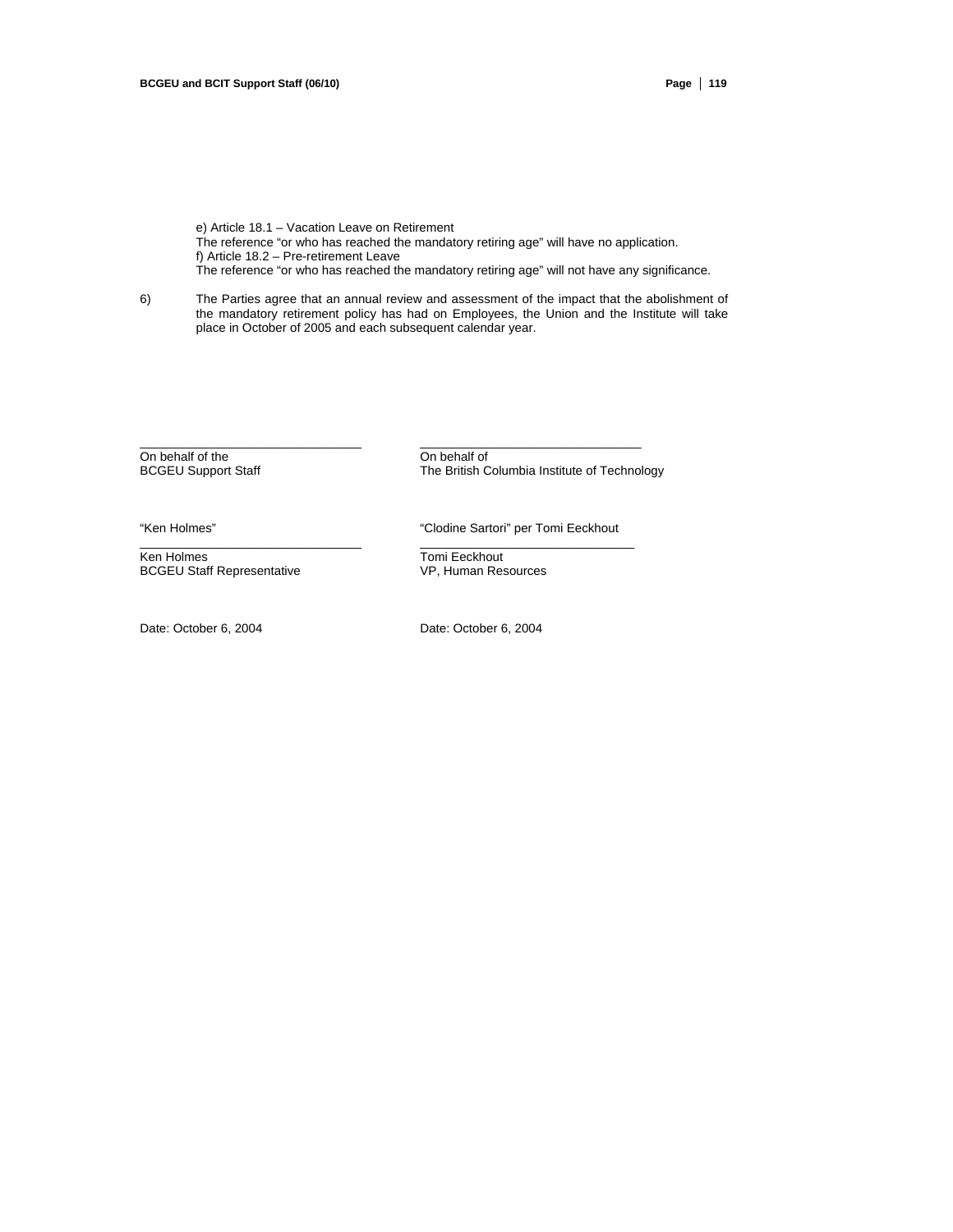Memag #05Sup17

## **MEMORANDUM OF AGREEMENT**

#### between

B.C. GOVERNMENT AND SERVICE EMPLOYEES' UNION

#### (Support Staff)

and

#### THE BRITISH COLUMBIA INSTITUTE OF TECHNOLOGY

### **RE: Article 21.6 Supplemental Employment Benefit (SEB)**

The parties have negotiated language regarding a supplemental employment benefit for the Support Staff bargaining unit to be included in the July 1, 2002 to June 30, 2006 collective agreement – article 21.6. The parties also wish to reach an agreement for the implementation and application of the new article 21.6. It is the intent of the parties that there will be no additional costs or liabilities placed in the Institute except as otherwise set out in this Memorandum.

This agreement is without prejudice to either party's interpretation of any other provision in the collective agreement. The parties agree as follows:

### **Application**

1. The SEB applies to regular employees and employees who post into fixed term appointments and receive benefits. Employees must be eligible for maternity and/or parental leave under article 21 in order to qualify for the SEB.

#### **Effective Date**

2. The SEB takes effect April 1, 2005. Employees entitled to take maternity and/or parental leave after this date may be entitled to the full 52 weeks of SEB. Employees who began their leave prior to April 1, 2005 may begin to receive the SEB as of April 1, 2005 and continue for the balance of the maternity and/or parental leave. The SEB is not retroactive for the portion of the leave prior to April 1, 2005.

#### **Application to Fixed Term Employees**

- 3. When the Employer elects to post a fixed term vacancy, the successful candidate is treated as a regular employee for the duration of the appointment and is entitled to benefits, other than LTD, for the duration of the appointment ("Fixed Term Employees").
- 4. Fixed Term Employees are entitled to access the SEB for the term of his or her current fixed term appointment ("Fixed Term Appointment"). At the expiry of the Fixed Term Appointment, the SEB and the maternity and/or parental leave (as well as other benefits under the collective agreement) cease.
- 5. In the event that the Fixed Term Appointment is extended and the Fixed Term Employee would have continued in the appointment but for the maternity and/or parental leave, then the Fixed Term Employee will be continued in the appointment and/or the maternity/ parental leave with SEB for the remainder of the extended Fixed Term Appointment.
- 6. Employees who backfill for a Fixed Term Employee on maternity and/or parental leave under article 21 will be deemed to be auxiliary employees and will not be entitled to Fixed Term Employee status or benefits.
- 7. Notwithstanding articles 17.1(a) and 17.**11**, annual vacation entitlements and vacation pay shall continue to accrue for the period up to a maximum of thirty (30) weeks while an employee is on maternity and/or parental leave providing the employee returns to work for a period equal to the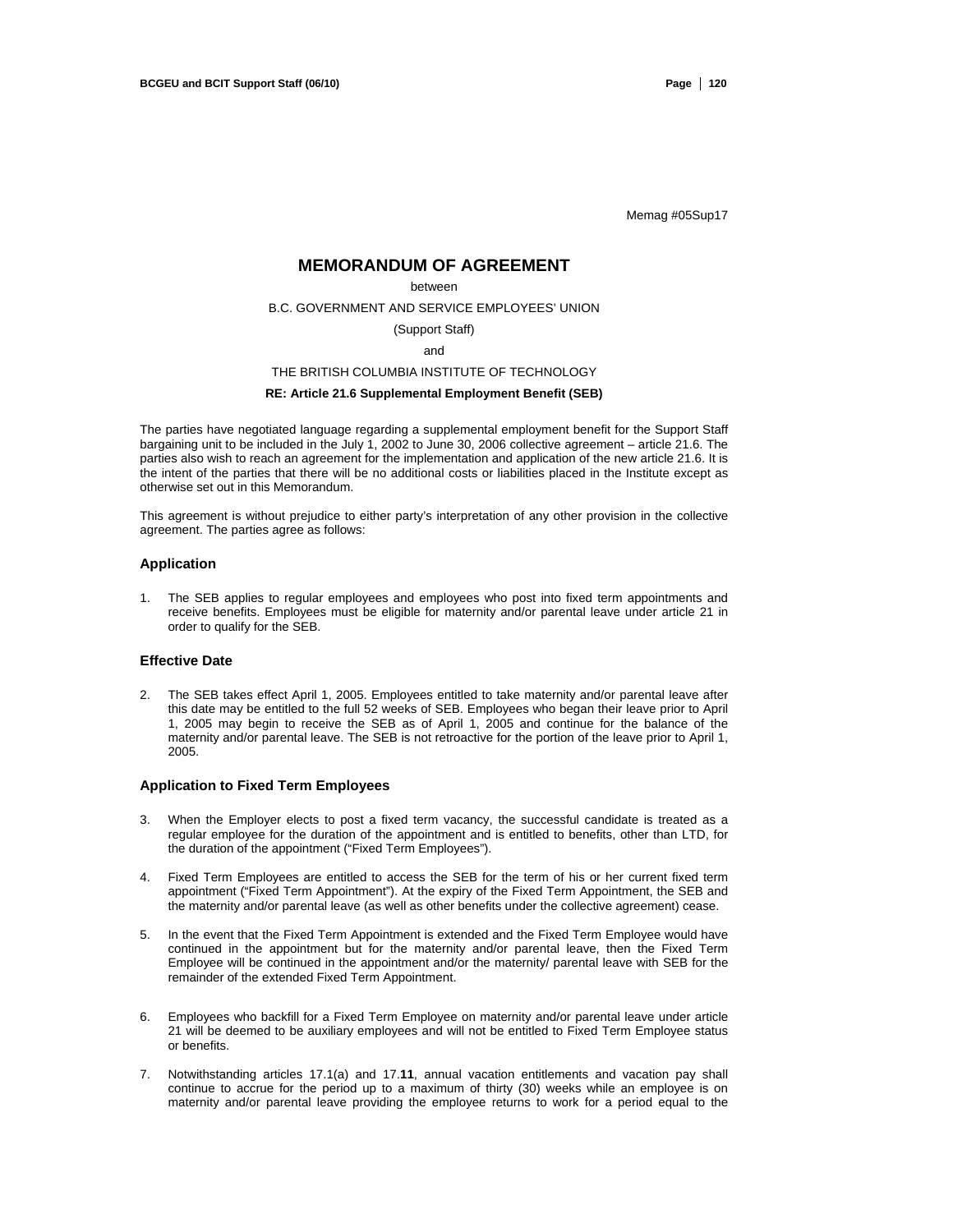period of leave taken (to a maximum of thirty (30) weeks). Vacation earned pursuant to this provision may be carried over to the following year notwithstanding article 17.**11**.

### **Waiting Period**

- 8. Employees eligible for the SEB shall receive 75% pay during the initial 2 week waiting period for Employment Insurance benefits.
- 9. In accordance with Employment Insurance, when both parents are employees of BCIT and are sharing the benefit contained in article 21.6, they will only serve a single 2 week waiting period.
- 10. When both parents are employees of BCIT, the SEB may be claimed by one parent or shared between the two parents but may not exceed a combined total of 52 weeks.

#### **Employee Obligations**

11. In order to receive the SEB under article 21.6, qualified employees are required to:

a. Advise the employer of his/her intention to take maternity and/or parental leave in accordance with article 21;

b. Apply for EI benefits and provide proof to the Employer of same, as well as confirmation of benefits received;

c. Sign an agreement that s/he will return to work and remain in the Employer's employ for at least 26 weeks or equivalent to the leave taken, whichever is greater; and

d. Return to work for a period of 26 weeks or the equivalent to the leave taken, whichever is greater, or repay the SEB benefits in accordance with article **21.6.**

#### **Calculating the SEB**

- 12. Articles 21.6.1(a) and 21.6.1 (c) set out the formula to calculate the amount of the SEB as follows: SEB = 75% x Average base salary (in 26 calendar weeks preceding the leave) less EI benefit (or amount of EI benefit s/he would have received if qualified for benefits)
- 13. An employee's average base salary is based on the employee's base salary during the 26 calendar weeks prior to the leave. This does not include payments for overtime, shift differential or other allowances but does include substitution pay, where applicable.
- 14. If an employee was on STIIP, LTD or WCB during the 26 calendar week period prior to the leave, then the 'average base salary' will be based on the amount they would have received but for the STIIP, LTD or WCB leave (their regular base salary for that period of time).
- 15. Because the SEB is calculated based on the average base salary in the 26 calendar weeks preceding the leave it is not affected by any adjustments to the wage rates during the term of the maternity and/or parental leave.

### **Repayment and Failure to Return to Work for Required Period**

16. An employee who does not return to work and remain in the employ of the Institute for the equivalent of 26 weeks or the period of the leave (and at the percentage appointment the employee was at prior to the leave), whichever is greater, will repay the Institute for the SEB received on a pro rated basis. That is, if an employee returns to work for a period of time less than the leave with SEB taken, then repayment of the SEB received will be required on a pro rated basis.

#### For example:

Jane Doe takes a 52 week maternity/parental leave and receives SEB for 52 weeks. If:

- a. She does not return to work following the leave, she is required to reimburse the Institute for all SEB benefits received.
- b. She returns to work for 20 weeks, she must reimburse the Institute for the equivalent of 32 weeks of SEB.
- 17. A Fixed Term Employee who is on the auxiliary list or returns to a Fixed Term Appointment following his/her maternity and/or parental leave will have a period equivalent to 2 times the length of the leave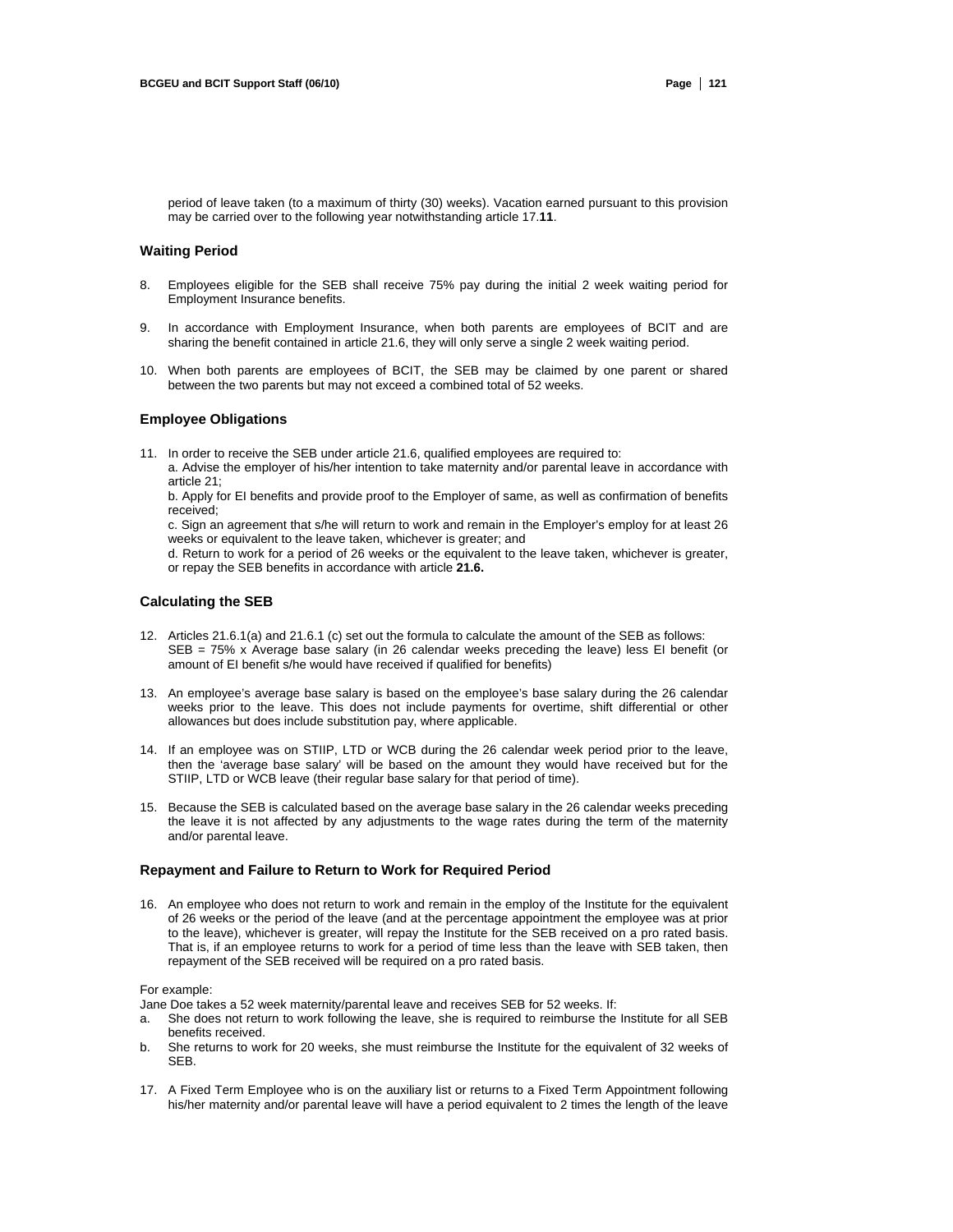to fulfill the return to work requirement. This calculation will be based on a 1827 hour year. If s/he returns to work for some lesser period of time, then the repayment obligations will be pro rated for the time s/he actually worked following the leave. There is no obligation on the Employer to find the employee a subsequent position.

For example:

Jane Doe, a Fixed Term Employee, takes a 52 week maternity/parental leave and receives SEB for 52 weeks:

- a. If she is available for work immediately following the end of her leave, she has up to 104 weeks to actually work for a period of time equivalent to the leave taken.
- b. If she does return to work for a period equivalent to the leave taken, then no repayment is required.
- c. If she returns to work some lesser period of time during the 104 weeks, then the repayment is pro rated for the time she has actually worked after returning from the leave.
- d. If she is not available for work immediately following a maximum 52 week EI maternity/ parental benefit period, then repayment of the full SEB received is required in accordance with article 21.1
- 18. In the case that a Fixed Term Employee is on the auxiliary list and is available for work following his/her maternity and/or parental leave, then the provisions of 32.3(c) will be suspended until 10 months prior to the end of the period allowed for return to work (i.e. 2 times the length of the leave less 10 months).

#### **Deductions**

- 19. The SEB benefit is subject to the normal deductions except for the EI premium.
- 20. The SEB benefit is 'pensionable service'. Upon return to work at BCIT following a maternity and/or parental leave with SEB, an employee may apply to the BC Pension Corporation to purchase pensionable service. In such cases the rules of application as set out by the BC Pension Corporation will apply.

 $\_$  ,  $\_$  ,  $\_$  ,  $\_$  ,  $\_$  ,  $\_$  ,  $\_$  ,  $\_$  ,  $\_$  ,  $\_$  ,  $\_$  ,  $\_$  ,  $\_$  ,  $\_$  ,  $\_$  ,  $\_$  ,  $\_$  ,  $\_$  ,  $\_$ 

 $\_$  ,  $\_$  ,  $\_$  ,  $\_$  ,  $\_$  ,  $\_$  ,  $\_$  ,  $\_$  ,  $\_$  ,  $\_$  ,  $\_$  ,  $\_$  ,  $\_$  ,  $\_$  ,  $\_$  ,  $\_$  ,  $\_$  ,  $\_$  ,  $\_$ 

"Richard Schaeffer" "Laura Mills"

Richard Schaeffer **Laura Mills**<br>Chair **Laura Mills**<br>Chair **Acting Man BCGEU Support Staff** 

Acting Manager,<br>Labour Relations **BCIT** 

July 22, 2005 July 22, 2005

date date date of the control of the control of the control of the control of the control of the control of the control of the control of the control of the control of the control of the control of the control of the contr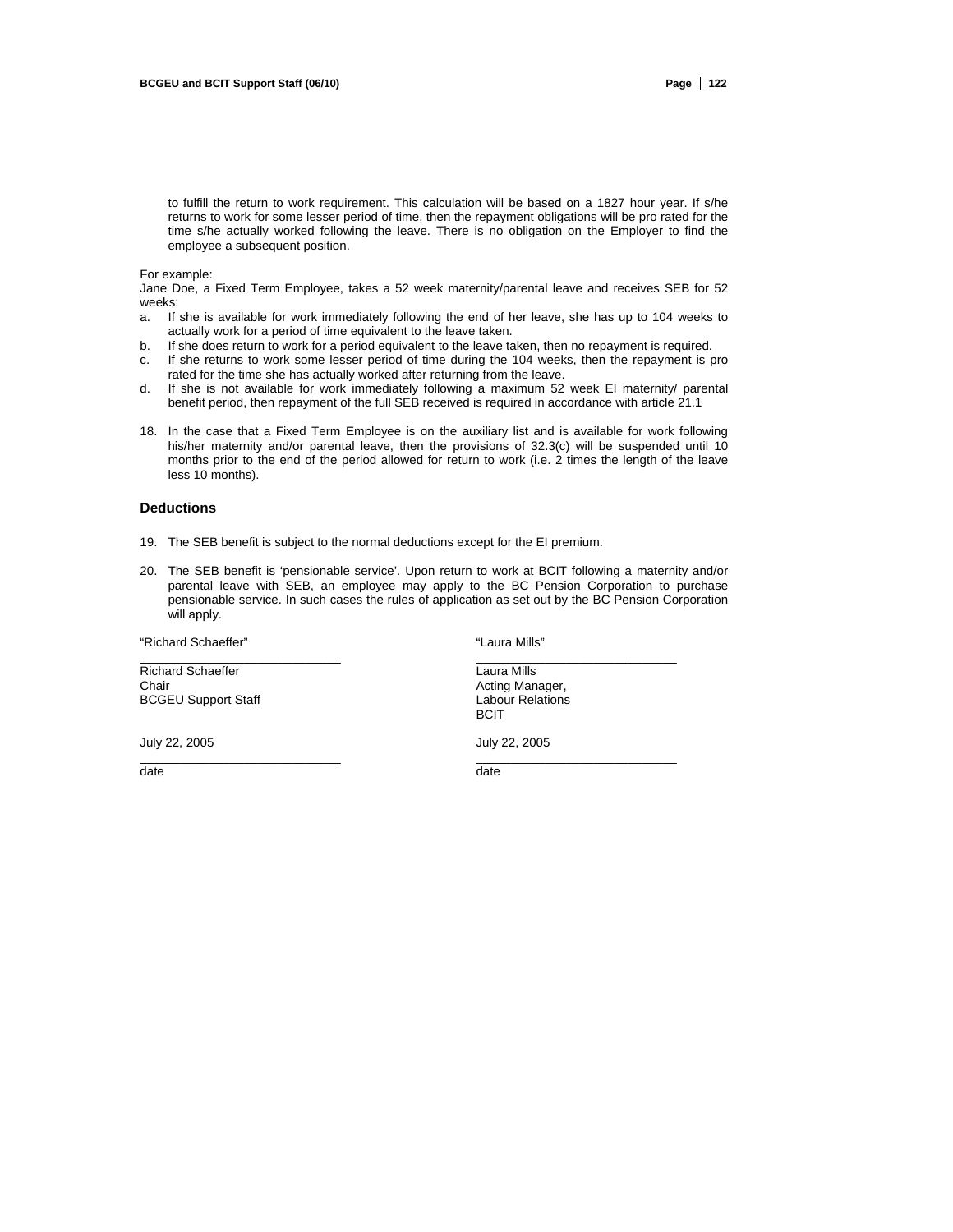## **INDEX**

## $\boldsymbol{\mathsf{A}}$